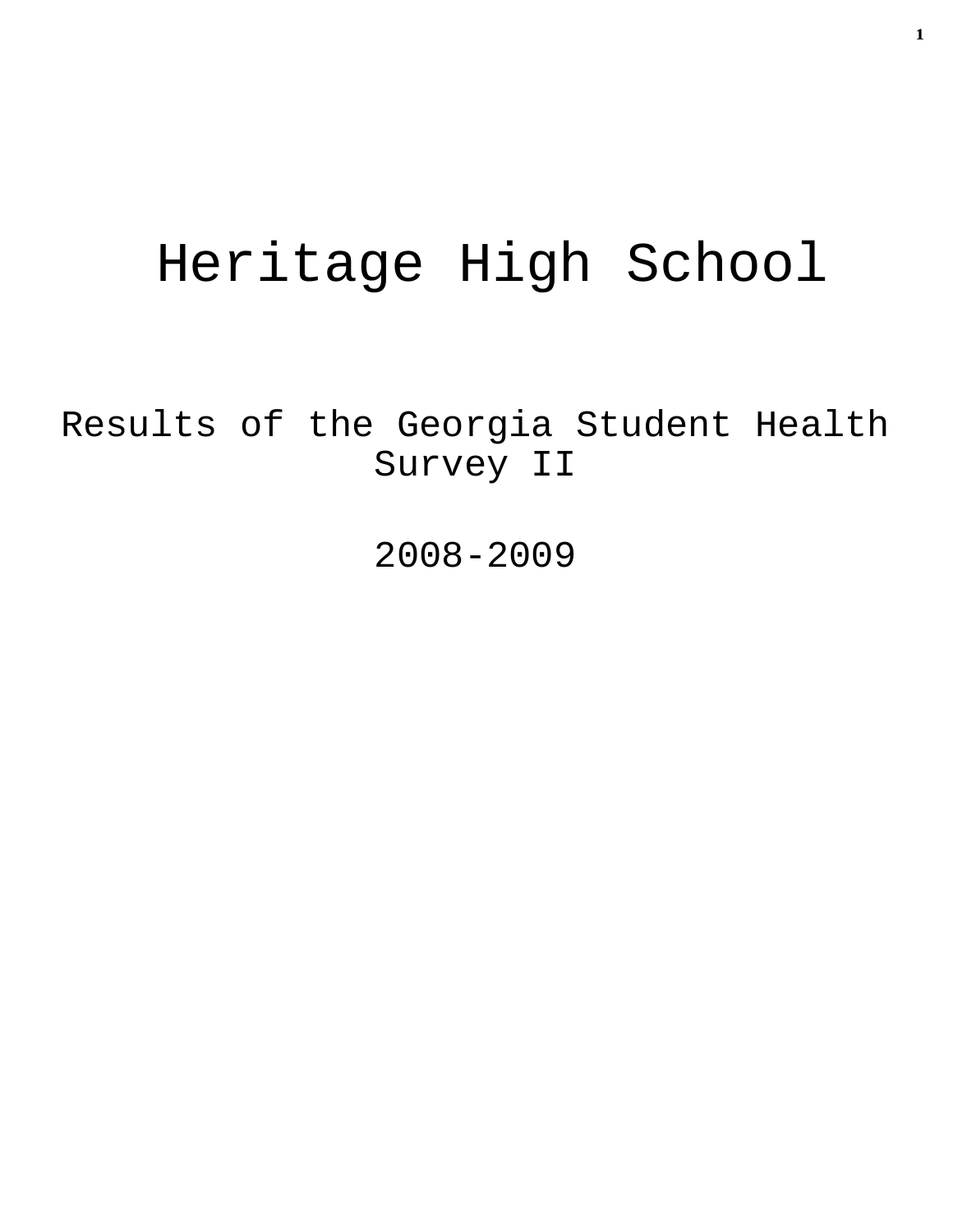# *Demographics* **2**

| Grade                    |     |  |  |  |
|--------------------------|-----|--|--|--|
| <b>Grade   Frequency</b> |     |  |  |  |
| 10                       | 107 |  |  |  |
| 12                       |     |  |  |  |

| <b>Frequency</b> | <b>Table of Gender by Grade</b> |              |            |              |  |  |
|------------------|---------------------------------|--------------|------------|--------------|--|--|
| <b>Col Pct</b>   |                                 | Grade(Grade) |            |              |  |  |
|                  | Gender(Gender)                  | <b>10</b>    | 12         | <b>Total</b> |  |  |
|                  | <b>Female</b>                   | 64<br>59.81  | 4<br>57.14 | 68           |  |  |
|                  | <b>Male</b>                     | 43<br>40.19  | 3<br>42.86 | 46           |  |  |
|                  | <b>Total</b>                    | 107          |            | 114          |  |  |

| <b>Frequency</b> |
|------------------|
| <b>Col Pct</b>   |

| <b>Table of Ethnicity by Grade</b> |              |            |              |  |  |  |
|------------------------------------|--------------|------------|--------------|--|--|--|
|                                    | Grade(Grade) |            |              |  |  |  |
| <b>Ethnicity</b> (Ethnicity)       | 10           | 12         | <b>Total</b> |  |  |  |
| <b>Black</b>                       | 38<br>35.51  | 3<br>42.86 | 41           |  |  |  |
| <b>Hispanic</b>                    | 9<br>8.41    | 14.29      | 10           |  |  |  |
| <b>White</b>                       | 51<br>47.66  | 3<br>42.86 | 54           |  |  |  |
| <b>Asian</b>                       | 2<br>1.87    | 0<br>0.00  | 2            |  |  |  |
| <b>Other</b>                       | 7<br>6.54    | 0<br>0.00  | 7            |  |  |  |
| <b>Total</b>                       | 107          | 7          | 114          |  |  |  |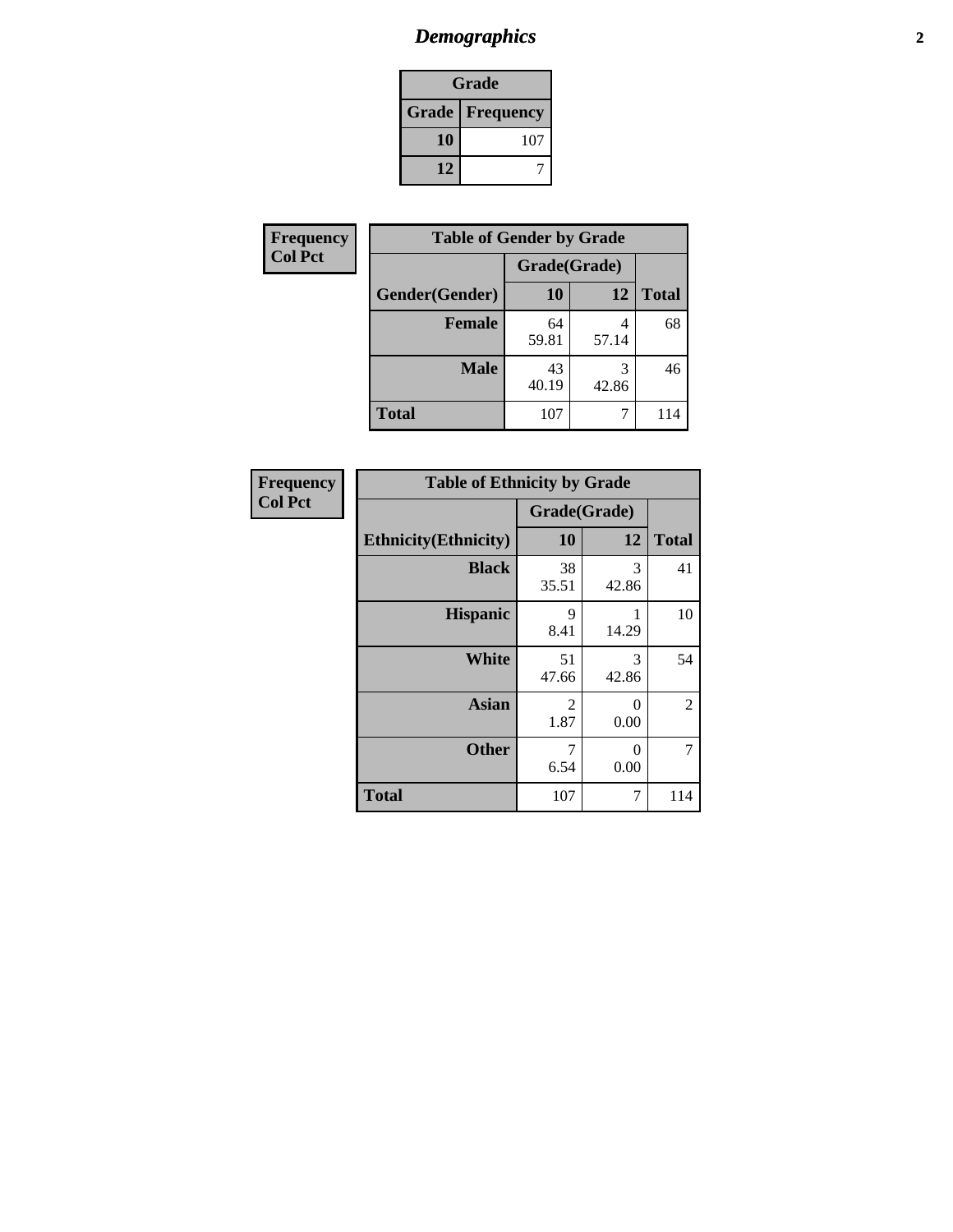#### *Title IV, Part A, Schedule A* **3** *Goal 1: Ensure that all schools are drug-free Baseline Data: Year 2008-2009 Prevalence of Drug Use*

| Frequency<br><b>Col Pct</b> | <b>Table of AlcoholAlt by Grade</b> |              |            |              |  |
|-----------------------------|-------------------------------------|--------------|------------|--------------|--|
|                             | AlcoholAlt(Alcohol                  | Grade(Grade) |            |              |  |
|                             | use, past 30 days)                  | <b>10</b>    | 12         | <b>Total</b> |  |
|                             | Yes                                 | 21<br>19.63  | 2<br>28.57 | 23           |  |
|                             | N <sub>0</sub>                      | 86<br>80.37  | 5<br>71.43 | 91           |  |
|                             | <b>Total</b>                        | 107          |            | 114          |  |

| <b>Frequency</b><br><b>Col Pct</b> | <b>Table of TobaccoAny by Grade</b> |              |            |              |
|------------------------------------|-------------------------------------|--------------|------------|--------------|
|                                    | <b>TobaccoAny(Tobacco</b>           | Grade(Grade) |            |              |
|                                    | use, past 30 days)                  | <b>10</b>    | 12         | <b>Total</b> |
|                                    | Yes                                 | 12<br>11.21  | 2<br>28.57 | 14           |
|                                    | N <sub>0</sub>                      | 95<br>88.79  | 5<br>71.43 | 100          |
|                                    | <b>Total</b>                        | 107          |            | 114          |

| Frequency      | <b>Table of MarijuanaAlt by Grade</b> |              |            |              |  |
|----------------|---------------------------------------|--------------|------------|--------------|--|
| <b>Col Pct</b> | MarijuanaAlt(Marijuana                | Grade(Grade) |            |              |  |
|                | use, past 30 days)                    | 10           | 12         | <b>Total</b> |  |
|                | <b>Yes</b>                            | 8<br>7.48    | 14.29      | Q            |  |
|                | N <sub>0</sub>                        | 99<br>92.52  | 6<br>85.71 | 105          |  |
|                | <b>Total</b>                          | 107          | 7          | 114          |  |

| Frequency<br><b>Col Pct</b> | <b>Table of OtherDrugAny by Grade</b>  |              |                           |              |  |  |
|-----------------------------|----------------------------------------|--------------|---------------------------|--------------|--|--|
|                             | <b>OtherDrugAny(Other</b><br>drug use, | Grade(Grade) |                           |              |  |  |
|                             | past 30 days)                          | 10           | 12                        | <b>Total</b> |  |  |
|                             | Yes                                    | 6.54         | $\mathbf{\Omega}$<br>0.00 | 7            |  |  |
|                             | N <sub>0</sub>                         | 100<br>93.46 | 100.00                    | 107          |  |  |
|                             | <b>Total</b>                           | 107          | 7                         | 114          |  |  |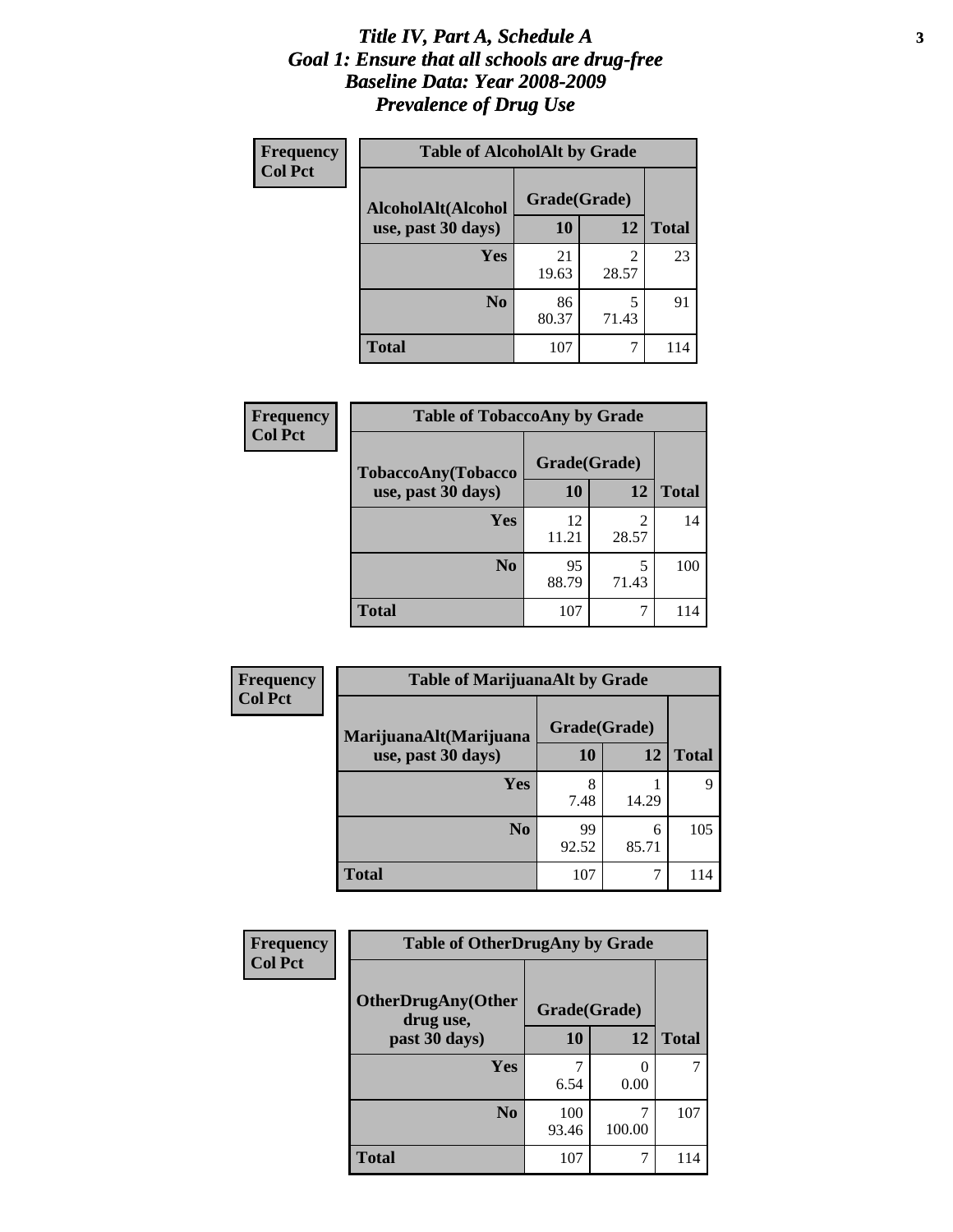#### *Average Age of Onset of Use* **4** *Results for "Average Age of Onset of Use" questions exclude students who said they did not use that substance*

| <b>Variable</b>    | Label                                                              | <b>Mean</b> |
|--------------------|--------------------------------------------------------------------|-------------|
| Alcoholinit2       | I started using alcohol when I was                                 | 13.02       |
| Cigarettesinit2    | I started smoking tobacco when I was                               | 13.21       |
| Smokelessinit2     | I started chewing tobacco when I was                               | 12.25       |
| Marijuanainit2     | I started using marijuana when I was                               | 13.47       |
| Cocaineinit2       | I started using cocaine when I was                                 | 15.00       |
| Inhalantsinit2     | I started using inhalants when I was                               | 11.00       |
| Steroidsinit2      | I started using steroids when I was                                | 8.00        |
| Ecstasyinit2       | I started using ecstasy when I was                                 | 15.00       |
| Methinit2          | I started using methamphetamines when I was                        | 15.00       |
| Hallucinogensinit2 | I started using hallucinogens when I was                           | 15.00       |
| Prescriptioninit2  | I started using prescription drugs not prescribed to me when I was | 12.18       |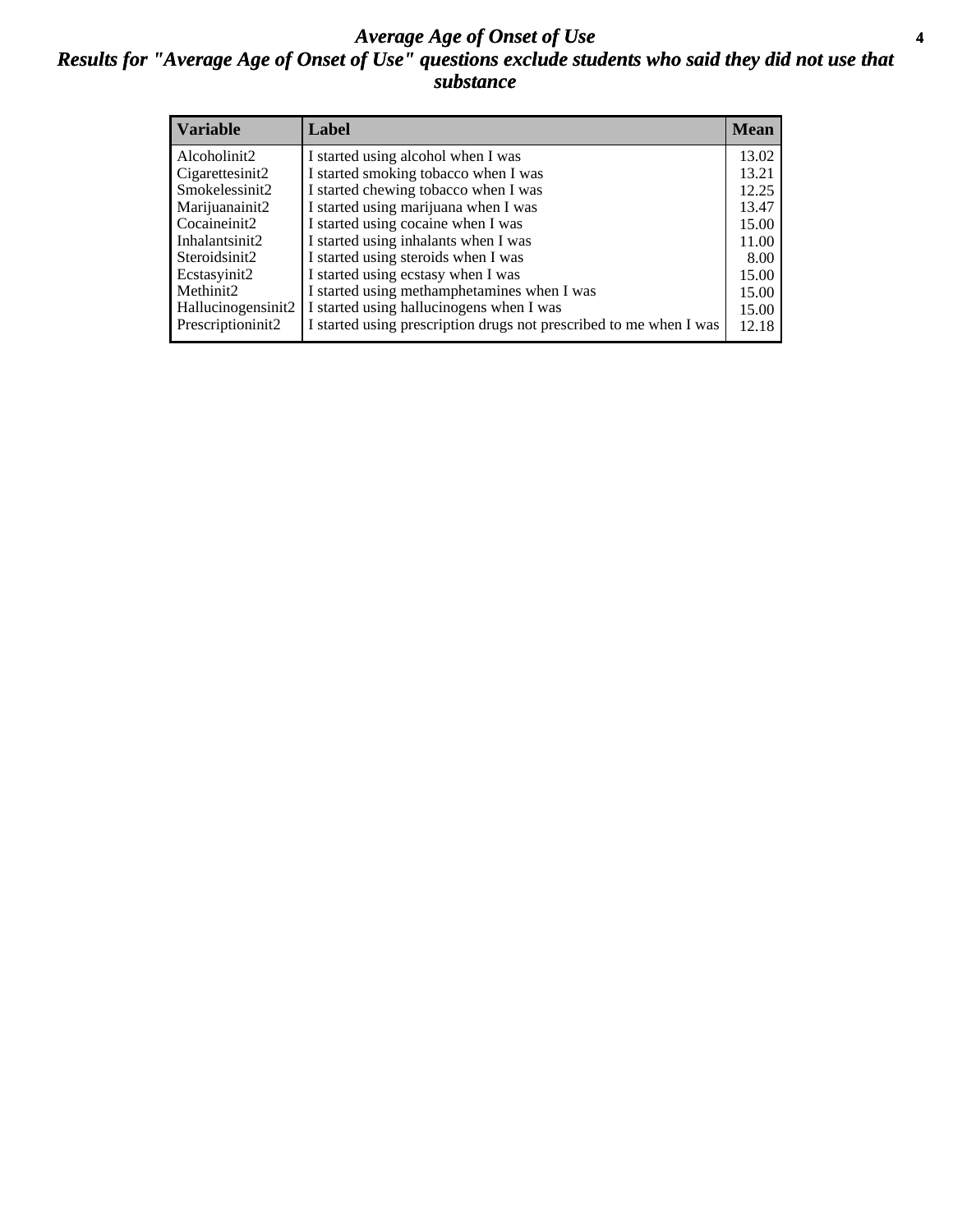# *Perception of Health Risk* **5**

| <b>Frequency</b> | <b>Table of Alcoholharmdich by Grade</b> |              |            |              |  |
|------------------|------------------------------------------|--------------|------------|--------------|--|
| <b>Col Pct</b>   | Alcoholharmdich(I<br>think alcohol is    | Grade(Grade) |            |              |  |
|                  | harmful)                                 | 10           | 12         | <b>Total</b> |  |
|                  | <b>Yes</b>                               | 89<br>83.18  | 6<br>85.71 | 95           |  |
|                  | N <sub>0</sub>                           | 18<br>16.82  | 14.29      | 19           |  |
|                  | <b>Total</b>                             | 107          | 7          | 114          |  |

| Frequency      | <b>Table of Tobaccoharmdich by Grade</b> |              |            |              |
|----------------|------------------------------------------|--------------|------------|--------------|
| <b>Col Pct</b> | Tobaccoharmdich(I<br>think tobacco is    | Grade(Grade) |            |              |
|                | harmful)                                 | 10           | 12         | <b>Total</b> |
|                | <b>Yes</b>                               | 101<br>94.39 | 6<br>85.71 | 107          |
|                | N <sub>0</sub>                           | 6<br>5.61    | 14.29      |              |
|                | <b>Total</b>                             | 107          | 7          | 114          |

| Frequency      | <b>Table of Marijuanaharmdich by Grade</b> |              |            |              |  |  |
|----------------|--------------------------------------------|--------------|------------|--------------|--|--|
| <b>Col Pct</b> | Marijuanaharmdich(I<br>think marijuana is  | Grade(Grade) |            |              |  |  |
|                | harmful)                                   | 10           | 12         | <b>Total</b> |  |  |
|                | Yes                                        | 85<br>79.44  | 4<br>57.14 | 89           |  |  |
|                | N <sub>0</sub>                             | 22<br>20.56  | 3<br>42.86 | 25           |  |  |
|                | <b>Total</b>                               | 107          | 7          | 114          |  |  |

| Frequency      | <b>Table of Otherdrugharmdich by Grade</b>                   |              |            |              |  |
|----------------|--------------------------------------------------------------|--------------|------------|--------------|--|
| <b>Col Pct</b> | Otherdrugharmdich(I<br>Grade(Grade)<br>think other drugs are |              |            |              |  |
|                | harmful)                                                     | <b>10</b>    | 12         | <b>Total</b> |  |
|                | <b>Yes</b>                                                   | 101<br>94.39 | 6<br>85.71 | 107          |  |
|                | N <sub>0</sub>                                               | 6<br>5.61    | 14.29      |              |  |
|                | <b>Total</b>                                                 | 107          | 7          | 114          |  |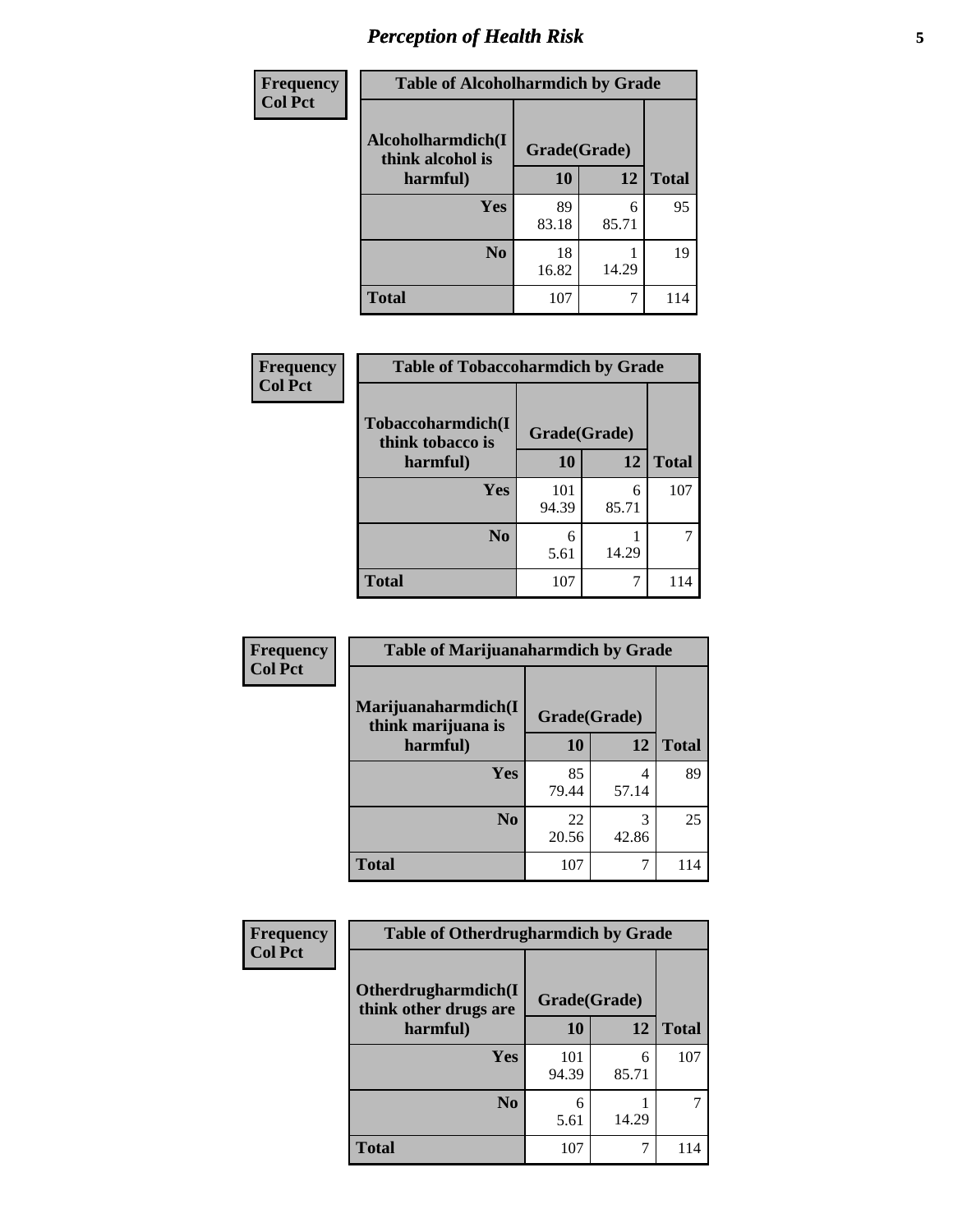# *Social Disapproval* **6**

| Frequency      | <b>Table of Alcoholpeerdich by Grade</b>                    |              |            |              |
|----------------|-------------------------------------------------------------|--------------|------------|--------------|
| <b>Col Pct</b> | Alcoholpeerdich(My<br>friends would<br>disapprove if I used | Grade(Grade) |            |              |
|                | alcohol)                                                    | 10           | 12         | <b>Total</b> |
|                | <b>Yes</b>                                                  | 47<br>43.93  | 4<br>57.14 | 51           |
|                | N <sub>0</sub>                                              | 60<br>56.07  | 3<br>42.86 | 63           |
|                | <b>Total</b>                                                | 107          | 7          | 114          |

| <b>Frequency</b> |
|------------------|
| <b>Col Pct</b>   |

| <b>Table of Tobaccopeerdich by Grade</b>                    |              |            |              |  |
|-------------------------------------------------------------|--------------|------------|--------------|--|
| Tobaccopeerdich(My<br>friends would<br>disapprove if I used | Grade(Grade) |            |              |  |
| tobacco)                                                    | 10           | 12         | <b>Total</b> |  |
| Yes                                                         | 66<br>61.68  | 4<br>57.14 | 70           |  |
| N <sub>0</sub>                                              | 41<br>38.32  | 3<br>42.86 | 44           |  |
| <b>Total</b>                                                | 107          | 7          | 114          |  |

| Frequency      | <b>Table of Marijuanapeerdich by Grade</b>                    |              |            |              |  |
|----------------|---------------------------------------------------------------|--------------|------------|--------------|--|
| <b>Col Pct</b> | Marijuanapeerdich(My<br>friends would<br>disapprove if I used | Grade(Grade) |            |              |  |
|                | marijuana)                                                    | 10           | 12         | <b>Total</b> |  |
|                | <b>Yes</b>                                                    | 61<br>57.01  | 4<br>57.14 | 65           |  |
|                | N <sub>0</sub>                                                | 46<br>42.99  | 3<br>42.86 | 49           |  |
|                | <b>Total</b>                                                  | 107          | 7          | 114          |  |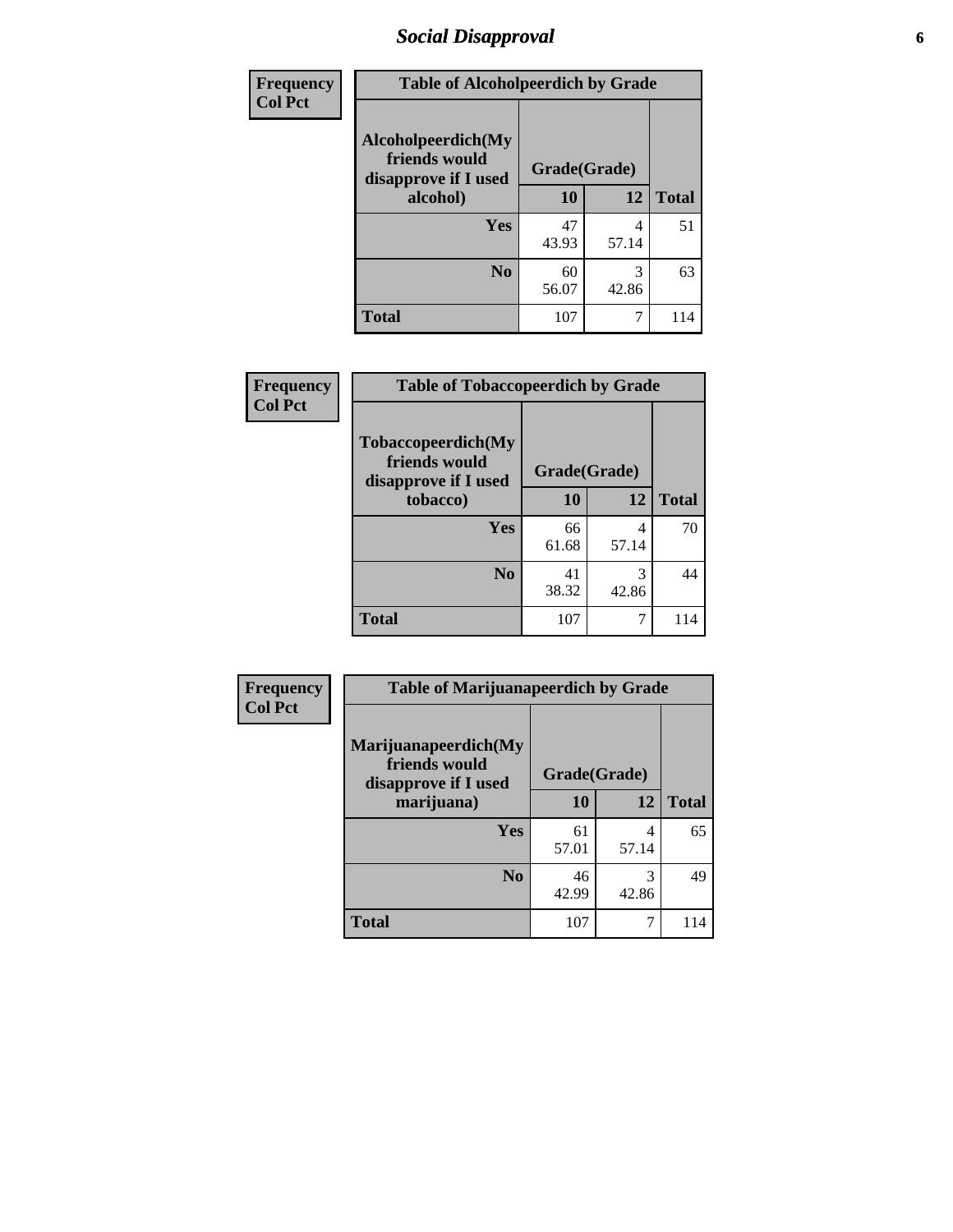# *Social Disapproval* **7**

| Frequency      | <b>Table of Otherdrugpeerdich by Grade</b>                    |              |            |              |  |
|----------------|---------------------------------------------------------------|--------------|------------|--------------|--|
| <b>Col Pct</b> | Otherdrugpeerdich(My<br>friends would<br>disapprove if I used | Grade(Grade) |            |              |  |
|                | other drugs)                                                  | 10           | 12         | <b>Total</b> |  |
|                | <b>Yes</b>                                                    | 76<br>71.03  | 5<br>71.43 | 81           |  |
|                | N <sub>0</sub>                                                | 31<br>28.97  | 2<br>28.57 | 33           |  |
|                | <b>Total</b>                                                  | 107          | $\tau$     | 114          |  |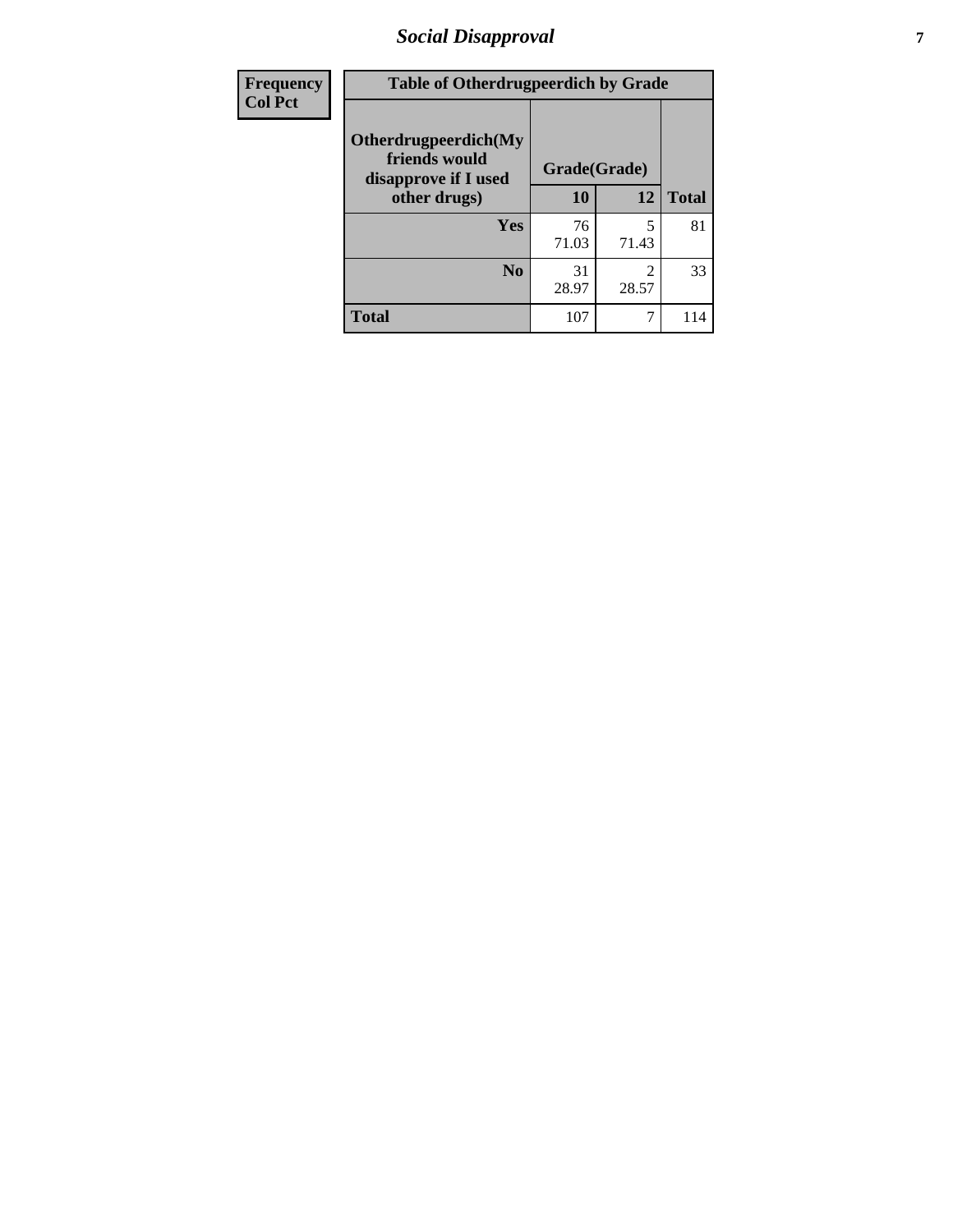#### Title IV, Part A, Schedule A **8** *Goal 2: To help ensure that all schools are safe and disciplined Baseline Data: Year 2008-2009 Student Involvement in Gang Activity*

| Frequency      | <b>Table of Gangself by Grade</b>                                                                 |                    |             |              |
|----------------|---------------------------------------------------------------------------------------------------|--------------------|-------------|--------------|
| <b>Col Pct</b> | Gangself(I<br>have<br>participated<br>in illegal<br>gang<br>activities in<br>the past 30<br>days) | Grade(Grade)<br>10 | 12          | <b>Total</b> |
|                | Yes                                                                                               | 10<br>9.35         | 0<br>0.00   | 10           |
|                | N <sub>0</sub>                                                                                    | 97<br>90.65        | 7<br>100.00 | 104          |
|                | <b>Total</b>                                                                                      | 107                | 7           | 114          |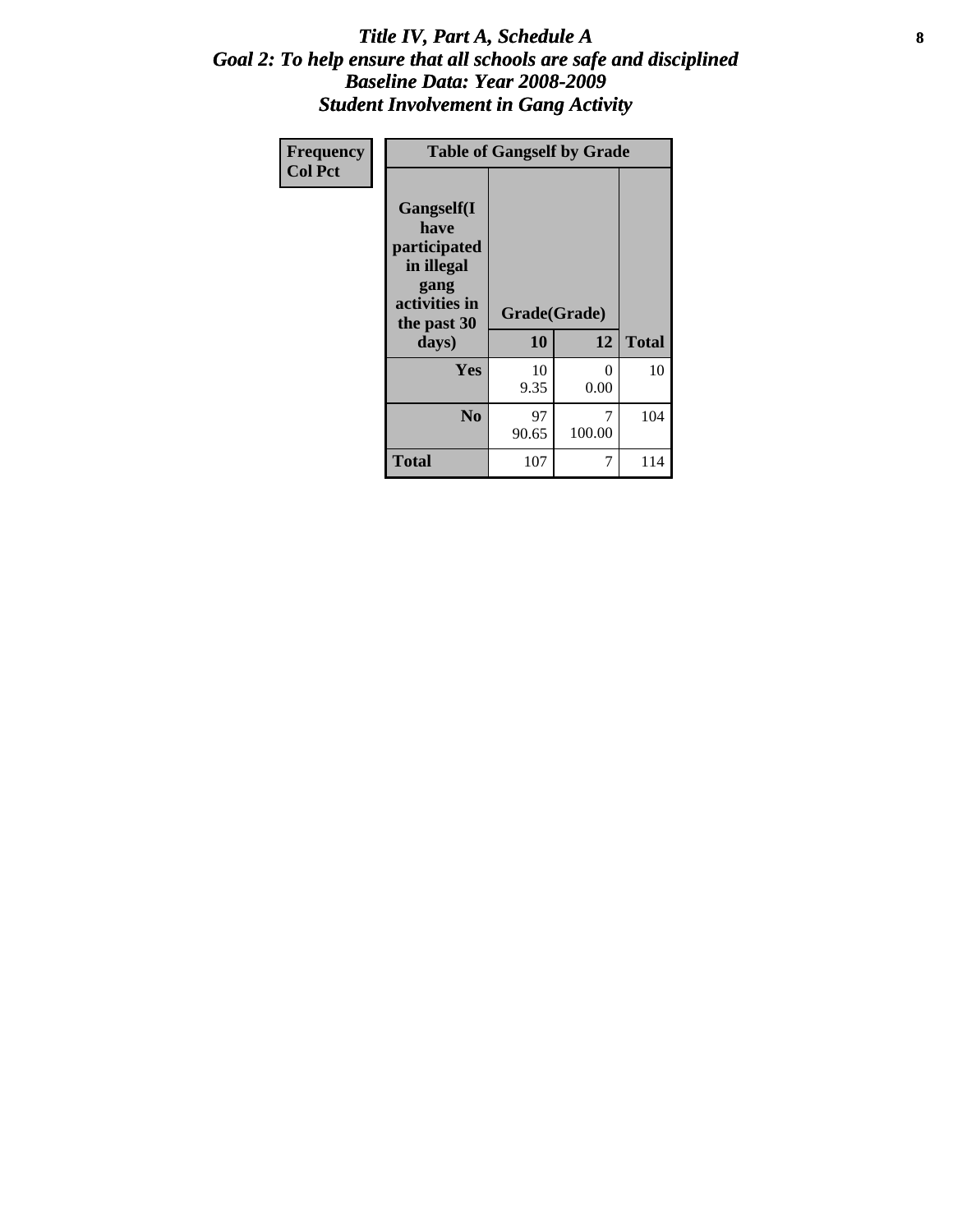# *Student Perception of School Safety* **9**

| <b>Frequency</b><br>Row Pct |
|-----------------------------|
|                             |

| <b>Table of Grade by Safeschool</b> |                          |                                                                                              |             |             |     |  |  |  |
|-------------------------------------|--------------------------|----------------------------------------------------------------------------------------------|-------------|-------------|-----|--|--|--|
|                                     |                          | Safeschool (School is a place at which I feel<br>safe)                                       |             |             |     |  |  |  |
| Grade(Grade)                        | <b>Strongly</b><br>Agree | Somewhat Somewhat<br><b>Strongly</b><br><b>Disagree</b><br>Disagree<br><b>Total</b><br>Agree |             |             |     |  |  |  |
| 10                                  | 10<br>9.35               | 52<br>48.60                                                                                  | 30<br>28.04 | 15<br>14.02 | 107 |  |  |  |
| 12                                  | 2<br>28.57               | 3<br>42.86                                                                                   | 14.29       | 14.29       |     |  |  |  |
| <b>Total</b>                        | 12                       | 55                                                                                           | 31          | 16          | 114 |  |  |  |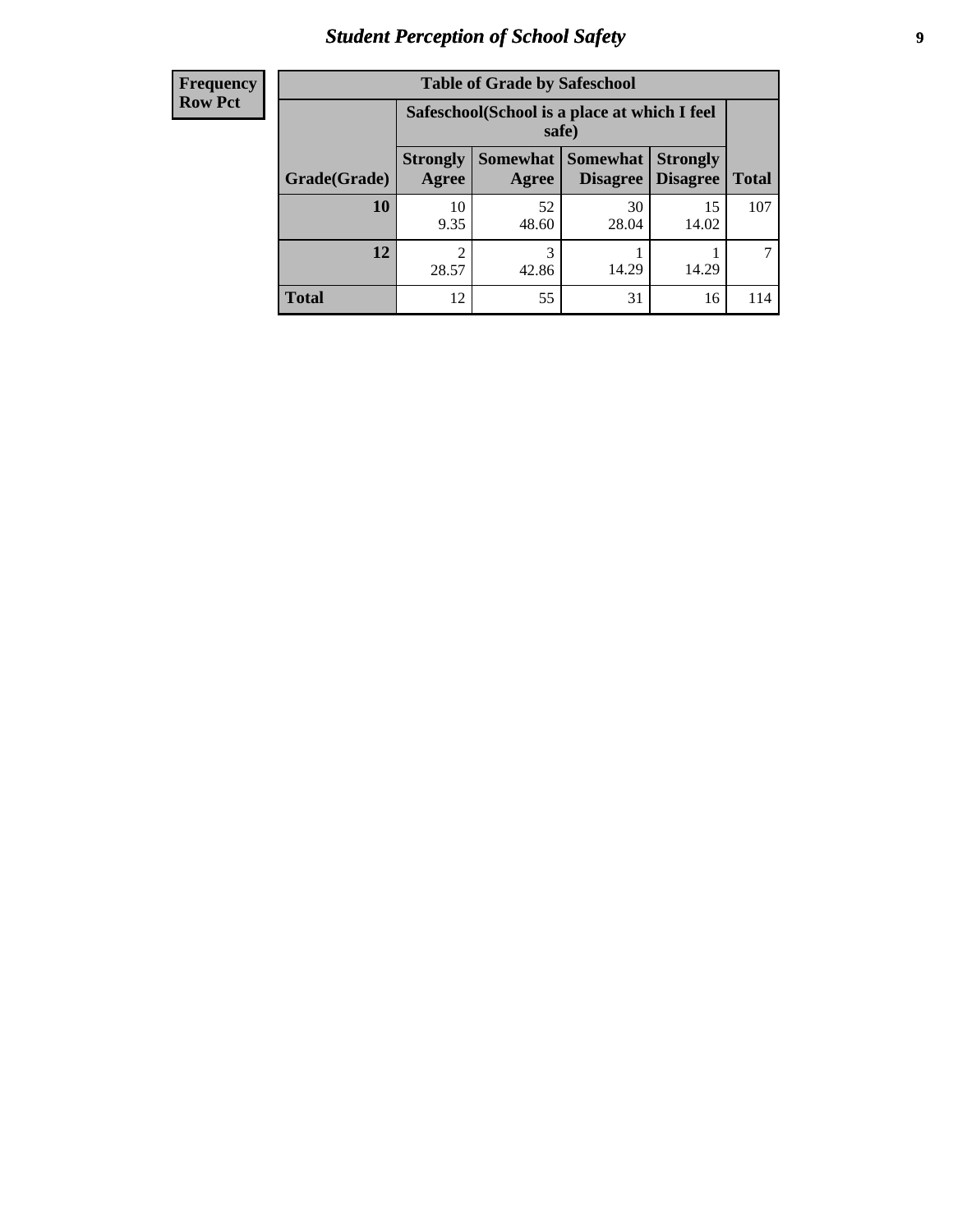#### *Students Who Have Been Bullied* **10**

| <b>Frequency</b> |              |                                                                               |                  |                       | <b>Table of Grade by Bullied</b>                                   |                                   |           |              |
|------------------|--------------|-------------------------------------------------------------------------------|------------------|-----------------------|--------------------------------------------------------------------|-----------------------------------|-----------|--------------|
| <b>Row Pct</b>   |              | <b>Bullied</b> (I have been bullied by other<br>students in the past 30 days) |                  |                       |                                                                    |                                   |           |              |
|                  |              | $\mathbf{0}$                                                                  | 1 or<br>2        | 3 to                  | <b>10</b><br>$\mathbf{t}$ <sup><math>\mathbf{0}</math></sup><br>19 | <b>20</b><br>t <sub>0</sub><br>29 | All<br>30 |              |
|                  | Grade(Grade) | <b>Days</b>                                                                   | days             | days                  | days                                                               | days                              | days      | <b>Total</b> |
|                  | <b>10</b>    | 90<br>84.11                                                                   | 5<br>4.67        | $\mathcal{R}$<br>2.80 | 0.93                                                               | 4<br>3.74                         | 4<br>3.74 | 107          |
|                  | 12           | 5<br>71.43                                                                    | $\Omega$<br>0.00 | 0<br>0.00             | 14.29                                                              | 0<br>0.00                         | 14.29     |              |
|                  | <b>Total</b> | 95                                                                            | 5                | 3                     | 2                                                                  | 4                                 | 5         | 114          |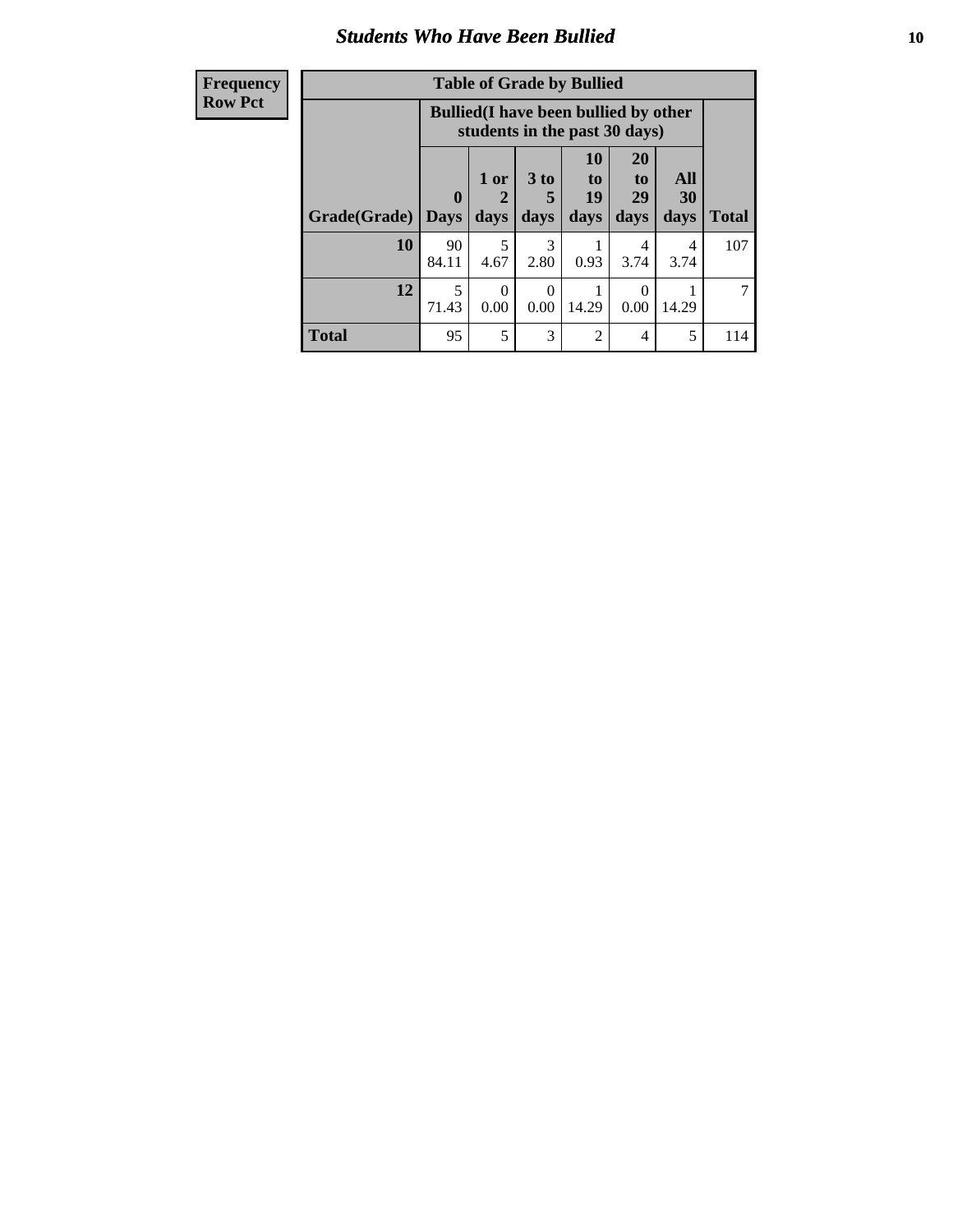### *School Climate* **11**

| Frequency      | <b>Table of SchoolClimate1 by Grade</b> |                    |                         |              |  |  |
|----------------|-----------------------------------------|--------------------|-------------------------|--------------|--|--|
| <b>Col Pct</b> | SchoolClimate1(I<br>like school)        | Grade(Grade)<br>10 | 12                      | <b>Total</b> |  |  |
|                | <b>Strongly Agree</b>                   | 14<br>13.08        | $\mathfrak{D}$<br>28.57 | 16           |  |  |
|                | <b>Somewhat Agree</b>                   | 67<br>62.62        | 4<br>57.14              | 71           |  |  |
|                | <b>Somewhat Disagree</b>                | 19<br>17.76        | 14.29                   | 20           |  |  |
|                | <b>Strongly Disagree</b>                | 7<br>6.54          | 0.00                    | 7            |  |  |
|                | <b>Total</b>                            | 107                | 7                       | 114          |  |  |

| Frequency<br><b>Col Pct</b> | <b>Table of SchoolClimate2 by Grade</b>           |                    |            |              |  |  |
|-----------------------------|---------------------------------------------------|--------------------|------------|--------------|--|--|
|                             | SchoolClimate2(I<br>feel successful at<br>school) | Grade(Grade)<br>10 | 12         | <b>Total</b> |  |  |
|                             | <b>Strongly Agree</b>                             | 15<br>14.02        | 2<br>28.57 | 17           |  |  |
|                             | <b>Somewhat Agree</b>                             | 73<br>68.22        | 5<br>71.43 | 78           |  |  |
|                             | <b>Somewhat Disagree</b>                          | 18<br>16.82        | 0<br>0.00  | 18           |  |  |
|                             | <b>Strongly Disagree</b>                          | 0.93               | 0<br>0.00  |              |  |  |
|                             | <b>Total</b>                                      | 107                | 7          | 114          |  |  |

| <b>Frequency</b> | <b>Table of SchoolClimate3 by Grade</b>               |              |                         |              |  |
|------------------|-------------------------------------------------------|--------------|-------------------------|--------------|--|
| <b>Col Pct</b>   | SchoolClimate3(My<br>school has high<br>standards for | Grade(Grade) |                         |              |  |
|                  | achievement)                                          | 10           | 12                      | <b>Total</b> |  |
|                  | <b>Strongly Agree</b>                                 | 34<br>31.78  | $\mathfrak{D}$<br>28.57 | 36           |  |
|                  | <b>Somewhat Agree</b>                                 | 52<br>48.60  | 4<br>57.14              | 56           |  |
|                  | <b>Somewhat Disagree</b>                              | 13<br>12.15  | 0<br>0.00               | 13           |  |
|                  | <b>Strongly Disagree</b>                              | 8<br>7.48    | 14.29                   | 9            |  |
|                  | Total                                                 | 107          | 7                       | 114          |  |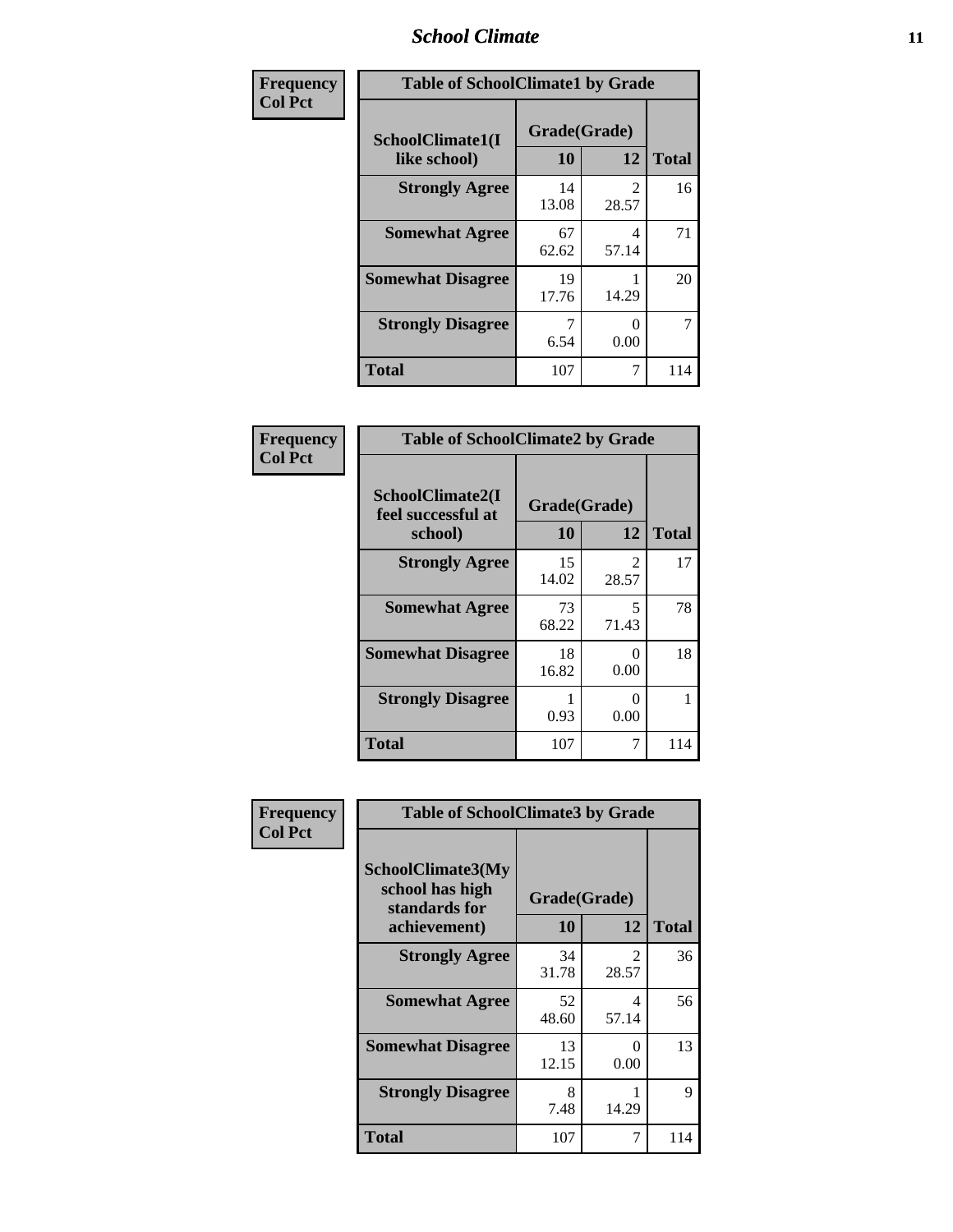### *School Climate* **12**

| Frequency      | <b>Table of SchoolClimate4 by Grade</b>                              |                    |                         |              |
|----------------|----------------------------------------------------------------------|--------------------|-------------------------|--------------|
| <b>Col Pct</b> | <b>SchoolClimate4(My</b><br>school sets clear<br>rules for behavior) | Grade(Grade)<br>10 | 12                      | <b>Total</b> |
|                | <b>Strongly Agree</b>                                                | 36<br>33.64        | $\mathfrak{D}$<br>28.57 | 38           |
|                | <b>Somewhat Agree</b>                                                | 48<br>44.86        | 4<br>57.14              | 52           |
|                | <b>Somewhat Disagree</b>                                             | 15<br>14.02        | 14.29                   | 16           |
|                | <b>Strongly Disagree</b>                                             | 8<br>7.48          | ∩<br>0.00               | 8            |
|                | <b>Total</b>                                                         | 107                | 7                       | 114          |

| <b>Table of SchoolClimate5 by Grade</b>                   |              |            |              |  |  |
|-----------------------------------------------------------|--------------|------------|--------------|--|--|
| SchoolClimate5(I<br>know what to do in<br>an emergency at | Grade(Grade) |            |              |  |  |
| school)                                                   | 10           | 12         | <b>Total</b> |  |  |
| <b>Strongly Agree</b>                                     | 66<br>61.68  | 4<br>57.14 | 70           |  |  |
| <b>Somewhat Agree</b>                                     | 30<br>28.04  | 3<br>42.86 | 33           |  |  |
| <b>Somewhat Disagree</b>                                  | 8<br>7.48    | 0<br>0.00  | 8            |  |  |
| <b>Strongly Disagree</b>                                  | 3<br>2.80    | 0<br>0.00  | 3            |  |  |
| <b>Total</b>                                              | 107          | 7          | 114          |  |  |

| Frequency      | <b>Table of SchoolClimate6 by Grade</b>                  |                    |                         |              |  |
|----------------|----------------------------------------------------------|--------------------|-------------------------|--------------|--|
| <b>Col Pct</b> | <b>SchoolClimate6(Teachers</b><br>treat me with respect) | Grade(Grade)<br>10 | 12                      | <b>Total</b> |  |
|                | <b>Strongly Agree</b>                                    | 30<br>28.04        | 4<br>57.14              | 34           |  |
|                | <b>Somewhat Agree</b>                                    | 48<br>44.86        | $\mathfrak{D}$<br>28.57 | 50           |  |
|                | <b>Somewhat Disagree</b>                                 | 21<br>19.63        | 14.29                   | 22           |  |
|                | <b>Strongly Disagree</b>                                 | 8<br>7.48          | 0<br>0.00               | 8            |  |
|                | <b>Total</b>                                             | 107                | 7                       | 114          |  |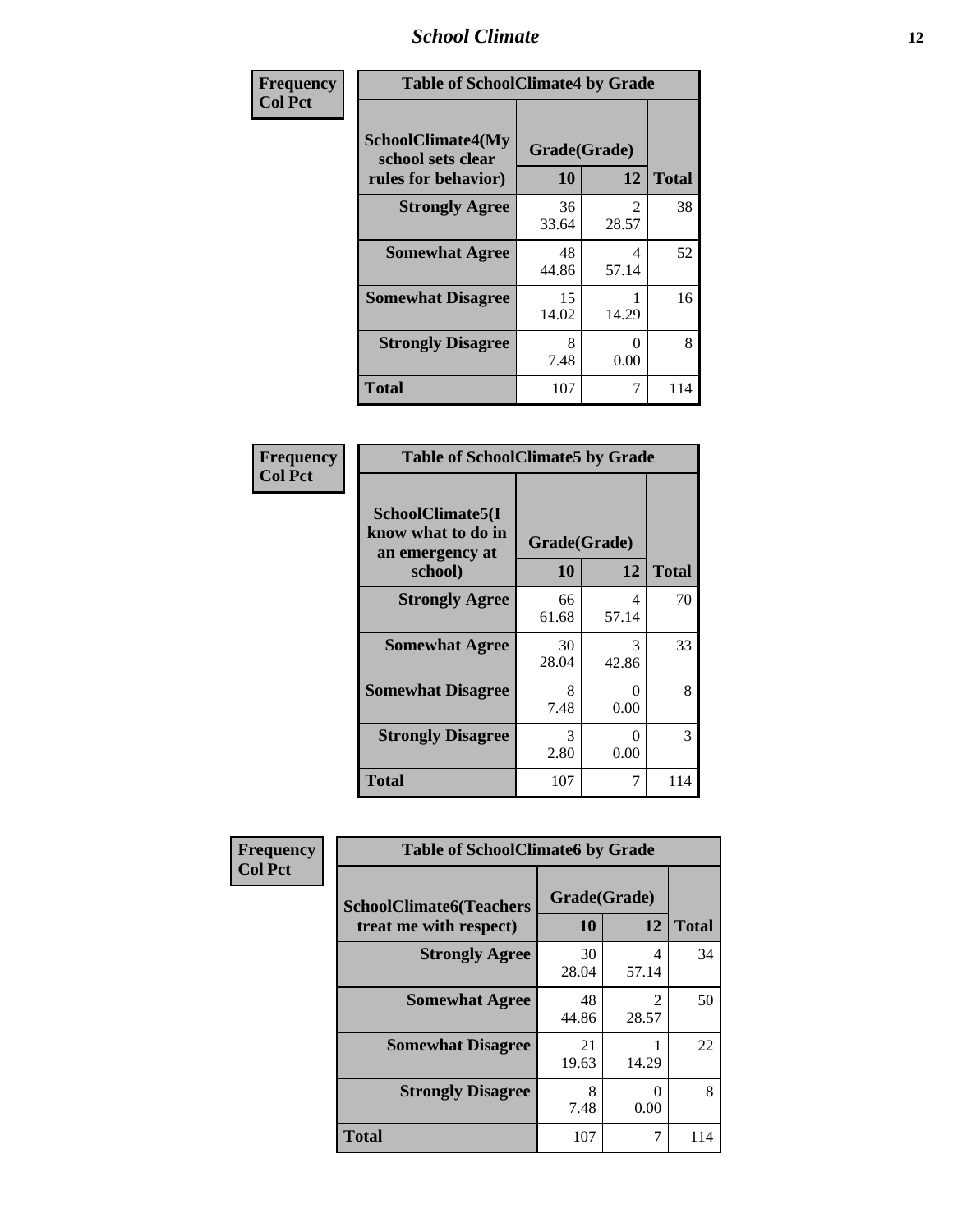### *School Climate* **13**

| Frequency      | <b>Table of SchoolClimate7 by Grade</b>                                       |                           |                         |              |
|----------------|-------------------------------------------------------------------------------|---------------------------|-------------------------|--------------|
| <b>Col Pct</b> | <b>SchoolClimate7(Behaviors</b><br>in my class allow the<br>teacher to teach) | Grade(Grade)<br><b>10</b> | 12                      | <b>Total</b> |
|                | <b>Strongly Agree</b>                                                         | 10<br>9.35                | 14.29                   | 11           |
|                | <b>Somewhat Agree</b>                                                         | 48<br>44.86               | 3<br>42.86              | 51           |
|                | <b>Somewhat Disagree</b>                                                      | 36<br>33.64               | $\mathfrak{D}$<br>28.57 | 38           |
|                | <b>Strongly Disagree</b>                                                      | 13<br>12.15               | 14.29                   | 14           |
|                | <b>Total</b>                                                                  | 107                       | 7                       | 114          |

| Frequency      | <b>Table of SchoolClimate8 by Grade</b>                                 |              |                           |              |
|----------------|-------------------------------------------------------------------------|--------------|---------------------------|--------------|
| <b>Col Pct</b> | <b>SchoolClimate8(Students</b><br>are frequently<br>recognized for good | Grade(Grade) |                           |              |
|                | behavior)                                                               | 10           | 12                        | <b>Total</b> |
|                | <b>Strongly Agree</b>                                                   | 22<br>20.56  | $\mathbf{\Omega}$<br>0.00 | 22           |
|                | <b>Somewhat Agree</b>                                                   | 36<br>33.64  | 3<br>42.86                | 39           |
|                | <b>Somewhat Disagree</b>                                                | 30<br>28.04  | 3<br>42.86                | 33           |
|                | <b>Strongly Disagree</b>                                                | 19<br>17.76  | 14.29                     | 20           |
|                | <b>Total</b>                                                            | 107          |                           | 114          |

| Frequency      | <b>Table of SchoolClimate9 by Grade</b>                            |              |                        |              |
|----------------|--------------------------------------------------------------------|--------------|------------------------|--------------|
| <b>Col Pct</b> | SchoolClimate9(School<br>counselor would be<br>helpful if I needed | Grade(Grade) |                        |              |
|                | assistance)                                                        | 10           | 12                     | <b>Total</b> |
|                | <b>Strongly Agree</b>                                              | 35<br>32.71  | 4<br>57.14             | 39           |
|                | <b>Somewhat Agree</b>                                              | 38<br>35.51  | $\mathcal{R}$<br>42.86 | 41           |
|                | <b>Somewhat Disagree</b>                                           | 17<br>15.89  | ∩<br>0.00              | 17           |
|                | <b>Strongly Disagree</b>                                           | 17<br>15.89  | 0<br>0.00              | 17           |
|                | Total                                                              | 107          | 7                      | 114          |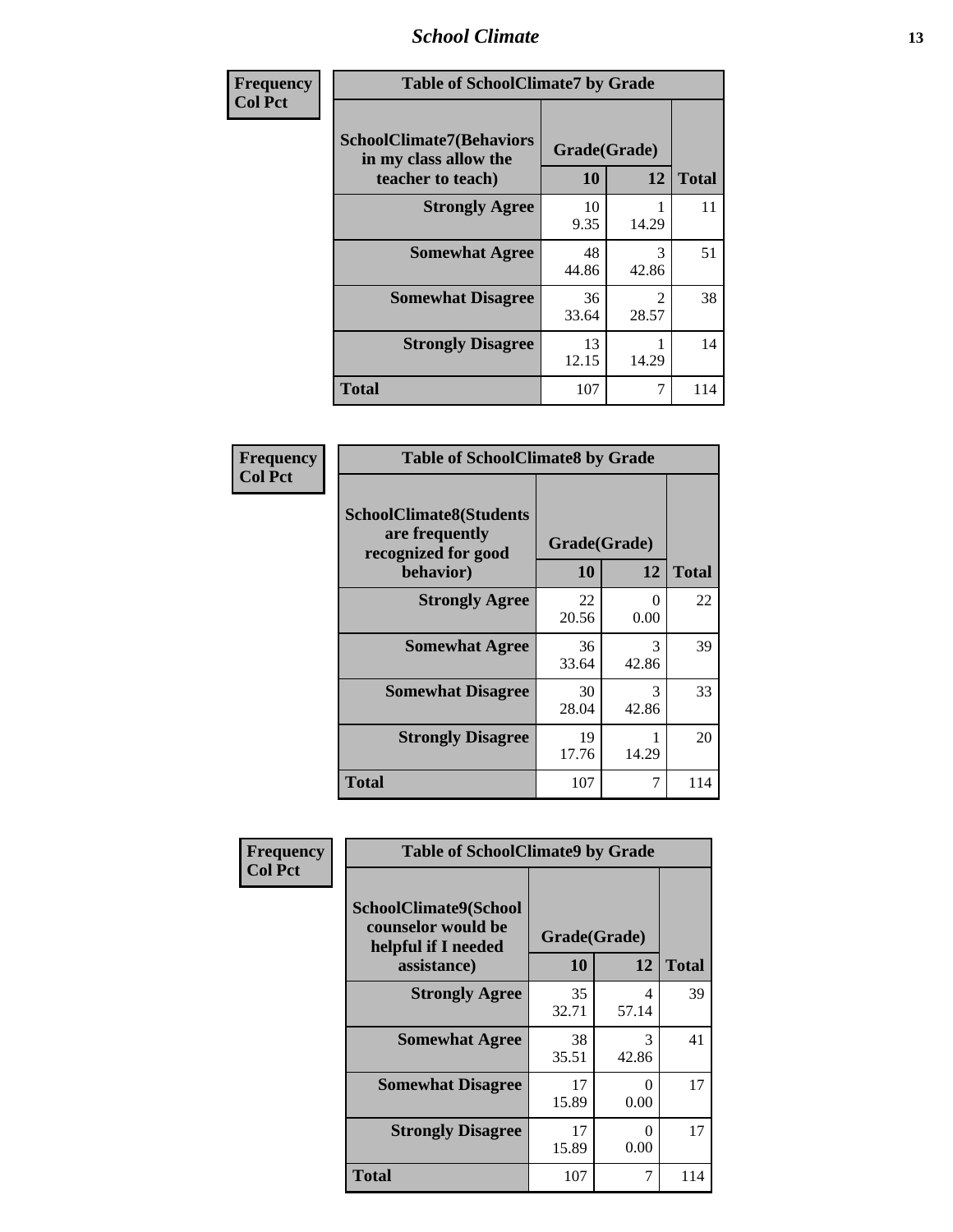### *Reasons for Dropping Out* **14**

| Frequency      | <b>Table of Dropoutreason by Grade</b>                                   |             |                    |              |
|----------------|--------------------------------------------------------------------------|-------------|--------------------|--------------|
| <b>Col Pct</b> | Dropoutreason(If<br>I dropped out the<br>reason would<br>most likely be) | 10          | Grade(Grade)<br>12 | <b>Total</b> |
|                | Won't Drop out                                                           | 55<br>51.40 | 5<br>71.43         | 60           |
|                | <b>Bored</b>                                                             | 21<br>19.63 | 0<br>0.00          | 21           |
|                | <b>Family Reasons</b>                                                    | 7<br>6.54   | 0<br>0.00          | 7            |
|                | <b>Being Bullied</b>                                                     | 0.93        | 14.29              | 2            |
|                | <b>Other</b>                                                             | 23<br>21.50 | 14.29              | 24           |
|                | <b>Total</b>                                                             | 107         | 7                  | 114          |

| Frequency<br><b>Col Pct</b> | <b>Table of Dropout by Grade</b>                                       |                    |            |              |  |
|-----------------------------|------------------------------------------------------------------------|--------------------|------------|--------------|--|
|                             | Dropout(I<br>have<br>thought<br>about<br>dropping<br>out of<br>school) | Grade(Grade)<br>10 | 12         | <b>Total</b> |  |
|                             | Yes                                                                    | 31                 |            | 32           |  |
|                             |                                                                        | 28.97              | 14.29      |              |  |
|                             | N <sub>0</sub>                                                         | 76<br>71.03        | 6<br>85.71 | 82           |  |
|                             | <b>Total</b>                                                           | 107                | 7          | 114          |  |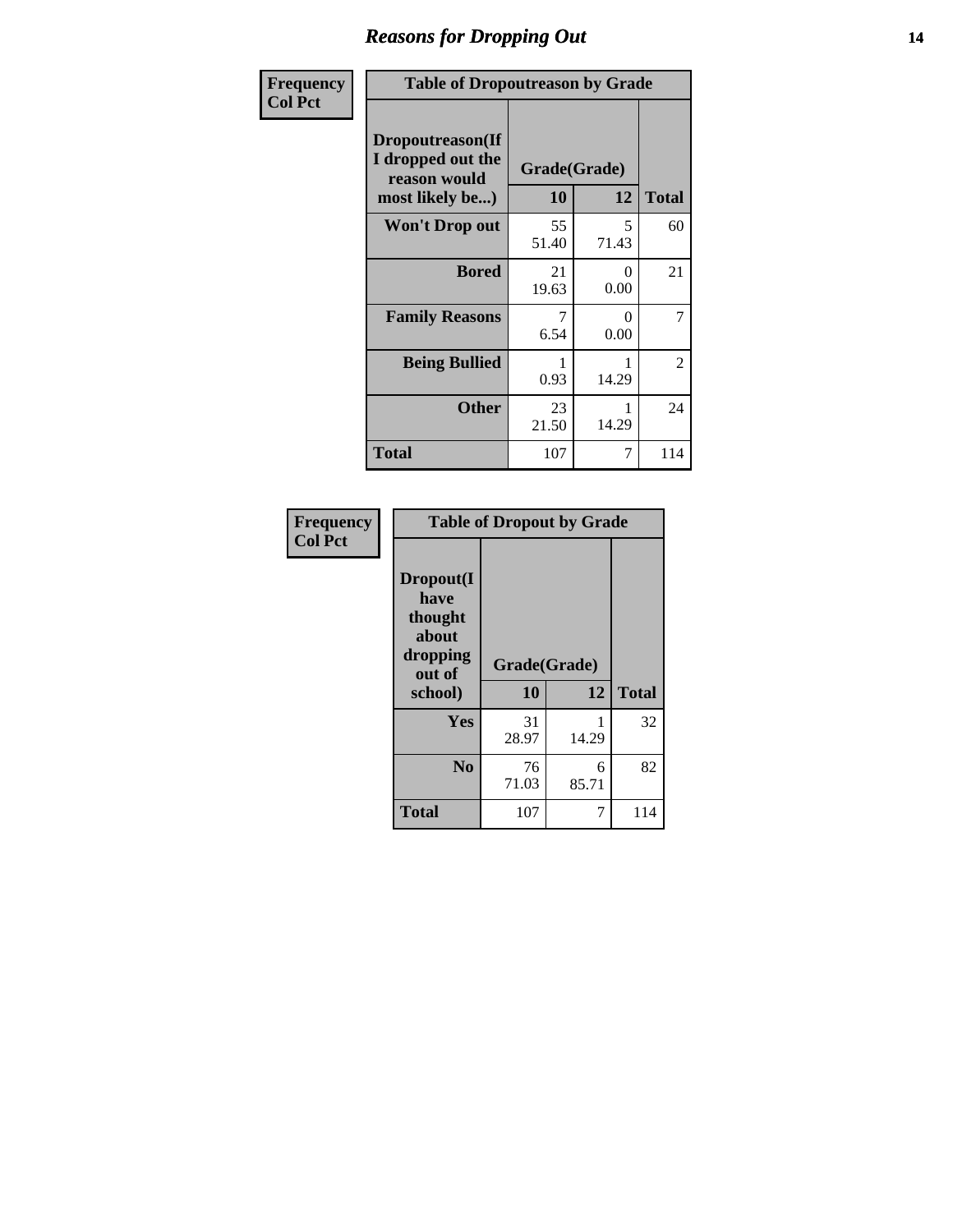*School Safety* **15**

| Frequency      | <b>Table of Gangself by Grade</b>                                                                 |                    |             |              |
|----------------|---------------------------------------------------------------------------------------------------|--------------------|-------------|--------------|
| <b>Col Pct</b> | Gangself(I<br>have<br>participated<br>in illegal<br>gang<br>activities in<br>the past 30<br>days) | Grade(Grade)<br>10 | 12          | <b>Total</b> |
|                | Yes                                                                                               | 10<br>9.35         | 0<br>0.00   | 10           |
|                | N <sub>o</sub>                                                                                    | 97<br>90.65        | 7<br>100.00 | 104          |
|                | <b>Total</b>                                                                                      | 107                | 7           | 114          |

| Frequency<br><b>Col Pct</b> | <b>Table of Gangpeers by Grade</b>                                                                                             |                    |                         |              |
|-----------------------------|--------------------------------------------------------------------------------------------------------------------------------|--------------------|-------------------------|--------------|
|                             | <b>Gangpeers</b> (I<br>have friends<br>who have<br>participated<br>in illegal<br>gang<br>activities in<br>the past 30<br>days) | Grade(Grade)<br>10 | 12                      | <b>Total</b> |
|                             | <b>Yes</b>                                                                                                                     | 40<br>37.38        | $\mathfrak{D}$<br>28.57 | 42           |
|                             | N <sub>0</sub>                                                                                                                 | 67<br>62.62        | 5<br>71.43              | 72           |
|                             | <b>Total</b>                                                                                                                   | 107                | 7                       | 114          |

| Frequency      | <b>Table of Pickedon by Grade</b>                                   |              |           |              |
|----------------|---------------------------------------------------------------------|--------------|-----------|--------------|
| <b>Col Pct</b> | <b>Pickedon</b> (I have<br>been picked on or<br>teased at school in | Grade(Grade) |           |              |
|                | the past 30 days)                                                   | 10           | 12        | <b>Total</b> |
|                | <b>Strongly Agree</b>                                               | 16<br>14.95  | 14.29     | 17           |
|                | <b>Somewhat Agree</b>                                               | 17<br>15.89  | 14.29     | 18           |
|                | <b>Somewhat Disagree</b>                                            | 22<br>20.56  | 0<br>0.00 | 22           |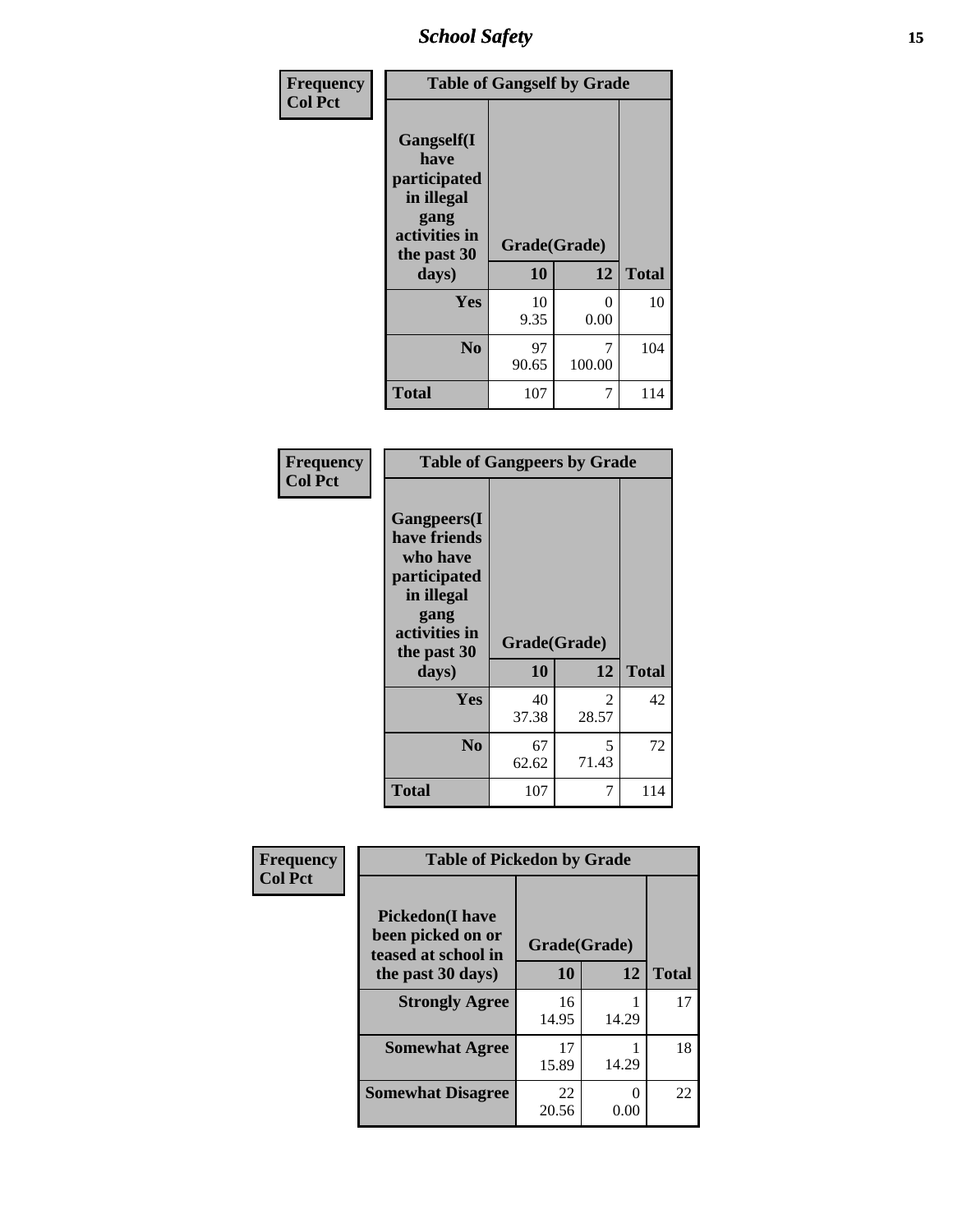*School Safety* **16**

| <b>Frequency</b> | <b>Table of Pickedon by Grade</b>                                                        |                    |       |              |  |  |  |  |  |
|------------------|------------------------------------------------------------------------------------------|--------------------|-------|--------------|--|--|--|--|--|
| <b>Col Pct</b>   | <b>Pickedon</b> (I have<br>been picked on or<br>teased at school in<br>the past 30 days) | Grade(Grade)<br>10 | 12    | <b>Total</b> |  |  |  |  |  |
|                  | <b>Strongly Disagree</b>                                                                 | 52<br>48.60        | 71.43 | 57           |  |  |  |  |  |
|                  | Total                                                                                    | 107                | 7     | 114          |  |  |  |  |  |

| <b>Frequency</b> | <b>Table of Safeschool by Grade</b>        |              |                                      |              |  |  |  |  |  |
|------------------|--------------------------------------------|--------------|--------------------------------------|--------------|--|--|--|--|--|
| <b>Col Pct</b>   | Safeschool(School<br>is a place at which I | Grade(Grade) |                                      |              |  |  |  |  |  |
|                  | feel safe)                                 | 10           | 12                                   | <b>Total</b> |  |  |  |  |  |
|                  | <b>Strongly Agree</b>                      | 10<br>9.35   | $\mathcal{D}_{\mathcal{L}}$<br>28.57 | 12           |  |  |  |  |  |
|                  | <b>Somewhat Agree</b>                      | 52<br>48.60  | 3<br>42.86                           | 55           |  |  |  |  |  |
|                  | <b>Somewhat Disagree</b>                   | 30<br>28.04  | 14.29                                | 31           |  |  |  |  |  |
|                  | <b>Strongly Disagree</b>                   | 15<br>14.02  | 14.29                                | 16           |  |  |  |  |  |
|                  | <b>Total</b>                               | 107          | 7                                    | 114          |  |  |  |  |  |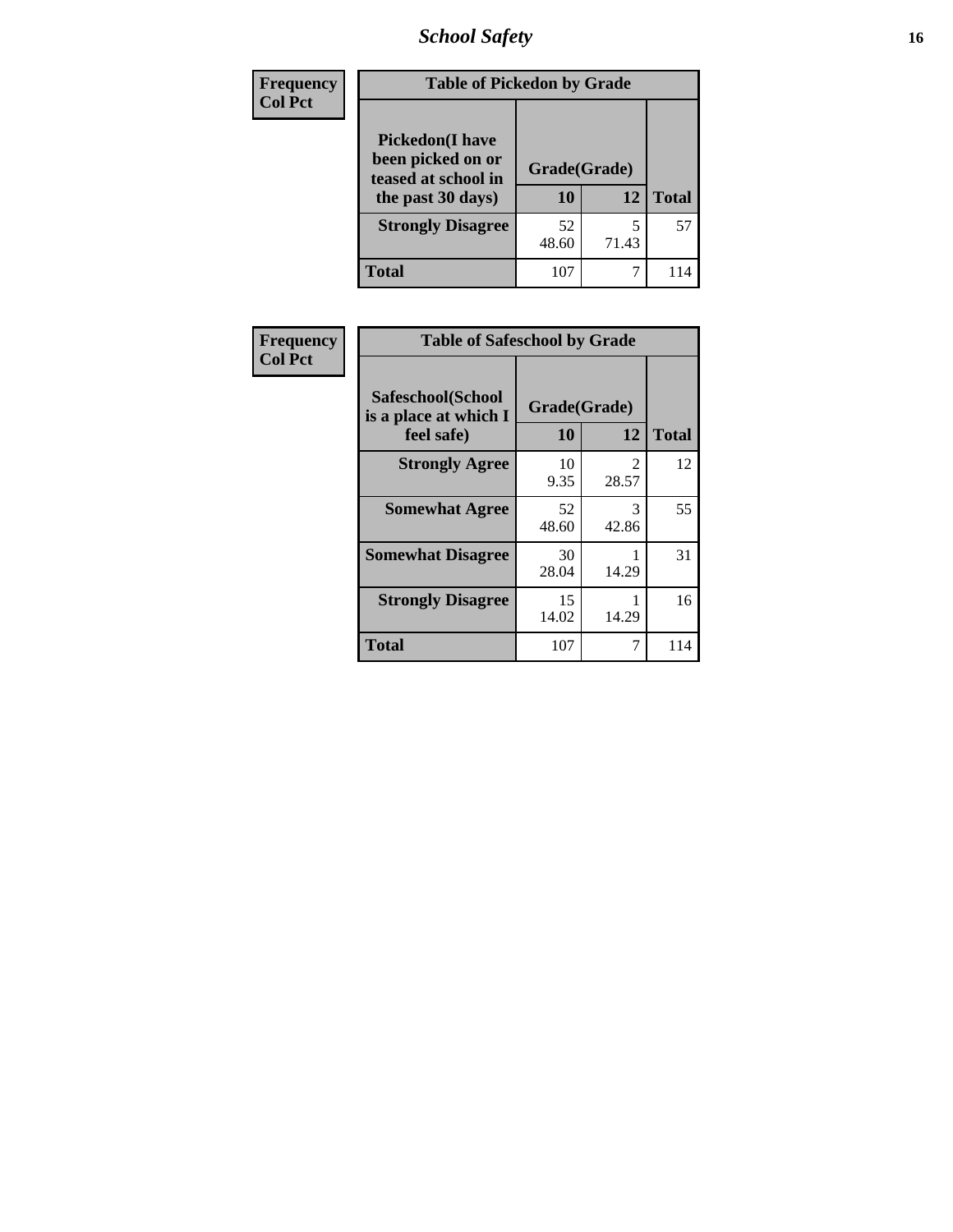*School Safety* **17**

| <b>Frequency</b> |              |             |                                                                               |                 | <b>Table of Grade by Bullied</b> |                       |                  |              |  |
|------------------|--------------|-------------|-------------------------------------------------------------------------------|-----------------|----------------------------------|-----------------------|------------------|--------------|--|
| <b>Row Pct</b>   |              |             | <b>Bullied</b> (I have been bullied by other<br>students in the past 30 days) |                 |                                  |                       |                  |              |  |
|                  |              | $\mathbf 0$ | 1 or                                                                          | 3 <sub>to</sub> | 10<br>to<br>19                   | <b>20</b><br>to<br>29 | All<br><b>30</b> |              |  |
|                  | Grade(Grade) | <b>Days</b> | days                                                                          | days            | days                             | days                  | days             | <b>Total</b> |  |
|                  | 10           | 90<br>84.11 | 5<br>4.67                                                                     | 3<br>2.80       | 0.93                             | 4<br>3.74             | 4<br>3.74        | 107          |  |
|                  | 12           | 5<br>71.43  | $\left($<br>0.00                                                              | 0<br>0.00       | 14.29                            | $\theta$<br>0.00      | 14.29            |              |  |
|                  | <b>Total</b> | 95          | 5                                                                             | 3               | $\overline{2}$                   | 4                     | 5                | 114          |  |

| Frequency      |                           | <b>Table of Grade by Bulliedothers</b> |                                                                |              |                   |                               |                        |              |  |
|----------------|---------------------------|----------------------------------------|----------------------------------------------------------------|--------------|-------------------|-------------------------------|------------------------|--------------|--|
| <b>Row Pct</b> |                           |                                        | <b>Bulliedothers</b> (I bullied others in the<br>past 30 days) |              |                   |                               |                        |              |  |
|                | <b>Grade</b> (Grade) Days | $\bf{0}$                               | 1 or<br>days                                                   | 3 to<br>days | 6 to<br>9<br>days | <b>10</b><br>to<br>19<br>days | All<br>30<br>days      | <b>Total</b> |  |
|                | 10                        | 93<br>86.92                            | 6.54                                                           | 3<br>2.80    | 0.93              | 0.93                          | $\overline{c}$<br>1.87 | 107          |  |
|                | 12                        | 6<br>85.71                             | 14.29                                                          | 0<br>0.00    | $\Omega$<br>0.00  | 0<br>0.00                     | 0<br>0.00              |              |  |
|                | <b>Total</b>              | 99                                     | 8                                                              | 3            |                   |                               | $\overline{c}$         | 114          |  |

| <b>Frequency</b> | <b>Table of Grade by Weaponschool</b> |                                                                   |                   |                              |                   |                        |                   |              |  |  |
|------------------|---------------------------------------|-------------------------------------------------------------------|-------------------|------------------------------|-------------------|------------------------|-------------------|--------------|--|--|
| <b>Row Pct</b>   |                                       | Weaponschool(I brought a weapon to<br>school in the past 30 days) |                   |                              |                   |                        |                   |              |  |  |
|                  | Grade(Grade)                          | $\mathbf{0}$<br><b>Days</b>                                       | 1 or<br>2<br>days | 3 <sub>to</sub><br>5<br>days | 6 to<br>9<br>days | 20<br>to<br>29<br>days | All<br>30<br>days | <b>Total</b> |  |  |
|                  | 10                                    | 102<br>95.33                                                      | 0.93              | 0.93                         | 0.93              | 0.93                   | 0.93              | 107          |  |  |
|                  | 12                                    | 7<br>100.00                                                       | $\Omega$<br>0.00  | 0<br>0.00                    | $\Omega$<br>0.00  | $\Omega$<br>0.00       | 0<br>0.00         | 7            |  |  |
|                  | <b>Total</b>                          | 109                                                               |                   | 1                            | 1                 | 1                      |                   | 114          |  |  |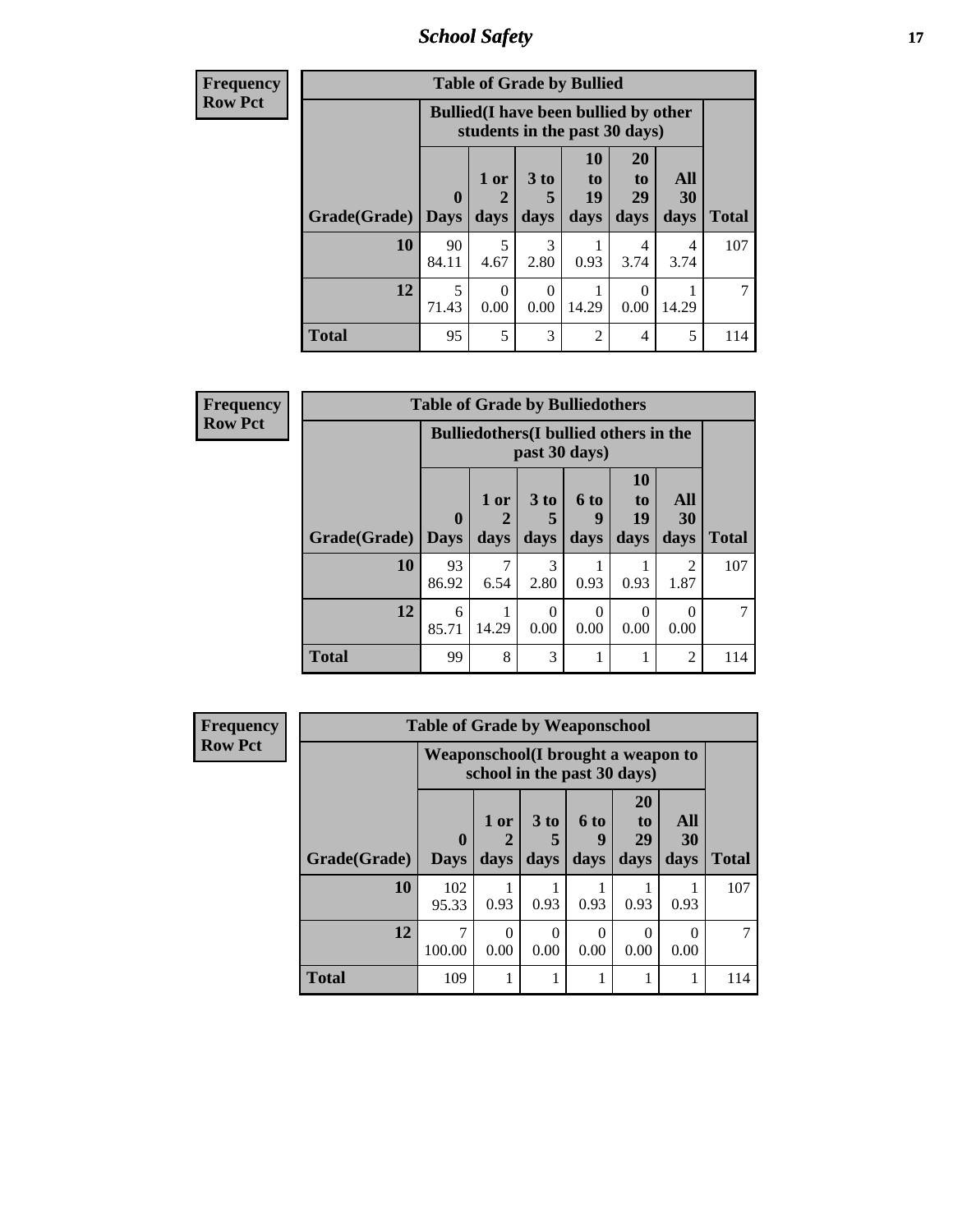*School Safety* **18**

| <b>Frequency</b> | <b>Table of Grade by Absentunsafe</b> |                                                               |                   |                   |                               |                          |              |  |  |
|------------------|---------------------------------------|---------------------------------------------------------------|-------------------|-------------------|-------------------------------|--------------------------|--------------|--|--|
| <b>Row Pct</b>   |                                       | Absentunsafe(I have missed<br>school because I felt unsafe in |                   |                   |                               |                          |              |  |  |
|                  | Grade(Grade)                          | $\mathbf{0}$<br><b>Days</b>                                   | 1 or<br>2<br>days | 3 to<br>5<br>days | <b>20</b><br>to<br>29<br>days | All<br><b>30</b><br>days | <b>Total</b> |  |  |
|                  | 10                                    | 97<br>90.65                                                   | 7<br>6.54         | 0.93              | 0.93                          | 0.93                     | 107          |  |  |
|                  | 12                                    | 7<br>100.00                                                   | 0<br>0.00         | $\Omega$<br>0.00  | 0<br>0.00                     | 0<br>0.00                |              |  |  |
|                  | <b>Total</b>                          | 104                                                           | 7                 | 1                 |                               |                          | 114          |  |  |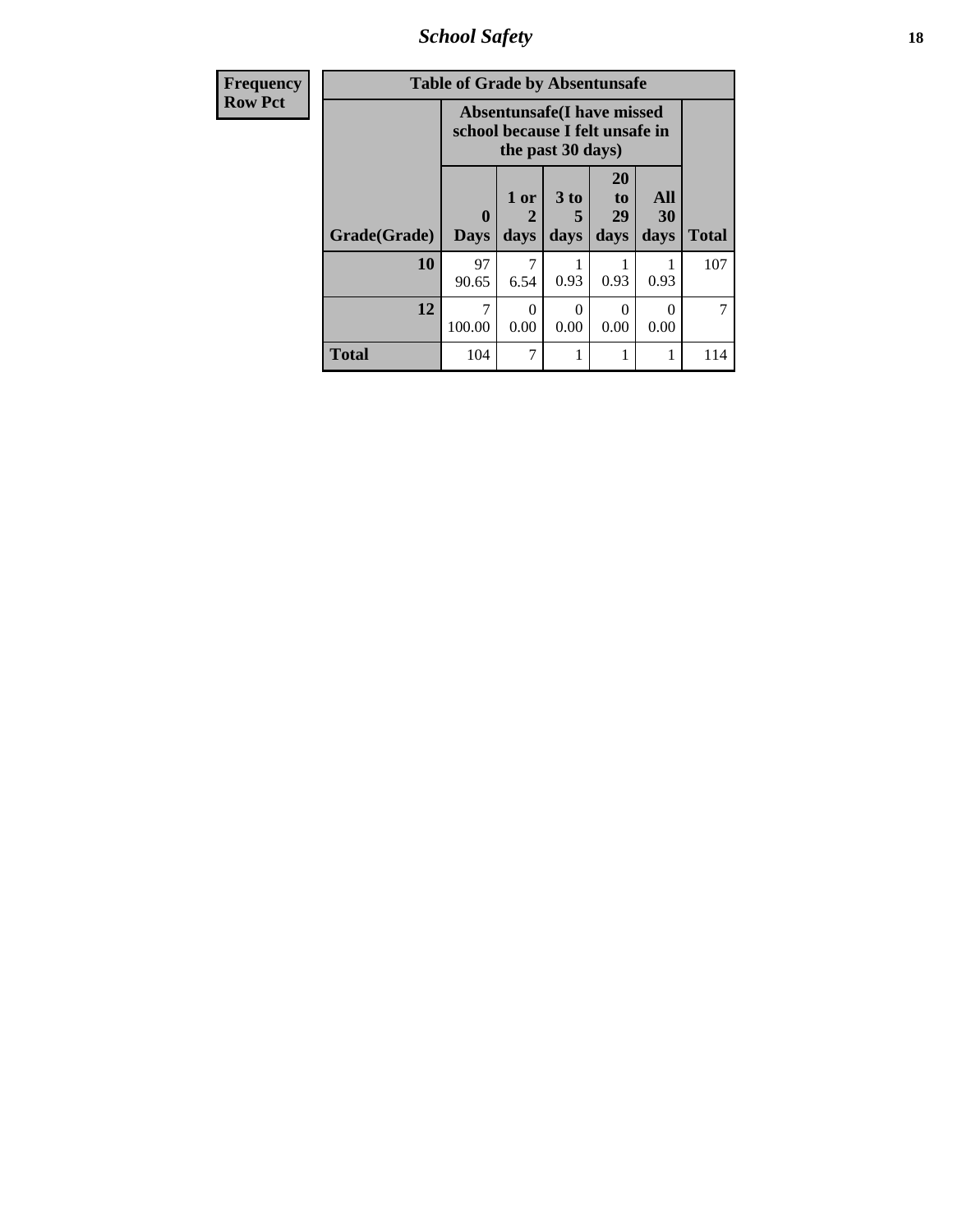# *Drug Use During Last 30 Days* **19**

#### **Frequency Row Pct**

| <b>Table of Grade by Alcohol</b> |                                 |                                    |                 |                  |                 |                        |              |              |  |  |
|----------------------------------|---------------------------------|------------------------------------|-----------------|------------------|-----------------|------------------------|--------------|--------------|--|--|
|                                  |                                 | Alcohol(Alcohol use, past 30 days) |                 |                  |                 |                        |              |              |  |  |
| Grade(Grade)                     | <b>Did</b><br>not<br><b>use</b> | $1 - 2$<br>days                    | $3 - 5$<br>days | $6-9$<br>days    | $10-19$<br>days | $20 - 29$<br>days      | Every<br>day | <b>Total</b> |  |  |
| 10                               | 86<br>80.37                     | 7<br>6.54                          | 4<br>3.74       | 2<br>1.87        | 5<br>4.67       | $\overline{2}$<br>1.87 | 0.93         | 107          |  |  |
| 12                               | 5<br>71.43                      | $\theta$<br>0.00                   | 0<br>0.00       | $\theta$<br>0.00 | 14.29           | $\Omega$<br>0.00       | 14.29        | 7            |  |  |
| <b>Total</b>                     | 91                              | 7                                  | 4               | $\overline{2}$   | 6               | $\overline{2}$         | 2            | 114          |  |  |

#### **Frequency Row Pct**

| <b>Table of Grade by Cigarettes</b> |                                 |                                                       |                 |                 |                 |                   |                     |              |  |  |
|-------------------------------------|---------------------------------|-------------------------------------------------------|-----------------|-----------------|-----------------|-------------------|---------------------|--------------|--|--|
|                                     |                                 | <b>Cigarettes (Smoking tobacco use, past 30 days)</b> |                 |                 |                 |                   |                     |              |  |  |
| Grade(Grade)                        | <b>Did</b><br>not<br><b>use</b> | $1 - 2$<br>days                                       | $3 - 5$<br>days | $6 - 9$<br>days | $10-19$<br>days | $20 - 29$<br>days | <b>Every</b><br>day | <b>Total</b> |  |  |
| 10                                  | 96<br>89.72                     | $\overline{4}$<br>3.74                                | 2<br>1.87       | 0.93            | 0.93            | 0.93              | 2<br>1.87           | 107          |  |  |
| 12                                  | 5<br>71.43                      | $\Omega$<br>0.00                                      | 0<br>0.00       | 14.29           | 0<br>0.00       | 14.29             | 0.00                |              |  |  |
| <b>Total</b>                        | 101                             | $\overline{4}$                                        | 2               | $\mathfrak{D}$  |                 | ↑                 | $\mathcal{D}$       | 114          |  |  |

| <b>Frequency</b> | <b>Table of Grade by Smokeless</b> |                                                            |               |                   |              |  |  |  |  |  |
|------------------|------------------------------------|------------------------------------------------------------|---------------|-------------------|--------------|--|--|--|--|--|
| <b>Row Pct</b>   |                                    | <b>Smokeless</b> (Chewing<br>tobacco use,<br>past 30 days) |               |                   |              |  |  |  |  |  |
|                  | Grade(Grade)                       | Did<br>not<br><b>use</b>                                   | 10-19<br>days | $20 - 29$<br>days | <b>Total</b> |  |  |  |  |  |
|                  | 10                                 | 105<br>98.13                                               | 0.93          | 0.93              | 107          |  |  |  |  |  |
|                  | 12                                 | ℸ<br>100.00                                                | 0<br>0.00     | 0<br>0.00         | 7            |  |  |  |  |  |
|                  | <b>Total</b>                       | 112                                                        | 1             | 1                 | 114          |  |  |  |  |  |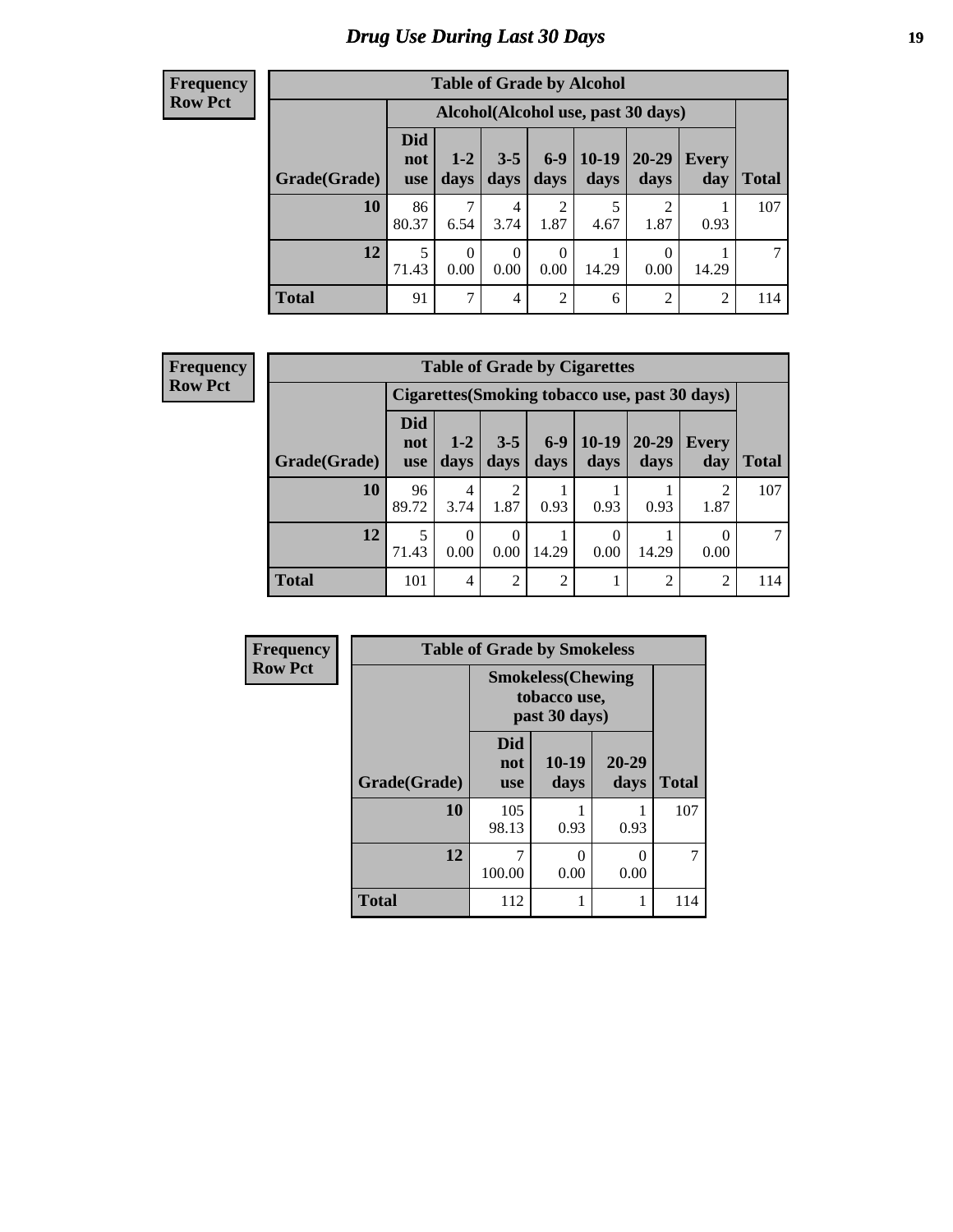**Frequency Row Pct**

| <b>Table of Grade by Marijuana</b> |                                 |                                            |                 |                        |                 |              |              |  |  |  |
|------------------------------------|---------------------------------|--------------------------------------------|-----------------|------------------------|-----------------|--------------|--------------|--|--|--|
|                                    |                                 | Marijuana (Marijuana use,<br>past 30 days) |                 |                        |                 |              |              |  |  |  |
| Grade(Grade)                       | <b>Did</b><br>not<br><b>use</b> | $1 - 2$<br>days                            | $3 - 5$<br>days | $6 - 9$<br>days        | $10-19$<br>days | Every<br>day | <b>Total</b> |  |  |  |
| 10                                 | 99<br>92.52                     | 3<br>2.80                                  | 0.93            | $\overline{2}$<br>1.87 | 0.93            | 0.93         | 107          |  |  |  |
| 12                                 | 6<br>85.71                      | 0<br>0.00                                  | 14.29           | 0.00                   | 0<br>0.00       | 0<br>0.00    |              |  |  |  |
| <b>Total</b>                       | 105                             | 3                                          | $\overline{2}$  | $\overline{c}$         | 1               | 1            | 114          |  |  |  |

| Frequency      | <b>Table of Grade by Cocaine</b> |                                               |               |              |  |  |  |  |  |  |
|----------------|----------------------------------|-----------------------------------------------|---------------|--------------|--|--|--|--|--|--|
| <b>Row Pct</b> |                                  | <b>Cocaine</b> (Cocaine<br>use, past 30 days) |               |              |  |  |  |  |  |  |
|                | Grade(Grade)                     | Did not<br><b>use</b>                         | 20-29<br>days | <b>Total</b> |  |  |  |  |  |  |
|                | <b>10</b>                        | 106<br>99.07                                  | 0.93          | 107          |  |  |  |  |  |  |
|                | 12                               | 100.00                                        | 0.00          | 7            |  |  |  |  |  |  |
|                | <b>Total</b>                     | 113                                           |               | 114          |  |  |  |  |  |  |

| Frequency      |              | <b>Table of Grade by Inhalants</b>               |          |              |  |  |  |  |  |  |
|----------------|--------------|--------------------------------------------------|----------|--------------|--|--|--|--|--|--|
| <b>Row Pct</b> |              | <b>Inhalants</b> (Inhalant<br>use, past 30 days) |          |              |  |  |  |  |  |  |
|                | Grade(Grade) | Did not<br><b>use</b>                            | 6-9 days | <b>Total</b> |  |  |  |  |  |  |
|                | 10           | 106<br>99.07                                     | 0.93     | 107          |  |  |  |  |  |  |
|                | 12           | 100.00                                           | 0.00     | 7            |  |  |  |  |  |  |
|                | <b>Total</b> | 113                                              |          | 114          |  |  |  |  |  |  |

| Frequency      | <b>Table of Grade by Steroids</b> |                          |                    |              |
|----------------|-----------------------------------|--------------------------|--------------------|--------------|
| <b>Row Pct</b> |                                   | <b>Steroids</b> (Steroid | use, past 30 days) |              |
|                | Grade(Grade)                      | Did not<br><b>use</b>    | $1-2$<br>days      | <b>Total</b> |
|                | 10                                | 106<br>99.07             | 0.93               | 107          |
|                | 12                                | 100.00                   | 0.00               | 7            |
|                | <b>Total</b>                      | 113                      |                    | 114          |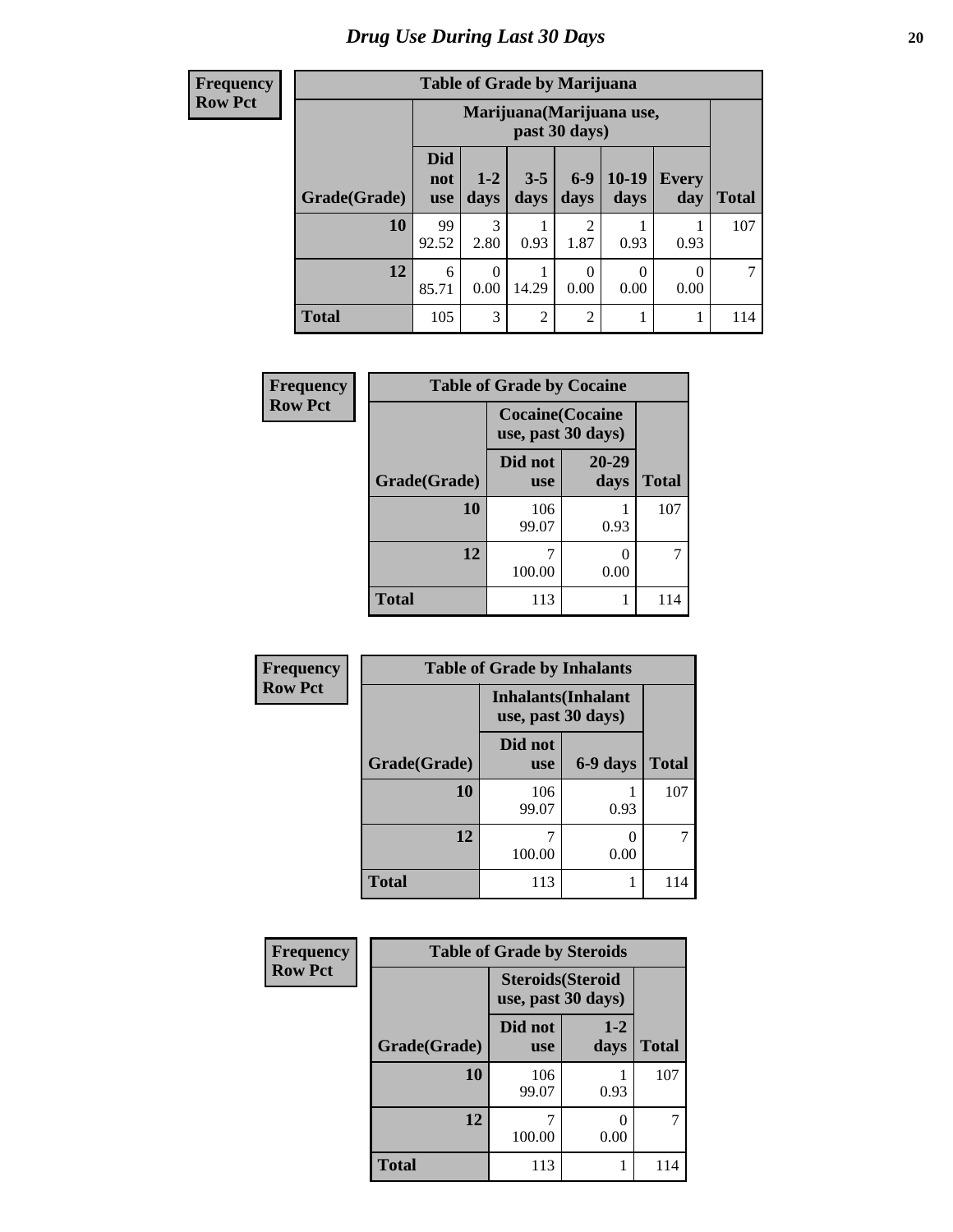| <b>Frequency</b> | <b>Table of Grade by Ecstasy</b> |                                               |                 |                   |              |
|------------------|----------------------------------|-----------------------------------------------|-----------------|-------------------|--------------|
| <b>Row Pct</b>   |                                  | <b>Ecstasy</b> (Ecstasy<br>use, past 30 days) |                 |                   |              |
|                  | Grade(Grade)                     | Did<br>not<br><b>use</b>                      | $3 - 5$<br>days | $20 - 29$<br>days | <b>Total</b> |
|                  | 10                               | 105<br>98.13                                  | 0.93            | 0.93              | 107          |
|                  | 12                               | 100.00                                        | 0<br>0.00       | 0.00              | 7            |
|                  | <b>Total</b>                     | 112                                           | 1               |                   | 114          |

| Frequency      | <b>Table of Grade by Meth</b> |                                                    |              |  |
|----------------|-------------------------------|----------------------------------------------------|--------------|--|
| <b>Row Pct</b> |                               | <b>Meth</b> (Methamphetamine<br>use, past 30 days) |              |  |
|                | Grade(Grade)                  | Did not use                                        | <b>Total</b> |  |
|                | 10                            | 107<br>100.00                                      | 107          |  |
|                | 12                            | 100.00                                             |              |  |
|                | <b>Total</b>                  | 114                                                | 114          |  |

| Frequency      | <b>Table of Grade by Hallucinogens</b> |                                                   |              |  |  |
|----------------|----------------------------------------|---------------------------------------------------|--------------|--|--|
| <b>Row Pct</b> |                                        | Hallucinogens (Hallucinogen<br>use, past 30 days) |              |  |  |
|                | Grade(Grade)                           | Did not use                                       | <b>Total</b> |  |  |
|                | 10                                     | 107<br>100.00                                     | 107          |  |  |
|                | 12                                     | 100.00                                            |              |  |  |
|                | <b>Total</b>                           | 114                                               | 114          |  |  |

| Frequency      | <b>Table of Grade by Prescription</b> |                                 |                                                                                |                  |               |                 |                   |                     |              |
|----------------|---------------------------------------|---------------------------------|--------------------------------------------------------------------------------|------------------|---------------|-----------------|-------------------|---------------------|--------------|
| <b>Row Pct</b> |                                       |                                 | <b>Prescription</b> (Prescription drugs not prescribed<br>to me, past 30 days) |                  |               |                 |                   |                     |              |
|                | Grade(Grade)                          | <b>Did</b><br>not<br><b>use</b> | $1 - 2$<br>days                                                                | $3 - 5$<br>days  | $6-9$<br>days | $10-19$<br>days | $20 - 29$<br>days | <b>Every</b><br>day | <b>Total</b> |
|                | 10                                    | 100<br>93.46                    | 0.93                                                                           | 2<br>1.87        | 0.93          | 0.93            | 0.93              | 0.93                | 107          |
|                | 12                                    | 100.00                          | $\Omega$<br>0.00                                                               | $\Omega$<br>0.00 | 0<br>0.00     | 0.00            | $\Omega$<br>0.00  | $\theta$<br>0.00    |              |
|                | <b>Total</b>                          | 107                             |                                                                                | 2                |               |                 |                   |                     | 114          |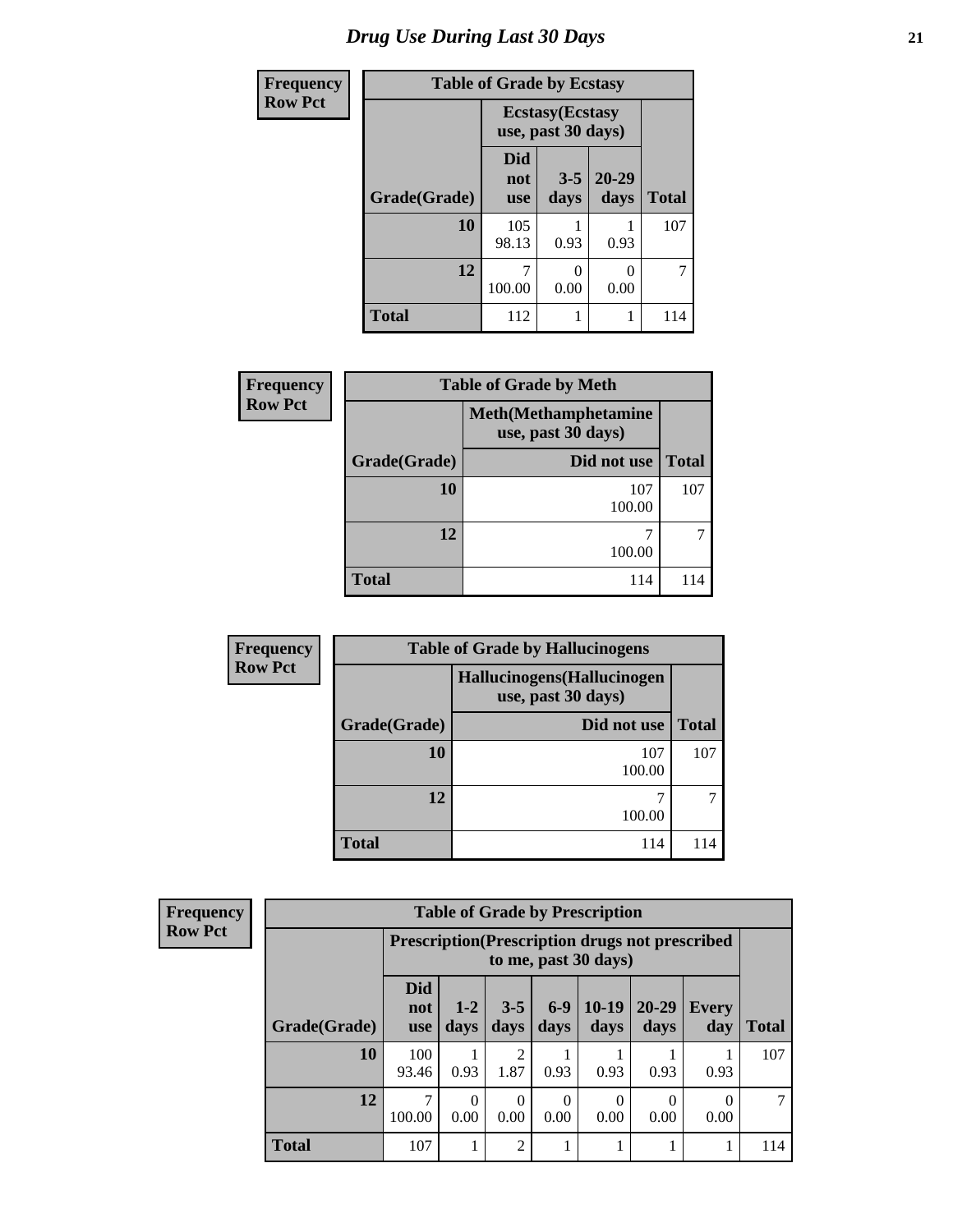| Frequency      | <b>Table of Alcoholease by Grade</b>              |                    |                         |              |
|----------------|---------------------------------------------------|--------------------|-------------------------|--------------|
| <b>Col Pct</b> | <b>Alcoholease</b> (It is<br>easy to get alcohol) | Grade(Grade)<br>10 | 12                      | <b>Total</b> |
|                | <b>Strongly Agree</b>                             | 37<br>34.58        | 14.29                   | 38           |
|                | <b>Somewhat Agree</b>                             | 41<br>38.32        | 4<br>57.14              | 45           |
|                | <b>Somewhat Disagree</b>                          | 14<br>13.08        | 0.00                    | 14           |
|                | <b>Strongly Disagree</b>                          | 15<br>14.02        | $\mathfrak{D}$<br>28.57 | 17           |
|                | <b>Total</b>                                      | 107                |                         | 114          |

| Frequency      | <b>Table of Cigarettesease by Grade</b>                  |                    |                        |              |
|----------------|----------------------------------------------------------|--------------------|------------------------|--------------|
| <b>Col Pct</b> | Cigarettesease (It is<br>easy to get smoking<br>tobacco) | Grade(Grade)<br>10 | 12                     | <b>Total</b> |
|                | <b>Strongly Agree</b>                                    | 41<br>38.32        | 3<br>42.86             | 44           |
|                | <b>Somewhat Agree</b>                                    | 28<br>26.17        | 2<br>28.57             | 30           |
|                | <b>Somewhat Disagree</b>                                 | 14<br>13.08        | 0<br>0.00              | 14           |
|                | <b>Strongly Disagree</b>                                 | 24<br>22.43        | $\mathcal{L}$<br>28.57 | 26           |
|                | Total                                                    | 107                | 7                      | 114          |

| Frequency      | <b>Table of Smokelessease by Grade</b>             |              |                                      |              |  |
|----------------|----------------------------------------------------|--------------|--------------------------------------|--------------|--|
| <b>Col Pct</b> | <b>Smokelessease</b> (It is<br>easy to get chewing | Grade(Grade) |                                      |              |  |
|                | tobacco)                                           | <b>10</b>    | 12                                   | <b>Total</b> |  |
|                | <b>Strongly Agree</b>                              | 29<br>27.10  | 3<br>42.86                           | 32           |  |
|                | <b>Somewhat Agree</b>                              | 23<br>21.50  | $\mathcal{D}_{\mathcal{L}}$<br>28.57 | 25           |  |
|                | <b>Somewhat Disagree</b>                           | 22<br>20.56  | 0<br>0.00                            | 22           |  |
|                | <b>Strongly Disagree</b>                           | 33<br>30.84  | 2<br>28.57                           | 35           |  |
|                | <b>Total</b>                                       | 107          | 7                                    | 114          |  |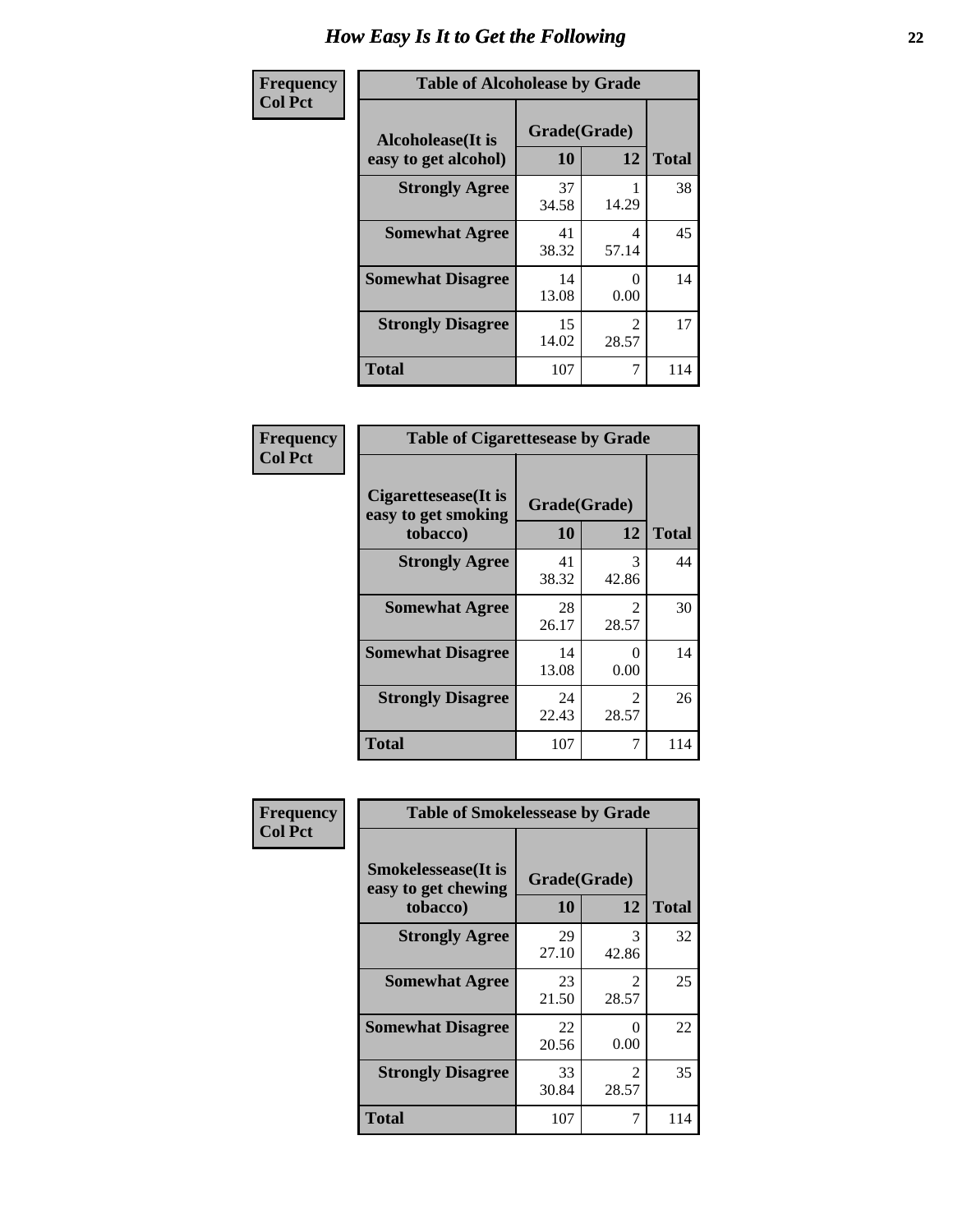| Frequency      | <b>Table of Marijuanaease by Grade</b>           |                           |                        |              |
|----------------|--------------------------------------------------|---------------------------|------------------------|--------------|
| <b>Col Pct</b> | Marijuanaease(It is<br>easy to get<br>marijuana) | Grade(Grade)<br><b>10</b> | 12                     | <b>Total</b> |
|                | <b>Strongly Agree</b>                            | 40<br>37.38               | 3<br>42.86             | 43           |
|                | <b>Somewhat Agree</b>                            | 24<br>22.43               | 14.29                  | 25           |
|                | <b>Somewhat Disagree</b>                         | 16<br>14.95               | 14.29                  | 17           |
|                | <b>Strongly Disagree</b>                         | 27<br>25.23               | $\mathcal{D}$<br>28.57 | 29           |
|                | <b>Total</b>                                     | 107                       | 7                      | 114          |

| <b>Table of Cocaineease by Grade</b>              |                    |                         |     |  |  |
|---------------------------------------------------|--------------------|-------------------------|-----|--|--|
| <b>Cocaineease</b> (It is<br>easy to get cocaine) | Grade(Grade)<br>10 | <b>Total</b>            |     |  |  |
| <b>Strongly Agree</b>                             | 16<br>14.95        | 14.29                   | 17  |  |  |
| <b>Somewhat Agree</b>                             | 16<br>14.95        | 14.29                   | 17  |  |  |
| <b>Somewhat Disagree</b>                          | 33<br>30.84        | $\mathfrak{D}$<br>28.57 | 35  |  |  |
| <b>Strongly Disagree</b>                          | 42<br>39.25        | 3<br>42.86              | 45  |  |  |
| <b>Total</b>                                      | 107                | 7                       | 114 |  |  |

| Frequency      | <b>Table of Inhalantsease by Grade</b>     |              |                         |              |
|----------------|--------------------------------------------|--------------|-------------------------|--------------|
| <b>Col Pct</b> | <b>Inhalantsease</b> (It is<br>easy to get | Grade(Grade) |                         |              |
|                | inhalants)                                 | 10           | 12                      | <b>Total</b> |
|                | <b>Strongly Agree</b>                      | 36<br>33.64  | $\mathfrak{D}$<br>28.57 | 38           |
|                | <b>Somewhat Agree</b>                      | 11<br>10.28  | 14.29                   | 12           |
|                | <b>Somewhat Disagree</b>                   | 23<br>21.50  | 14.29                   | 24           |
|                | <b>Strongly Disagree</b>                   | 37<br>34.58  | 3<br>42.86              | 40           |
|                | <b>Total</b>                               | 107          | 7                       | 114          |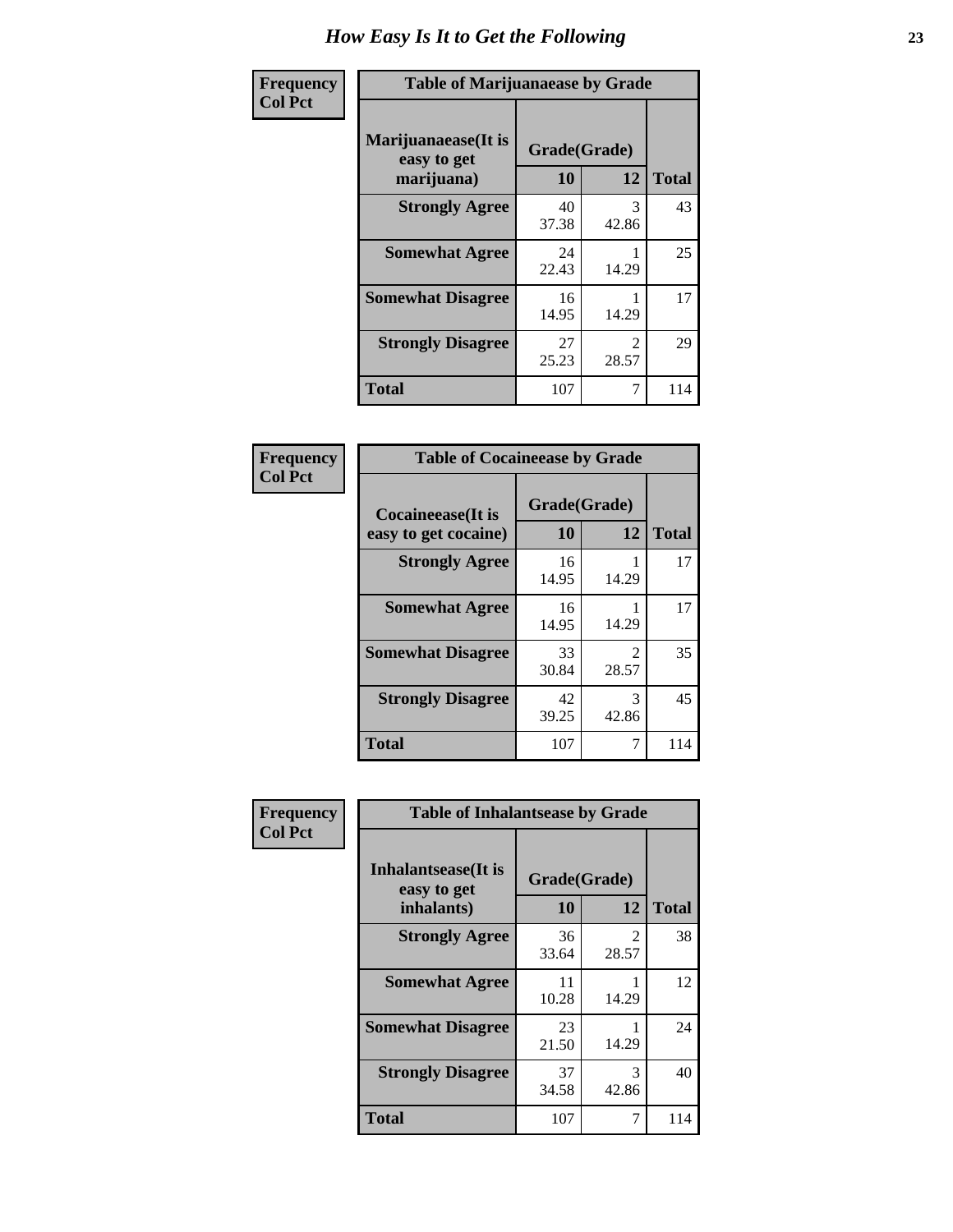| Frequency      | <b>Table of Steroidsease by Grade</b>               |                    |                         |              |  |
|----------------|-----------------------------------------------------|--------------------|-------------------------|--------------|--|
| <b>Col Pct</b> | <b>Steroidsease</b> (It is<br>easy to get steroids) | Grade(Grade)<br>10 | 12                      | <b>Total</b> |  |
|                | <b>Strongly Agree</b>                               | 12<br>11.21        | 14.29                   | 13           |  |
|                | <b>Somewhat Agree</b>                               | 28<br>26.17        | $\mathfrak{D}$<br>28.57 | 30           |  |
|                | <b>Somewhat Disagree</b>                            | 26<br>24.30        | 0.00                    | 26           |  |
|                | <b>Strongly Disagree</b>                            | 41<br>38.32        | 4<br>57.14              | 45           |  |
|                | <b>Total</b>                                        | 107                | 7                       | 114          |  |

| Frequency      | <b>Table of Ecstasyease by Grade</b>              |                          |            |     |  |  |
|----------------|---------------------------------------------------|--------------------------|------------|-----|--|--|
| <b>Col Pct</b> | <b>Ecstasyease</b> (It is<br>easy to get ecstasy) | Grade(Grade)<br>10<br>12 |            |     |  |  |
|                | <b>Strongly Agree</b>                             | 20<br>18.69              | 0<br>0.00  | 20  |  |  |
|                | <b>Somewhat Agree</b>                             | 17<br>15.89              | 14.29      | 18  |  |  |
|                | <b>Somewhat Disagree</b>                          | 29<br>27.10              | 14.29      | 30  |  |  |
|                | <b>Strongly Disagree</b>                          | 41<br>38.32              | 5<br>71.43 | 46  |  |  |
|                | <b>Total</b>                                      | 107                      | 7          | 114 |  |  |

| Frequency      | <b>Table of Methease by Grade</b>                          |                    |            |              |  |  |  |  |
|----------------|------------------------------------------------------------|--------------------|------------|--------------|--|--|--|--|
| <b>Col Pct</b> | <b>Methease</b> (It is easy<br>to get<br>methamphetamines) | Grade(Grade)<br>10 | 12         | <b>Total</b> |  |  |  |  |
|                | <b>Strongly Agree</b>                                      | 15<br>14.02        | 0<br>0.00  | 15           |  |  |  |  |
|                | <b>Somewhat Agree</b>                                      | 12<br>11.21        | 14.29      | 13           |  |  |  |  |
|                | <b>Somewhat Disagree</b>                                   | 35<br>32.71        | 14.29      | 36           |  |  |  |  |
|                | <b>Strongly Disagree</b>                                   | 45<br>42.06        | 5<br>71.43 | 50           |  |  |  |  |
|                | Total                                                      | 107                | 7          | 114          |  |  |  |  |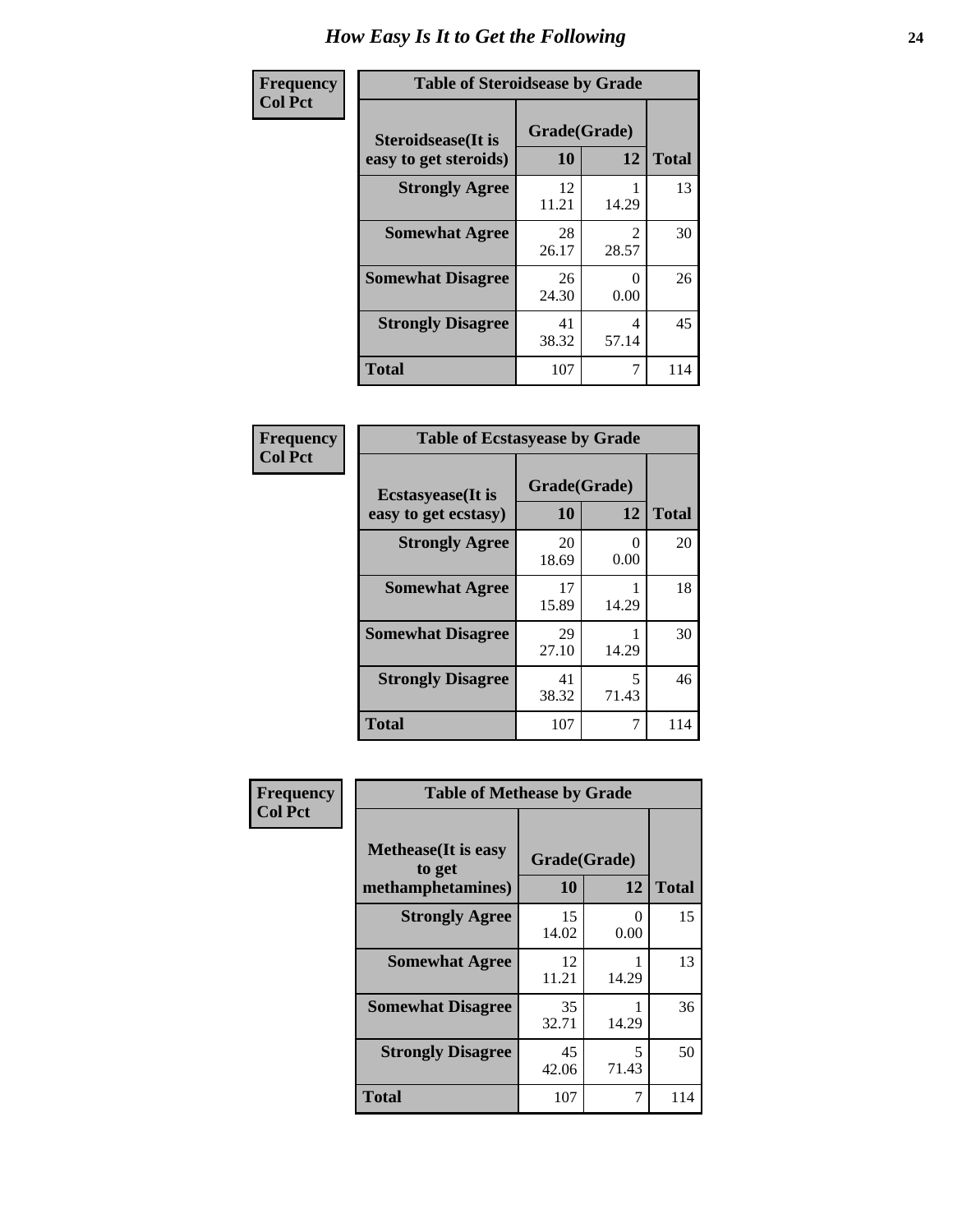| <b>Frequency</b> | <b>Table of Hallucinogensease by Grade</b>               |                    |            |              |  |  |
|------------------|----------------------------------------------------------|--------------------|------------|--------------|--|--|
| <b>Col Pct</b>   | Hallucinogensease(It<br>is easy to get<br>hallucinogens) | Grade(Grade)<br>10 | 12         | <b>Total</b> |  |  |
|                  | <b>Strongly Agree</b>                                    | 14<br>13.08        | 0<br>0.00  | 14           |  |  |
|                  | <b>Somewhat Agree</b>                                    | 13<br>12.15        | 14.29      | 14           |  |  |
|                  | <b>Somewhat Disagree</b>                                 | 37<br>34.58        | 14.29      | 38           |  |  |
|                  | <b>Strongly Disagree</b>                                 | 43<br>40.19        | 5<br>71.43 | 48           |  |  |
|                  | <b>Total</b>                                             | 107                | 7          | 114          |  |  |

| Frequency<br>  Col Pct |
|------------------------|

| <b>Table of Prescriptionease by Grade</b>                                                |              |                        |              |  |  |  |
|------------------------------------------------------------------------------------------|--------------|------------------------|--------------|--|--|--|
| <b>Prescriptionease</b> (It<br>is easy to get<br>prescription drugs<br>not prescribed to | Grade(Grade) |                        |              |  |  |  |
| me)                                                                                      | 10           | 12                     | <b>Total</b> |  |  |  |
| <b>Strongly Agree</b>                                                                    | 44<br>41.12  | $\mathcal{L}$<br>28.57 | 46           |  |  |  |
| <b>Somewhat Agree</b>                                                                    | 15<br>14.02  | 14.29                  | 16           |  |  |  |
| <b>Somewhat Disagree</b>                                                                 | 22<br>20.56  | 14.29                  | 23           |  |  |  |
| <b>Strongly Disagree</b>                                                                 | 26<br>24.30  | 3<br>42.86             | 29           |  |  |  |
| <b>Total</b>                                                                             | 107          |                        | 114          |  |  |  |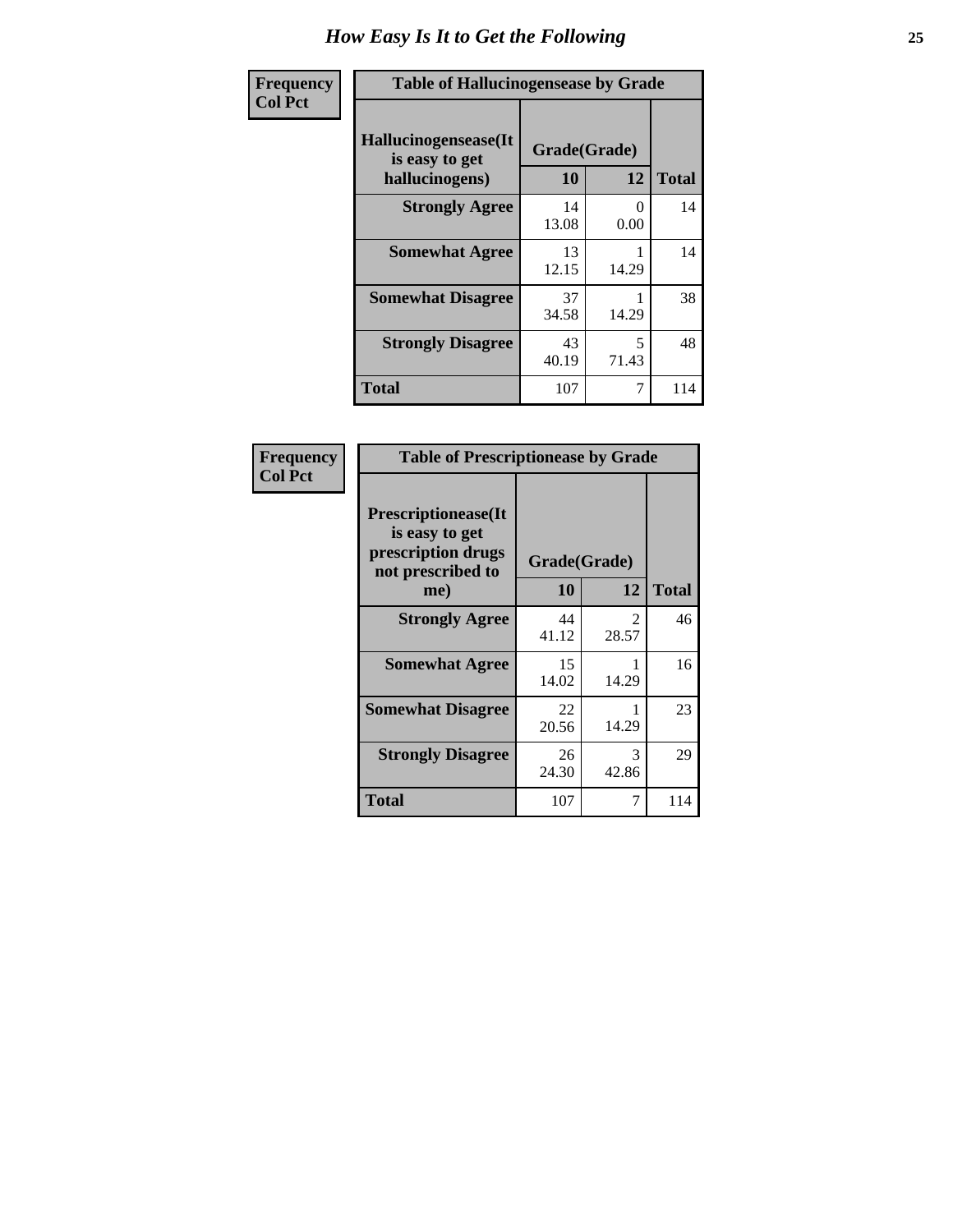### *Age at Onset of Use* **26** *Results for "Age at Onset of Use" questions exclude students who said they did not use that substance*

| <b>Frequency</b> | <b>Table of Grade by Alcoholinit</b> |                 |                                                  |                               |                  |                                |                  |                  |            |                  |               |
|------------------|--------------------------------------|-----------------|--------------------------------------------------|-------------------------------|------------------|--------------------------------|------------------|------------------|------------|------------------|---------------|
| <b>Row Pct</b>   |                                      |                 | Alcoholinit (I started using alcohol when I was) |                               |                  |                                |                  |                  |            |                  |               |
|                  | Grade(Grade)                         | 8 or<br>younger | 9 <sup>1</sup>                                   | 11                            | 12               | 13                             | 14               | 15               | 16         | 17               | <b>Total</b>  |
|                  | 10                                   | 4<br>10.26      | 2.56                                             | 3<br>7.69                     | 12.82            | 7<br>17.95                     | 8<br>20.51       | 7<br>17.95       | 4<br>10.26 | $\Omega$<br>0.00 | 39            |
|                  | 12                                   | 33.33           | $\theta$<br>$0.00^{\circ}$                       | $\theta$<br>0.00 <sub>1</sub> | $\Omega$<br>0.00 | $\mathbf{0}$<br>$0.00^{\circ}$ | $\theta$<br>0.00 | $\theta$<br>0.00 | 33.33      | 33.33            | $\mathcal{E}$ |
|                  | <b>Total</b>                         | 5               |                                                  | 3                             |                  | 7                              | 8                | 7                | 5          | л.               | 42            |
|                  |                                      |                 |                                                  |                               |                  | <b>Frequency Missing = 72</b>  |                  |                  |            |                  |               |

| Frequency      | <b>Table of Grade by Cigarettesinit</b> |                                                         |      |                  |                           |            |                         |           |                |  |
|----------------|-----------------------------------------|---------------------------------------------------------|------|------------------|---------------------------|------------|-------------------------|-----------|----------------|--|
| <b>Row Pct</b> |                                         | Cigarettesinit(I started smoking tobacco<br>when I was) |      |                  |                           |            |                         |           |                |  |
|                | Grade(Grade)                            | 9                                                       | 11   | 12               | 13                        | 14         | 15                      | <b>16</b> | <b>Total</b>   |  |
|                | 10                                      | 0<br>0.00                                               | 8.33 | 8.33             | 5<br>41.67                | 3<br>25.00 | $\overline{2}$<br>16.67 | 0.00      | 12             |  |
|                | 12                                      | 50.00                                                   | 0.00 | $\theta$<br>0.00 | 0<br>0.00                 | 0<br>0.00  | $\theta$<br>0.00        | 50.00     | $\mathfrak{D}$ |  |
|                | <b>Total</b>                            |                                                         |      | 1                | 5                         | 3          | $\overline{2}$          |           | 14             |  |
|                |                                         |                                                         |      |                  | Frequency Missing $= 100$ |            |                         |           |                |  |

| <b>Frequency</b> |                        | <b>Table of Grade by Smokelessinit</b> |                                    |                                      |              |
|------------------|------------------------|----------------------------------------|------------------------------------|--------------------------------------|--------------|
| <b>Row Pct</b>   |                        | tobacco when I was)                    | Smokelessinit(I<br>started chewing |                                      |              |
|                  | Grade(Grade)   younger | 8 or                                   | 13                                 | 14                                   | <b>Total</b> |
|                  | 10                     | 25.00                                  | 25.00                              | $\mathcal{D}_{\mathcal{L}}$<br>50.00 | 4            |
|                  | 12                     | $\Omega$                               | 0                                  | 0                                    | 0            |
|                  | <b>Total</b>           |                                        |                                    | 2                                    | 4            |
|                  |                        | <b>Frequency Missing = 110</b>         |                                    |                                      |              |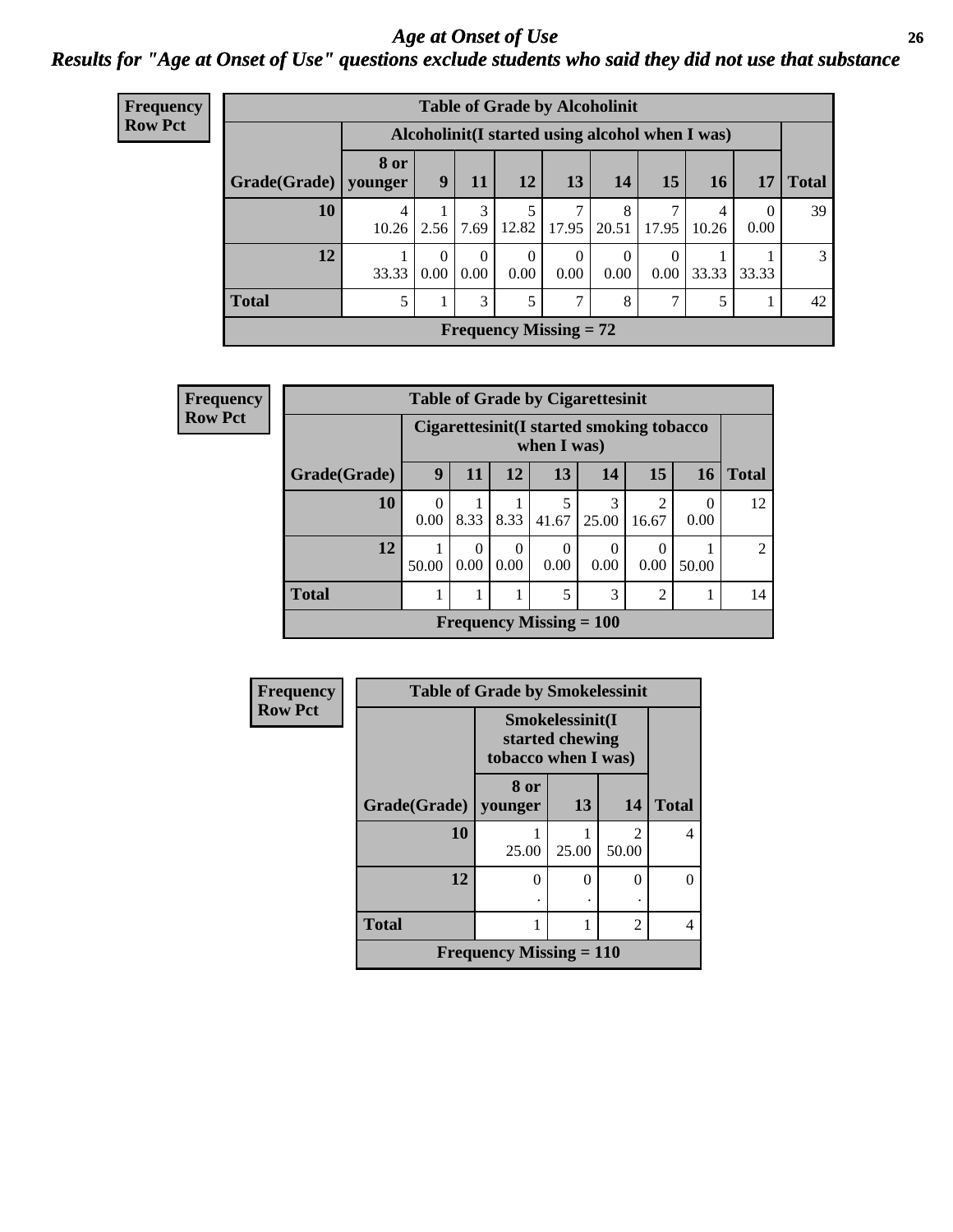#### *Age at Onset of Use* **27**

### *Results for "Age at Onset of Use" questions exclude students who said they did not use that substance*

| Frequency      | <b>Table of Grade by Marijuanainit</b> |                                                         |                  |                  |                               |            |            |              |  |  |
|----------------|----------------------------------------|---------------------------------------------------------|------------------|------------------|-------------------------------|------------|------------|--------------|--|--|
| <b>Row Pct</b> |                                        | Marijuanainit (I started using<br>marijuana when I was) |                  |                  |                               |            |            |              |  |  |
|                | Grade(Grade)                           | 8 or<br>younger                                         | -11              | <b>12</b>        | <b>13</b>                     | 14         | <b>15</b>  | <b>Total</b> |  |  |
|                | 10                                     | 6.67                                                    | 6.67             | 6.67             | 6.67                          | 8<br>53.33 | 3<br>20.00 | 15           |  |  |
|                | 12                                     | $\Omega$<br>0.00                                        | $\Omega$<br>0.00 | $\Omega$<br>0.00 | 50.00                         | 0<br>0.00  | 50.00      | 2            |  |  |
|                | <b>Total</b>                           |                                                         | 1                |                  | $\overline{2}$                | 8          | 4          | 17           |  |  |
|                |                                        |                                                         |                  |                  | <b>Frequency Missing = 97</b> |            |            |              |  |  |

| <b>Frequency</b> | <b>Table of Grade by Cocaineinit</b> |                                                          |                |  |  |  |
|------------------|--------------------------------------|----------------------------------------------------------|----------------|--|--|--|
| <b>Row Pct</b>   |                                      | Cocaineinit(I<br>started using<br>cocaine<br>when I was) |                |  |  |  |
|                  | Grade(Grade)                         | 15                                                       | <b>Total</b>   |  |  |  |
|                  | 10                                   | 2<br>100.00                                              | $\overline{c}$ |  |  |  |
|                  | 12                                   |                                                          | 0              |  |  |  |
|                  | <b>Total</b>                         | 2                                                        | 2              |  |  |  |
|                  |                                      | Frequency Missing $= 112$                                |                |  |  |  |

| Frequency      | <b>Table of Grade by Inhalantsinit</b>      |       |                                                              |       |              |  |  |  |
|----------------|---------------------------------------------|-------|--------------------------------------------------------------|-------|--------------|--|--|--|
| <b>Row Pct</b> |                                             |       | Inhalantsinit(I<br>started using<br>inhalants when I<br>was) |       |              |  |  |  |
|                | Grade(Grade)                                | 9     | 10                                                           | 14    | <b>Total</b> |  |  |  |
|                | 10                                          | 33.33 | 33.33                                                        | 33.33 | 3            |  |  |  |
|                | 12                                          | 0     | 0                                                            | 0     | 0            |  |  |  |
|                |                                             |       |                                                              |       |              |  |  |  |
|                | <b>Total</b>                                |       |                                                              |       | 3            |  |  |  |
|                | <b>Frequency Missing <math>= 111</math></b> |       |                                                              |       |              |  |  |  |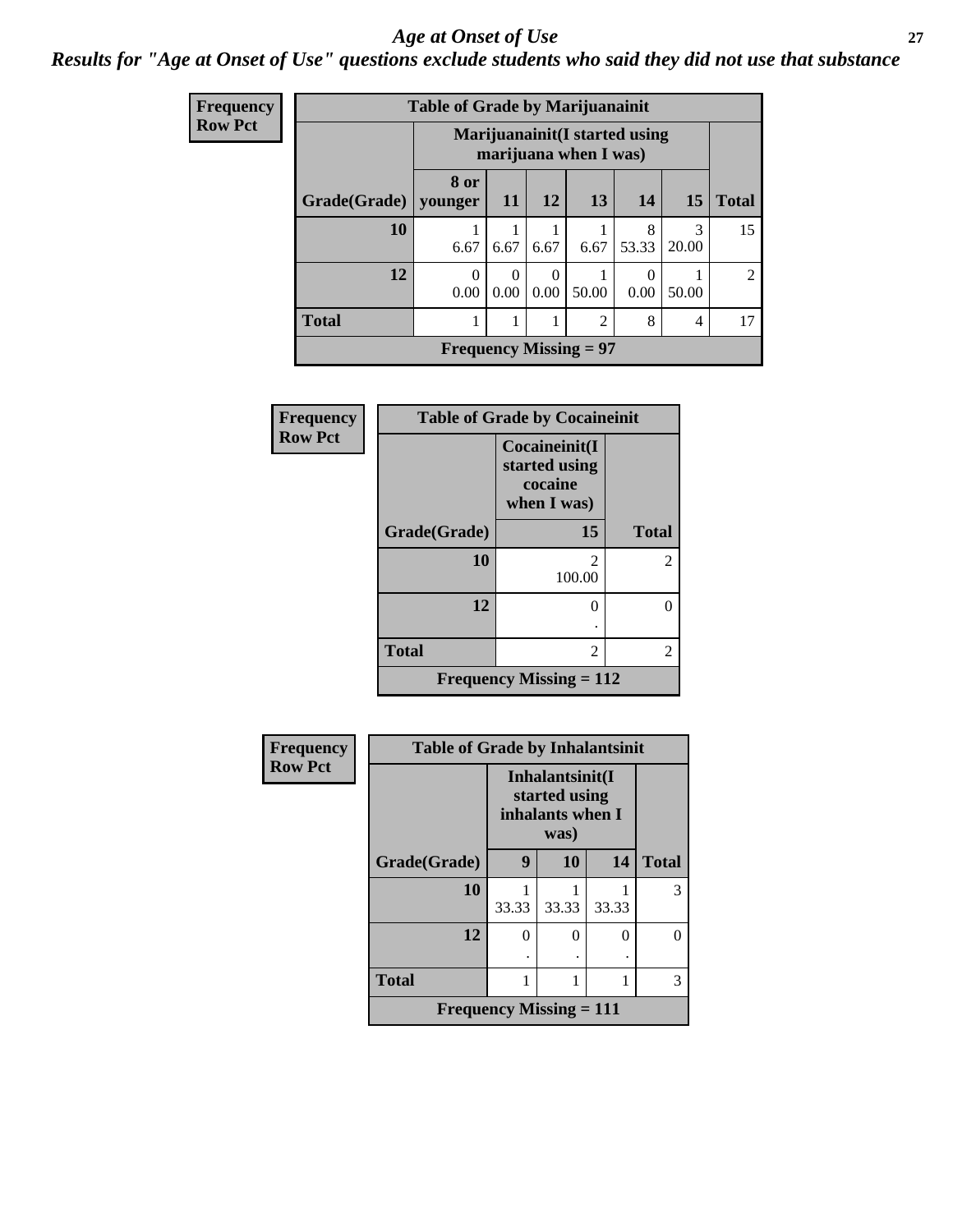#### *Age at Onset of Use* **28**

*Results for "Age at Onset of Use" questions exclude students who said they did not use that substance*

| Frequency      | <b>Table of Grade by Steroidsinit</b> |                                                            |              |  |  |  |  |
|----------------|---------------------------------------|------------------------------------------------------------|--------------|--|--|--|--|
| <b>Row Pct</b> |                                       | Steroidsinit(I<br>started using<br>steroids<br>when I was) |              |  |  |  |  |
|                | Grade(Grade)                          | 8 or younger                                               | <b>Total</b> |  |  |  |  |
|                | 10                                    | 100.00                                                     |              |  |  |  |  |
|                | 12                                    | 0                                                          | 0            |  |  |  |  |
|                | <b>Total</b>                          | 1                                                          |              |  |  |  |  |
|                |                                       | <b>Frequency Missing = 113</b>                             |              |  |  |  |  |

| Frequency      | <b>Table of Grade by Ecstasyinit</b> |                                                             |              |  |
|----------------|--------------------------------------|-------------------------------------------------------------|--------------|--|
| <b>Row Pct</b> |                                      | Ecstasyinit(I<br>started<br>using<br>ecstasy<br>when I was) |              |  |
|                | Grade(Grade)                         | 15                                                          | <b>Total</b> |  |
|                | 10                                   | 3<br>100.00                                                 | 3            |  |
|                | 12                                   | 0                                                           | 0            |  |
|                | <b>Total</b>                         | 3                                                           | 3            |  |
|                |                                      | <b>Frequency Missing = 111</b>                              |              |  |

| <b>Frequency</b> | <b>Table of Grade by Methinit</b> |                                                                         |              |  |
|------------------|-----------------------------------|-------------------------------------------------------------------------|--------------|--|
| <b>Row Pct</b>   |                                   | <b>Methinit(I started</b><br>using<br>methamphetamines<br>when $I$ was) |              |  |
|                  | Grade(Grade)                      | 15                                                                      | <b>Total</b> |  |
|                  | 10                                | 100.00                                                                  |              |  |
|                  | 12                                | 0                                                                       |              |  |
|                  | <b>Total</b>                      |                                                                         |              |  |
|                  |                                   | <b>Frequency Missing = 113</b>                                          |              |  |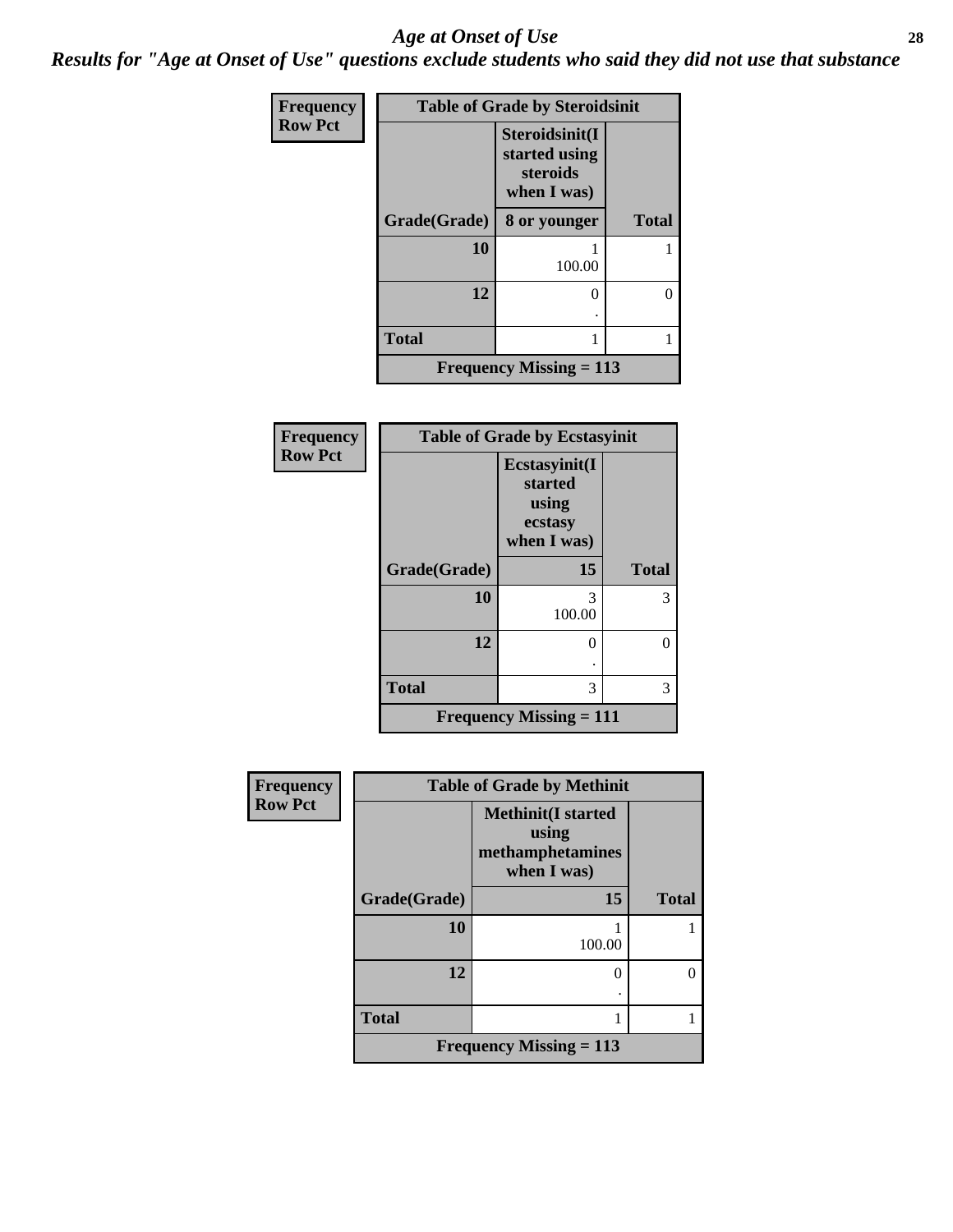#### *Age at Onset of Use* **29**

*Results for "Age at Onset of Use" questions exclude students who said they did not use that substance*

| Frequency      | <b>Table of Grade by Hallucinogensinit</b> |                                                                      |                |  |  |
|----------------|--------------------------------------------|----------------------------------------------------------------------|----------------|--|--|
| <b>Row Pct</b> |                                            | Hallucinogensinit(I<br>started using<br>hallucinogens<br>when I was) |                |  |  |
|                | Grade(Grade)                               | 15                                                                   | <b>Total</b>   |  |  |
|                | 10                                         | $\mathfrak{D}$<br>100.00                                             | $\overline{c}$ |  |  |
|                | 12                                         | 0                                                                    | 0              |  |  |
|                | <b>Total</b>                               | 2                                                                    | $\overline{2}$ |  |  |
|                |                                            | Frequency Missing $= 112$                                            |                |  |  |

| <b>Frequency</b> | <b>Table of Grade by Prescriptioninit</b> |                |                                                                                                   |                |                           |                  |           |                |
|------------------|-------------------------------------------|----------------|---------------------------------------------------------------------------------------------------|----------------|---------------------------|------------------|-----------|----------------|
| <b>Row Pct</b>   |                                           |                | <b>Prescriptioninit(I started using</b><br>prescription drugs not prescribed to me<br>when I was) |                |                           |                  |           |                |
|                  | Grade(Grade)   younger                    | 8 or           | <b>11</b>                                                                                         | 12             | 13                        | 15               | <b>16</b> | <b>Total</b>   |
|                  | 10                                        | 2<br>22.22     | 11.11                                                                                             | 22.22          | 22.22                     | 2<br>22.22       | 0<br>0.00 | 9              |
|                  | 12                                        | 0.00           | 50.00                                                                                             | 0<br>0.00      | 0<br>0.00                 | $\Omega$<br>0.00 | 50.00     | $\mathfrak{D}$ |
|                  | <b>Total</b>                              | $\mathfrak{D}$ | $\mathfrak{D}$                                                                                    | $\mathfrak{D}$ | $\overline{2}$            | $\overline{2}$   |           | 11             |
|                  |                                           |                |                                                                                                   |                | Frequency Missing $= 103$ |                  |           |                |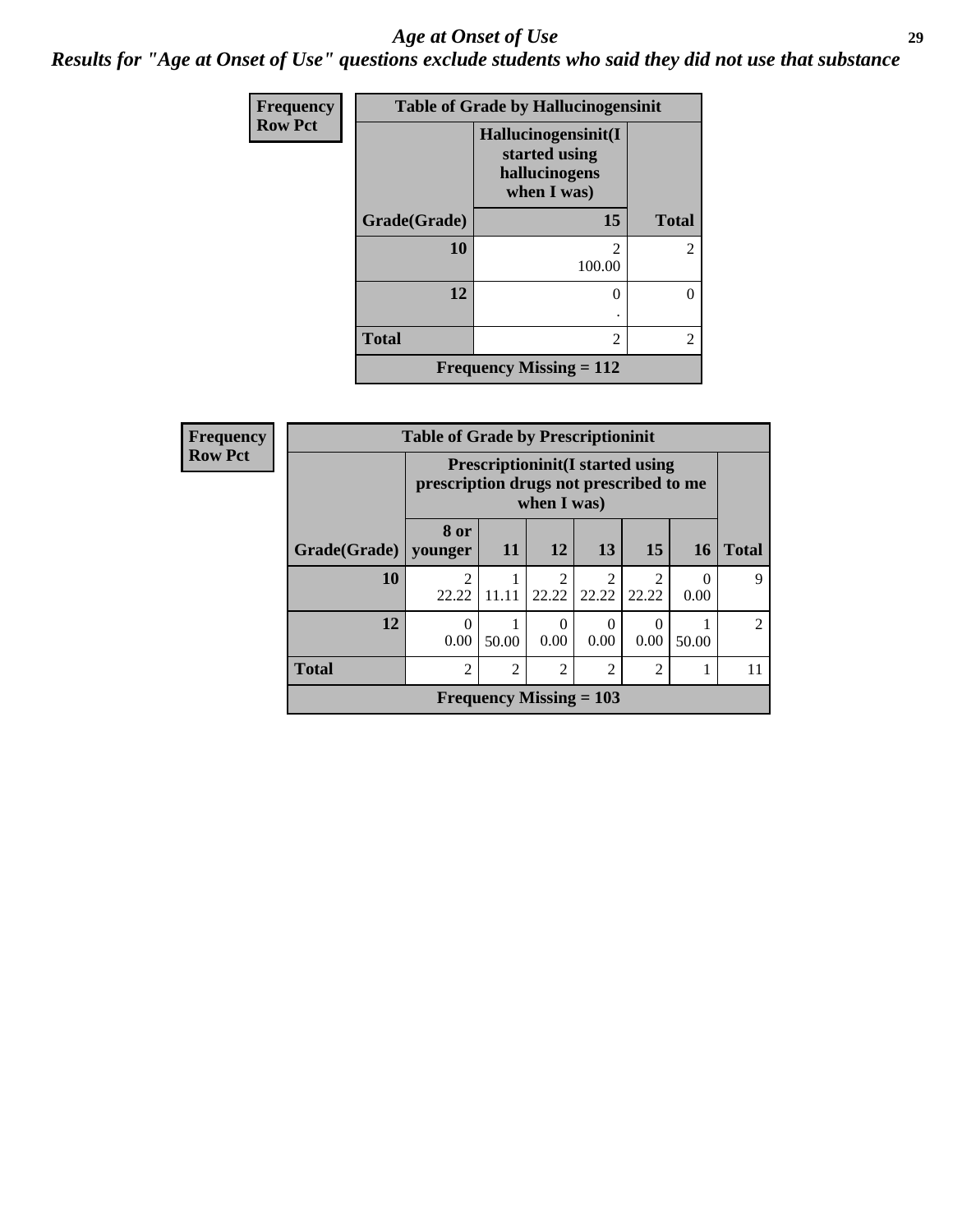| Frequency      | <b>Table of Alcoholharm by Grade</b>          |                    |                         |              |
|----------------|-----------------------------------------------|--------------------|-------------------------|--------------|
| <b>Col Pct</b> | Alcoholharm(I<br>think alcohol is<br>harmful) | Grade(Grade)<br>10 | 12                      | <b>Total</b> |
|                | <b>Strongly Agree</b>                         | 61<br>57.01        | $\mathfrak{D}$<br>28.57 | 63           |
|                | <b>Somewhat Agree</b>                         | 28<br>26.17        | 4<br>57.14              | 32           |
|                | <b>Somewhat Disagree</b>                      | 10<br>9.35         | $\mathbf{0}$<br>0.00    | 10           |
|                | <b>Strongly Disagree</b>                      | 8<br>7.48          | 14.29                   | 9            |
|                | <b>Total</b>                                  | 107                | 7                       | 114          |

| <b>Table of Cigarettesharm by Grade</b>                  |                    |                           |              |  |
|----------------------------------------------------------|--------------------|---------------------------|--------------|--|
| Cigarettesharm(I<br>think smoking<br>tobacco is harmful) | Grade(Grade)<br>10 | 12                        | <b>Total</b> |  |
| <b>Strongly Agree</b>                                    | 95<br>88.79        | 5<br>71.43                | 100          |  |
| <b>Somewhat Agree</b>                                    | 4<br>3.74          | 14.29                     | 5            |  |
| <b>Somewhat Disagree</b>                                 | 3<br>2.80          | $\mathbf{\Omega}$<br>0.00 | 3            |  |
| <b>Strongly Disagree</b>                                 | 5<br>4.67          | 14.29                     | 6            |  |
| <b>Total</b>                                             | 107                |                           | 114          |  |

| Frequency      | <b>Table of Smokelessharm by Grade</b>                  |                    |                      |              |
|----------------|---------------------------------------------------------|--------------------|----------------------|--------------|
| <b>Col Pct</b> | Smokelessharm(I<br>think chewing<br>tobacco is harmful) | Grade(Grade)<br>10 | 12                   | <b>Total</b> |
|                | <b>Strongly Agree</b>                                   | 86<br>80.37        | 6<br>85.71           | 92           |
|                | <b>Somewhat Agree</b>                                   | 12<br>11.21        | $\mathbf{0}$<br>0.00 | 12           |
|                | <b>Somewhat Disagree</b>                                | 3<br>2.80          | 0<br>0.00            | 3            |
|                | <b>Strongly Disagree</b>                                | 6<br>5.61          | 14.29                |              |
|                | <b>Total</b>                                            | 107                | 7                    | 114          |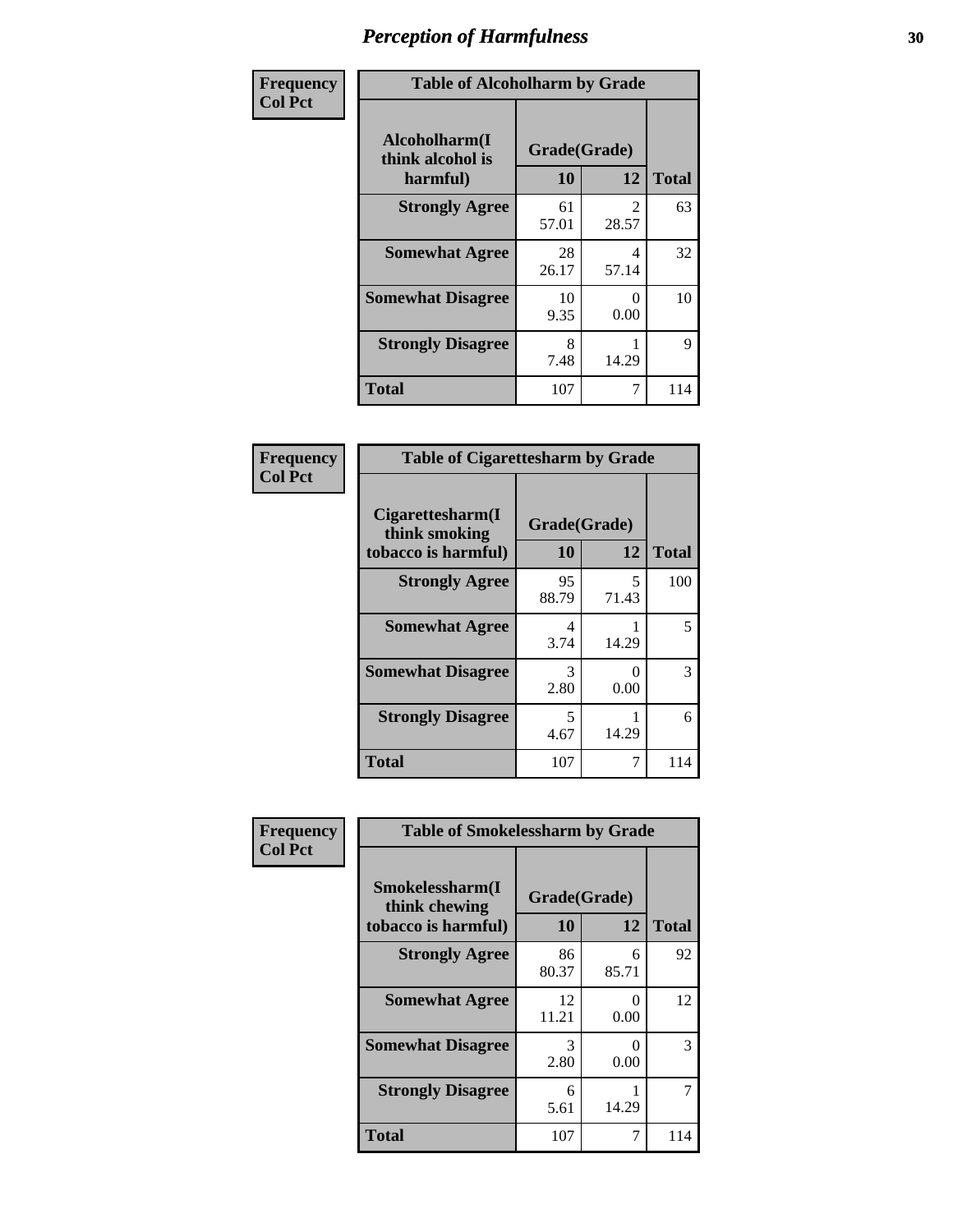| Frequency      | <b>Table of Marijuanaharm by Grade</b>            |                    |                                      |              |
|----------------|---------------------------------------------------|--------------------|--------------------------------------|--------------|
| <b>Col Pct</b> | Marijuanaharm(I<br>think marijuana is<br>harmful) | Grade(Grade)<br>10 | 12                                   | <b>Total</b> |
|                | <b>Strongly Agree</b>                             | 75<br>70.09        | 2<br>28.57                           | 77           |
|                | <b>Somewhat Agree</b>                             | 10<br>9.35         | $\mathcal{D}_{\mathcal{L}}$<br>28.57 | 12           |
|                | <b>Somewhat Disagree</b>                          | 10<br>9.35         | 14.29                                | 11           |
|                | <b>Strongly Disagree</b>                          | 12<br>11.21        | $\mathcal{D}_{\mathcal{L}}$<br>28.57 | 14           |
|                | <b>Total</b>                                      | 107                | 7                                    | 114          |

| <b>Table of Cocaineharm by Grade</b>          |                    |                           |              |  |  |
|-----------------------------------------------|--------------------|---------------------------|--------------|--|--|
| Cocaineharm(I<br>think cocaine is<br>harmful) | Grade(Grade)<br>10 | 12                        | <b>Total</b> |  |  |
| <b>Strongly Agree</b>                         | 97<br>90.65        | 6<br>85.71                | 103          |  |  |
| <b>Somewhat Agree</b>                         | 4<br>3.74          | 0<br>0.00                 | 4            |  |  |
| <b>Somewhat Disagree</b>                      | 0.93               | $\mathbf{\Omega}$<br>0.00 |              |  |  |
| <b>Strongly Disagree</b>                      | 5<br>4.67          | 14.29                     | 6            |  |  |
| <b>Total</b>                                  | 107                | 7                         | 114          |  |  |

| Frequency      | <b>Table of Inhalantsharm by Grade</b>             |                           |            |                |
|----------------|----------------------------------------------------|---------------------------|------------|----------------|
| <b>Col Pct</b> | Inhalantsharm(I<br>think inhalants are<br>harmful) | Grade(Grade)<br><b>10</b> | 12         | <b>Total</b>   |
|                | <b>Strongly Agree</b>                              | 94<br>87.85               | 6<br>85.71 | 100            |
|                | <b>Somewhat Agree</b>                              | 6<br>5.61                 | 0<br>0.00  | 6              |
|                | <b>Somewhat Disagree</b>                           | 2<br>1.87                 | 0<br>0.00  | $\overline{2}$ |
|                | <b>Strongly Disagree</b>                           | 5<br>4.67                 | 14.29      | 6              |
|                | <b>Total</b>                                       | 107                       | 7          | 114            |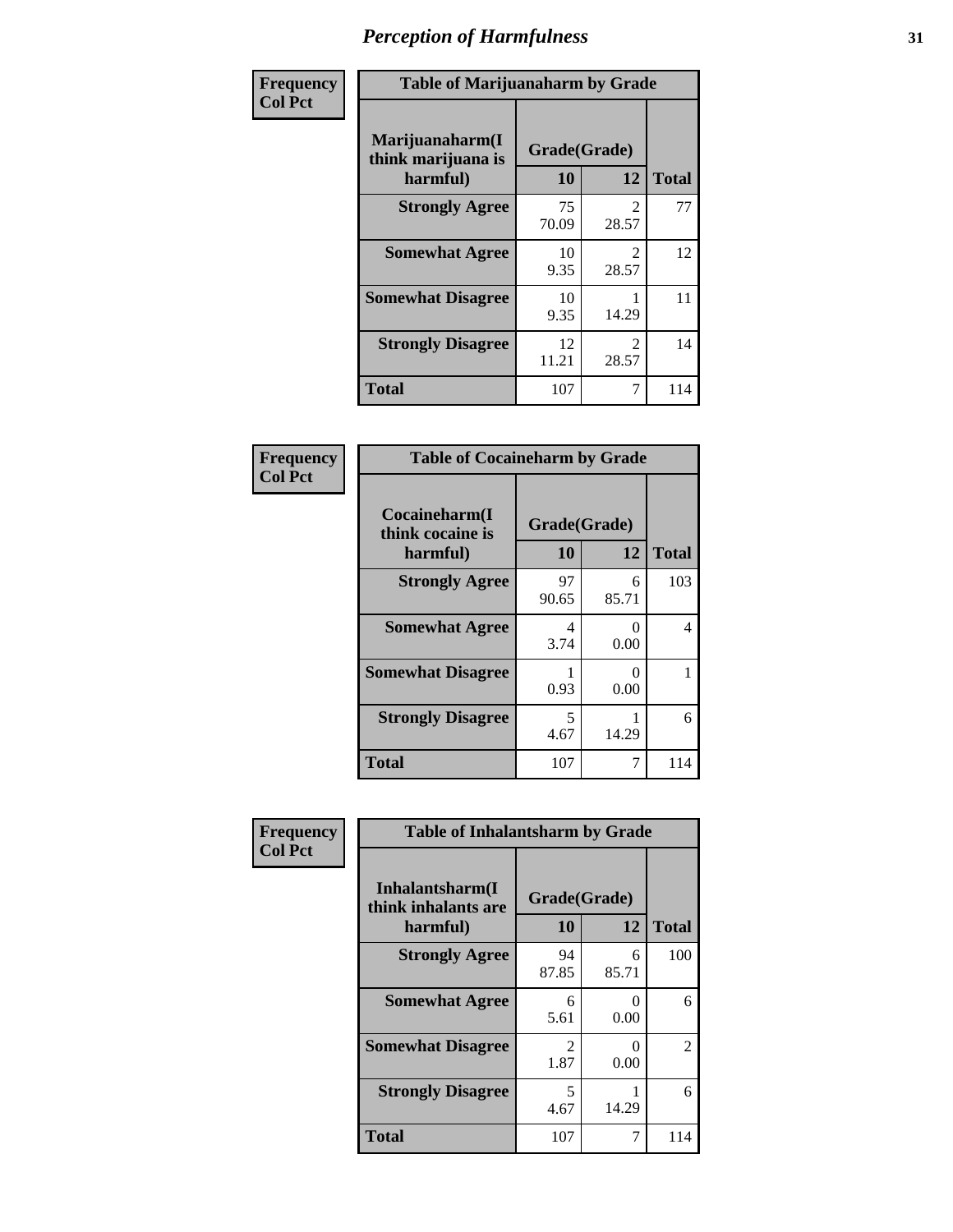| Frequency      | <b>Table of Steroidsharm by Grade</b>            |                    |            |              |
|----------------|--------------------------------------------------|--------------------|------------|--------------|
| <b>Col Pct</b> | Steroidsharm(I<br>think steroids are<br>harmful) | Grade(Grade)<br>10 | 12         | <b>Total</b> |
|                | <b>Strongly Agree</b>                            | 88<br>82.24        | 6<br>85.71 | 94           |
|                | <b>Somewhat Agree</b>                            | 12<br>11.21        | 0<br>0.00  | 12           |
|                | <b>Somewhat Disagree</b>                         | 3<br>2.80          | 0<br>0.00  | 3            |
|                | <b>Strongly Disagree</b>                         | 4<br>3.74          | 14.29      | 5            |
|                | <b>Total</b>                                     | 107                | 7          | 114          |

| <b>Table of Ecstasyharm by Grade</b>          |                    |            |              |  |
|-----------------------------------------------|--------------------|------------|--------------|--|
| Ecstasyharm(I<br>think ecstasy is<br>harmful) | Grade(Grade)<br>10 | 12         | <b>Total</b> |  |
| <b>Strongly Agree</b>                         | 93<br>86.92        | 6<br>85.71 | 99           |  |
| <b>Somewhat Agree</b>                         | 4<br>3.74          | 0<br>0.00  | 4            |  |
| <b>Somewhat Disagree</b>                      | 5<br>4.67          | 0<br>0.00  | 5            |  |
| <b>Strongly Disagree</b>                      | 5<br>4.67          | 14.29      | 6            |  |
| <b>Total</b>                                  | 107                | 7          | 114          |  |

| Frequency      | <b>Table of Methharm by Grade</b>                           |                    |            |              |
|----------------|-------------------------------------------------------------|--------------------|------------|--------------|
| <b>Col Pct</b> | <b>Methharm(I think</b><br>methamphetamines<br>are harmful) | Grade(Grade)<br>10 | 12         | <b>Total</b> |
|                | <b>Strongly Agree</b>                                       | 96<br>89.72        | 6<br>85.71 | 102          |
|                | <b>Somewhat Agree</b>                                       | 4<br>3.74          | 0<br>0.00  | 4            |
|                | <b>Somewhat Disagree</b>                                    | 0.93               | 0<br>0.00  |              |
|                | <b>Strongly Disagree</b>                                    | 6<br>5.61          | 14.29      | 7            |
|                | <b>Total</b>                                                | 107                | 7          | 114          |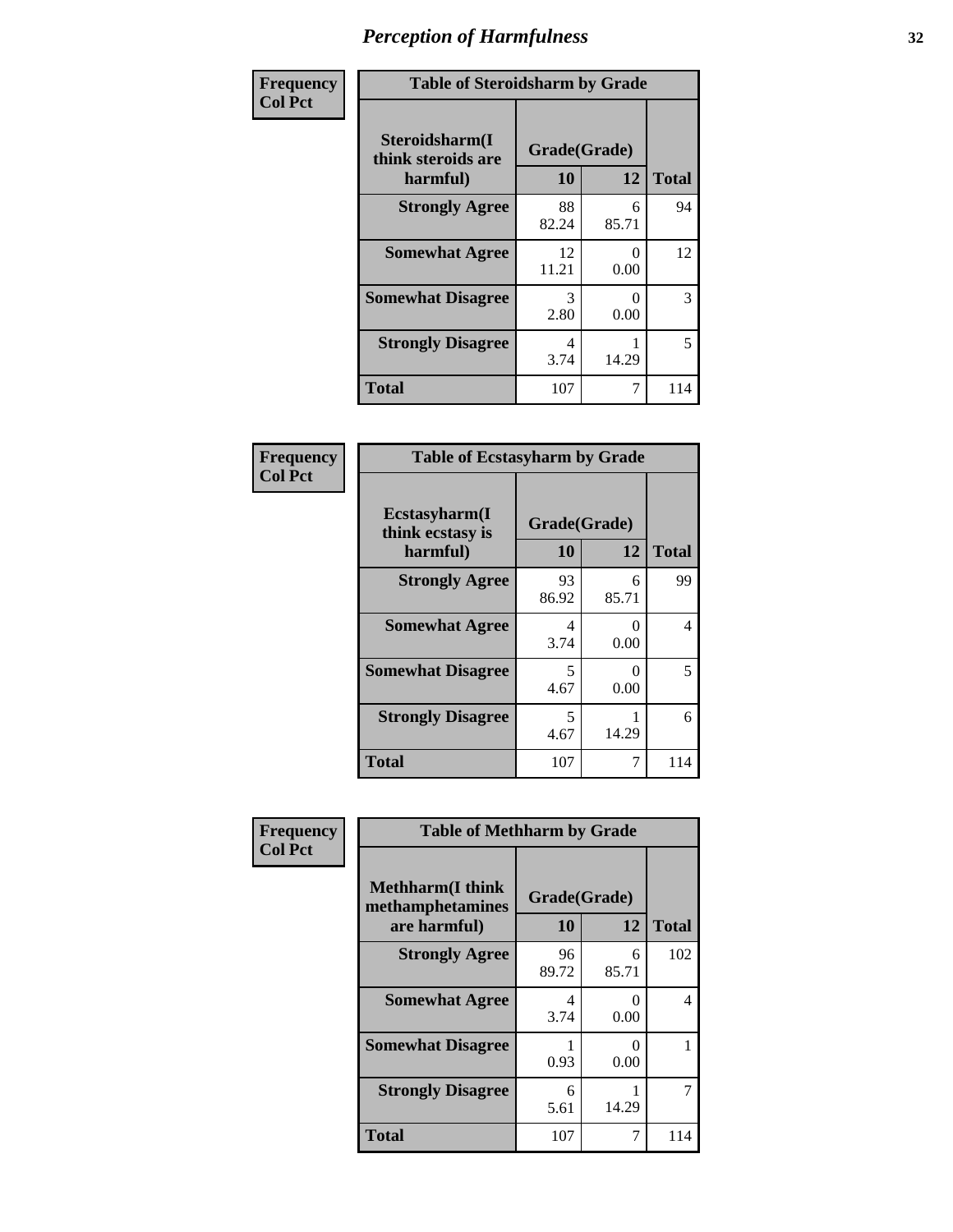| Frequency      | <b>Table of Hallucinogensharm by Grade</b>                 |                                  |            |                |
|----------------|------------------------------------------------------------|----------------------------------|------------|----------------|
| <b>Col Pct</b> | Hallucinogensharm(I<br>think hallucinogens<br>are harmful) | Grade(Grade)<br><b>10</b>        | 12         | <b>Total</b>   |
|                | <b>Strongly Agree</b>                                      | 95<br>88.79                      | 6<br>85.71 | 101            |
|                | <b>Somewhat Agree</b>                                      | 5<br>4.67                        | 0<br>0.00  | 5              |
|                | <b>Somewhat Disagree</b>                                   | 2<br>1.87                        | 0<br>0.00  | $\overline{2}$ |
|                | <b>Strongly Disagree</b>                                   | $\overline{\phantom{0}}$<br>4.67 | 14.29      | 6              |
|                | <b>Total</b>                                               | 107                              | 7          | 114            |

| <b>Table of Prescriptionharm by Grade</b>                                                         |                    |                      |              |  |  |  |
|---------------------------------------------------------------------------------------------------|--------------------|----------------------|--------------|--|--|--|
| <b>Prescriptionharm(I)</b><br>think prescription<br>drugs not<br>prescribed to me<br>are harmful) | Grade(Grade)<br>10 | 12                   | <b>Total</b> |  |  |  |
| <b>Strongly Agree</b>                                                                             | 83<br>77.57        | Δ<br>57.14           | 87           |  |  |  |
| <b>Somewhat Agree</b>                                                                             | 14<br>13.08        | 2<br>28.57           | 16           |  |  |  |
| <b>Somewhat Disagree</b>                                                                          | 5<br>4.67          | $\mathbf{0}$<br>0.00 | 5            |  |  |  |
| <b>Strongly Disagree</b>                                                                          | 5<br>4.67          | 14.29                | 6            |  |  |  |
| Total                                                                                             | 107                |                      | 114          |  |  |  |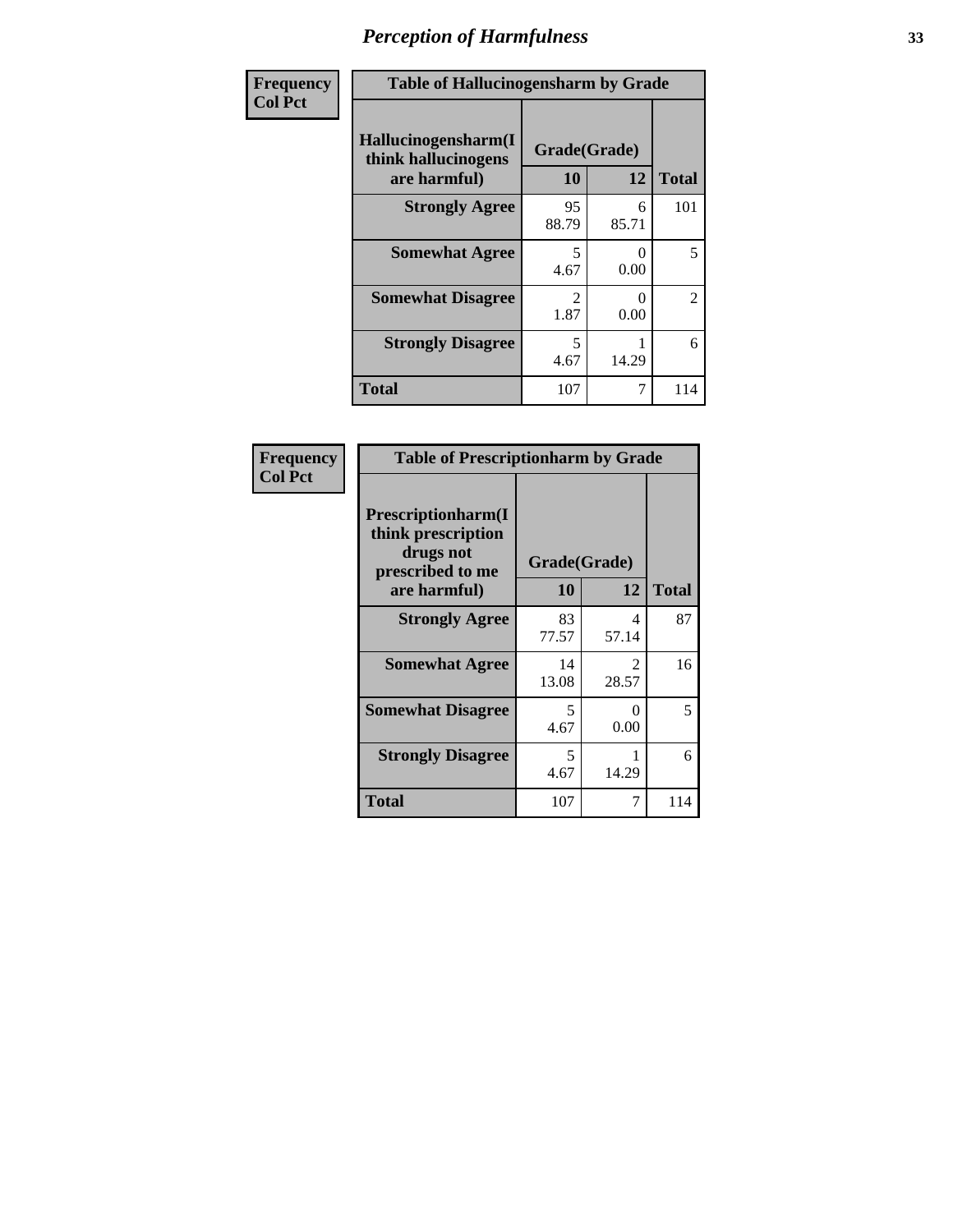# *Disapproval by Adults* **34**

| Frequency      | <b>Table of Alcoholadult by Grade</b>                                 |                    |            |              |
|----------------|-----------------------------------------------------------------------|--------------------|------------|--------------|
| <b>Col Pct</b> | <b>Alcoholadult</b> (Adults<br>would disapprove if<br>I used alcohol) | Grade(Grade)<br>10 | 12         | <b>Total</b> |
|                | <b>Strongly Agree</b>                                                 | 69<br>64.49        | 3<br>42.86 | 72           |
|                | <b>Somewhat Agree</b>                                                 | 23<br>21.50        | 4<br>57.14 | 27           |
|                | <b>Somewhat Disagree</b>                                              | 12<br>11.21        | 0<br>0.00  | 12           |
|                | <b>Strongly Disagree</b>                                              | 3<br>2.80          | O<br>0.00  | 3            |
|                | <b>Total</b>                                                          | 107                | 7          | 114          |

| <b>Table of Tobaccoadult by Grade</b>                                 |                    |                        |     |  |  |  |
|-----------------------------------------------------------------------|--------------------|------------------------|-----|--|--|--|
| <b>Tobaccoadult</b> (Adults<br>would disapprove if<br>I used tobacco) | Grade(Grade)<br>10 | <b>Total</b>           |     |  |  |  |
| <b>Strongly Agree</b>                                                 | 86<br>80.37        | 4<br>57.14             | 90  |  |  |  |
| <b>Somewhat Agree</b>                                                 | 11<br>10.28        | $\mathcal{L}$<br>28.57 | 13  |  |  |  |
| <b>Somewhat Disagree</b>                                              | 3<br>2.80          | 0<br>0.00              | 3   |  |  |  |
| <b>Strongly Disagree</b>                                              | 7<br>6.54          | 14.29                  | 8   |  |  |  |
| <b>Total</b>                                                          | 107                | 7                      | 114 |  |  |  |

| Frequency      | <b>Table of Marijuanaadult by Grade</b>                           |                    |                  |              |
|----------------|-------------------------------------------------------------------|--------------------|------------------|--------------|
| <b>Col Pct</b> | Marijuanaadult(Adults<br>would disapprove if I<br>used marijuana) | Grade(Grade)<br>10 | 12               | <b>Total</b> |
|                | <b>Strongly Agree</b>                                             | 92<br>85.98        | 3<br>42.86       | 95           |
|                | <b>Somewhat Agree</b>                                             | 10<br>9.35         | 3<br>42.86       | 13           |
|                | <b>Somewhat Disagree</b>                                          | 0.93               | $\Omega$<br>0.00 |              |
|                | <b>Strongly Disagree</b>                                          | 4<br>3.74          | 14.29            | 5            |
|                | <b>Total</b>                                                      | 107                | 7                | 114          |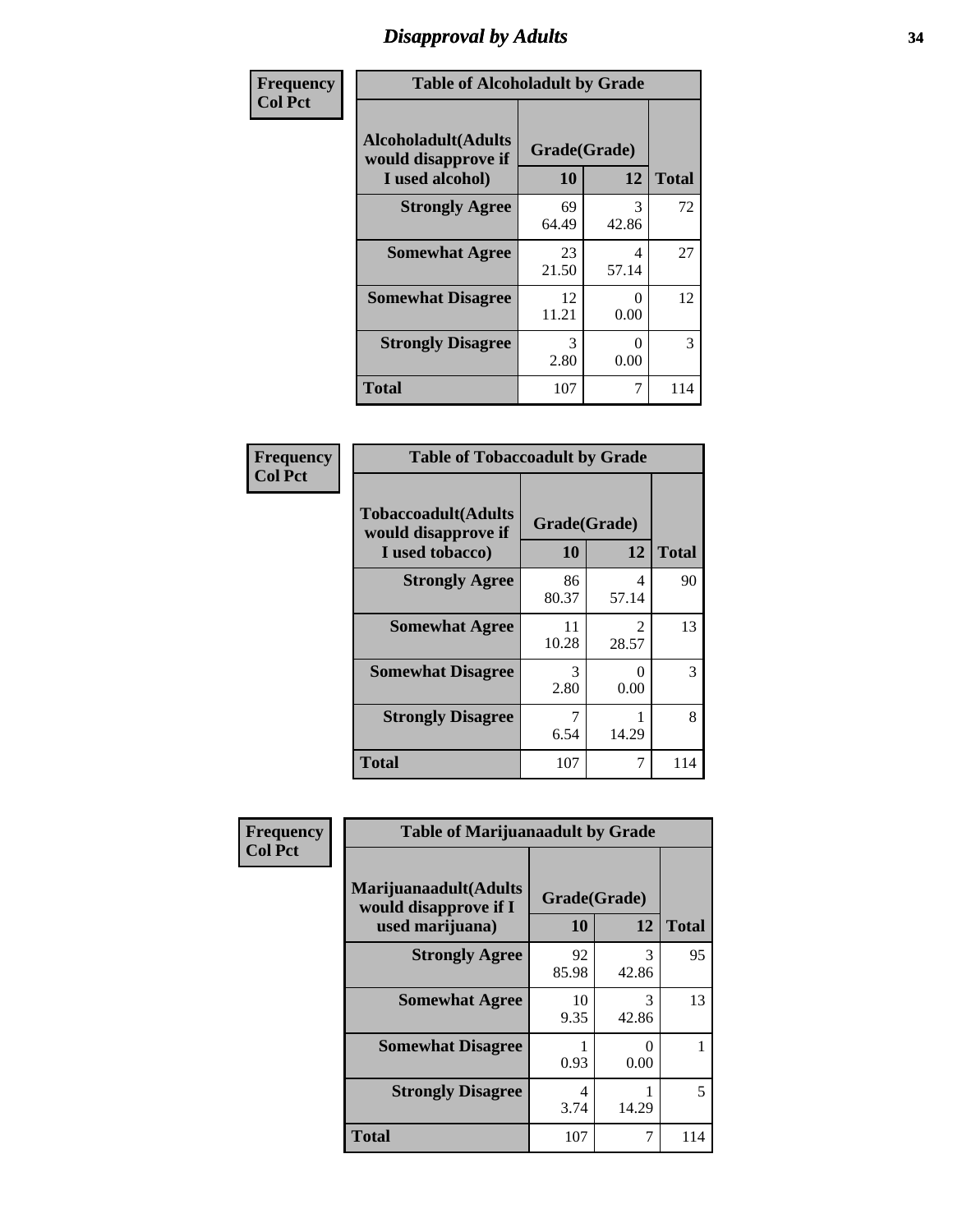# *Disapproval by Adults* **35**

| Frequency      | <b>Table of Otherdrugadult by Grade</b>                                     |                    |            |              |
|----------------|-----------------------------------------------------------------------------|--------------------|------------|--------------|
| <b>Col Pct</b> | <b>Otherdrugadult</b> (Adults<br>would disapprove if I<br>used other drugs) | Grade(Grade)<br>10 | 12         | <b>Total</b> |
|                | <b>Strongly Agree</b>                                                       | 102<br>95.33       | 5<br>71.43 | 107          |
|                | <b>Somewhat Agree</b>                                                       | 0.93               | 14.29      | 2            |
|                | <b>Strongly Disagree</b>                                                    | 4<br>3.74          | 14.29      | 5            |
|                | <b>Total</b>                                                                | 107                | 7          | 114          |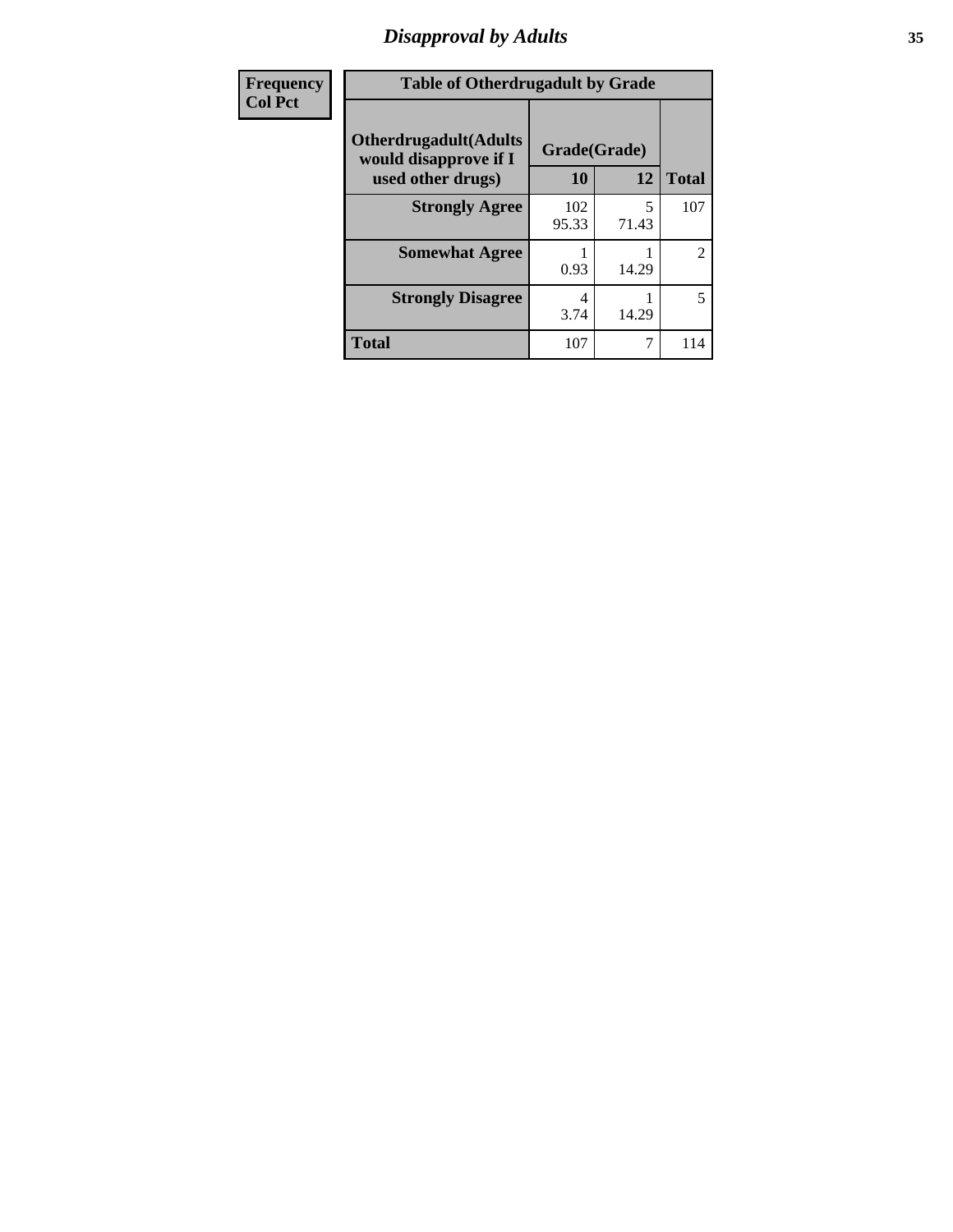# *Disapproval by Peers* **36**

| Frequency      | <b>Table of Alcoholpeer by Grade</b>                    |              |                                      |              |
|----------------|---------------------------------------------------------|--------------|--------------------------------------|--------------|
| <b>Col Pct</b> | Alcoholpeer(My<br>friends would<br>disapprove if I used | Grade(Grade) |                                      |              |
|                | alcohol)                                                | 10           | 12                                   | <b>Total</b> |
|                | <b>Strongly Agree</b>                                   | 20<br>18.69  | $\mathcal{D}_{\mathcal{L}}$<br>28.57 | 22           |
|                | <b>Somewhat Agree</b>                                   | 27<br>25.23  | $\mathcal{L}$<br>28.57               | 29           |
|                | <b>Somewhat Disagree</b>                                | 27<br>25.23  | $\mathcal{D}_{\mathcal{L}}$<br>28.57 | 29           |
|                | <b>Strongly Disagree</b>                                | 33<br>30.84  | 14.29                                | 34           |
|                | Total                                                   | 107          | 7                                    | 114          |

| Frequency      | <b>Table of Tobaccopeer by Grade</b>                                |                           |                         |              |
|----------------|---------------------------------------------------------------------|---------------------------|-------------------------|--------------|
| <b>Col Pct</b> | Tobaccopeer(My<br>friends would<br>disapprove if I used<br>tobacco) | Grade(Grade)<br><b>10</b> | 12                      | <b>Total</b> |
|                | <b>Strongly Agree</b>                                               | 37<br>34.58               | 3<br>42.86              | 40           |
|                | <b>Somewhat Agree</b>                                               | 29<br>27.10               | 14.29                   | 30           |
|                | <b>Somewhat Disagree</b>                                            | 22<br>20.56               | 14.29                   | 23           |
|                | <b>Strongly Disagree</b>                                            | 19<br>17.76               | $\mathfrak{D}$<br>28.57 | 21           |
|                | <b>Total</b>                                                        | 107                       | 7                       | 114          |

| Frequency      | <b>Table of Marijuanapeer by Grade</b>                    |              |                                      |              |
|----------------|-----------------------------------------------------------|--------------|--------------------------------------|--------------|
| <b>Col Pct</b> | Marijuanapeer(My<br>friends would<br>disapprove if I used | Grade(Grade) |                                      |              |
|                | marijuana)                                                | 10           | 12                                   | <b>Total</b> |
|                | <b>Strongly Agree</b>                                     | 35<br>32.71  | $\mathfrak{D}$<br>28.57              | 37           |
|                | <b>Somewhat Agree</b>                                     | 26<br>24.30  | $\mathfrak{D}$<br>28.57              | 28           |
|                | <b>Somewhat Disagree</b>                                  | 21<br>19.63  | $\mathcal{D}_{\mathcal{L}}$<br>28.57 | 23           |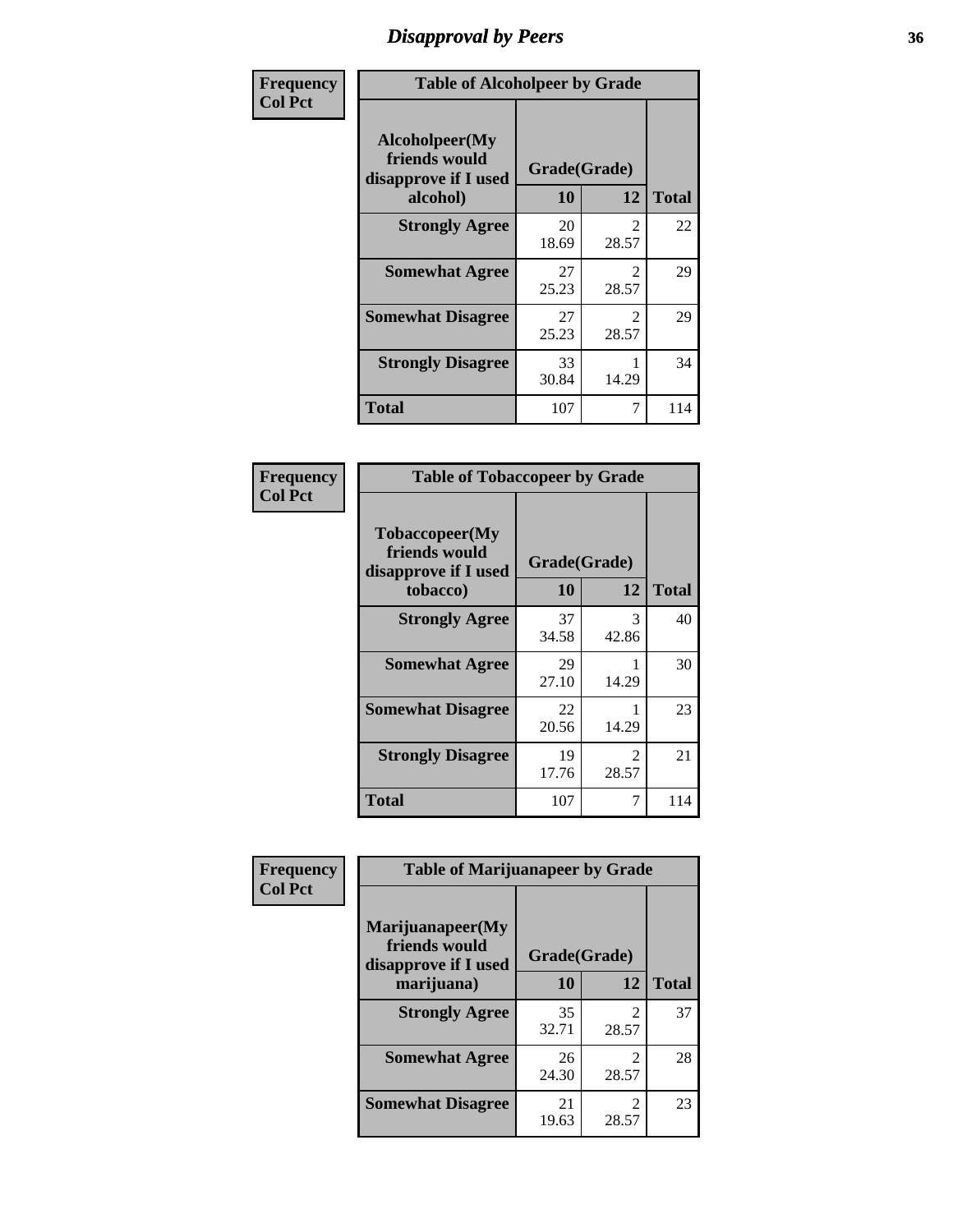# *Disapproval by Peers* **37**

| <b>Frequency</b><br><b>Col Pct</b> | <b>Table of Marijuanapeer by Grade</b>                                  |                    |       |              |
|------------------------------------|-------------------------------------------------------------------------|--------------------|-------|--------------|
|                                    | Marijuanapeer(My<br>friends would<br>disapprove if I used<br>marijuana) | Grade(Grade)<br>10 | 12    | <b>Total</b> |
|                                    | <b>Strongly Disagree</b>                                                | 25<br>23.36        | 14.29 | 26           |
|                                    | Total                                                                   | 107                |       | 114          |

| <b>Frequency</b> | <b>Table of Otherdrugpeer by Grade</b>                    |              |                        |              |
|------------------|-----------------------------------------------------------|--------------|------------------------|--------------|
| <b>Col Pct</b>   | Otherdrugpeer(My<br>friends would<br>disapprove if I used | Grade(Grade) |                        |              |
|                  | other drugs)                                              | <b>10</b>    | 12                     | <b>Total</b> |
|                  | <b>Strongly Agree</b>                                     | 50<br>46.73  | 4<br>57.14             | 54           |
|                  | <b>Somewhat Agree</b>                                     | 26<br>24.30  | 14.29                  | 27           |
|                  | <b>Somewhat Disagree</b>                                  | 13<br>12.15  | 0<br>0.00              | 13           |
|                  | <b>Strongly Disagree</b>                                  | 18<br>16.82  | $\mathcal{D}$<br>28.57 | 20           |
|                  | <b>Total</b>                                              | 107          | 7                      | 114          |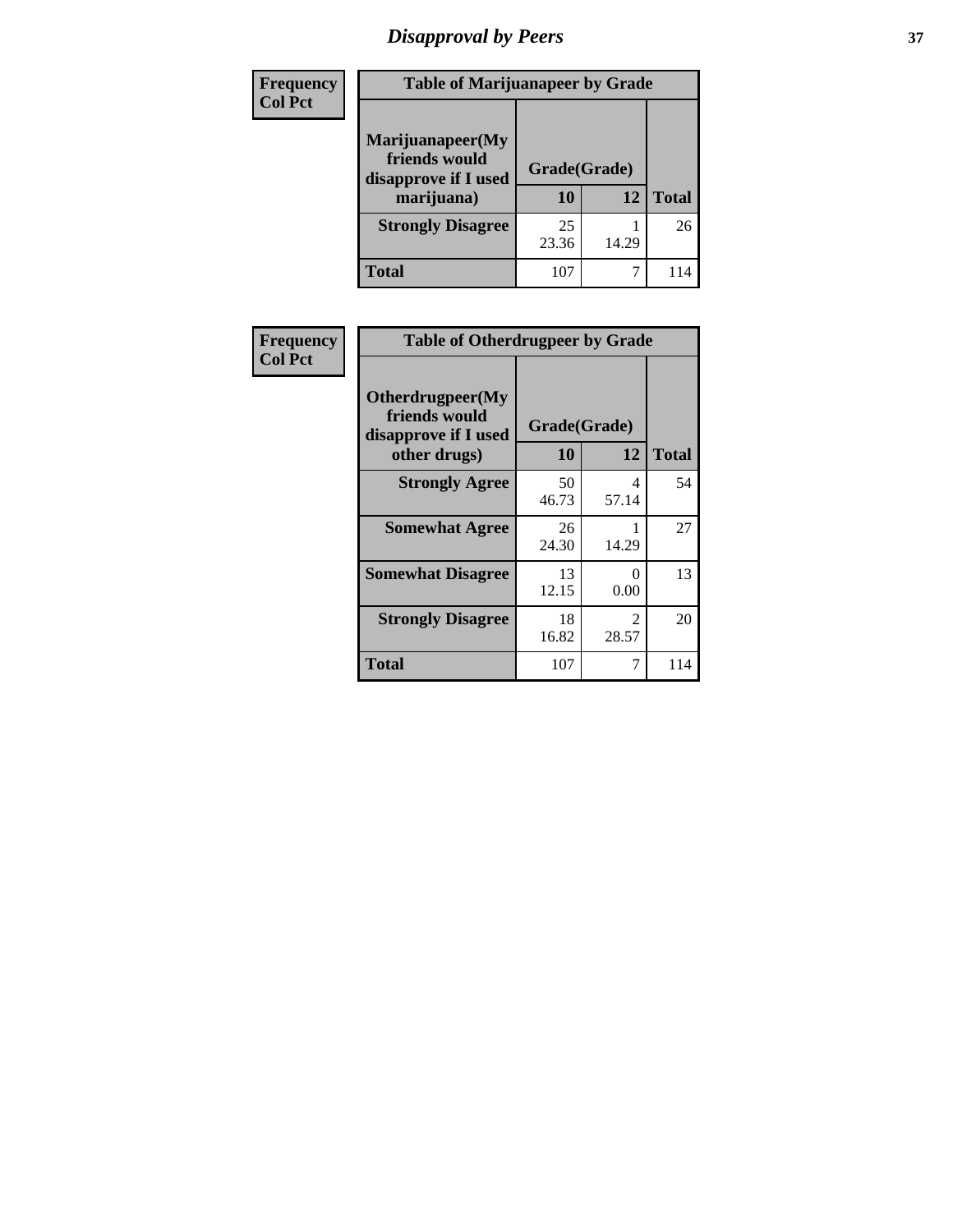| Frequency<br><b>Col Pct</b> | <b>Table of Alcohollocation1 by Grade</b>      |             |                         |              |  |
|-----------------------------|------------------------------------------------|-------------|-------------------------|--------------|--|
|                             | Grade(Grade)<br><b>Alcohollocation1(Places</b> |             |                         |              |  |
|                             | <b>Friends Use Alcohol)</b>                    | 10          | 12                      | <b>Total</b> |  |
|                             |                                                | 66<br>61.68 | 5<br>71.43              | 71           |  |
|                             | Do Not Use                                     | 41<br>38.32 | $\mathfrak{D}$<br>28.57 | 43           |  |
|                             | <b>Total</b>                                   | 107         | 7                       | 114          |  |

| Frequency      | <b>Table of Alcohollocation2 by Grade</b>                     |                           |                         |              |
|----------------|---------------------------------------------------------------|---------------------------|-------------------------|--------------|
| <b>Col Pct</b> | <b>Alcohollocation2(Places</b><br><b>Friends Use Alcohol)</b> | Grade(Grade)<br><b>10</b> | 12                      | <b>Total</b> |
|                |                                                               | 63<br>58.88               | 5<br>71.43              | 68           |
|                | Home                                                          | 44<br>41.12               | $\mathfrak{D}$<br>28.57 | 46           |
|                | <b>Total</b>                                                  | 107                       |                         | 114          |

| Frequency      | <b>Table of Alcohollocation 3 by Grade</b> |              |        |              |
|----------------|--------------------------------------------|--------------|--------|--------------|
| <b>Col Pct</b> | <b>Alcohollocation3(Places</b>             | Grade(Grade) |        |              |
|                | <b>Friends Use Alcohol)</b>                | 10           | 12     | <b>Total</b> |
|                |                                            | 91<br>85.05  | 100.00 | 98           |
|                | <b>School</b>                              | 16<br>14.95  | 0.00   | 16           |
|                | <b>Total</b>                               | 107          | 7      | 114          |

| <b>Frequency</b> | <b>Table of Alcohollocation4 by Grade</b> |              |           |              |
|------------------|-------------------------------------------|--------------|-----------|--------------|
| <b>Col Pct</b>   | <b>Alcohollocation4(Places</b>            | Grade(Grade) |           |              |
|                  | <b>Friends Use Alcohol)</b>               | 10           | 12        | <b>Total</b> |
|                  |                                           | 91<br>85.05  | 100.00    | 98           |
|                  | Car                                       | 16<br>14.95  | 0<br>0.00 | 16           |
|                  | Total                                     | 107          | 7         | 114          |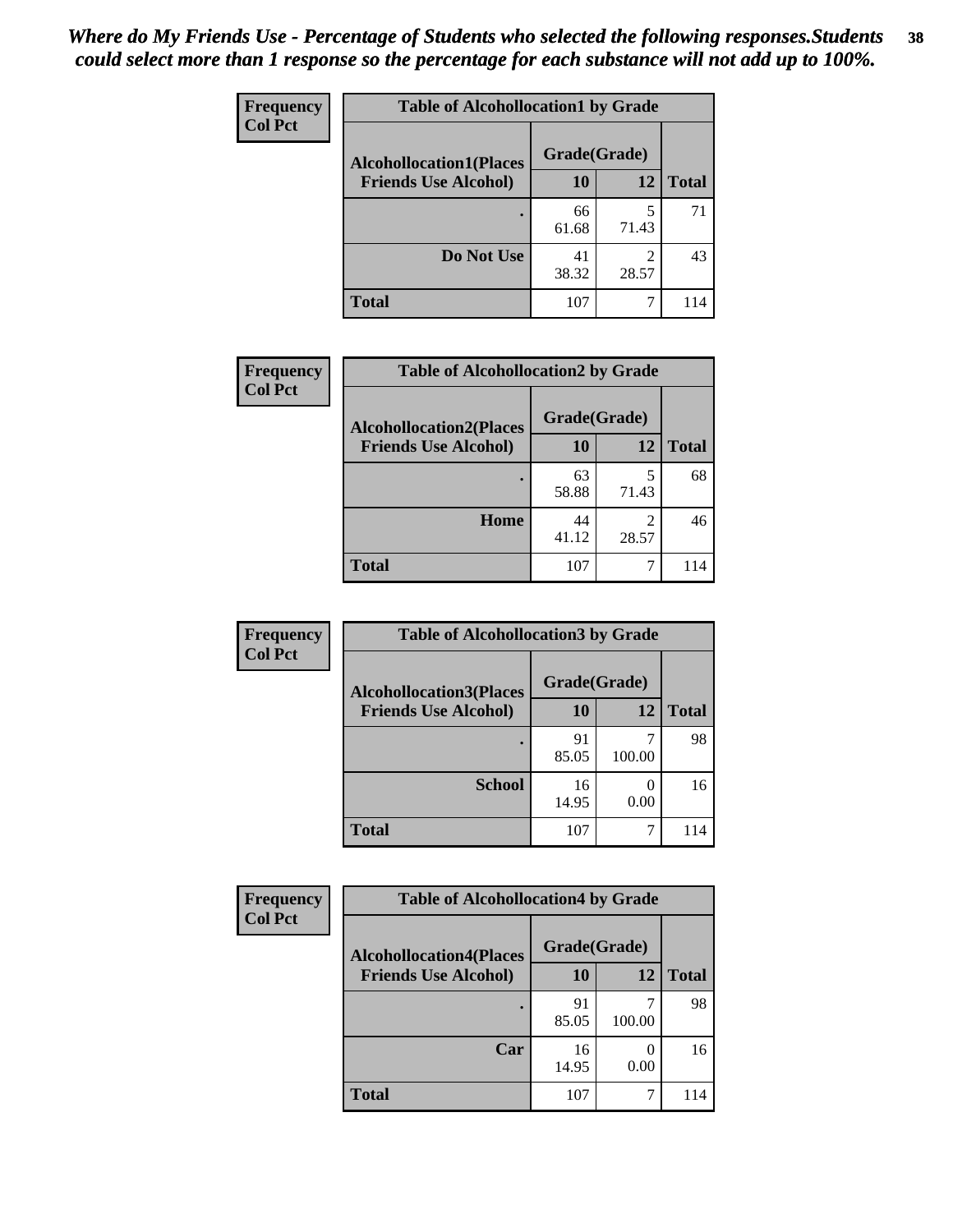| Frequency<br><b>Col Pct</b> | <b>Table of Alcohollocation5 by Grade</b> |              |                         |              |  |
|-----------------------------|-------------------------------------------|--------------|-------------------------|--------------|--|
|                             | <b>Alcohollocation5(Places</b>            | Grade(Grade) |                         |              |  |
|                             | <b>Friends Use Alcohol)</b>               | 10           | 12                      | <b>Total</b> |  |
|                             |                                           | 54<br>50.47  | $\mathfrak{D}$<br>28.57 | 56           |  |
|                             | <b>Friend's House</b>                     | 53<br>49.53  | 5<br>71.43              | 58           |  |
|                             | <b>Total</b>                              | 107          | 7                       | 114          |  |

| Frequency      | <b>Table of Alcohollocation6 by Grade</b> |              |                       |              |
|----------------|-------------------------------------------|--------------|-----------------------|--------------|
| <b>Col Pct</b> | <b>Alcohollocation6(Places</b>            | Grade(Grade) |                       |              |
|                | <b>Friends Use Alcohol)</b>               | 10           | <b>12</b>             | <b>Total</b> |
|                |                                           | 76<br>71.03  | 100.00                | 83           |
|                | <b>Other</b>                              | 31<br>28.97  | $\mathcal{O}$<br>0.00 | 31           |
|                | <b>Total</b>                              | 107          |                       | 114          |

| Frequency      | <b>Table of Tobaccolocation1 by Grade</b> |              |            |              |
|----------------|-------------------------------------------|--------------|------------|--------------|
| <b>Col Pct</b> | <b>Tobaccolocation1(Places</b>            | Grade(Grade) |            |              |
|                | <b>Friends Use Tobacco)</b>               | 10           | 12         | <b>Total</b> |
|                |                                           | 50<br>46.73  | 14.29      | 51           |
|                | Do Not Use                                | 57<br>53.27  | 6<br>85.71 | 63           |
|                | <b>Total</b>                              | 107          |            | 114          |

| <b>Frequency</b> | <b>Table of Tobaccolocation2 by Grade</b> |              |           |              |
|------------------|-------------------------------------------|--------------|-----------|--------------|
| <b>Col Pct</b>   | <b>Tobaccolocation2(Places</b>            | Grade(Grade) |           |              |
|                  | <b>Friends Use Tobacco)</b>               | 10           | 12        | <b>Total</b> |
|                  |                                           | 73<br>68.22  | 100.00    | 80           |
|                  | Home                                      | 34<br>31.78  | 0<br>0.00 | 34           |
|                  | <b>Total</b>                              | 107          |           | 114          |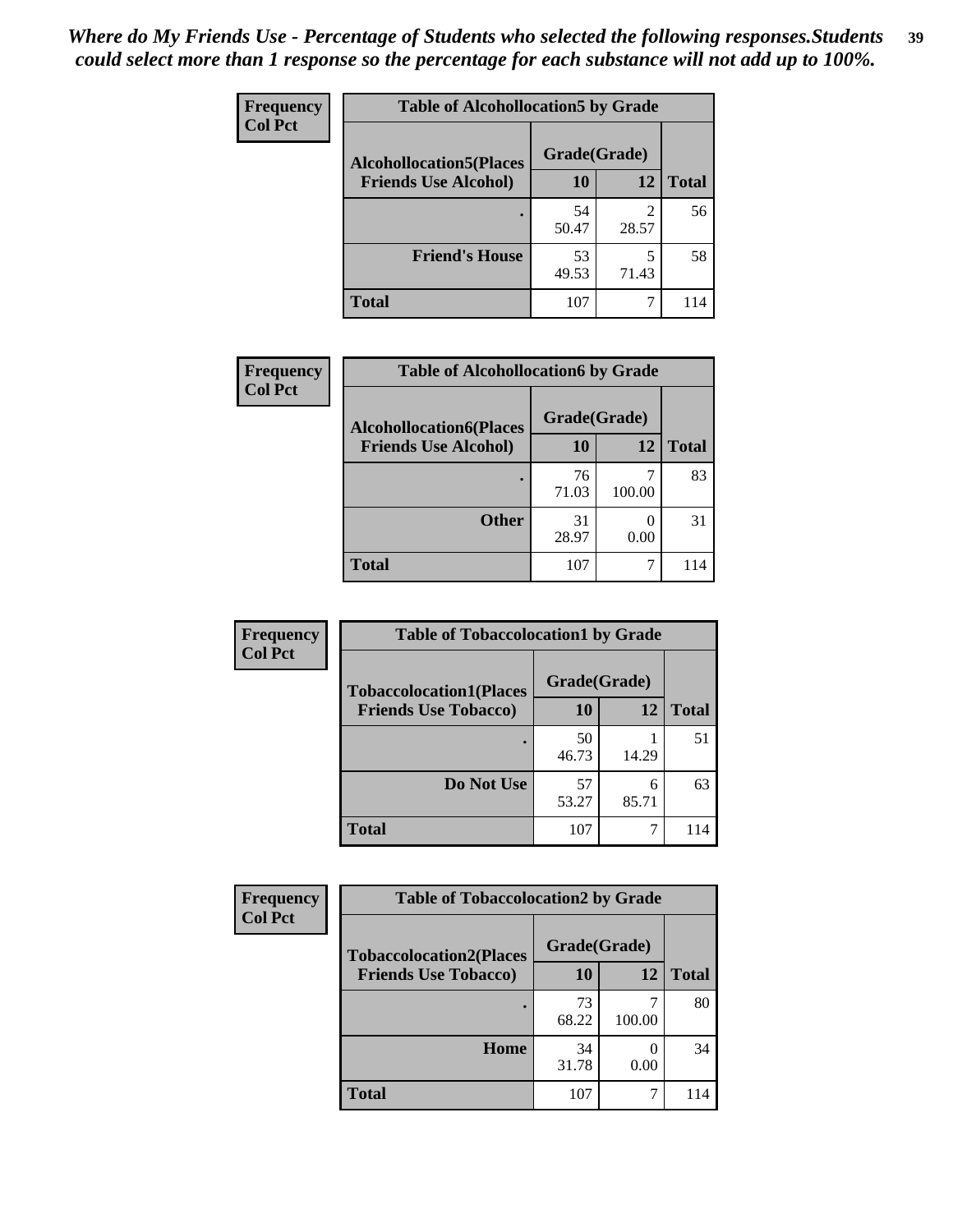| Frequency      | <b>Table of Tobaccolocation 3 by Grade</b> |              |                          |              |
|----------------|--------------------------------------------|--------------|--------------------------|--------------|
| <b>Col Pct</b> | <b>Tobaccolocation3(Places</b>             | Grade(Grade) |                          |              |
|                | <b>Friends Use Tobacco)</b>                | 10           | <b>12</b>                | <b>Total</b> |
|                | ٠                                          | 81<br>75.70  | 100.00                   | 88           |
|                | <b>School</b>                              | 26<br>24.30  | $\left( \right)$<br>0.00 | 26           |
|                | <b>Total</b>                               | 107          | 7                        | 114          |

| <b>Frequency</b><br><b>Col Pct</b> | <b>Table of Tobaccolocation4 by Grade</b> |              |            |              |
|------------------------------------|-------------------------------------------|--------------|------------|--------------|
|                                    | <b>Tobaccolocation4(Places</b>            | Grade(Grade) |            |              |
|                                    | <b>Friends Use Tobacco)</b>               | 10           | <b>12</b>  | <b>Total</b> |
|                                    |                                           | 85<br>79.44  | 6<br>85.71 | 91           |
|                                    | Car                                       | 22<br>20.56  | 14.29      | 23           |
|                                    | <b>Total</b>                              | 107          |            | 114          |

| Frequency      | <b>Table of Tobaccolocation5 by Grade</b> |              |            |              |
|----------------|-------------------------------------------|--------------|------------|--------------|
| <b>Col Pct</b> | <b>Tobaccolocation5(Places</b>            | Grade(Grade) |            |              |
|                | <b>Friends Use Tobacco)</b>               | 10           | 12         | <b>Total</b> |
|                |                                           | 73<br>68.22  | 6<br>85.71 | 79           |
|                | <b>Friend's House</b>                     | 34<br>31.78  | 14.29      | 35           |
|                | <b>Total</b>                              | 107          |            |              |

| <b>Frequency</b> | <b>Table of Tobaccolocation6 by Grade</b> |              |            |              |  |
|------------------|-------------------------------------------|--------------|------------|--------------|--|
| <b>Col Pct</b>   | <b>Tobaccolocation6(Places</b>            | Grade(Grade) |            |              |  |
|                  | <b>Friends Use Tobacco)</b>               | 10           | 12         | <b>Total</b> |  |
|                  |                                           | 83<br>77.57  | 6<br>85.71 | 89           |  |
|                  | <b>Other</b>                              | 24<br>22.43  | 14.29      | 25           |  |
|                  | <b>Total</b>                              | 107          |            | 114          |  |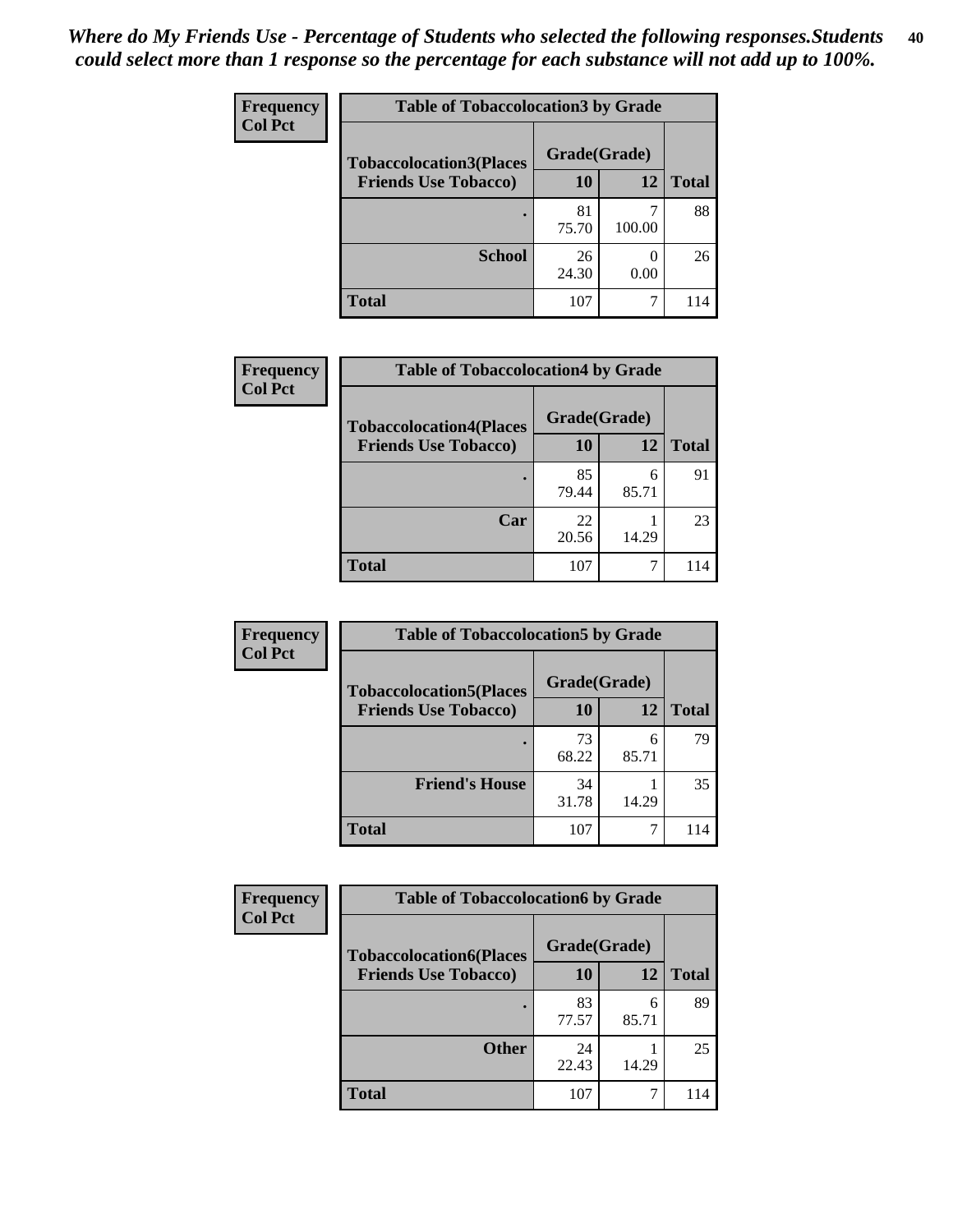| <b>Frequency</b> | <b>Table of Marijuanalocation1 by Grade</b> |              |            |              |
|------------------|---------------------------------------------|--------------|------------|--------------|
| <b>Col Pct</b>   | <b>Marijuanalocation1(Places</b>            | Grade(Grade) |            |              |
|                  | <b>Friends Use Marijuana</b> )              | 10           | 12         | <b>Total</b> |
|                  |                                             | 56<br>52.34  | 71.43      | 61           |
|                  | Do Not Use                                  | 51<br>47.66  | 2<br>28.57 | 53           |
|                  | <b>Total</b>                                | 107          |            | 114          |

| <b>Frequency</b> | <b>Table of Marijuanalocation2 by Grade</b>                        |                    |            |              |
|------------------|--------------------------------------------------------------------|--------------------|------------|--------------|
| <b>Col Pct</b>   | <b>Marijuanalocation2(Places</b><br><b>Friends Use Marijuana</b> ) | Grade(Grade)<br>10 | 12         | <b>Total</b> |
|                  |                                                                    | 68<br>63.55        | 4<br>57.14 | 72           |
|                  | <b>Home</b>                                                        | 39<br>36.45        | 3<br>42.86 | 42           |
|                  | <b>Total</b>                                                       | 107                |            | 114          |

| <b>Frequency</b><br><b>Col Pct</b> | <b>Table of Marijuanalocation3 by Grade</b> |              |        |              |
|------------------------------------|---------------------------------------------|--------------|--------|--------------|
|                                    | <b>Marijuanalocation3</b> (Places           | Grade(Grade) |        |              |
|                                    | <b>Friends Use Marijuana</b> )              | <b>10</b>    | 12     | <b>Total</b> |
|                                    |                                             | 82<br>76.64  | 100.00 | 89           |
|                                    | <b>School</b>                               | 25<br>23.36  | 0.00   | 25           |
|                                    | <b>Total</b>                                | 107          |        | 114          |

| <b>Frequency</b> | <b>Table of Marijuanalocation4 by Grade</b> |              |                         |              |  |
|------------------|---------------------------------------------|--------------|-------------------------|--------------|--|
| <b>Col Pct</b>   | <b>Marijuanalocation4(Places</b>            | Grade(Grade) |                         |              |  |
|                  | <b>Friends Use Marijuana</b> )              | <b>10</b>    | 12                      | <b>Total</b> |  |
|                  |                                             | 89<br>83.18  | 71.43                   | 94           |  |
|                  | Car                                         | 18<br>16.82  | $\mathfrak{D}$<br>28.57 | 20           |  |
|                  | <b>Total</b>                                | 107          |                         |              |  |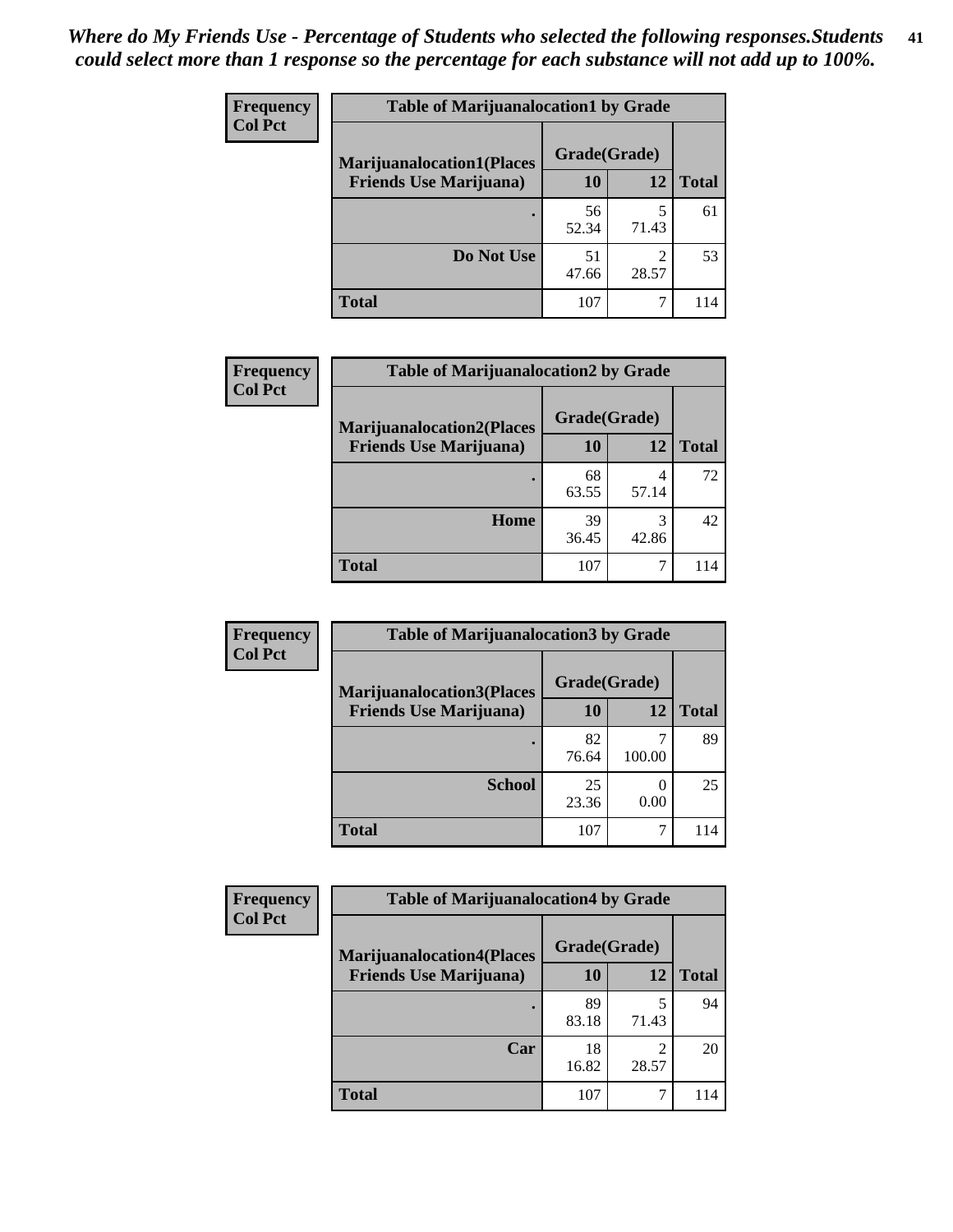| <b>Frequency</b>               | <b>Table of Marijuanalocation5 by Grade</b> |              |              |     |
|--------------------------------|---------------------------------------------|--------------|--------------|-----|
| <b>Col Pct</b>                 | <b>Marijuanalocation5(Places)</b>           | Grade(Grade) |              |     |
| <b>Friends Use Marijuana</b> ) | 10                                          | 12           | <b>Total</b> |     |
|                                |                                             | 61<br>57.01  | 28.57        | 63  |
|                                | <b>Friend's House</b>                       | 46<br>42.99  | 71.43        | 51  |
|                                | <b>Total</b>                                | 107          |              | 114 |

| <b>Frequency</b> | <b>Table of Marijuanalocation6 by Grade</b>                        |                    |            |              |
|------------------|--------------------------------------------------------------------|--------------------|------------|--------------|
| <b>Col Pct</b>   | <b>Marijuanalocation6(Places</b><br><b>Friends Use Marijuana</b> ) | Grade(Grade)<br>10 | 12         | <b>Total</b> |
|                  |                                                                    | 81<br>75.70        | 57.14      | 85           |
|                  | <b>Other</b>                                                       | 26<br>24.30        | 3<br>42.86 | 29           |
|                  | <b>Total</b>                                                       | 107                |            | 114          |

| <b>Frequency</b> | <b>Table of Otherdruglocation1 by Grade</b>                          |              |       |              |
|------------------|----------------------------------------------------------------------|--------------|-------|--------------|
| <b>Col Pct</b>   | <b>Otherdruglocation1(Places</b><br><b>Friends Use Other Illegal</b> | Grade(Grade) |       |              |
|                  | Drugs)                                                               | 10           | 12    | <b>Total</b> |
|                  |                                                                      | 39<br>36.45  | 28.57 | 41           |
|                  | Do Not Use                                                           | 68<br>63.55  | 71.43 | 73           |
|                  | <b>Total</b>                                                         | 107          |       | 114          |

| Frequency      | <b>Table of Otherdruglocation2 by Grade</b>                          |              |            |              |
|----------------|----------------------------------------------------------------------|--------------|------------|--------------|
| <b>Col Pct</b> | <b>Otherdruglocation2(Places</b><br><b>Friends Use Other Illegal</b> | Grade(Grade) |            |              |
|                | Drugs)                                                               | 10           | 12         | <b>Total</b> |
|                |                                                                      | 81<br>75.70  | 6<br>85.71 | 87           |
|                | Home                                                                 | 26<br>24.30  | 14.29      | 27           |
|                | <b>Total</b>                                                         | 107          | 7          | 114          |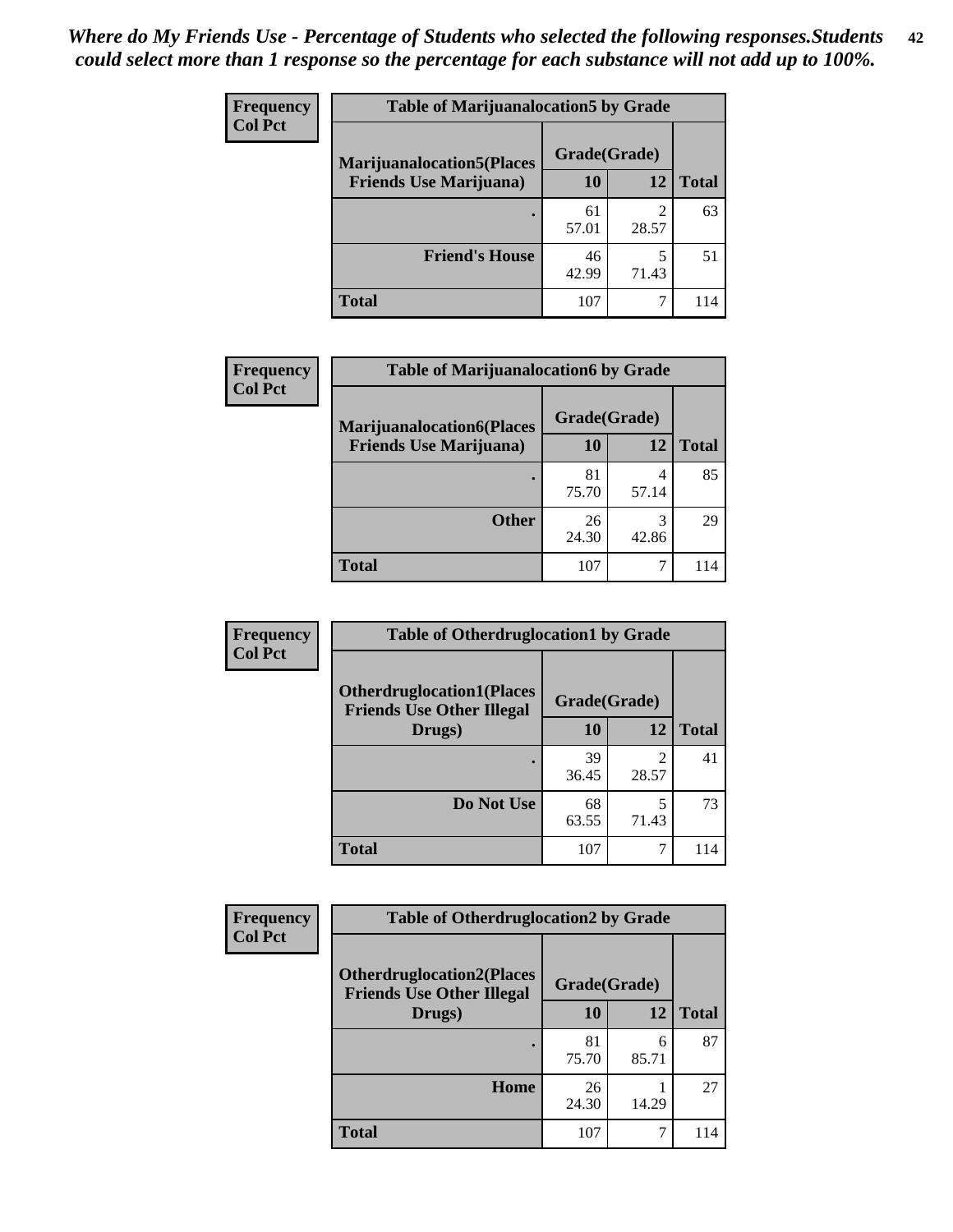| <b>Frequency</b> | <b>Table of Otherdruglocation3 by Grade</b>                          |              |        |              |
|------------------|----------------------------------------------------------------------|--------------|--------|--------------|
| <b>Col Pct</b>   | <b>Otherdruglocation3(Places</b><br><b>Friends Use Other Illegal</b> | Grade(Grade) |        |              |
|                  | Drugs)                                                               | 10           | 12     | <b>Total</b> |
|                  |                                                                      | 89<br>83.18  | 100.00 | 96           |
|                  | <b>School</b>                                                        | 18<br>16.82  | 0.00   | 18           |
|                  | <b>Total</b>                                                         | 107          | ┑      | 114          |

| <b>Frequency</b> | <b>Table of Otherdruglocation4 by Grade</b>                          |              |        |              |
|------------------|----------------------------------------------------------------------|--------------|--------|--------------|
| <b>Col Pct</b>   | <b>Otherdruglocation4(Places</b><br><b>Friends Use Other Illegal</b> | Grade(Grade) |        |              |
|                  | Drugs)                                                               | 10           | 12     | <b>Total</b> |
|                  |                                                                      | 86<br>80.37  | 100.00 | 93           |
|                  | Car                                                                  | 21<br>19.63  | 0.00   | 21           |
|                  | <b>Total</b>                                                         | 107          |        | 114          |

| <b>Frequency</b> | <b>Table of Otherdruglocation5 by Grade</b>                          |              |                         |              |
|------------------|----------------------------------------------------------------------|--------------|-------------------------|--------------|
| <b>Col Pct</b>   | <b>Otherdruglocation5(Places</b><br><b>Friends Use Other Illegal</b> | Grade(Grade) |                         |              |
|                  | Drugs)                                                               | 10           | 12                      | <b>Total</b> |
|                  |                                                                      | 73<br>68.22  | 5<br>71.43              | 78           |
|                  | <b>Friend's House</b>                                                | 34<br>31.78  | $\mathfrak{D}$<br>28.57 | 36           |
|                  | <b>Total</b>                                                         | 107          | 7                       | 114          |

| <b>Frequency</b> | <b>Table of Otherdruglocation6 by Grade</b>                          |              |        |              |
|------------------|----------------------------------------------------------------------|--------------|--------|--------------|
| <b>Col Pct</b>   | <b>Otherdruglocation6(Places</b><br><b>Friends Use Other Illegal</b> | Grade(Grade) |        |              |
|                  | Drugs)                                                               | 10           | 12     | <b>Total</b> |
|                  |                                                                      | 83<br>77.57  | 100.00 | 90           |
|                  | <b>Other</b>                                                         | 24<br>22.43  | 0.00   | 24           |
|                  | <b>Total</b>                                                         | 107          |        |              |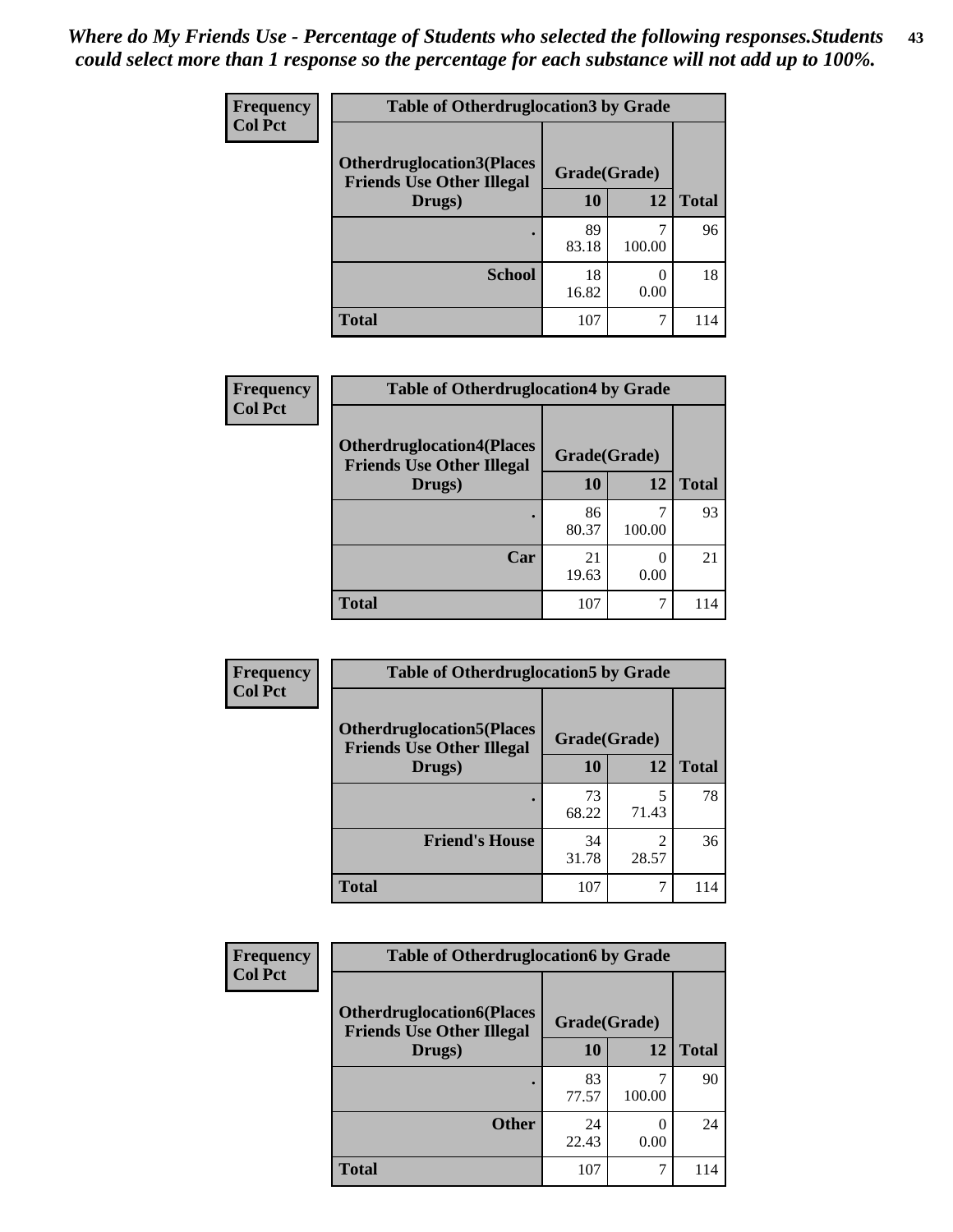| Frequency      | <b>Table of Alcoholtime1 by Grade</b>           |              |            |              |
|----------------|-------------------------------------------------|--------------|------------|--------------|
| <b>Col Pct</b> | <b>Alcoholtime1(Times</b><br><b>Friends Use</b> | Grade(Grade) |            |              |
|                | Alcohol)                                        | 10           | <b>12</b>  | <b>Total</b> |
|                |                                                 | 67<br>62.62  | 4<br>57.14 | 71           |
|                | Do Not Use                                      | 40<br>37.38  | 3<br>42.86 | 43           |
|                | <b>Total</b>                                    | 107          | 7          | 114          |

| Frequency      | <b>Table of Alcoholtime2 by Grade</b>           |              |        |              |
|----------------|-------------------------------------------------|--------------|--------|--------------|
| <b>Col Pct</b> | <b>Alcoholtime2(Times</b><br><b>Friends Use</b> | Grade(Grade) |        |              |
|                | Alcohol)                                        | 10           | 12     | <b>Total</b> |
|                |                                                 | 98<br>91.59  | 100.00 | 105          |
|                | <b>On Way to School</b>                         | q<br>8.41    | 0.00   | Q            |
|                | <b>Total</b>                                    | 107          | 7      | 114          |

| Frequency<br><b>Col Pct</b> | <b>Table of Alcoholtime3 by Grade</b>                           |             |                       |              |
|-----------------------------|-----------------------------------------------------------------|-------------|-----------------------|--------------|
|                             | <b>Alcoholtime3(Times</b><br>Grade(Grade)<br><b>Friends Use</b> |             |                       |              |
|                             | Alcohol)                                                        | 10          | 12                    | <b>Total</b> |
|                             |                                                                 | 97<br>90.65 | 100.00                | 104          |
|                             | <b>During School</b>                                            | 10<br>9.35  | $\mathcal{O}$<br>0.00 | 10           |
|                             | <b>Total</b>                                                    | 107         |                       | 114          |

| <b>Frequency</b> | <b>Table of Alcoholtime4 by Grade</b> |              |        |              |  |
|------------------|---------------------------------------|--------------|--------|--------------|--|
| <b>Col Pct</b>   | <b>Alcoholtime4(Times</b>             | Grade(Grade) |        |              |  |
|                  | <b>Friends Use Alcohol)</b>           | 10           | 12     | <b>Total</b> |  |
|                  | ٠                                     | 97<br>90.65  | 100.00 | 104          |  |
|                  | <b>On Way Home From School</b>        | 10<br>9.35   | 0.00   | 10           |  |
|                  | <b>Total</b>                          | 107          |        | 114          |  |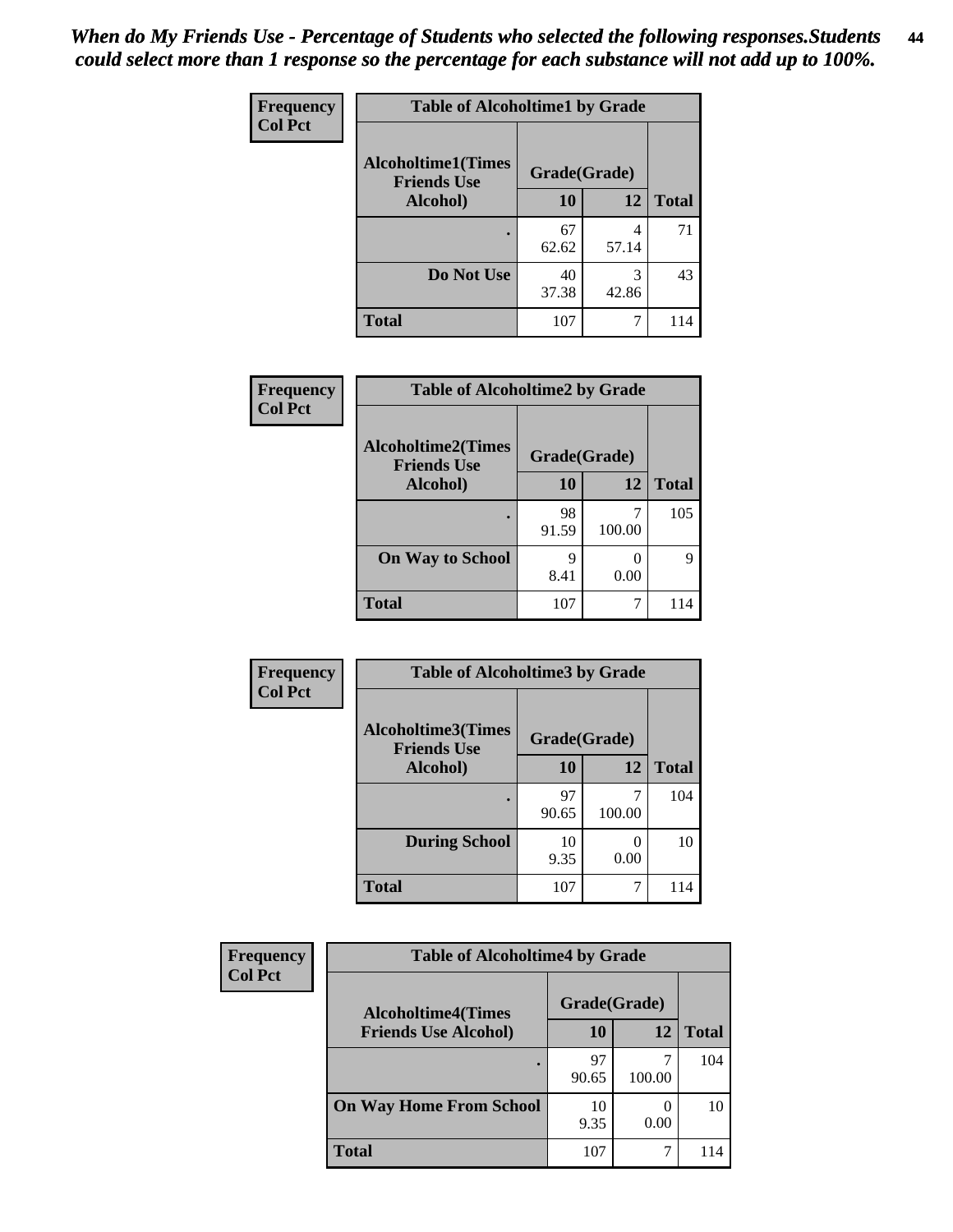*When do My Friends Use - Percentage of Students who selected the following responses.Students could select more than 1 response so the percentage for each substance will not add up to 100%.* **45**

| Frequency      | <b>Table of Alcoholtime5 by Grade</b>           |              |            |              |
|----------------|-------------------------------------------------|--------------|------------|--------------|
| <b>Col Pct</b> | <b>Alcoholtime5(Times</b><br><b>Friends Use</b> | Grade(Grade) |            |              |
|                | Alcohol)                                        | 10           | <b>12</b>  | <b>Total</b> |
|                |                                                 | 71<br>66.36  | 6<br>85.71 | 77           |
|                | <b>Weeknights</b>                               | 36<br>33.64  | 14.29      | 37           |
|                | <b>Total</b>                                    | 107          | 7          | 114          |

| <b>Frequency</b> | <b>Table of Alcoholtime6 by Grade</b>           |              |            |              |  |
|------------------|-------------------------------------------------|--------------|------------|--------------|--|
| <b>Col Pct</b>   | <b>Alcoholtime6(Times</b><br><b>Friends Use</b> | Grade(Grade) |            |              |  |
|                  | Alcohol)                                        | 10           | 12         | <b>Total</b> |  |
|                  |                                                 | 41<br>38.32  | 3<br>42.86 | 44           |  |
|                  | Weekends                                        | 66<br>61.68  | 4<br>57.14 | 70           |  |
|                  | <b>Total</b>                                    | 107          | 7          | 114          |  |

| Frequency      | <b>Table of Tobaccotime1 by Grade</b>           |              |            |              |
|----------------|-------------------------------------------------|--------------|------------|--------------|
| <b>Col Pct</b> | <b>Tobaccotime1(Times</b><br><b>Friends Use</b> | Grade(Grade) |            |              |
|                | <b>Tobacco</b> )                                | 10           | 12         | <b>Total</b> |
|                | ٠                                               | 47<br>43.93  | 2<br>28.57 | 49           |
|                | Do Not Use                                      | 60<br>56.07  | 5<br>71.43 | 65           |
|                | <b>Total</b>                                    | 107          | 7          | 114          |

| <b>Frequency</b> | <b>Table of Tobaccotime2 by Grade</b>           |              |            |              |
|------------------|-------------------------------------------------|--------------|------------|--------------|
| <b>Col Pct</b>   | <b>Tobaccotime2(Times</b><br><b>Friends Use</b> | Grade(Grade) |            |              |
|                  | <b>Tobacco</b> )                                | 10           | 12         | <b>Total</b> |
|                  |                                                 | 87<br>81.31  | 71.43      | 92           |
|                  | <b>On Way to School</b>                         | 20<br>18.69  | 2<br>28.57 | 22           |
|                  | <b>Total</b>                                    | 107          |            | 114          |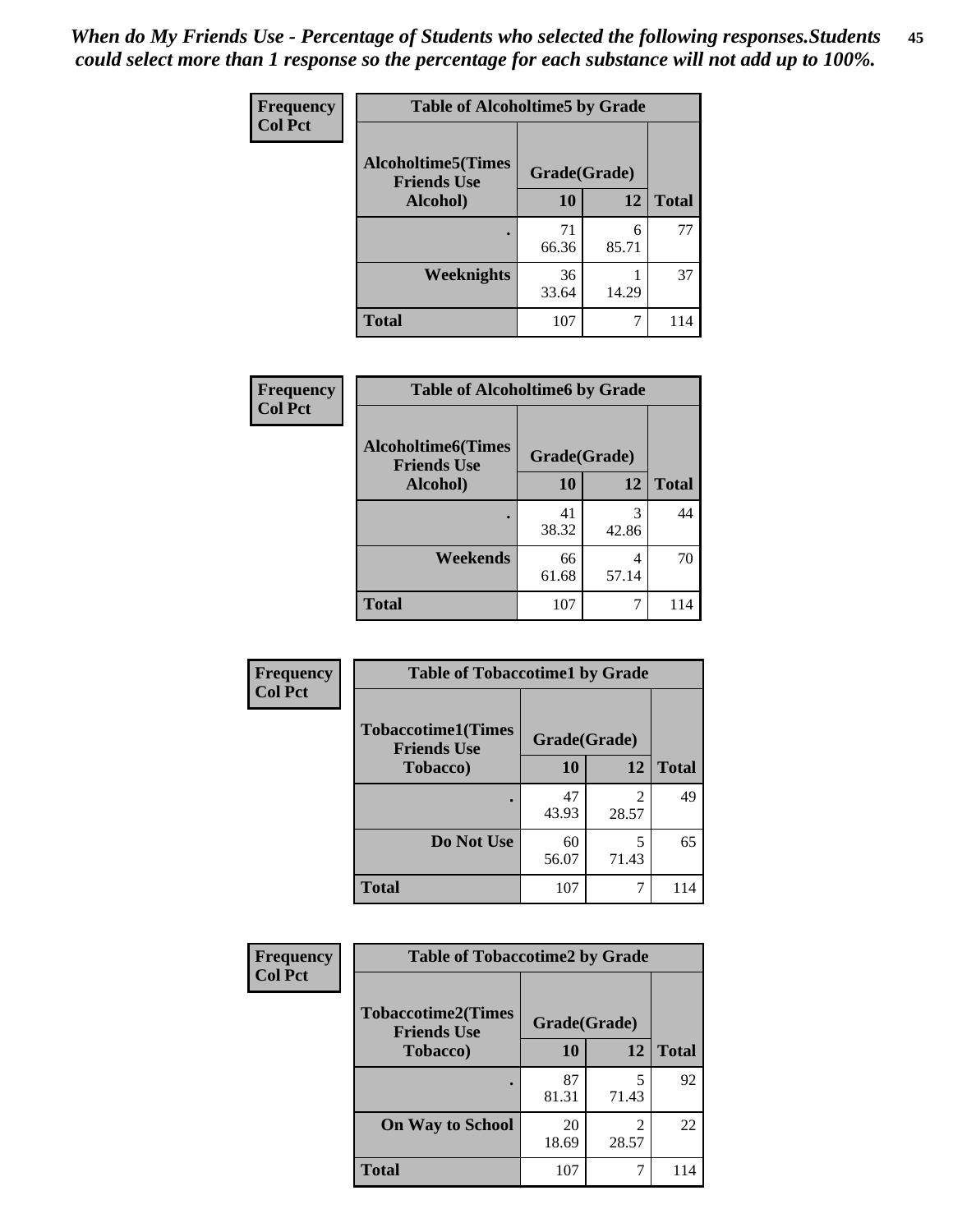| <b>Frequency</b> | <b>Table of Tobaccotime3 by Grade</b>           |              |        |              |  |
|------------------|-------------------------------------------------|--------------|--------|--------------|--|
| <b>Col Pct</b>   | <b>Tobaccotime3(Times</b><br><b>Friends Use</b> | Grade(Grade) |        |              |  |
|                  | <b>Tobacco</b> )                                | 10           | 12     | <b>Total</b> |  |
|                  |                                                 | 87<br>81.31  | 100.00 | 94           |  |
|                  | <b>During School</b>                            | 20<br>18.69  | 0.00   | 20           |  |
|                  | <b>Total</b>                                    | 107          | 7      | 114          |  |

| <b>Frequency</b><br><b>Col Pct</b> | <b>Table of Tobaccotime4 by Grade</b> |              |        |              |  |
|------------------------------------|---------------------------------------|--------------|--------|--------------|--|
|                                    | <b>Tobaccotime4(Times</b>             | Grade(Grade) |        |              |  |
|                                    | <b>Friends Use Tobacco)</b>           | 10           | 12     | <b>Total</b> |  |
|                                    |                                       | 97<br>90.65  | 100.00 | 104          |  |
|                                    | <b>On Way Home From School</b>        | 10<br>9.35   | 0.00   | 10           |  |
|                                    | <b>Total</b>                          | 107          |        | 114          |  |

| Frequency      | <b>Table of Tobaccotime5 by Grade</b>           |              |            |              |
|----------------|-------------------------------------------------|--------------|------------|--------------|
| <b>Col Pct</b> | <b>Tobaccotime5(Times</b><br><b>Friends Use</b> | Grade(Grade) |            |              |
|                | <b>Tobacco</b> )                                | 10           | 12         | <b>Total</b> |
|                |                                                 | 75<br>70.09  | 5<br>71.43 | 80           |
|                | Weeknights                                      | 32<br>29.91  | 28.57      | 34           |
|                | <b>Total</b>                                    | 107          | 7          | 114          |

| Frequency        | <b>Table of Tobaccotime6 by Grade</b>           |              |            |              |
|------------------|-------------------------------------------------|--------------|------------|--------------|
| <b>Col Pct</b>   | <b>Tobaccotime6(Times</b><br><b>Friends Use</b> | Grade(Grade) |            |              |
| <b>Tobacco</b> ) |                                                 | 10           | 12         | <b>Total</b> |
|                  |                                                 | 62<br>57.94  | 5<br>71.43 | 67           |
|                  | Weekends                                        | 45<br>42.06  | 28.57      | 47           |
|                  | <b>Total</b>                                    | 107          | 7          | 114          |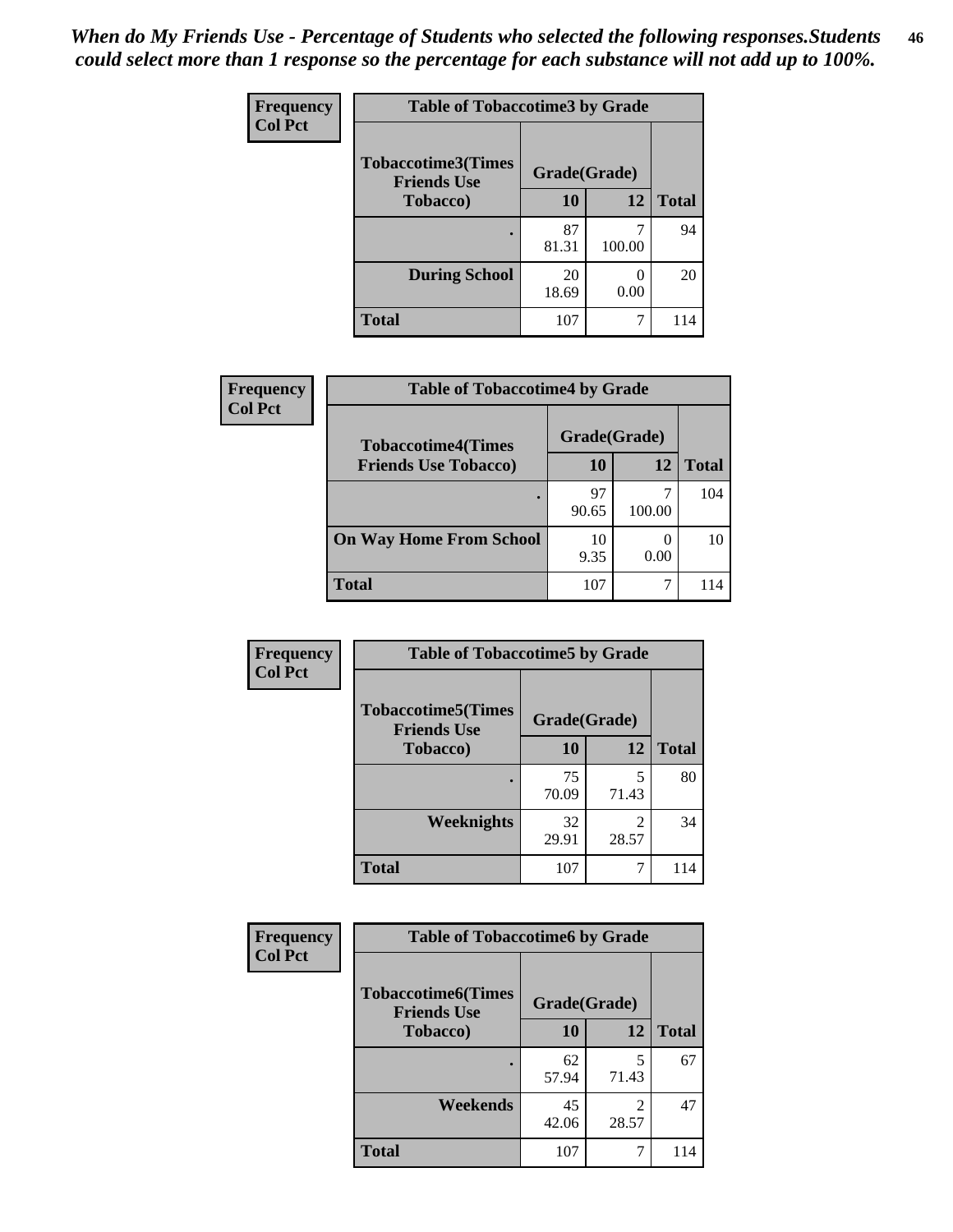| <b>Frequency</b> | <b>Table of Marijuanatime1 by Grade</b>           |              |                         |              |  |
|------------------|---------------------------------------------------|--------------|-------------------------|--------------|--|
| <b>Col Pct</b>   | <b>Marijuanatime1(Times</b><br><b>Friends Use</b> | Grade(Grade) |                         |              |  |
|                  | Marijuana)                                        | 10           | 12                      | <b>Total</b> |  |
|                  |                                                   | 51<br>47.66  | 5<br>71.43              | 56           |  |
|                  | Do Not Use                                        | 56<br>52.34  | $\mathfrak{D}$<br>28.57 | 58           |  |
|                  | <b>Total</b>                                      | 107          |                         | 114          |  |

| <b>Frequency</b> | <b>Table of Marijuanatime2 by Grade</b>           |              |            |              |  |
|------------------|---------------------------------------------------|--------------|------------|--------------|--|
| <b>Col Pct</b>   | <b>Marijuanatime2(Times</b><br><b>Friends Use</b> | Grade(Grade) |            |              |  |
|                  | Marijuana)                                        | 10           | 12         | <b>Total</b> |  |
|                  | ٠                                                 | 87<br>81.31  | 6<br>85.71 | 93           |  |
|                  | <b>On Way to School</b>                           | 20<br>18.69  | 14.29      | 21           |  |
|                  | <b>Total</b>                                      | 107          |            | 114          |  |

| <b>Frequency</b> | <b>Table of Marijuanatime3 by Grade</b>    |              |           |              |  |
|------------------|--------------------------------------------|--------------|-----------|--------------|--|
| <b>Col Pct</b>   | Marijuanatime3(Times<br><b>Friends Use</b> | Grade(Grade) |           |              |  |
|                  | Marijuana)                                 | 10           | 12        | <b>Total</b> |  |
|                  |                                            | 89<br>83.18  | 100.00    | 96           |  |
|                  | <b>During School</b>                       | 18<br>16.82  | 0<br>0.00 | 18           |  |
|                  | <b>Total</b>                               | 107          | 7         | 114          |  |

| <b>Frequency</b> | <b>Table of Marijuanatime4 by Grade</b> |              |            |              |
|------------------|-----------------------------------------|--------------|------------|--------------|
| <b>Col Pct</b>   | <b>Marijuanatime4</b> (Times            | Grade(Grade) |            |              |
|                  | <b>Friends Use Marijuana</b> )          | 10           | 12         | <b>Total</b> |
|                  |                                         | 86<br>80.37  | 6<br>85.71 | 92           |
|                  | <b>On Way Home From School</b>          | 21<br>19.63  | 14.29      | 22           |
|                  | <b>Total</b>                            | 107          |            |              |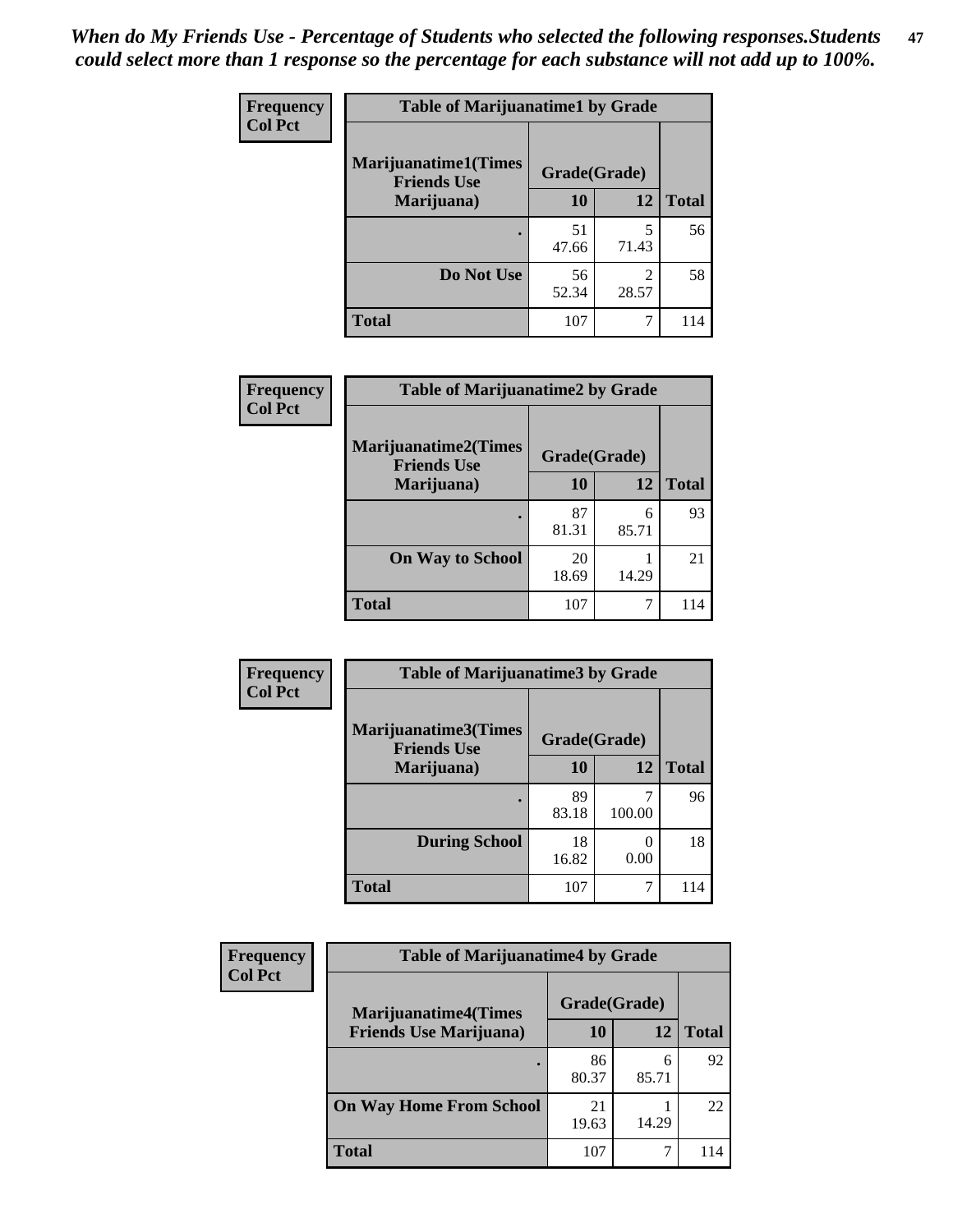| Frequency      | <b>Table of Marijuanatime5 by Grade</b>            |              |                         |              |  |
|----------------|----------------------------------------------------|--------------|-------------------------|--------------|--|
| <b>Col Pct</b> | <b>Marijuanatime5</b> (Times<br><b>Friends Use</b> | Grade(Grade) |                         |              |  |
|                | Marijuana)                                         | 10           | 12                      | <b>Total</b> |  |
|                |                                                    | 72<br>67.29  | 5<br>71.43              | 77           |  |
|                | Weeknights                                         | 35<br>32.71  | $\mathfrak{D}$<br>28.57 | 37           |  |
|                | <b>Total</b>                                       | 107          | 7                       | 114          |  |

| Frequency      | <b>Table of Marijuanatime6 by Grade</b>            |              |                                   |              |  |
|----------------|----------------------------------------------------|--------------|-----------------------------------|--------------|--|
| <b>Col Pct</b> | <b>Marijuanatime6</b> (Times<br><b>Friends Use</b> | Grade(Grade) |                                   |              |  |
|                | Marijuana)                                         | 10           | 12                                | <b>Total</b> |  |
|                |                                                    | 58<br>54.21  | $\overline{\mathcal{L}}$<br>28.57 | 60           |  |
|                | Weekends                                           | 49<br>45.79  | 5<br>71.43                        | 54           |  |
|                | <b>Total</b>                                       | 107          | 7                                 | 114          |  |

| <b>Frequency</b> | <b>Table of Otherdrugtime1 by Grade</b>                  |              |            |              |  |
|------------------|----------------------------------------------------------|--------------|------------|--------------|--|
| <b>Col Pct</b>   | <b>Otherdrugtime1</b> (Times<br><b>Friends Use Other</b> | Grade(Grade) |            |              |  |
|                  | <b>Illegal Drugs</b> )                                   | 10           | 12         | <b>Total</b> |  |
|                  |                                                          | 32<br>29.91  | 14.29      | 33           |  |
|                  | Do Not Use                                               | 75<br>70.09  | 6<br>85.71 | 81           |  |
|                  | <b>Total</b>                                             | 107          | 7          | 114          |  |

| <b>Frequency</b><br><b>Col Pct</b> | <b>Table of Otherdrugtime2 by Grade</b>                 |              |             |              |  |
|------------------------------------|---------------------------------------------------------|--------------|-------------|--------------|--|
|                                    | <b>Otherdrugtime2(Times</b><br><b>Friends Use Other</b> | Grade(Grade) |             |              |  |
|                                    | <b>Illegal Drugs</b> )                                  | 10           | 12          | <b>Total</b> |  |
|                                    |                                                         | 99<br>92.52  | 7<br>100.00 | 106          |  |
|                                    | <b>On Way to School</b>                                 | 8<br>7.48    | 0.00        | 8            |  |
|                                    | <b>Total</b>                                            | 107          | 7           | 114          |  |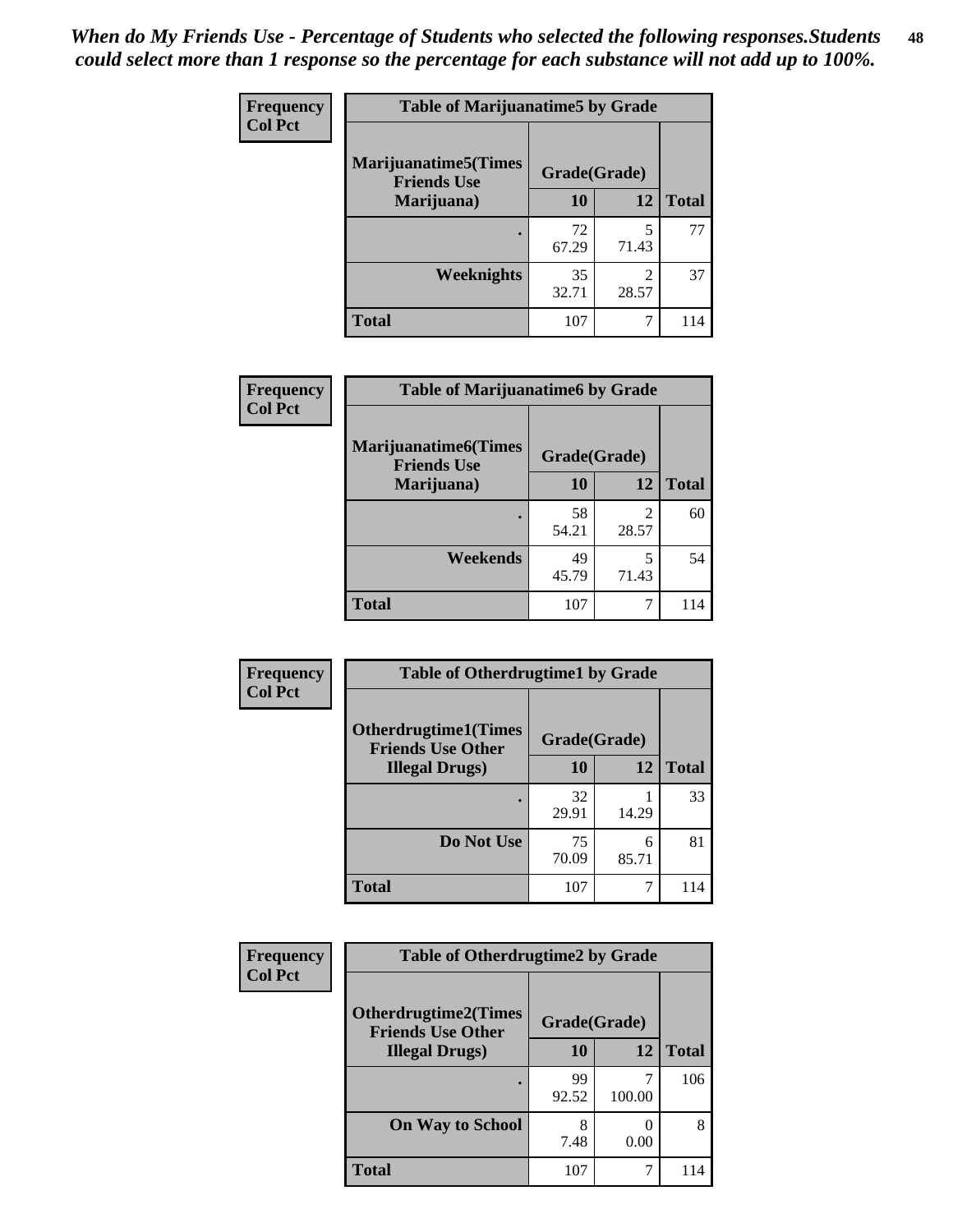| <b>Frequency</b>       | <b>Table of Otherdrugtime3 by Grade</b>          |              |              |     |
|------------------------|--------------------------------------------------|--------------|--------------|-----|
| <b>Col Pct</b>         | Otherdrugtime3(Times<br><b>Friends Use Other</b> | Grade(Grade) |              |     |
| <b>Illegal Drugs</b> ) | 10                                               | 12           | <b>Total</b> |     |
|                        |                                                  | 96<br>89.72  | 100.00       | 103 |
|                        | <b>During School</b>                             | 11<br>10.28  | 0<br>0.00    | 11  |
|                        | <b>Total</b>                                     | 107          | 7            | 114 |

| Frequency      | <b>Table of Otherdrugtime4 by Grade</b>                         |              |        |              |
|----------------|-----------------------------------------------------------------|--------------|--------|--------------|
| <b>Col Pct</b> | <b>Otherdrugtime4(Times</b><br><b>Friends Use Other Illegal</b> | Grade(Grade) |        |              |
|                | Drugs)                                                          | 10           | 12     | <b>Total</b> |
|                | ٠                                                               | 99<br>92.52  | 100.00 | 106          |
|                | <b>On Way Home From School</b>                                  | 8<br>7.48    | 0.00   | 8            |
|                | <b>Total</b>                                                    | 107          |        | 114          |

| <b>Frequency</b> | <b>Table of Otherdrugtime5 by Grade</b>                  |              |            |              |  |
|------------------|----------------------------------------------------------|--------------|------------|--------------|--|
| <b>Col Pct</b>   | <b>Otherdrugtime5</b> (Times<br><b>Friends Use Other</b> | Grade(Grade) |            |              |  |
|                  | <b>Illegal Drugs</b> )                                   | 10           | 12         | <b>Total</b> |  |
|                  |                                                          | 86<br>80.37  | 6<br>85.71 | 92           |  |
|                  | Weeknights                                               | 21<br>19.63  | 14.29      | 22           |  |
|                  | <b>Total</b>                                             | 107          | 7          | 114          |  |

| <b>Frequency</b> | <b>Table of Otherdrugtime6 by Grade</b>                 |              |            |              |  |  |
|------------------|---------------------------------------------------------|--------------|------------|--------------|--|--|
| <b>Col Pct</b>   | <b>Otherdrugtime6(Times</b><br><b>Friends Use Other</b> | Grade(Grade) |            |              |  |  |
|                  | <b>Illegal Drugs</b> )                                  | 10           | 12         | <b>Total</b> |  |  |
|                  |                                                         | 77<br>71.96  | 6<br>85.71 | 83           |  |  |
|                  | Weekends                                                | 30<br>28.04  | 14.29      | 31           |  |  |
|                  | <b>Total</b>                                            | 107          | 7          | 114          |  |  |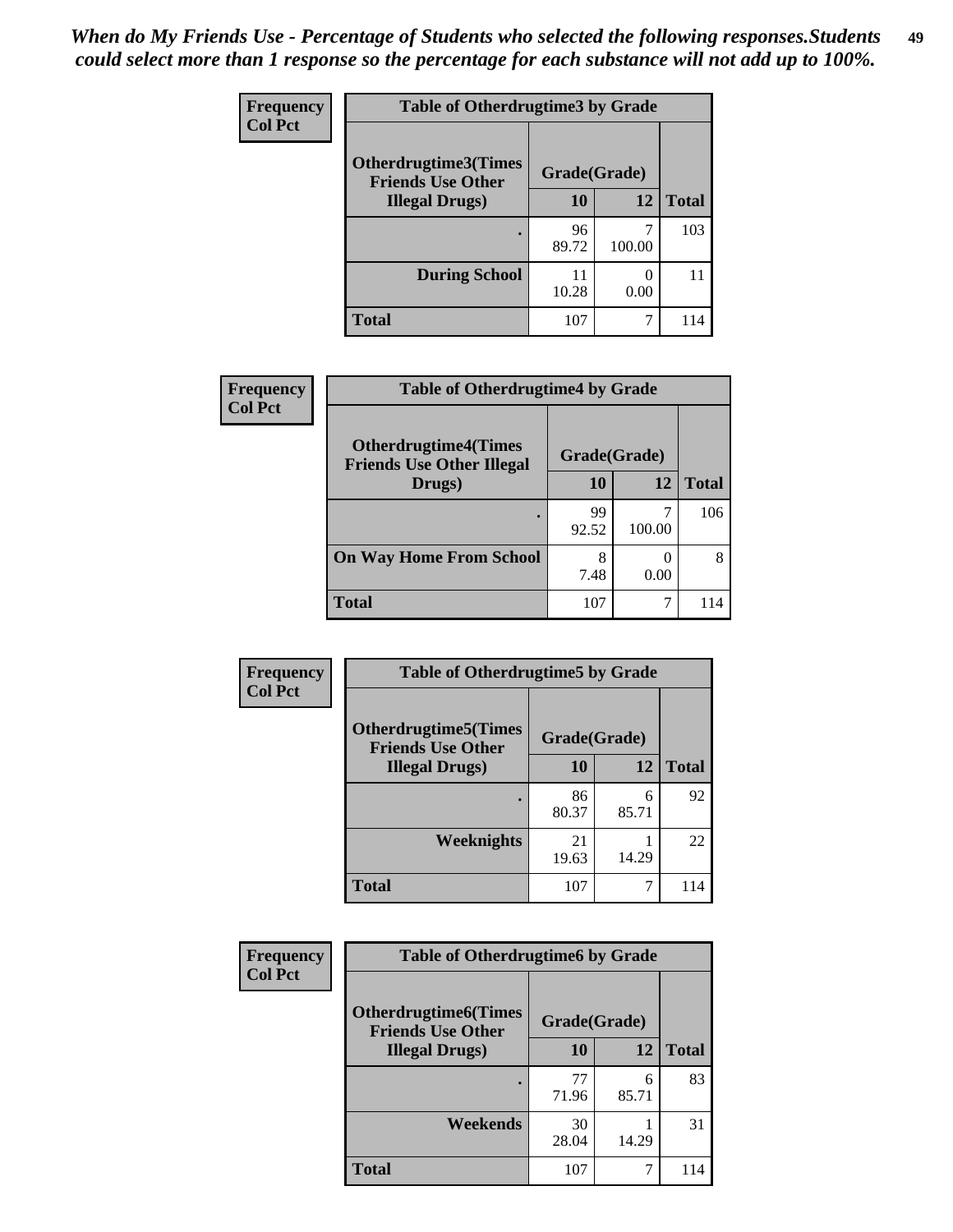| Frequency      | <b>Table of Educationalcohol by Grade</b>                                                                  |              |            |              |
|----------------|------------------------------------------------------------------------------------------------------------|--------------|------------|--------------|
| <b>Col Pct</b> | Educationalcohol(I<br>have been taught<br>about alcohol,<br>tobacco,<br>and other drugs<br>within the last | Grade(Grade) |            |              |
|                | year at school)                                                                                            | 10           | 12         | <b>Total</b> |
|                | <b>Yes</b>                                                                                                 | 91<br>85.05  | 4<br>57.14 | 95           |
|                | N <sub>0</sub>                                                                                             | 16<br>14.95  | 3<br>42.86 | 19           |
|                | <b>Total</b>                                                                                               | 107          | 7          | 114          |

| Frequency      | <b>Table of Eversmoked by Grade</b> |             |            |              |  |  |
|----------------|-------------------------------------|-------------|------------|--------------|--|--|
| <b>Col Pct</b> | Eversmoked(I<br>have smoked         |             |            |              |  |  |
|                | a cigarette)                        | 10          | 12         | <b>Total</b> |  |  |
|                | <b>Yes</b>                          | 29<br>27.10 | 2<br>28.57 | 31           |  |  |
|                | N <sub>0</sub>                      | 78<br>72.90 | 5<br>71.43 | 83           |  |  |
|                | <b>Total</b>                        | 107         | 7          | 114          |  |  |

| Frequency      | <b>Table of Drovedrinking by Grade</b>                                                                              |                        |             |                |
|----------------|---------------------------------------------------------------------------------------------------------------------|------------------------|-------------|----------------|
| <b>Col Pct</b> | Drovedrinking(In<br>the past 30 days I<br>have driven a car<br>or other vehicle<br>while I was<br>drinking alcohol) | Grade(Grade)<br>10     | 12          | <b>Total</b>   |
|                | <b>Yes</b>                                                                                                          | $\mathfrak{D}$<br>1.87 | 0<br>0.00   | $\mathfrak{D}$ |
|                | N <sub>0</sub>                                                                                                      | 105<br>98.13           | 7<br>100.00 | 112            |
|                | <b>Total</b>                                                                                                        | 107                    |             | 114            |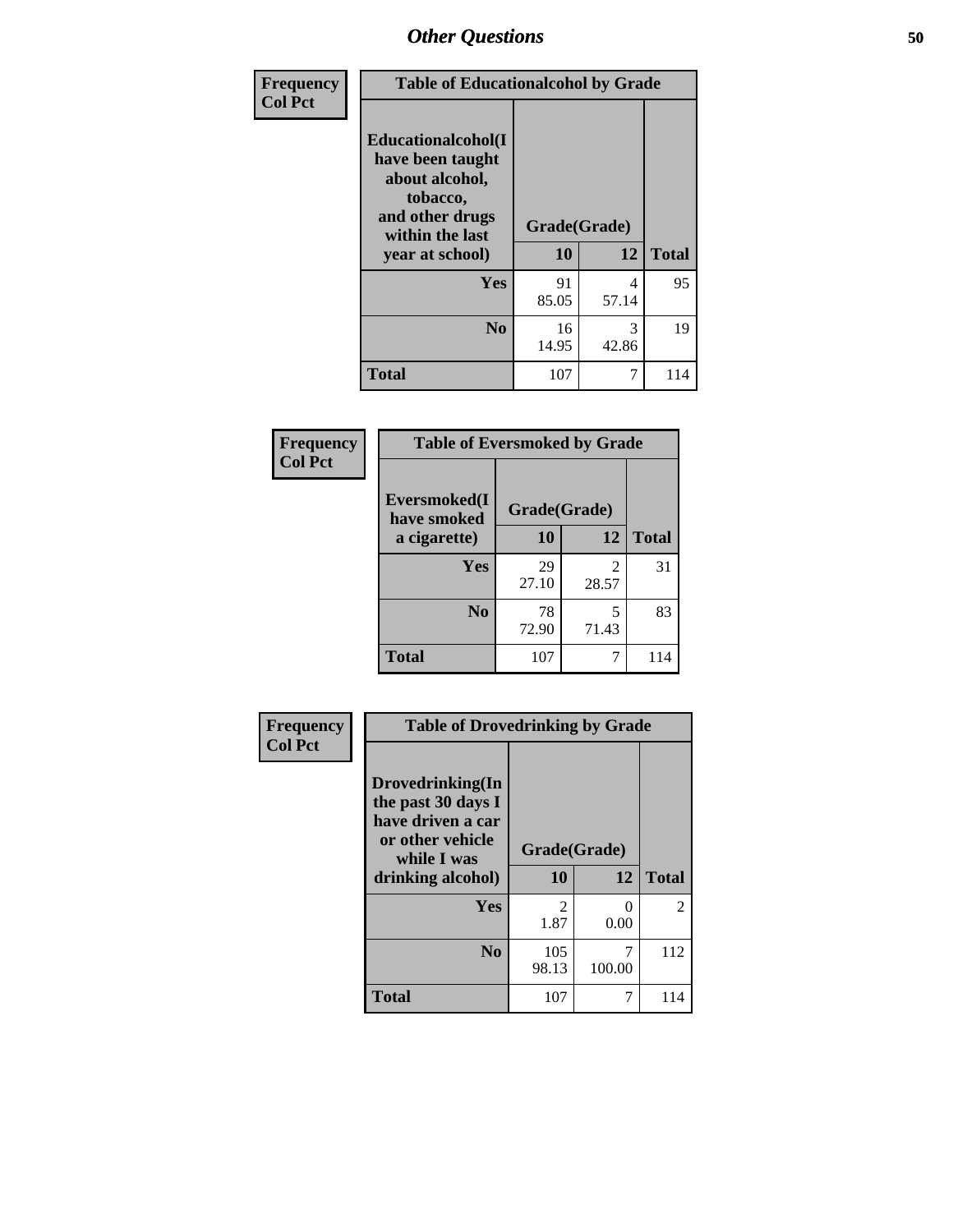| Frequency<br><b>Col Pct</b> | <b>Table of Rodedrinking by Grade</b>                                                                                  |                          |             |              |
|-----------------------------|------------------------------------------------------------------------------------------------------------------------|--------------------------|-------------|--------------|
|                             | Rodedrinking(In<br>the past 30 days<br>I have ridden in<br>a car with a<br>driver who had<br>been drinking<br>alcohol) | Grade(Grade)<br>10<br>12 |             | <b>Total</b> |
|                             | <b>Yes</b>                                                                                                             | 12<br>11.21              | 0<br>0.00   | 12           |
|                             | N <sub>0</sub>                                                                                                         | 95<br>88.79              | 7<br>100.00 | 102          |
|                             | <b>Total</b>                                                                                                           | 107                      | 7           | 114          |

#### **Frequency Col Pct**

| <b>Table of Drugsschool by Grade</b>                                                                                      |                    |                         |              |  |  |
|---------------------------------------------------------------------------------------------------------------------------|--------------------|-------------------------|--------------|--|--|
| <b>Drugsschool</b> (During<br>the past 12 months,<br>I have been offered,<br>sold,<br>or given illegal<br>drugs on school | Grade(Grade)<br>10 | 12                      |              |  |  |
| property)                                                                                                                 |                    |                         | <b>Total</b> |  |  |
| Yes                                                                                                                       | 27<br>25.23        | $\mathfrak{D}$<br>28.57 | 29           |  |  |
| N <sub>0</sub>                                                                                                            | 80<br>74.77        | 5<br>71.43              | 85           |  |  |
| <b>Total</b>                                                                                                              | 107                | 7                       | 114          |  |  |

| Frequency      | <b>Table of Helpbullied by Grade</b>                                   |                          |                         |              |
|----------------|------------------------------------------------------------------------|--------------------------|-------------------------|--------------|
| <b>Col Pct</b> | $Helpb$ ullied $(I$<br>would help<br>someone who was<br>being bullied) | Grade(Grade)<br>10<br>12 |                         | <b>Total</b> |
|                | <b>Strongly Agree</b>                                                  | 46<br>42.99              | 3<br>42.86              | 49           |
|                | <b>Somewhat Agree</b>                                                  | 42<br>39.25              | 14.29                   | 43           |
|                | <b>Somewhat Disagree</b>                                               | 13<br>12.15              | $\mathfrak{D}$<br>28.57 | 15           |
|                | <b>Strongly Disagree</b>                                               | 6<br>5.61                | 14.29                   | 7            |
|                | Total                                                                  | 107                      | 7                       | 114          |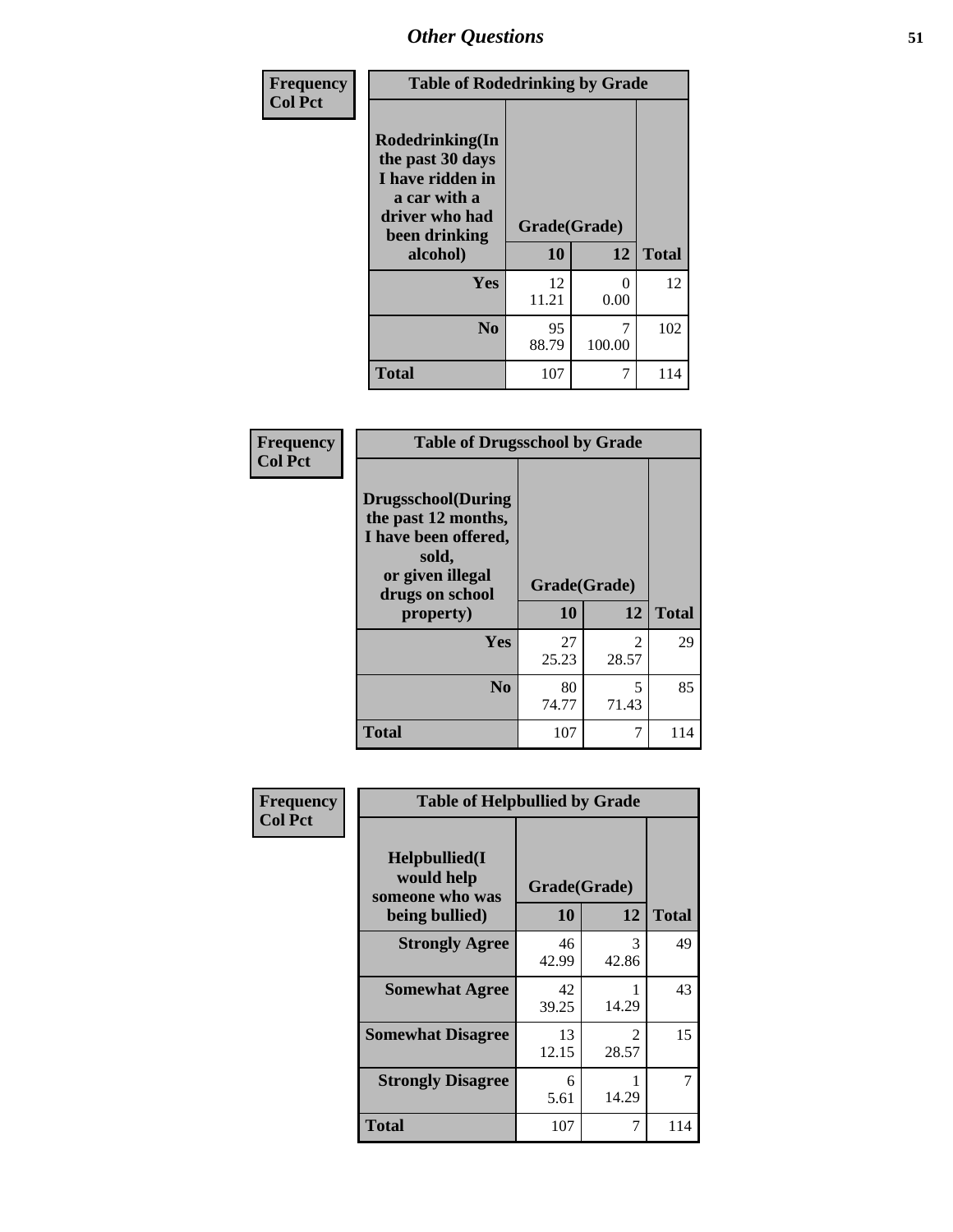*Other Questions* **52**

| <b>Frequency</b> | <b>Table of Grade by Bingedrinking</b> |                                                                                                                    |                   |                              |                        |                   |              |
|------------------|----------------------------------------|--------------------------------------------------------------------------------------------------------------------|-------------------|------------------------------|------------------------|-------------------|--------------|
| <b>Row Pct</b>   |                                        | <b>Bingedrinking</b> (I have drunk<br>five or more drinks of alcohol<br>at one sitting during the last 30<br>days) |                   |                              |                        |                   |              |
|                  | Grade(Grade)                           | $\mathbf{0}$<br><b>Days</b>                                                                                        | 1 or<br>2<br>days | 3 <sub>to</sub><br>5<br>days | 20<br>to<br>29<br>days | All<br>30<br>days | <b>Total</b> |
|                  | 10                                     | 92<br>85.98                                                                                                        | 8<br>7.48         | 4<br>3.74                    | $\mathfrak{D}$<br>1.87 | 0.93              | 107          |
|                  | 12                                     | 7<br>100.00                                                                                                        | $\Omega$<br>0.00  | 0<br>0.00                    | $\Omega$<br>0.00       | 0<br>0.00         | 7            |
|                  | <b>Total</b>                           | 99                                                                                                                 | 8                 | 4                            | $\mathfrak{D}$         |                   | 114          |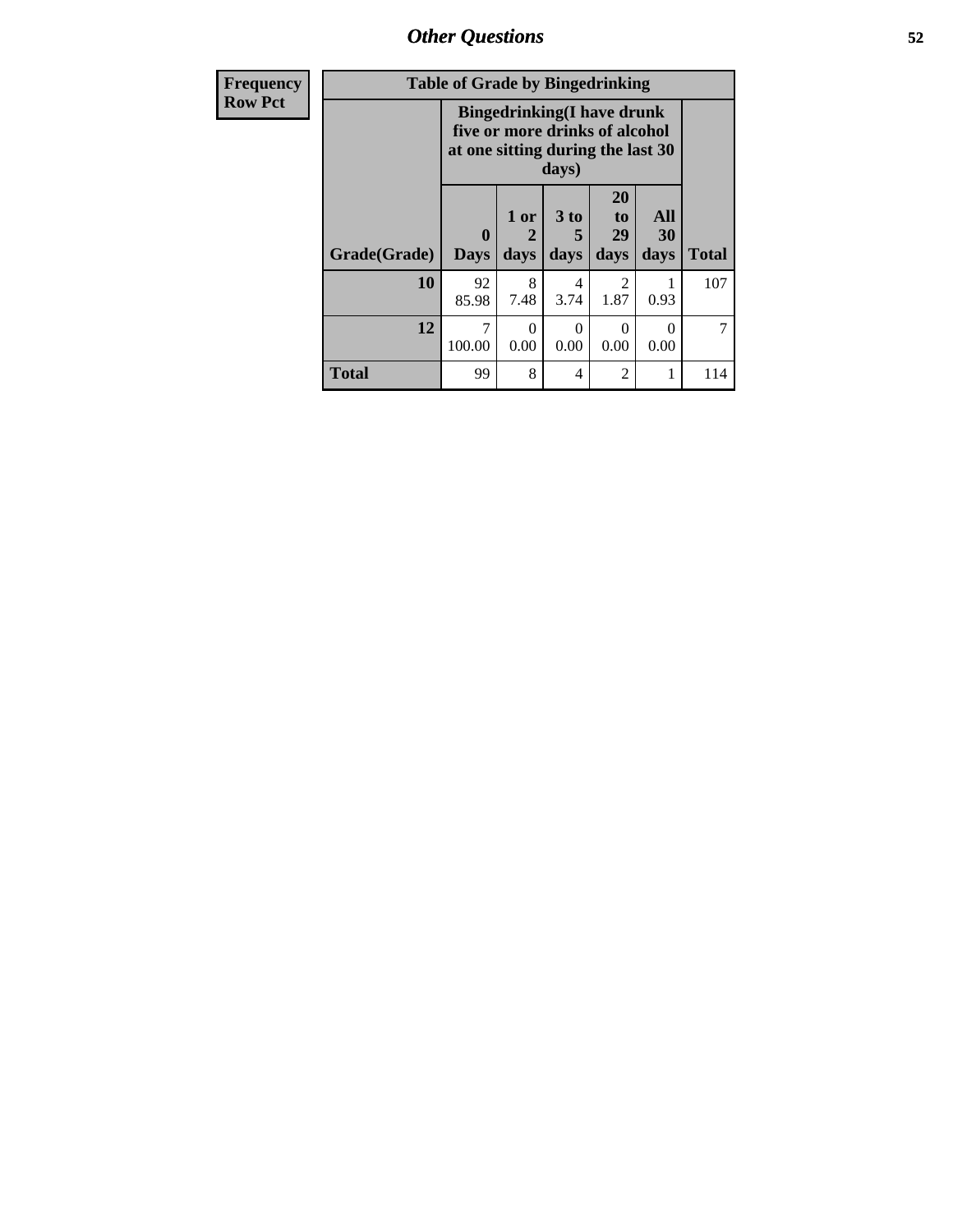## *Nutrition* **53**

| <b>Frequency</b> |
|------------------|
| <b>Row Pct</b>   |

| <b>Table of Grade by Dairy</b> |                          |                                                                 |                             |                                    |              |  |
|--------------------------------|--------------------------|-----------------------------------------------------------------|-----------------------------|------------------------------------|--------------|--|
|                                |                          | Dairy (I eat at least 3 servings of dairy<br>products each day) |                             |                                    |              |  |
| Grade(Grade)                   | <b>Strongly</b><br>Agree | Somewhat  <br>Agree                                             | <b>Somewhat</b><br>Disagree | <b>Strongly</b><br><b>Disagree</b> | <b>Total</b> |  |
| 10                             | 30<br>28.04              | 44<br>41.12                                                     | 20<br>18.69                 | 13<br>12.15                        | 107          |  |
| 12                             | 14.29                    | 3<br>42.86                                                      | 3<br>42.86                  | 0.00                               |              |  |
| <b>Total</b>                   | 31                       | 47                                                              | 23                          | 13                                 | 114          |  |

| <b>Frequency</b> |  |
|------------------|--|
| <b>Row Pct</b>   |  |

| y | <b>Table of Grade by Fruitveg</b> |                                                                          |             |                                      |                                    |              |
|---|-----------------------------------|--------------------------------------------------------------------------|-------------|--------------------------------------|------------------------------------|--------------|
|   |                                   | Fruitveg(I eat at least 5 servings of fruits<br>and vegetables each day) |             |                                      |                                    |              |
|   | Grade(Grade)                      | <b>Strongly</b><br>Agree                                                 | Agree       | Somewhat Somewhat<br><b>Disagree</b> | <b>Strongly</b><br><b>Disagree</b> | <b>Total</b> |
|   | 10                                | 18<br>16.82                                                              | 34<br>31.78 | 37<br>34.58                          | 18<br>16.82                        | 107          |
|   | 12                                | $\mathfrak{D}$<br>28.57                                                  | 2<br>28.57  | 28.57                                | 14.29                              |              |
|   | <b>Total</b>                      | 20                                                                       | 36          | 39                                   | 19                                 | 114          |

| <b>Frequency</b> | <b>Table of Grade by Cafeteriahealthy</b> |                                                                       |             |                                          |                                    |              |  |  |
|------------------|-------------------------------------------|-----------------------------------------------------------------------|-------------|------------------------------------------|------------------------------------|--------------|--|--|
| <b>Row Pct</b>   |                                           | Cafeteriahealthy (School meals in my<br>school cafeteria are healthy) |             |                                          |                                    |              |  |  |
|                  | Grade(Grade)                              | <b>Strongly</b><br>Agree                                              | Agree       | Somewhat   Somewhat  <br><b>Disagree</b> | <b>Strongly</b><br><b>Disagree</b> | <b>Total</b> |  |  |
|                  | 10                                        | 3<br>2.80                                                             | 27<br>25.23 | 27<br>25.23                              | 50<br>46.73                        | 107          |  |  |
|                  | 12                                        | 28.57                                                                 | ∍<br>28.57  | 14.29                                    | 28.57                              |              |  |  |
|                  | Total                                     |                                                                       | 29          | 28                                       | 52                                 | 114          |  |  |

| <b>Frequency</b> |
|------------------|
| <b>Row Pct</b>   |

| <b>Table of Grade by Cafeterianutrition</b> |                                                                                           |                          |                             |                                    |              |  |
|---------------------------------------------|-------------------------------------------------------------------------------------------|--------------------------|-----------------------------|------------------------------------|--------------|--|
|                                             | <b>Cafeterianutrition</b> (Facts about nutrition<br>are available in my school cafeteria) |                          |                             |                                    |              |  |
| Grade(Grade)                                | <b>Strongly</b><br>Agree                                                                  | <b>Somewhat</b><br>Agree | <b>Somewhat</b><br>Disagree | <b>Strongly</b><br><b>Disagree</b> | <b>Total</b> |  |
| 10                                          | 13<br>12.15                                                                               | 28<br>26.17              | 42<br>39.25                 | 24<br>22.43                        | 107          |  |
| 12                                          | $\mathfrak{D}$<br>28.57                                                                   | 42.86                    | $\mathfrak{D}$<br>28.57     | 0.00                               |              |  |
| <b>Total</b>                                | 15                                                                                        | 31                       | 44                          | 24                                 | 114          |  |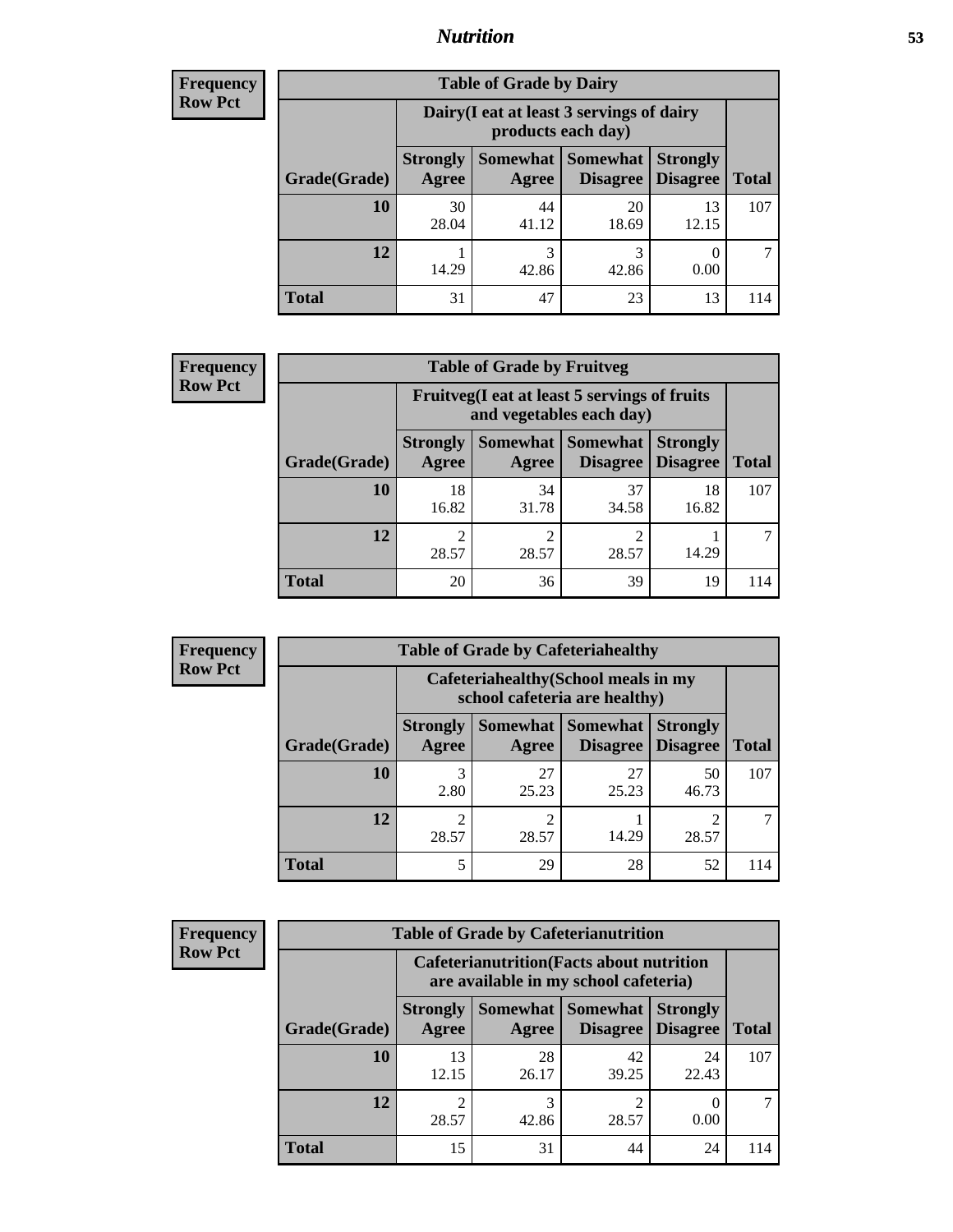## *Nutrition* **54**

| Frequency |
|-----------|
| Row Pct   |

| <b>Table of Grade by Schoollunch</b> |                                                                                                                      |                                                                 |             |             |     |  |  |
|--------------------------------------|----------------------------------------------------------------------------------------------------------------------|-----------------------------------------------------------------|-------------|-------------|-----|--|--|
|                                      |                                                                                                                      | Schoollunch(I eat school lunch three or<br>more times per week) |             |             |     |  |  |
| Grade(Grade)                         | Somewhat  <br><b>Somewhat</b><br><b>Strongly</b><br><b>Strongly</b><br><b>Disagree</b><br>Disagree<br>Agree<br>Agree |                                                                 |             |             |     |  |  |
| 10                                   | 63<br>58.88                                                                                                          | 13<br>12.15                                                     | 17<br>15.89 | 14<br>13.08 | 107 |  |  |
| 12                                   | 2<br>28.57                                                                                                           | 3<br>42.86                                                      | 0.00        | 28.57       |     |  |  |
| <b>Total</b>                         | 65                                                                                                                   | 16                                                              | 17          | 16          | 114 |  |  |

| <b>Frequency</b> |  |
|------------------|--|
| <b>Row Pct</b>   |  |

| $\mathbf{y}$ | <b>Table of Grade by Foodchoices</b> |                                                                     |             |                     |                                        |              |  |
|--------------|--------------------------------------|---------------------------------------------------------------------|-------------|---------------------|----------------------------------------|--------------|--|
|              |                                      | Foodchoices (I make healthy food choices in<br>my school cafeteria) |             |                     |                                        |              |  |
|              | Grade(Grade)                         | <b>Strongly</b><br>Agree                                            | Agree       | Somewhat   Somewhat | <b>Strongly</b><br>Disagree   Disagree | <b>Total</b> |  |
|              | 10                                   | 15<br>14.02                                                         | 31<br>28.97 | 33<br>30.84         | 28<br>26.17                            | 107          |  |
|              | 12                                   | 14.29                                                               | 3<br>42.86  | 28.57               | 14.29                                  |              |  |
|              | <b>Total</b>                         | 16                                                                  | 34          | 35                  | 29                                     | 114          |  |

| <b>Frequency</b> | <b>Table of Grade by Wholewheat</b> |                                                                                                             |             |                                        |                                    |              |  |  |  |
|------------------|-------------------------------------|-------------------------------------------------------------------------------------------------------------|-------------|----------------------------------------|------------------------------------|--------------|--|--|--|
| <b>Row Pct</b>   |                                     | Wholewheat (There are whole wheat and<br>multigrain breads and cereals available in<br>my school cafeteria) |             |                                        |                                    |              |  |  |  |
|                  | Grade(Grade)                        | <b>Strongly</b><br>Agree                                                                                    | Agree       | Somewhat   Somewhat<br><b>Disagree</b> | <b>Strongly</b><br><b>Disagree</b> | <b>Total</b> |  |  |  |
|                  | 10                                  | 15<br>14.02                                                                                                 | 34<br>31.78 | 32<br>29.91                            | 26<br>24.30                        | 107          |  |  |  |
|                  | 12                                  | 14.29                                                                                                       | 3<br>42.86  | ↑<br>28.57                             | 14.29                              |              |  |  |  |
|                  | <b>Total</b>                        | 16                                                                                                          | 37          | 34                                     | 27                                 | 114          |  |  |  |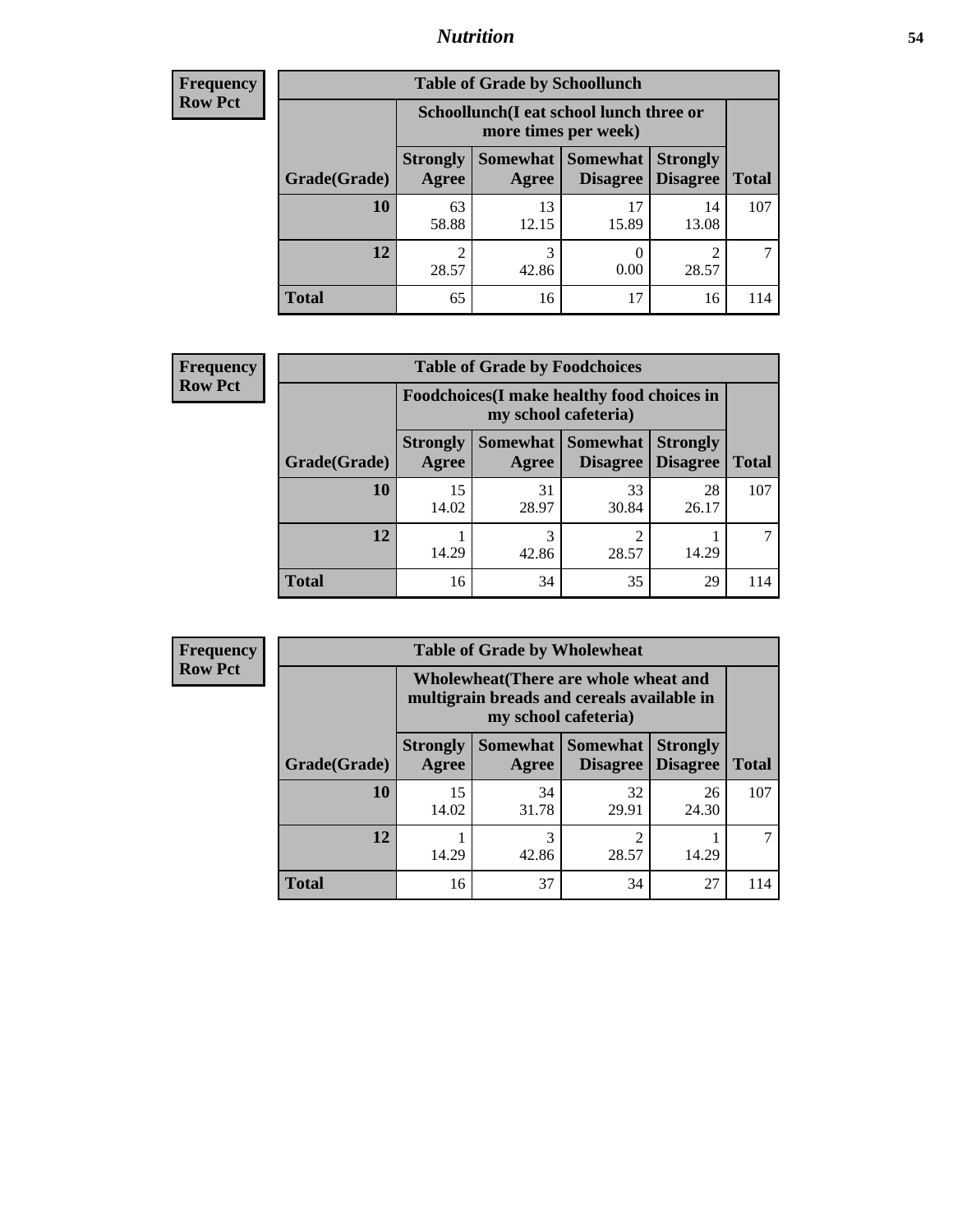## *Nutrition* **55**

**Frequency Row Pct**

| <b>Table of Grade by Healthyvending</b> |                                                                                                                                               |                          |                                    |                                    |              |  |  |
|-----------------------------------------|-----------------------------------------------------------------------------------------------------------------------------------------------|--------------------------|------------------------------------|------------------------------------|--------------|--|--|
|                                         | Healthyvending (If only healthy snacks and<br>beverages were available in the vending<br>machines during the school day,<br>I would buy them) |                          |                                    |                                    |              |  |  |
| Grade(Grade)                            | <b>Strongly</b><br>Agree                                                                                                                      | <b>Somewhat</b><br>Agree | <b>Somewhat</b><br><b>Disagree</b> | <b>Strongly</b><br><b>Disagree</b> | <b>Total</b> |  |  |
| 10                                      | 32<br>29.91                                                                                                                                   | 32<br>29.91              | 12<br>11.21                        | 31<br>28.97                        | 107          |  |  |
| 12                                      | 3<br>42.86                                                                                                                                    | 0.00                     | $\mathfrak{D}$<br>28.57            | $\mathfrak{D}$<br>28.57            | 7            |  |  |
| <b>Total</b>                            | 35                                                                                                                                            | 32                       | 14                                 | 33                                 | 114          |  |  |

**Frequency Row Pct**

| <b>Table of Grade by Schoolbreakfast</b> |                                                                                                                                         |             |                                            |                 |              |  |  |
|------------------------------------------|-----------------------------------------------------------------------------------------------------------------------------------------|-------------|--------------------------------------------|-----------------|--------------|--|--|
|                                          | Schoolbreakfast (If breakfast were<br>available at school,<br>but outside the cafeteria,<br>I would eat breakfast at school more often) |             |                                            |                 |              |  |  |
| Grade(Grade)                             | <b>Strongly</b><br>Agree                                                                                                                | Agree       | Somewhat   Somewhat<br>Disagree   Disagree | <b>Strongly</b> | <b>Total</b> |  |  |
| 10                                       | 40<br>37.38                                                                                                                             | 33<br>30.84 | 17<br>15.89                                | 17<br>15.89     | 107          |  |  |
| 12                                       | 4<br>57.14                                                                                                                              | 14.29       | 14.29                                      | 14.29           |              |  |  |
| <b>Total</b>                             | 44                                                                                                                                      | 34          | 18                                         | 18              | 114          |  |  |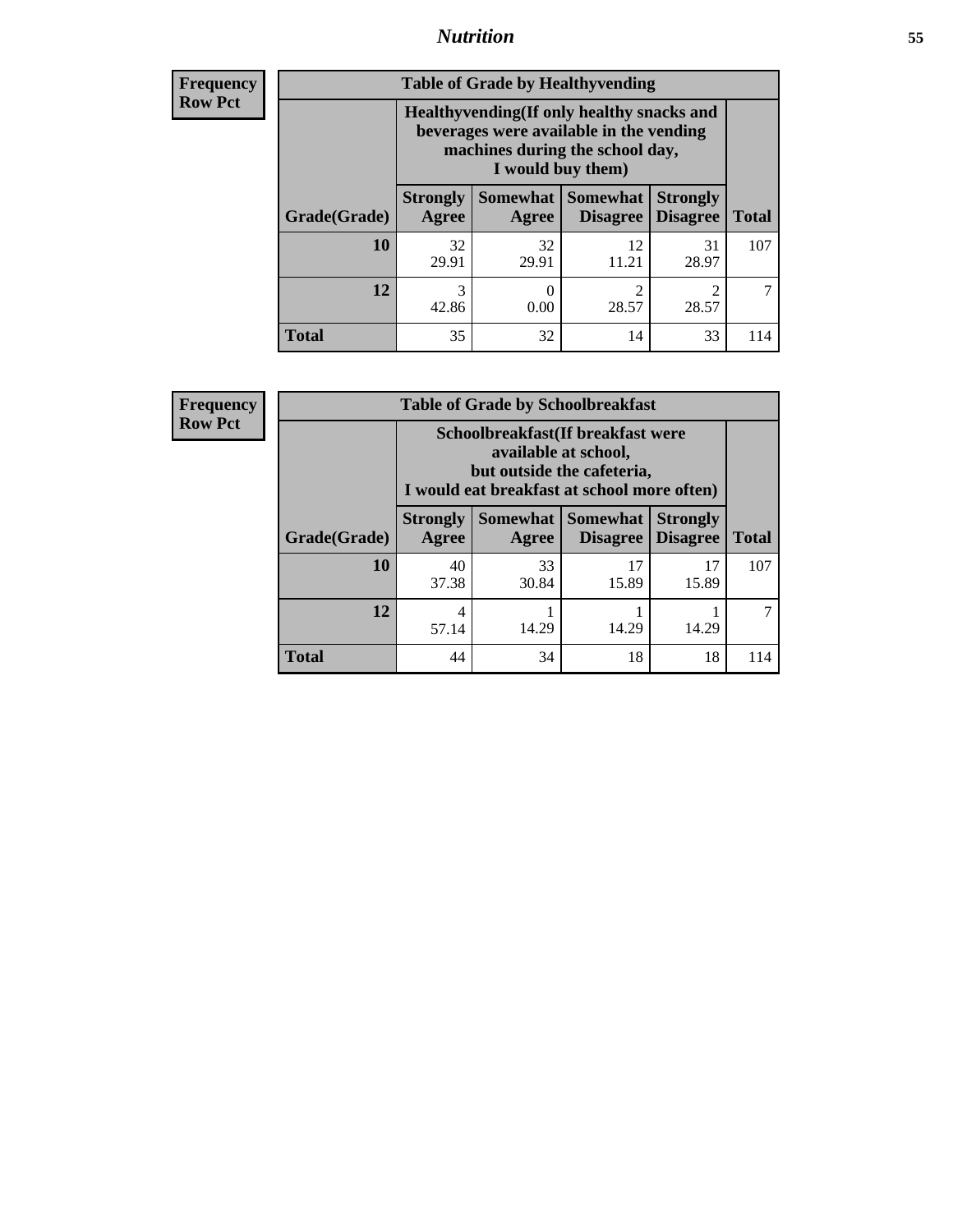| Frequency<br><b>Col Pct</b> | <b>Table of Educationaids by Grade</b>                                                                    |                    |              |     |  |  |
|-----------------------------|-----------------------------------------------------------------------------------------------------------|--------------------|--------------|-----|--|--|
|                             | <b>Educationaids</b> (I<br>have been<br>taught about<br><b>HIV/AIDS</b> at<br>school in the<br>past year) | Grade(Grade)<br>10 | <b>Total</b> |     |  |  |
|                             | Yes                                                                                                       | 95<br>88.79        | 4<br>57.14   | 99  |  |  |
|                             | N <sub>0</sub>                                                                                            | 12<br>11.21        | 3<br>42.86   | 15  |  |  |
|                             | <b>Total</b>                                                                                              | 107                | 7            | 114 |  |  |

| <b>Frequency</b> |                                                                                      | <b>Table of Educationcharacter by Grade</b> |            |              |  |
|------------------|--------------------------------------------------------------------------------------|---------------------------------------------|------------|--------------|--|
| <b>Col Pct</b>   | Educationcharacter(I<br>have been taught<br>about character<br>education in the past | Grade(Grade)                                |            |              |  |
|                  | year at school)                                                                      | 10                                          | 12         | <b>Total</b> |  |
|                  | <b>Yes</b>                                                                           | 81<br>75.70                                 | 4<br>57.14 | 85           |  |
|                  | N <sub>0</sub>                                                                       | 26<br>24.30                                 | 3<br>42.86 | 29           |  |
|                  | <b>Total</b>                                                                         | 107                                         | 7          | 114          |  |

| <b>Frequency</b> | <b>Table of Gradcoach1 by Grade</b> |              |            |              |
|------------------|-------------------------------------|--------------|------------|--------------|
| <b>Col Pct</b>   | Gradcoach1(I<br>know who my         | Grade(Grade) |            |              |
|                  | <b>Graduation</b><br>Coach is)      | 10           | 12         | <b>Total</b> |
|                  | Yes                                 | 39<br>36.45  | 3<br>42.86 | 42           |
|                  | N <sub>0</sub>                      | 68<br>63.55  | 4<br>57.14 | 72           |
|                  | <b>Total</b>                        | 107          | 7          | 114          |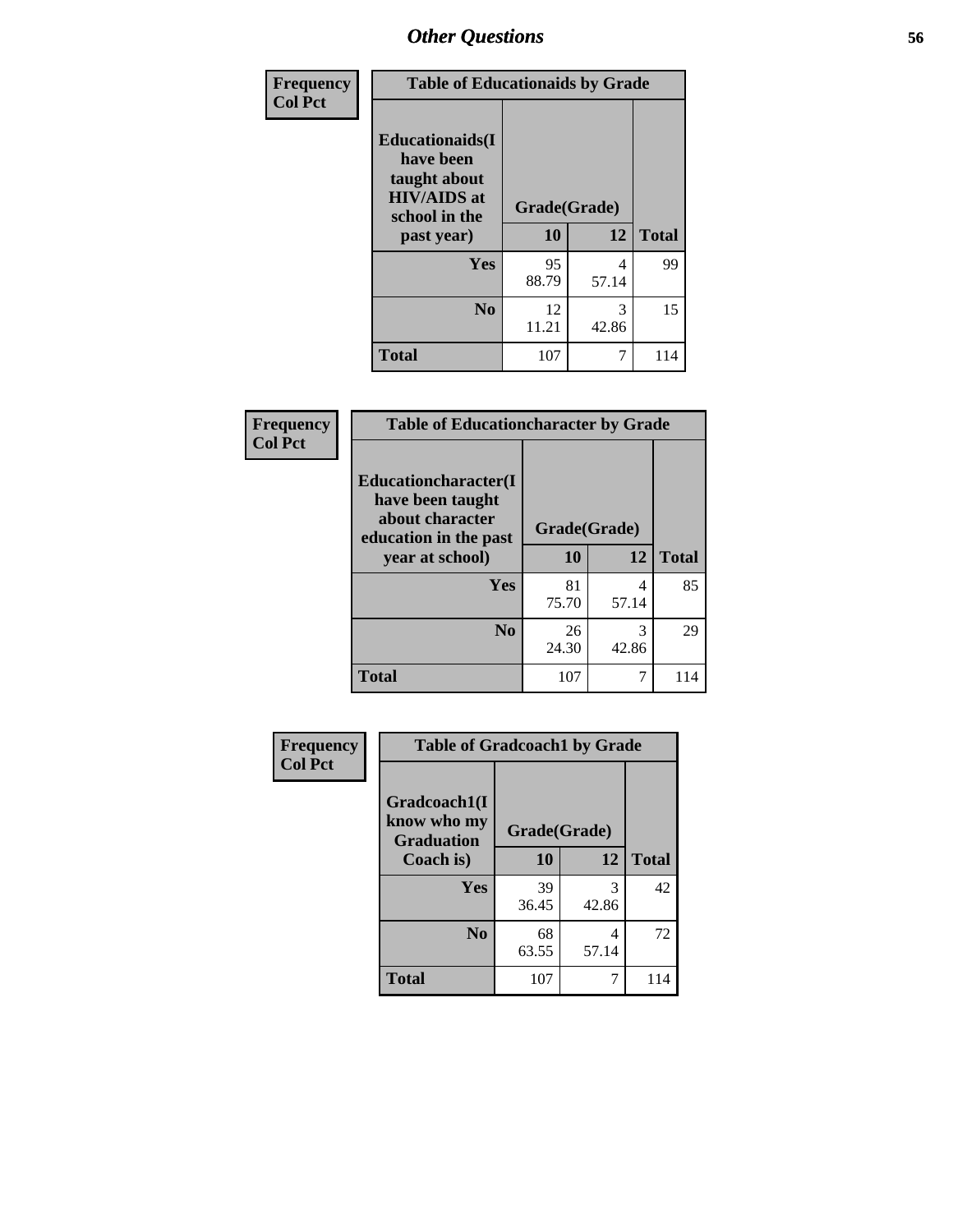| Frequency      |                                           | <b>Table of Gradcoach2 by Grade</b> |                         |              |  |
|----------------|-------------------------------------------|-------------------------------------|-------------------------|--------------|--|
| <b>Col Pct</b> |                                           |                                     |                         |              |  |
|                | Gradcoach2(I                              |                                     |                         |              |  |
|                | have<br>contacted my<br><b>Graduation</b> | Grade(Grade)                        |                         |              |  |
|                | Coach)                                    | 10                                  | 12                      | <b>Total</b> |  |
|                | Yes                                       | 11<br>10.28                         | $\mathfrak{D}$<br>28.57 | 13           |  |
|                | N <sub>0</sub>                            | 96<br>89.72                         | 5<br>71.43              | 101          |  |
|                | Total                                     | 107                                 | 7                       | 114          |  |

| Frequency<br><b>Col Pct</b> | <b>Table of Gradcoach3 by Grade</b>                                         |              |            |              |
|-----------------------------|-----------------------------------------------------------------------------|--------------|------------|--------------|
|                             | Gradcoach3(I<br>have received<br>assistance<br>from my<br><b>Graduation</b> | Grade(Grade) |            |              |
|                             | Coach)                                                                      | 10           | 12         | <b>Total</b> |
|                             | Yes                                                                         | 4<br>3.74    | 2<br>28.57 | 6            |
|                             | N <sub>0</sub>                                                              | 38<br>35.51  | 0<br>0.00  | 38           |
|                             | Don't know                                                                  | 65<br>60.75  | 5<br>71.43 | 70           |
|                             | <b>Total</b>                                                                | 107          | 7          | 114          |

| Frequency      | <b>Table of Selfharm by Grade</b>                                                                                                                                                      |                    |             |              |
|----------------|----------------------------------------------------------------------------------------------------------------------------------------------------------------------------------------|--------------------|-------------|--------------|
| <b>Col Pct</b> | <b>Selfharm</b> (During<br>the past 12<br>months,<br>I harmed myself<br>on purpose<br><b>Suicideconsider</b><br>During the past<br>12 months,<br>I seriously<br>considered<br>suicide) | Grade(Grade)<br>10 | 12          | <b>Total</b> |
|                | Yes                                                                                                                                                                                    | 8<br>7.48          | 0<br>0.00   | 8            |
|                | N <sub>0</sub>                                                                                                                                                                         | 99<br>92.52        | 7<br>100.00 | 106          |
|                | Total                                                                                                                                                                                  | 107                | 7           | 114          |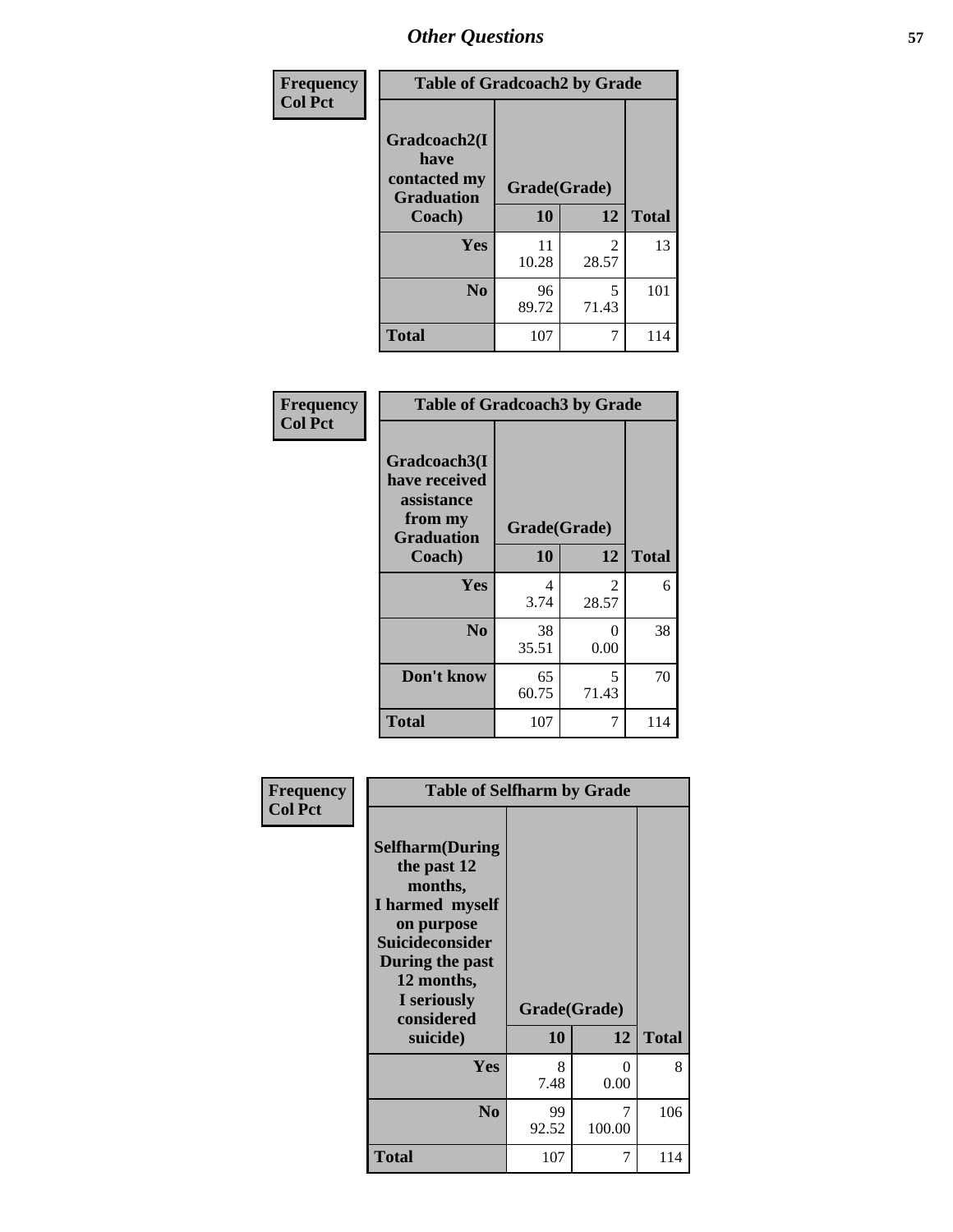| <b>Frequency</b> | <b>Table of Suicideconsider by Grade</b> |              |            |              |  |
|------------------|------------------------------------------|--------------|------------|--------------|--|
| <b>Col Pct</b>   |                                          | Grade(Grade) |            |              |  |
|                  | Suicideconsider                          | 10           | 12         | <b>Total</b> |  |
|                  | <b>Yes</b>                               | 6.54         | 14.29      | 8            |  |
|                  | N <sub>0</sub>                           | 100<br>93.46 | 6<br>85.71 | 106          |  |
|                  | <b>Total</b>                             | 107          | 7          | 114          |  |

| Frequency      | <b>Table of Suicideattempt by Grade</b>              |              |            |              |
|----------------|------------------------------------------------------|--------------|------------|--------------|
| <b>Col Pct</b> | Suicideattempt(I<br>have attempted<br>suicide in the | Grade(Grade) |            |              |
|                | last year)                                           | 10           | 12         | <b>Total</b> |
|                | Yes                                                  | 5<br>4.67    | 14.29      | 6            |
|                | N <sub>0</sub>                                       | 102<br>95.33 | 6<br>85.71 | 108          |
|                | <b>Total</b>                                         | 107          |            | 114          |

| Frequency      | <b>Table of Instantmessaged by Grade</b>               |              |            |              |
|----------------|--------------------------------------------------------|--------------|------------|--------------|
| <b>Col Pct</b> | Instantmessaged(I<br>have instant<br>messaged people I | Grade(Grade) |            |              |
|                | do not even know)                                      | 10           | 12         | <b>Total</b> |
|                | Yes                                                    | 39<br>36.45  | 3<br>42.86 | 42           |
|                | N <sub>0</sub>                                         | 68<br>63.55  | 4<br>57.14 | 72           |
|                | <b>Total</b>                                           | 107          |            | 114          |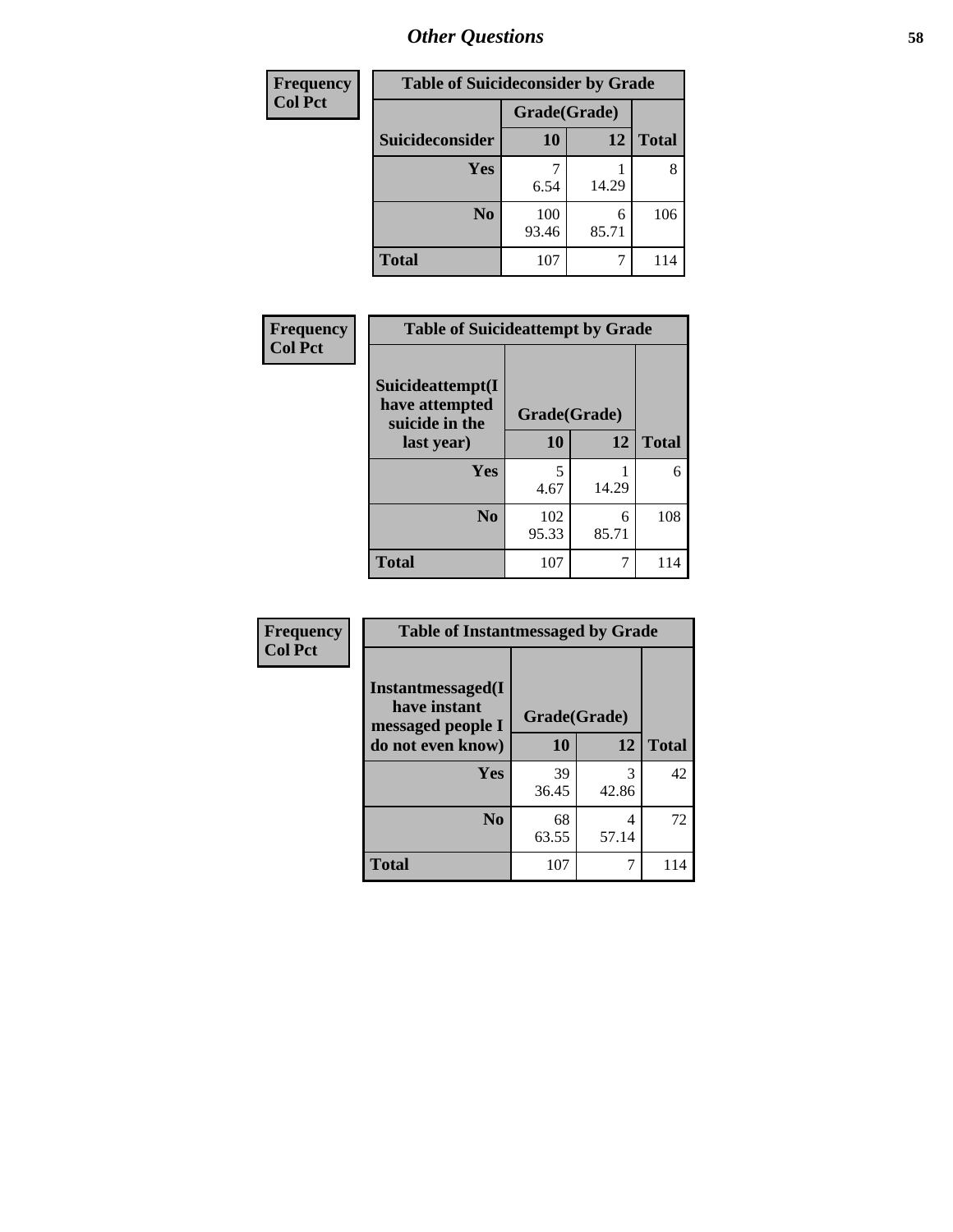| Frequency      | <b>Table of Getsalong by Grade</b>                          |                        |            |              |
|----------------|-------------------------------------------------------------|------------------------|------------|--------------|
| <b>Col Pct</b> | <b>Getsalong</b> (I get<br>along with other<br>students and | Grade(Grade)           |            |              |
|                | adults)                                                     | 10                     | 12         | <b>Total</b> |
|                | <b>Strongly Agree</b>                                       | 48<br>44.86            | 4<br>57.14 | 52           |
|                | <b>Somewhat Agree</b>                                       | 47<br>43.93            | 3<br>42.86 | 50           |
|                | <b>Somewhat Disagree</b>                                    | 10<br>9.35             | 0<br>0.00  | 10           |
|                | <b>Strongly Disagree</b>                                    | $\mathfrak{D}$<br>1.87 | 0<br>0.00  | 2            |
|                | Total                                                       | 107                    | 7          | 114          |

| Frequency      | <b>Table of Safehome by Grade</b>                            |             |                           |              |  |
|----------------|--------------------------------------------------------------|-------------|---------------------------|--------------|--|
| <b>Col Pct</b> | Grade(Grade)<br>Safehome(I feel<br>10<br>12<br>safe at home) |             |                           | <b>Total</b> |  |
|                | <b>Strongly Agree</b>                                        | 61<br>57.01 | 4<br>57.14                | 65           |  |
|                | <b>Somewhat Agree</b>                                        | 32<br>29.91 | 3<br>42.86                | 35           |  |
|                | <b>Somewhat Disagree</b>                                     | 6.54        | $\mathbf{\Omega}$<br>0.00 | 7            |  |
|                | <b>Strongly Disagree</b>                                     | 6.54        | 0<br>0.00                 | 7            |  |
|                | <b>Total</b>                                                 | 107         | 7                         | 114          |  |

| Frequency      | <b>Table of Adulttalk by Grade</b>                                                                |                    |            |              |  |
|----------------|---------------------------------------------------------------------------------------------------|--------------------|------------|--------------|--|
| <b>Col Pct</b> | <b>Adulttalk(I</b><br>know an<br>adult at<br>school that<br>I can talk<br>with if I<br>need help) | Grade(Grade)<br>10 | 12         | <b>Total</b> |  |
|                | Yes                                                                                               | 73<br>68.22        | 5<br>71.43 | 78           |  |
|                | N <sub>0</sub>                                                                                    | 34<br>31.78        | 2<br>28.57 | 36           |  |
|                | <b>Total</b>                                                                                      | 107                | 7          | 114          |  |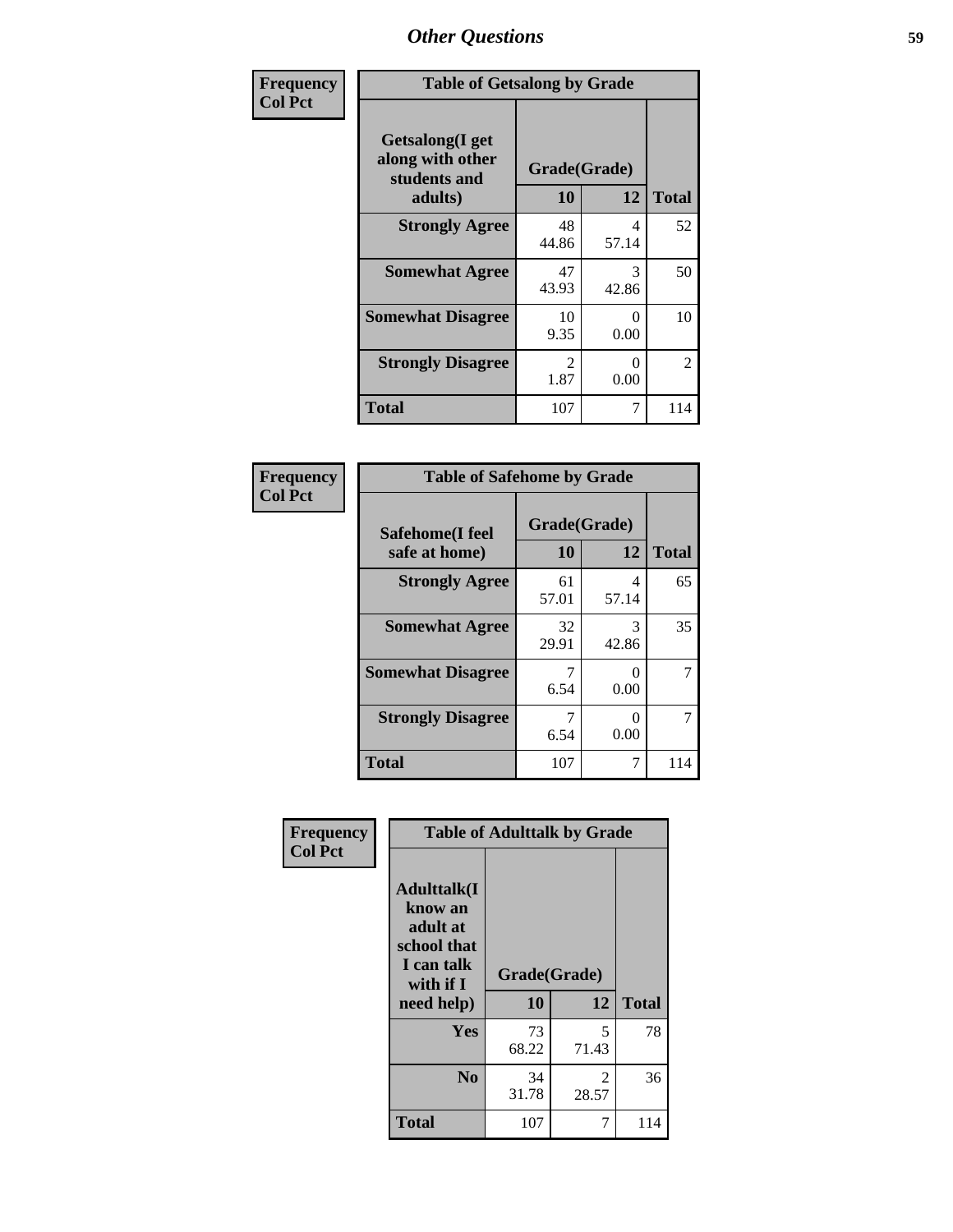**Frequency Row Pct**

| <b>Table of Grade by Tytime</b> |             |                                                                                        |             |                                                                      |         |             |              |
|---------------------------------|-------------|----------------------------------------------------------------------------------------|-------------|----------------------------------------------------------------------|---------|-------------|--------------|
|                                 |             | Tvtime(On an average school day,<br>how much unsupervised time do I spend watching TV) |             |                                                                      |         |             |              |
| Grade(Grade)   None             |             | <b>Less that</b>                                                                       |             | $2 - 3$<br>$hour/day$   hour/day   hours/day   hours/day   hours/day | $4 - 5$ | $6+$        | <b>Total</b> |
| 10                              | 18<br>16.82 | 20<br>18.69                                                                            | 14<br>13.08 | 36<br>33.64                                                          | 6.54    | 12<br>11.21 | 107          |
| 12                              | 0.00        | 3<br>42.86                                                                             | 14.29       | 28.57                                                                | 14.29   | 0.00        |              |
| <b>Total</b>                    | 18          | 23                                                                                     | 15          | 38                                                                   | 8       | 12          | 114          |

**Frequency Row Pct**

| <b>Table of Grade by Computertime</b> |             |                                                                                                                               |             |             |             |           |     |  |  |
|---------------------------------------|-------------|-------------------------------------------------------------------------------------------------------------------------------|-------------|-------------|-------------|-----------|-----|--|--|
|                                       |             | Computertime (On an average school day,<br>how much unsupervised time do I spend on the computer)                             |             |             |             |           |     |  |  |
| Grade(Grade)                          | None        | <b>Less that</b><br>$4 - 5$<br>$2 - 3$<br>$6+$<br>hour/day<br>hours/day<br>hours/day<br>hour/day<br>hours/day<br><b>Total</b> |             |             |             |           |     |  |  |
| 10                                    | 16<br>14.95 | 21<br>19.63                                                                                                                   | 23<br>21.50 | 26<br>24.30 | 13<br>12.15 | 8<br>7.48 | 107 |  |  |
| 12                                    | 0.00        | 14.29                                                                                                                         | ◠<br>28.57  | 28.57       | 28.57       | 0.00      |     |  |  |
| <b>Total</b>                          | 16          | 22                                                                                                                            | 25          | 28          | 15          | 8         | 114 |  |  |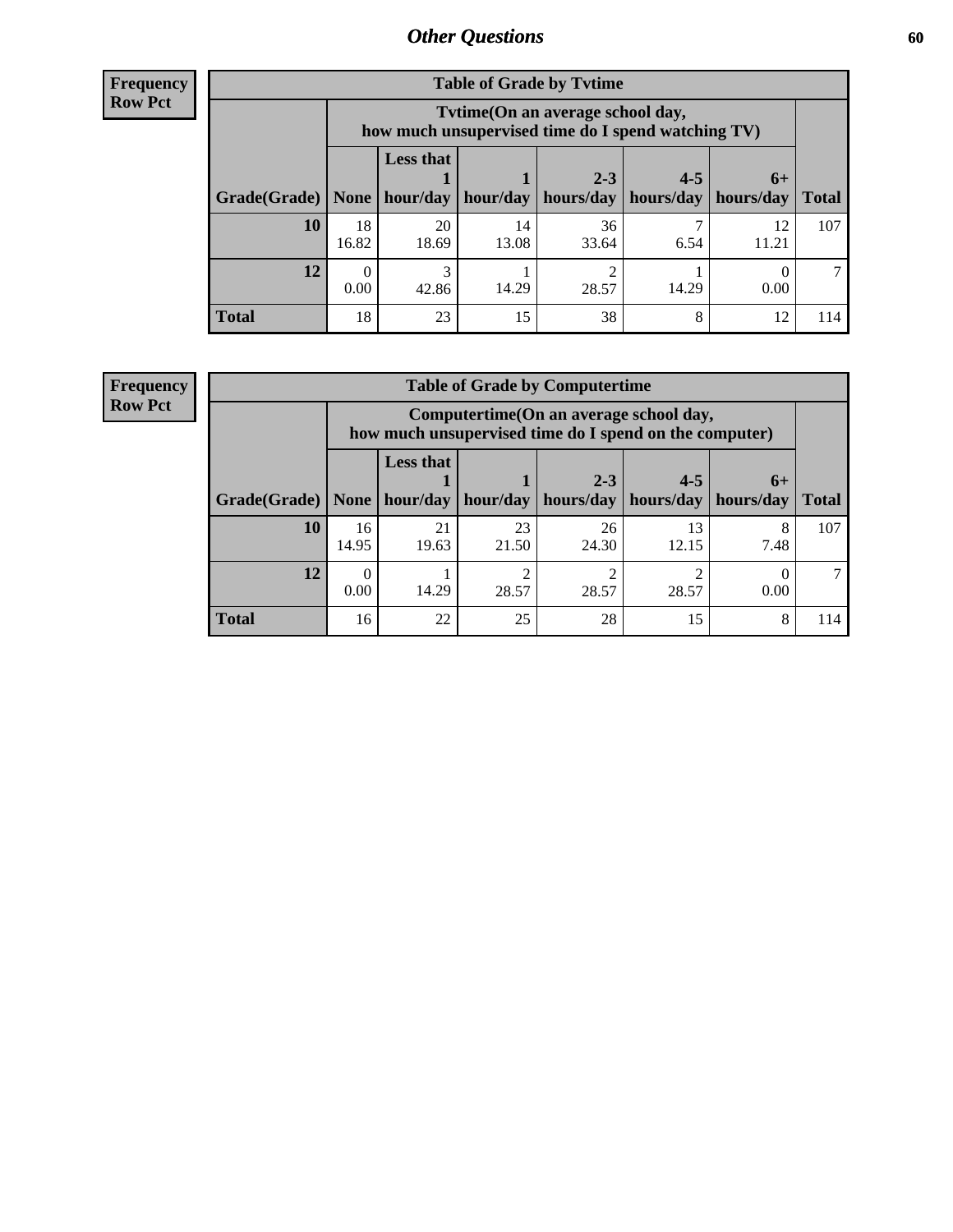### *Questions about Driving Laws* **61** *Driving Questions were asked only of high school students.*

| <b>Frequency</b> |
|------------------|
| <b>Row Pct</b>   |

| <b>Table of Grade by License1</b> |                                                                                                                                           |                               |           |           |                      |              |  |  |  |  |
|-----------------------------------|-------------------------------------------------------------------------------------------------------------------------------------------|-------------------------------|-----------|-----------|----------------------|--------------|--|--|--|--|
|                                   | License1(During the first 6 months of driving<br>with a provisional license,<br>the only passengers who can ride with the<br>driver are:) |                               |           |           |                      |              |  |  |  |  |
| <b>Grade</b> (Grade)              | <b>Parent or</b><br><b>Guardian</b>                                                                                                       | Family<br>  Members   Friends |           | Anyone    | Don't<br><b>Know</b> | <b>Total</b> |  |  |  |  |
| <b>10</b>                         | 33<br>30.84                                                                                                                               | 47<br>43.93                   | 3<br>2.80 | 5<br>4.67 | 19<br>17.76          | 107          |  |  |  |  |
| 12                                | $\mathfrak{D}$<br>28.57                                                                                                                   | 4<br>57.14                    | 14.29     | 0.00      | 0.00                 |              |  |  |  |  |
| <b>Total</b>                      | 35                                                                                                                                        | 51                            | 4         | 5         | 19                   |              |  |  |  |  |

| <b>Frequency</b> |              | <b>Table of Grade by License2</b> |                  |                  |                                                                                                          |                      |              |
|------------------|--------------|-----------------------------------|------------------|------------------|----------------------------------------------------------------------------------------------------------|----------------------|--------------|
| <b>Row Pct</b>   |              |                                   |                  |                  | License2(17 yr old drivers with a<br>provisional driver's license cannot<br>drive between the hours of:) |                      |              |
|                  | Grade(Grade) | <b>Midnight</b><br>to 6am         | 1am<br>to<br>5am | 1am<br>to<br>6am | N <sub>0</sub><br>curfew<br>for $17$<br>year<br>olds                                                     | Don't<br><b>Know</b> | <b>Total</b> |
|                  | 10           | 54<br>50.47                       | 12<br>11.21      | 3<br>2.80        | 3<br>2.80                                                                                                | 35<br>32.71          | 107          |
|                  | 12           | 5<br>71.43                        | $\Omega$<br>0.00 | $\Omega$<br>0.00 | 14.29                                                                                                    | 14.29                |              |
|                  | <b>Total</b> | 59                                | 12               | 3                | 4                                                                                                        | 36                   | 114          |

| Frequency      | <b>Table of Grade by License3</b> |                                                                                        |             |            |       |             |               |              |
|----------------|-----------------------------------|----------------------------------------------------------------------------------------|-------------|------------|-------|-------------|---------------|--------------|
| <b>Row Pct</b> |                                   | License3(For drivers under the age of 21,<br>what level of alcohol is considered DUI?) |             |            |       |             |               |              |
|                | Grade(Grade)                      | Any<br><b>Amount</b>                                                                   | 0.02        | 0.04       | 0.06  | 0.08        | Don't<br>know | <b>Total</b> |
|                | 10                                | 14<br>13.08                                                                            | 25<br>23.36 | 10<br>9.35 | 6.54  | 13<br>12.15 | 38<br>35.51   | 107          |
|                | 12                                | 0<br>0.00                                                                              | 2<br>28.57  | 14.29      | 14.29 | 28.57       | 14.29         |              |
|                | Total                             | 14                                                                                     | 27          | 11         | 8     | 15          | 39            | 114          |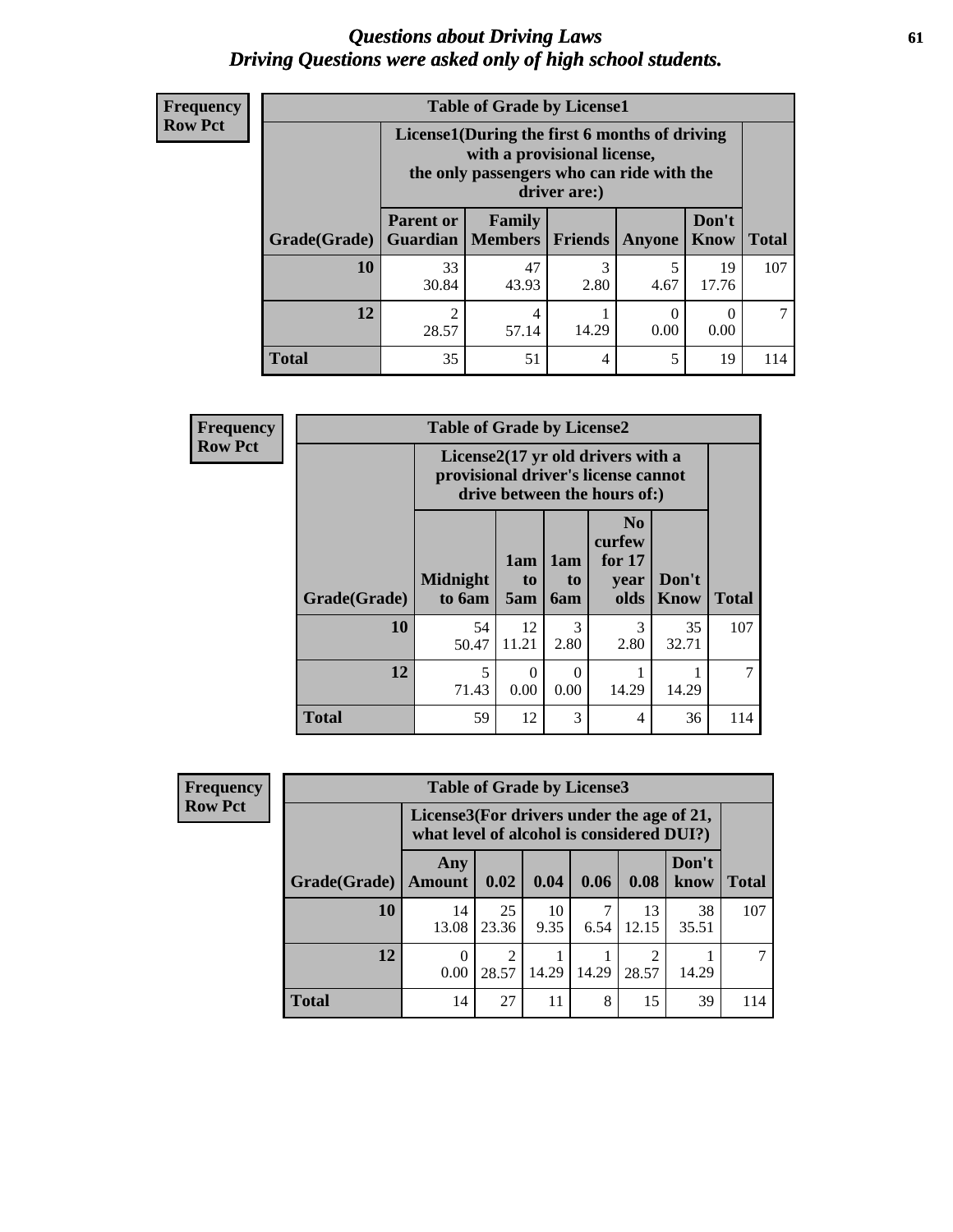### *Questions about Driving Laws* **62** *Driving Questions were asked only of high school students.*

**Frequency Row Pct**

| <b>Table of Grade by License4</b> |             |                                                                                                                                                                                                                                                                                |             |            |           |                         |     |  |
|-----------------------------------|-------------|--------------------------------------------------------------------------------------------------------------------------------------------------------------------------------------------------------------------------------------------------------------------------------|-------------|------------|-----------|-------------------------|-----|--|
|                                   |             | License4(A driver under 21 automatically<br>loses his/her license if caught exceeding the<br>posted speet limit by:)<br>Can't<br>lose<br><b>Depends</b><br>license<br>$15+$<br>$25+$<br>$35+$<br>Don't<br>for<br>on<br><b>Total</b><br>mph<br>speeding<br>know<br>mph<br>judge |             |            |           |                         |     |  |
| Grade(Grade)                      | mph         |                                                                                                                                                                                                                                                                                |             |            |           |                         |     |  |
| 10                                | 15<br>14.02 | 13<br>12.15                                                                                                                                                                                                                                                                    | 18<br>16.82 | 10<br>9.35 | 8<br>7.48 | 43<br>40.19             | 107 |  |
| 12                                | 14.29       | $\mathfrak{D}$<br>28.57                                                                                                                                                                                                                                                        | 14.29       | 14.29      | 0<br>0.00 | $\mathfrak{D}$<br>28.57 |     |  |
| <b>Total</b>                      | 16          | 15                                                                                                                                                                                                                                                                             | 19          | 11         | 8         | 45                      | 114 |  |

| Frequency      |              | <b>Table of Grade by License5</b>                                                                                                                           |                |               |              |  |  |  |
|----------------|--------------|-------------------------------------------------------------------------------------------------------------------------------------------------------------|----------------|---------------|--------------|--|--|--|
| <b>Row Pct</b> |              | License5(A)<br>Georgia teenager<br>with family<br>connections or a<br>good lawyer can<br>break a teen<br>driving law and<br>keep their driver's<br>license) |                |               |              |  |  |  |
|                | Grade(Grade) | Yes                                                                                                                                                         | N <sub>0</sub> | Don't<br>know | <b>Total</b> |  |  |  |
|                | 10           | 12<br>11.21                                                                                                                                                 | 48<br>44.86    | 47<br>43.93   | 107          |  |  |  |
|                | 12           | 1<br>14.29                                                                                                                                                  | 5<br>71.43     | 14.29         | 7            |  |  |  |
|                | Total        | 13                                                                                                                                                          | 53             | 48            | 114          |  |  |  |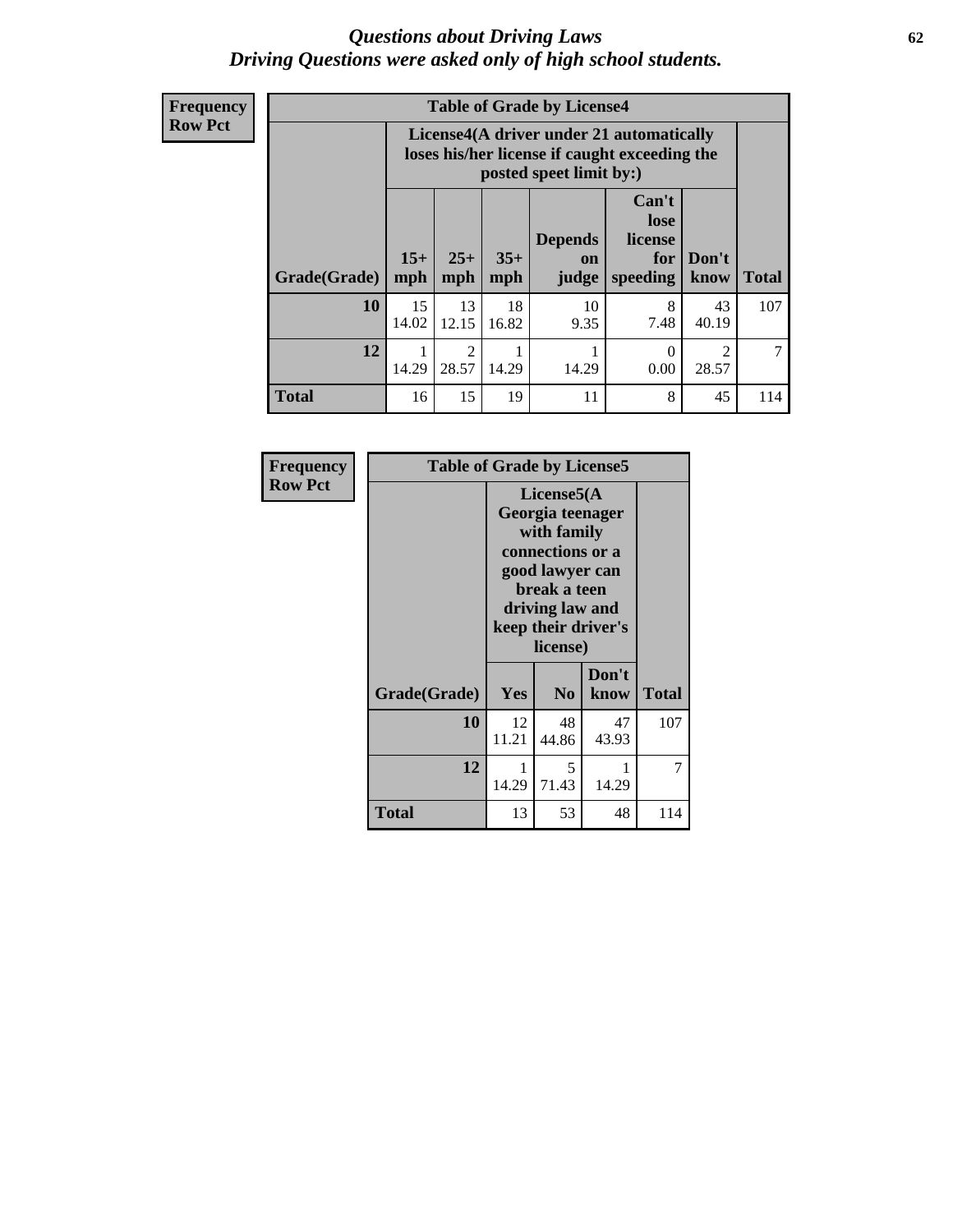### *Questions about Driving Laws* **63** *Driving Questions were asked only of high school students.*

| <b>Frequency</b> | <b>Table of Grade by License6</b> |                                                                                                                                                 |                |                  |              |  |  |
|------------------|-----------------------------------|-------------------------------------------------------------------------------------------------------------------------------------------------|----------------|------------------|--------------|--|--|
| <b>Row Pct</b>   |                                   | License <sub>6</sub> (I know a<br>friend or<br>classmate that<br>broke a teen<br>driving law,<br>but was allowed to<br>keep his/her<br>license) |                |                  |              |  |  |
|                  | Grade(Grade)                      | Yes                                                                                                                                             | N <sub>0</sub> | Don't<br>know    | <b>Total</b> |  |  |
|                  | 10                                | 22<br>20.56                                                                                                                                     | 42<br>39.25    | 43<br>40.19      | 107          |  |  |
|                  | 12                                | $\mathfrak{D}$<br>28.57                                                                                                                         | 5<br>71.43     | $\theta$<br>0.00 | 7            |  |  |
|                  | <b>Total</b>                      | 24                                                                                                                                              | 47             | 43               | 114          |  |  |

| <b>Frequency</b> | <b>Table of Grade by License7</b> |                                                                             |                                                                                               |                                            |                        |              |  |  |  |
|------------------|-----------------------------------|-----------------------------------------------------------------------------|-----------------------------------------------------------------------------------------------|--------------------------------------------|------------------------|--------------|--|--|--|
| <b>Row Pct</b>   |                                   |                                                                             | License7(A student under the age of 18 cam loser<br>his/her driving privileges if he or she:) |                                            |                        |              |  |  |  |
|                  | Grade(Grade)                      | <b>Have</b><br>more than<br>10<br>unexcused<br>absences<br>per school<br>yr | Drop out<br>without<br>graduating                                                             | Bring<br>alcohol/drugs/weapon<br>to school | All of<br>the<br>above | <b>Total</b> |  |  |  |
|                  | 10                                | 19<br>17.76                                                                 | 4<br>3.74                                                                                     | 1.87                                       | 82<br>76.64            | 107          |  |  |  |
|                  | 12                                | $\mathfrak{D}$<br>28.57                                                     | $\Omega$<br>0.00                                                                              | 0.00                                       | 71.43                  |              |  |  |  |
|                  | <b>Total</b>                      | 21                                                                          | 4                                                                                             | 2                                          | 87                     | 114          |  |  |  |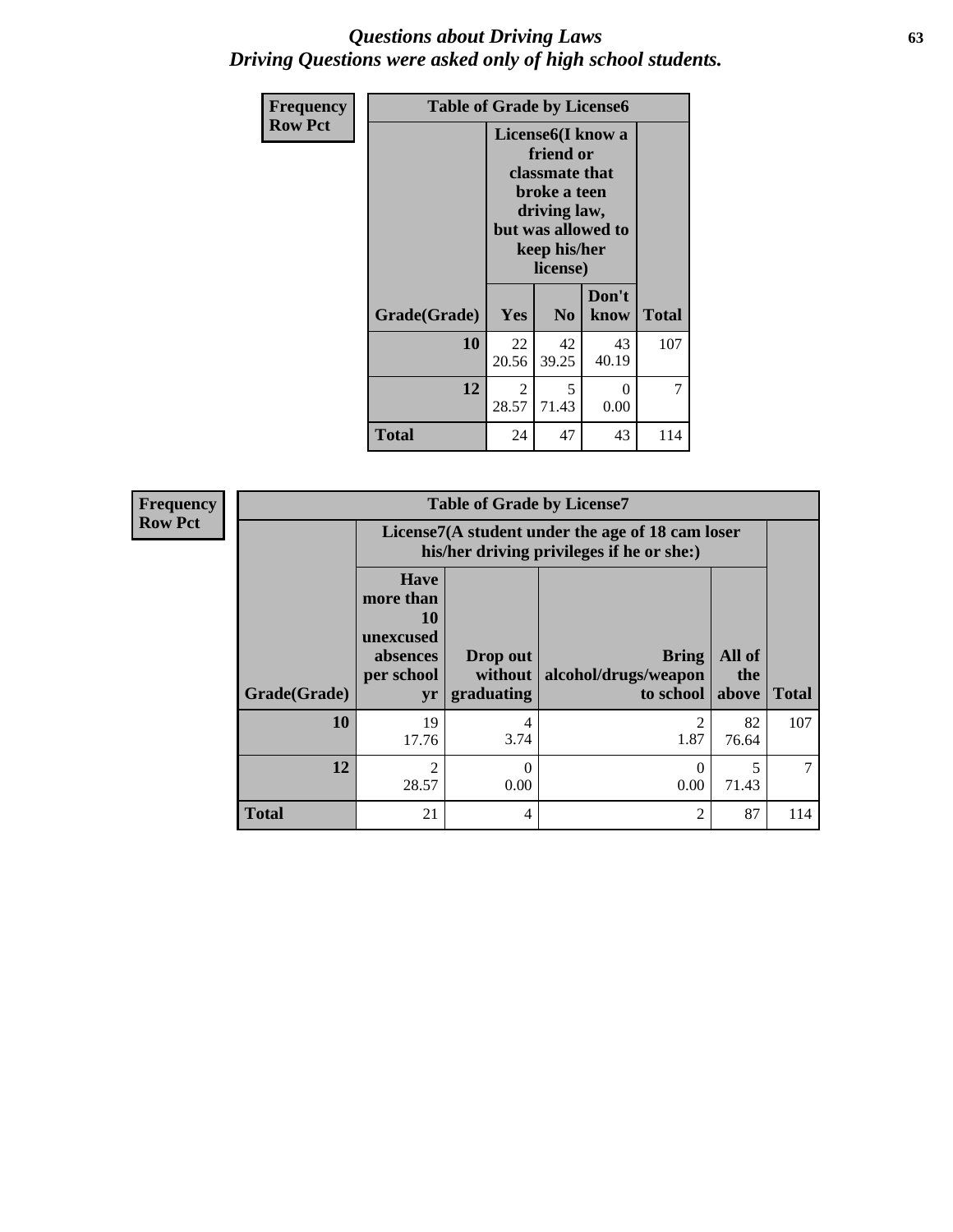# *Select Results by Gender* **64**

| Frequency      | <b>Table of SchoolClimate2 by Gender</b>          |                                 |             |              |  |  |  |
|----------------|---------------------------------------------------|---------------------------------|-------------|--------------|--|--|--|
| <b>Col Pct</b> | SchoolClimate2(I<br>feel successful at<br>school) | Gender(Gender)<br><b>Female</b> | <b>Male</b> | <b>Total</b> |  |  |  |
|                | <b>Strongly Agree</b>                             | 11<br>16.18                     | 6<br>13.04  | 17           |  |  |  |
|                | <b>Somewhat Agree</b>                             | 48<br>70.59                     | 30<br>65.22 | 78           |  |  |  |
|                | <b>Somewhat Disagree</b>                          | Q<br>13.24                      | 9<br>19.57  | 18           |  |  |  |
|                | <b>Strongly Disagree</b>                          | $\mathbf{0}$<br>0.00            | 2.17        |              |  |  |  |
|                | <b>Total</b>                                      | 68                              | 46          | 114          |  |  |  |

| Frequency      | <b>Table of SchoolClimate6 by Gender</b>                 |                                 |             |              |
|----------------|----------------------------------------------------------|---------------------------------|-------------|--------------|
| <b>Col Pct</b> | <b>SchoolClimate6(Teachers</b><br>treat me with respect) | Gender(Gender)<br><b>Female</b> | <b>Male</b> | <b>Total</b> |
|                | <b>Strongly Agree</b>                                    | 25<br>36.76                     | 9<br>19.57  | 34           |
|                | <b>Somewhat Agree</b>                                    | 27<br>39.71                     | 23<br>50.00 | 50           |
|                | <b>Somewhat Disagree</b>                                 | 11<br>16.18                     | 11<br>23.91 | 22           |
|                | <b>Strongly Disagree</b>                                 | 5<br>7.35                       | 3<br>6.52   | 8            |
|                | <b>Total</b>                                             | 68                              | 46          | 114          |

| Frequency      | <b>Table of SchoolClimate8 by Gender</b>                                             |                                 |             |              |  |  |  |
|----------------|--------------------------------------------------------------------------------------|---------------------------------|-------------|--------------|--|--|--|
| <b>Col Pct</b> | <b>SchoolClimate8(Students</b><br>are frequently<br>recognized for good<br>behavior) | Gender(Gender)<br><b>Female</b> | <b>Male</b> | <b>Total</b> |  |  |  |
|                |                                                                                      | 13                              | 9           | 22           |  |  |  |
|                | <b>Strongly Agree</b>                                                                | 19.12                           | 19.57       |              |  |  |  |
|                | <b>Somewhat Agree</b>                                                                | 27<br>39.71                     | 12<br>26.09 | 39           |  |  |  |
|                | <b>Somewhat Disagree</b>                                                             | 18<br>26.47                     | 15<br>32.61 | 33           |  |  |  |
|                | <b>Strongly Disagree</b>                                                             | 10<br>14.71                     | 10<br>21.74 | 20           |  |  |  |
|                | <b>Total</b>                                                                         | 68                              | 46          | 114          |  |  |  |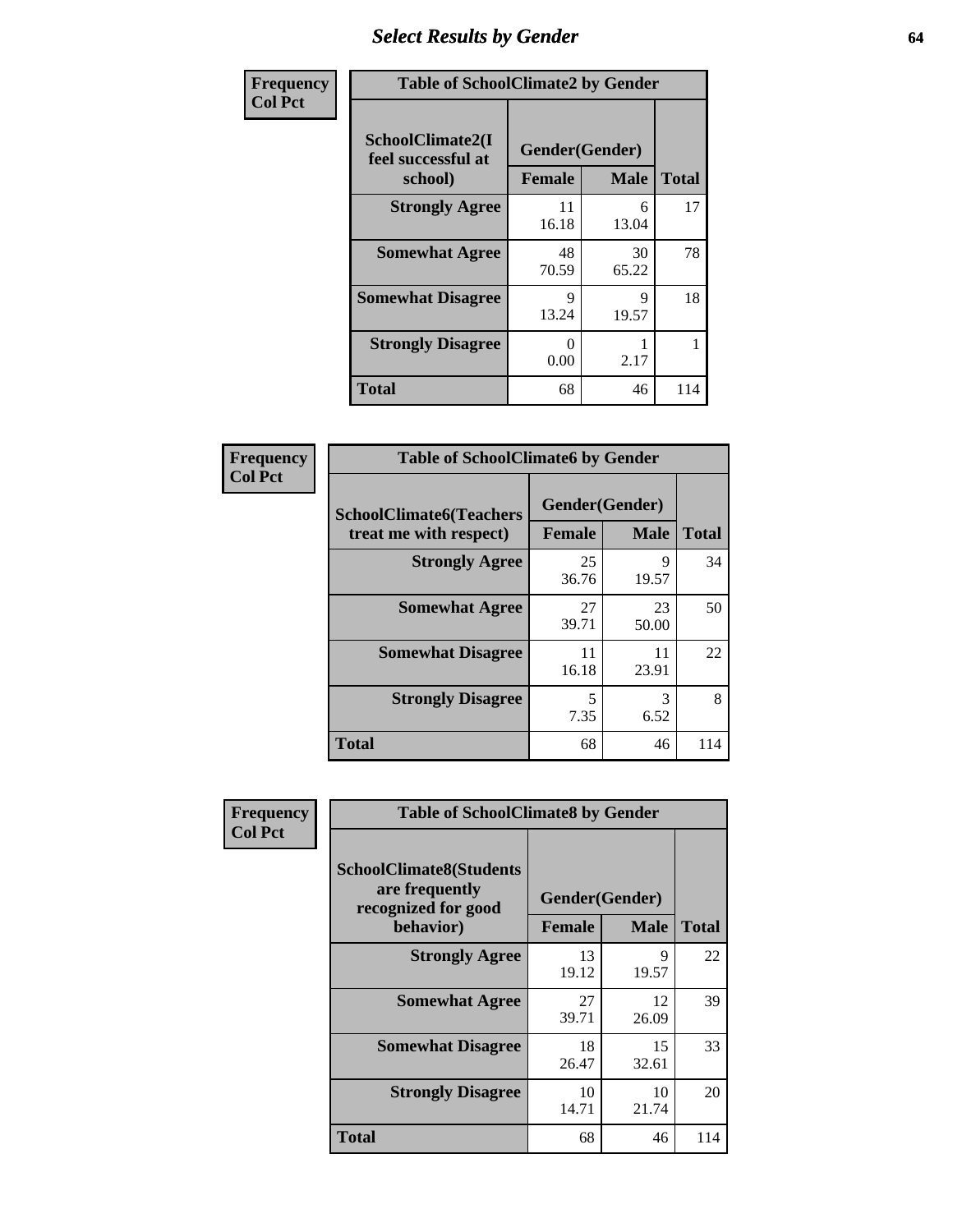# *Select Results by Gender* **65**

| Frequency      | <b>Table of Gender by Dropout</b> |                                                                        |                |              |
|----------------|-----------------------------------|------------------------------------------------------------------------|----------------|--------------|
| <b>Row Pct</b> |                                   | Dropout(I<br>have<br>thought<br>about<br>dropping<br>out of<br>school) |                |              |
|                | Gender(Gender)                    | <b>Yes</b>                                                             | N <sub>0</sub> | <b>Total</b> |
|                | Female                            | 21<br>30.88                                                            | 47<br>69.12    | 68           |
|                | <b>Male</b>                       | 11<br>23.91                                                            | 35<br>76.09    | 46           |
|                | <b>Total</b>                      | 32                                                                     | 82             | 114          |

| <b>Frequency</b> | <b>Table of Gender by Dropoutreason</b> |                                                                    |              |                                 |                                                                                                                                                                         |              |              |
|------------------|-----------------------------------------|--------------------------------------------------------------------|--------------|---------------------------------|-------------------------------------------------------------------------------------------------------------------------------------------------------------------------|--------------|--------------|
| <b>Row Pct</b>   |                                         | Dropoutreason(If I dropped out the<br>reason would most likely be) |              |                                 |                                                                                                                                                                         |              |              |
|                  | Gender(Gender)                          | Won't<br><b>Drop</b><br>out                                        | <b>Bored</b> | <b>Family</b><br><b>Reasons</b> | <b>Being</b><br><b>Bullied</b>                                                                                                                                          | <b>Other</b> | <b>Total</b> |
|                  | <b>Female</b>                           | 38<br>55.88                                                        | 11<br>16.18  | 7.35                            | $\mathcal{D}_{\mathcal{A}}^{\mathcal{A}}(\mathcal{A})=\mathcal{D}_{\mathcal{A}}^{\mathcal{A}}(\mathcal{A})\mathcal{D}_{\mathcal{A}}^{\mathcal{A}}(\mathcal{A})$<br>2.94 | 12<br>17.65  | 68           |
|                  | <b>Male</b>                             | 22<br>47.83                                                        | 10<br>21.74  | $\mathcal{P}$<br>4.35           | 0<br>0.00                                                                                                                                                               | 12<br>26.09  | 46           |
|                  | <b>Total</b>                            | 60                                                                 | 21           | 7                               | $\overline{2}$                                                                                                                                                          | 24           | 114          |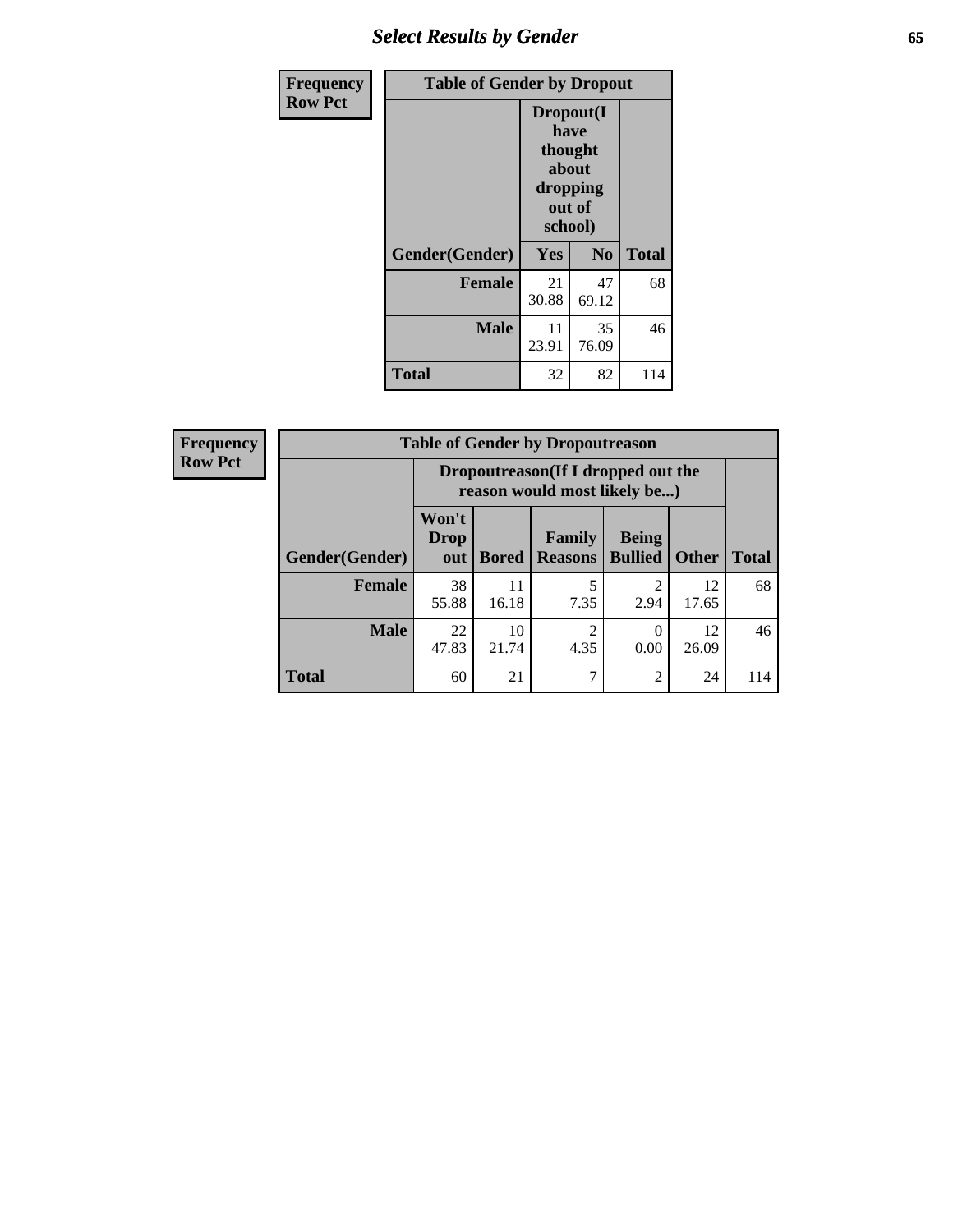*School Safety* **66**

| Frequency      | <b>Table of Gender by Bullied2</b> |                 |                |              |
|----------------|------------------------------------|-----------------|----------------|--------------|
| <b>Row Pct</b> |                                    | <b>Bullied2</b> |                |              |
|                | Gender(Gender)                     | Yes             | N <sub>0</sub> | <b>Total</b> |
|                | <b>Female</b>                      | 12<br>17.65     | 56<br>82.35    | 68           |
|                | <b>Male</b>                        | 15.22           | 39<br>84.78    | 46           |
|                | <b>Total</b>                       | 19              | 95             | 114          |

| Frequency      | <b>Table of Gender by Bulliedothers2</b> |                       |                |              |
|----------------|------------------------------------------|-----------------------|----------------|--------------|
| <b>Row Pct</b> |                                          | <b>Bulliedothers2</b> |                |              |
|                | Gender(Gender)                           | <b>Yes</b>            | N <sub>0</sub> | <b>Total</b> |
|                | <b>Female</b>                            | 14<br>20.59           | 54<br>79.41    | 68           |
|                | <b>Male</b>                              | 2.17                  | 45<br>97.83    | 46           |
|                | <b>Total</b>                             | 15                    | 99             | 114          |

| Frequency      | <b>Table of Gender by Weaponschool2</b> |                      |                |              |
|----------------|-----------------------------------------|----------------------|----------------|--------------|
| <b>Row Pct</b> |                                         | <b>Weaponschool2</b> |                |              |
|                | Gender(Gender)                          | Yes                  | N <sub>0</sub> | <b>Total</b> |
|                | <b>Female</b>                           | 2.94                 | 66<br>97.06    | 68           |
|                | <b>Male</b>                             | 3<br>6.52            | 43<br>93.48    | 46           |
|                | <b>Total</b>                            | 5                    | 109            | 114          |

| Frequency      | <b>Table of Gender by Absentunsafe2</b> |               |                |              |
|----------------|-----------------------------------------|---------------|----------------|--------------|
| <b>Row Pct</b> |                                         | Absentunsafe2 |                |              |
|                | Gender(Gender)                          | Yes           | N <sub>0</sub> | <b>Total</b> |
|                | <b>Female</b>                           | 13.24         | 59<br>86.76    | 68           |
|                | <b>Male</b>                             | 2.17          | 45<br>97.83    | 46           |
|                | <b>Total</b>                            | 10            | 104            | 114          |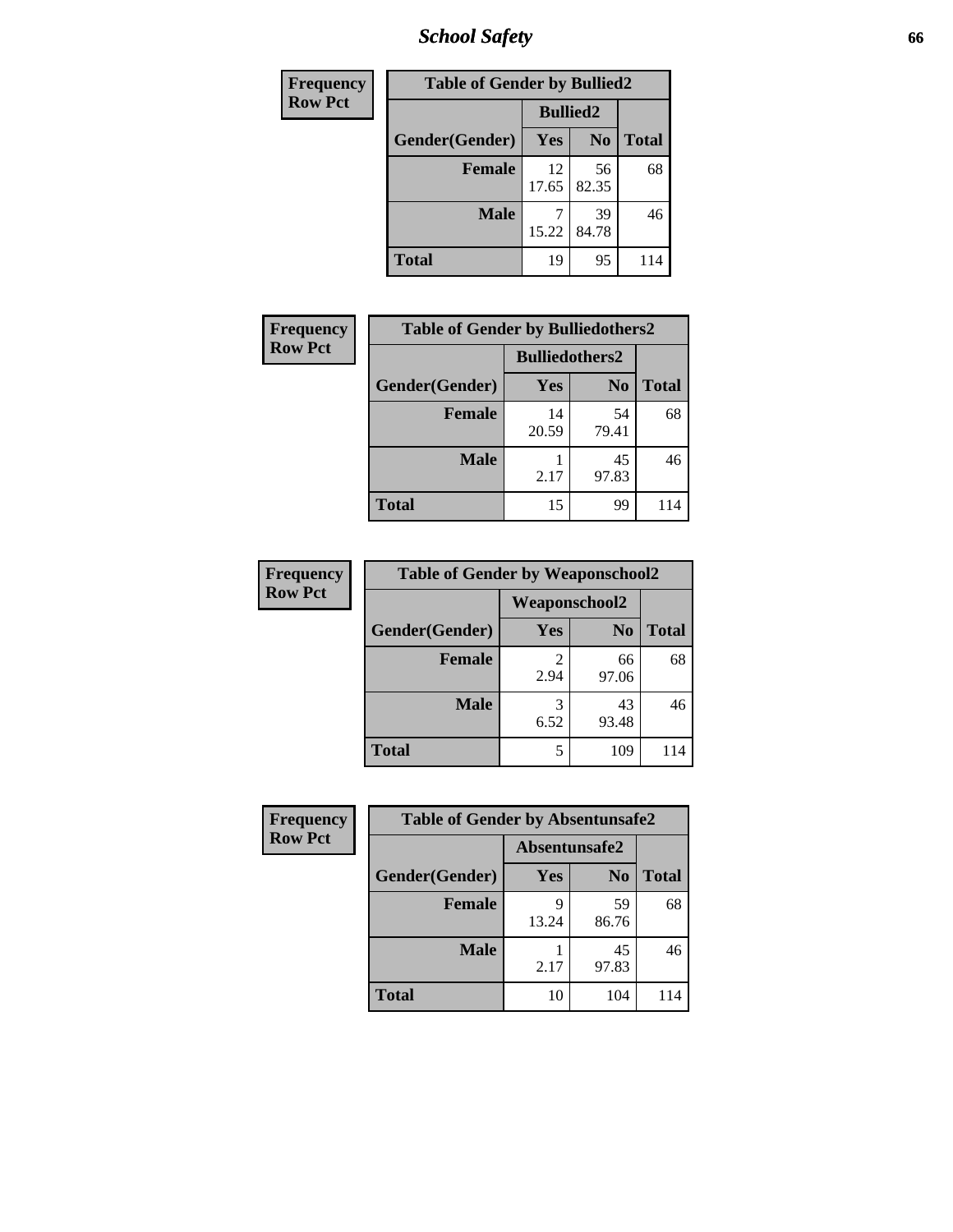*School Safety* **67**

| Frequency      | <b>Table of Gender by Gangself</b> |                                                                                                |                |              |
|----------------|------------------------------------|------------------------------------------------------------------------------------------------|----------------|--------------|
| <b>Row Pct</b> |                                    | Gangself(I<br>have<br>participated<br>in illegal gang<br>activities in<br>the past 30<br>days) |                |              |
|                | Gender(Gender)                     | Yes                                                                                            | N <sub>0</sub> | <b>Total</b> |
|                | <b>Female</b>                      | 7<br>10.29                                                                                     | 61<br>89.71    | 68           |
|                | <b>Male</b>                        | 3<br>6.52                                                                                      | 43<br>93.48    | 46           |
|                | <b>Total</b>                       | 10                                                                                             | 104            | 114          |

| Frequency      |                | <b>Table of Gender by Gangpeers</b>                                                                                         |                |              |  |
|----------------|----------------|-----------------------------------------------------------------------------------------------------------------------------|----------------|--------------|--|
| <b>Row Pct</b> |                | <b>Gangpeers</b> (I<br>have friends<br>who have<br>participated<br>in illegal gang<br>activities in<br>the past 30<br>days) |                |              |  |
|                | Gender(Gender) | <b>Yes</b>                                                                                                                  | N <sub>0</sub> | <b>Total</b> |  |
|                | <b>Female</b>  | 21<br>30.88                                                                                                                 | 47<br>69.12    | 68           |  |
|                | <b>Male</b>    | 21<br>45.65                                                                                                                 | 25<br>54.35    | 46           |  |
|                | <b>Total</b>   | 42                                                                                                                          | 72             | 114          |  |

| <b>Frequency</b> | <b>Table of Gender by Pickedon2</b> |             |                |              |
|------------------|-------------------------------------|-------------|----------------|--------------|
| <b>Row Pct</b>   |                                     | Pickedon2   |                |              |
|                  | Gender(Gender)                      | Yes         | N <sub>0</sub> | <b>Total</b> |
|                  | <b>Female</b>                       | 19<br>27.94 | 49<br>72.06    | 68           |
|                  | <b>Male</b>                         | 16<br>34.78 | 30<br>65.22    | 46           |
|                  | <b>Total</b>                        | 35          | 79             | 114          |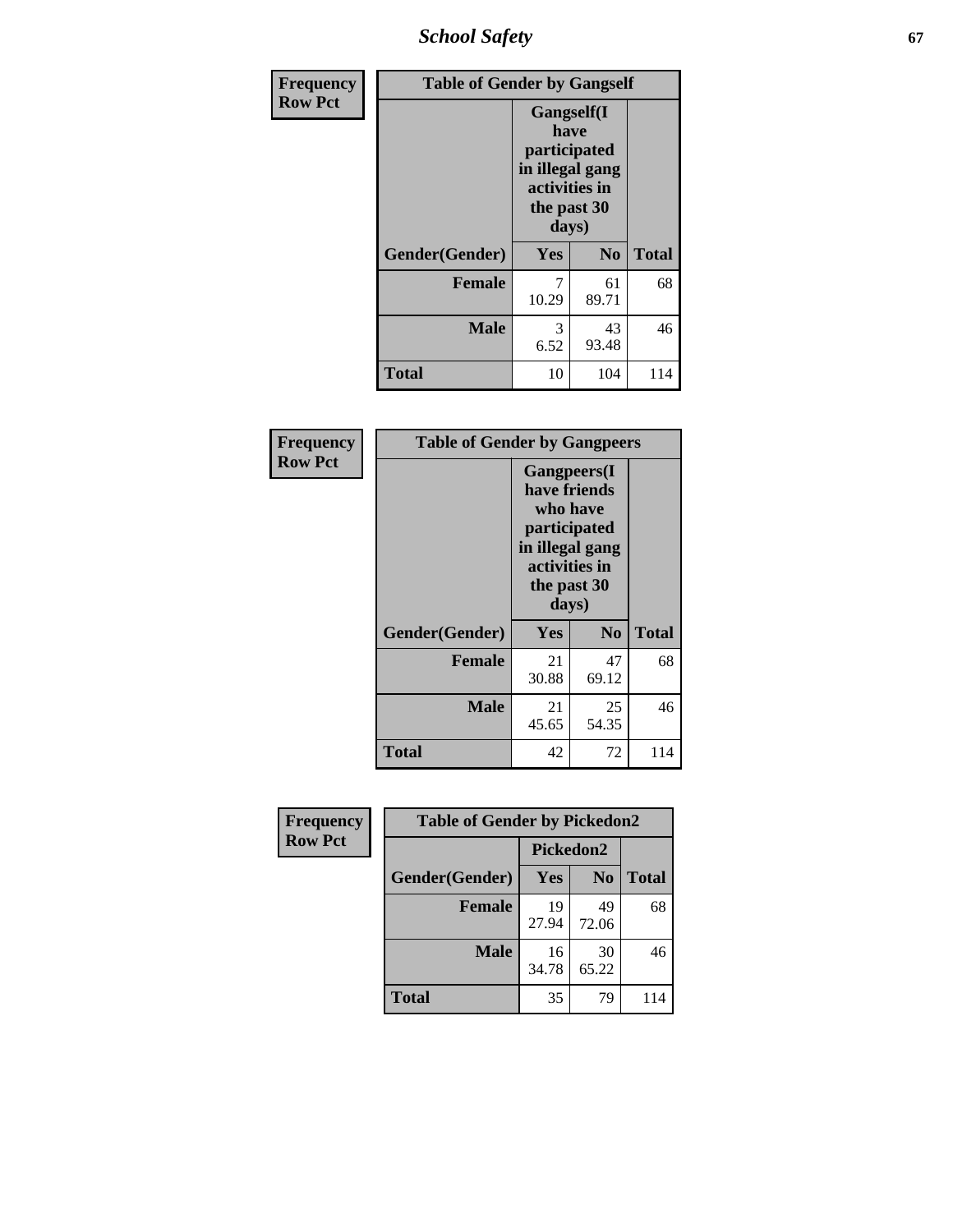*School Safety* **68**

| Frequency      | <b>Table of Gender by Safeschool2</b> |             |                |              |
|----------------|---------------------------------------|-------------|----------------|--------------|
| <b>Row Pct</b> |                                       | Safeschool2 |                |              |
|                | Gender(Gender)                        | <b>Yes</b>  | N <sub>0</sub> | <b>Total</b> |
|                | <b>Female</b>                         | 44<br>64.71 | 24<br>35.29    | 68           |
|                | <b>Male</b>                           | 23<br>50.00 | 23<br>50.00    | 46           |
|                | <b>Total</b>                          | 67          | 47             | 114          |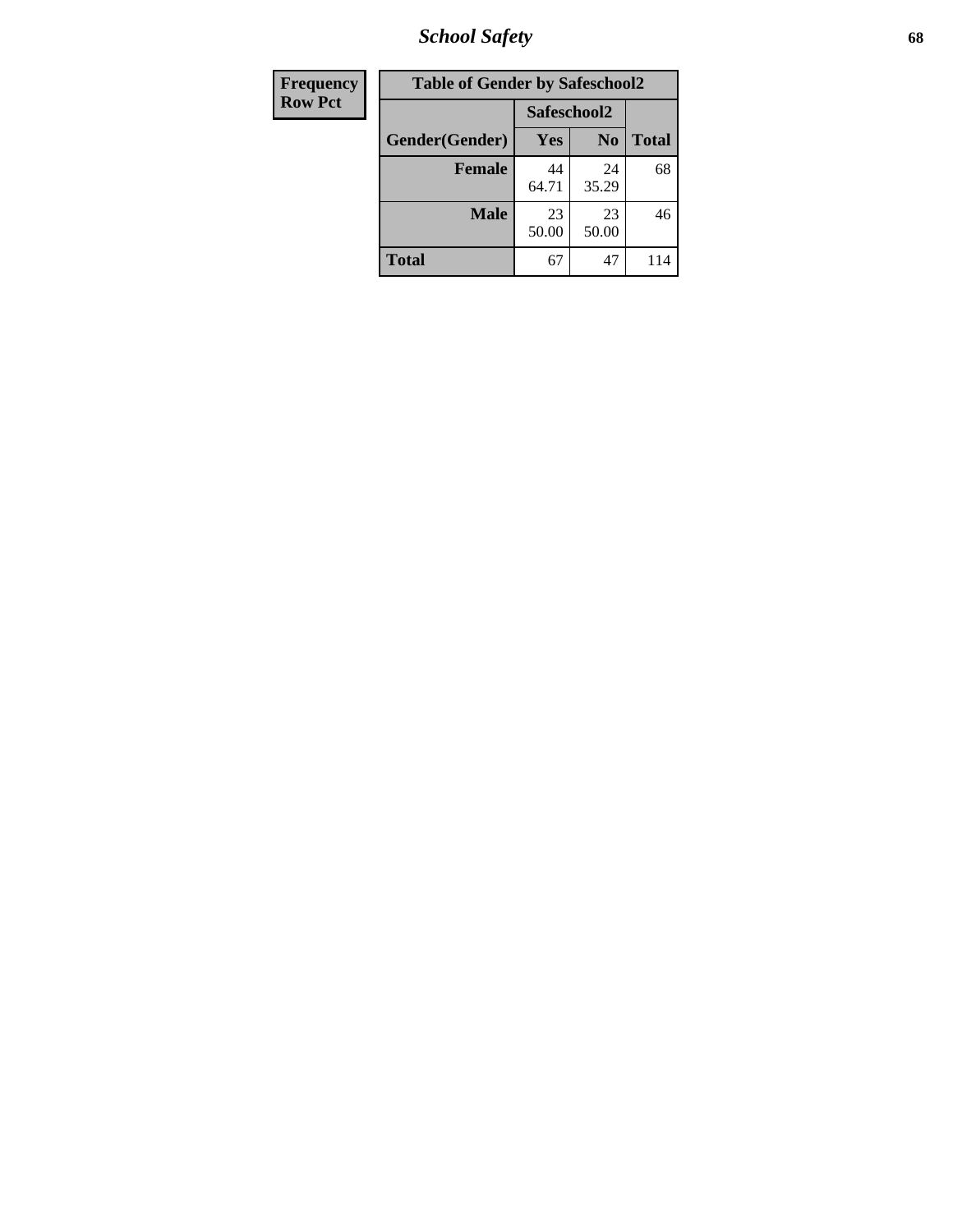# *Incidence of Drug Use* 69

| <b>Frequency</b> | <b>Table of Gender by AlcoholAlt</b> |                                          |                |              |  |
|------------------|--------------------------------------|------------------------------------------|----------------|--------------|--|
| <b>Row Pct</b>   |                                      | AlcoholAlt(Alcohol<br>use, past 30 days) |                |              |  |
|                  | Gender(Gender)                       | Yes                                      | N <sub>0</sub> | <b>Total</b> |  |
|                  | <b>Female</b>                        | 16<br>23.53                              | 52<br>76.47    | 68           |  |
|                  | <b>Male</b>                          | 15.22                                    | 39<br>84.78    | 46           |  |
|                  | <b>Total</b>                         | 23                                       | 91             | 114          |  |

| <b>Frequency</b> | <b>Table of Gender by TobaccoAny</b> |                    |                    |              |
|------------------|--------------------------------------|--------------------|--------------------|--------------|
| <b>Row Pct</b>   |                                      | use, past 30 days) | TobaccoAny(Tobacco |              |
|                  | Gender(Gender)                       | Yes                | N <sub>0</sub>     | <b>Total</b> |
|                  | Female                               | 10<br>14.71        | 58<br>85.29        | 68           |
|                  | <b>Male</b>                          | 4<br>8.70          | 42<br>91.30        | 46           |
|                  | <b>Total</b>                         | 14                 | 100                | 114          |

| <b>Frequency</b> | <b>Table of Gender by MarijuanaAlt</b> |                                              |                |              |  |
|------------------|----------------------------------------|----------------------------------------------|----------------|--------------|--|
| <b>Row Pct</b>   |                                        | MarijuanaAlt(Marijuana<br>use, past 30 days) |                |              |  |
|                  | Gender(Gender)                         | <b>Yes</b>                                   | N <sub>0</sub> | <b>Total</b> |  |
|                  | <b>Female</b>                          | 5<br>7.35                                    | 63<br>92.65    | 68           |  |
|                  | <b>Male</b>                            | 4<br>8.70                                    | 42<br>91.30    | 46           |  |
|                  | <b>Total</b>                           | 9                                            | 105            | 114          |  |

| <b>Frequency</b> | <b>Table of Gender by OtherDrugAny</b> |                         |                           |              |  |
|------------------|----------------------------------------|-------------------------|---------------------------|--------------|--|
| <b>Row Pct</b>   |                                        | drug use, past 30 days) | <b>OtherDrugAny(Other</b> |              |  |
|                  | Gender(Gender)                         | <b>Yes</b>              | N <sub>0</sub>            | <b>Total</b> |  |
|                  | <b>Female</b>                          | 5.88                    | 64<br>94.12               | 68           |  |
|                  | <b>Male</b>                            | 3<br>6.52               | 43<br>93.48               | 46           |  |
|                  | <b>Total</b>                           | 7                       | 107                       | 114          |  |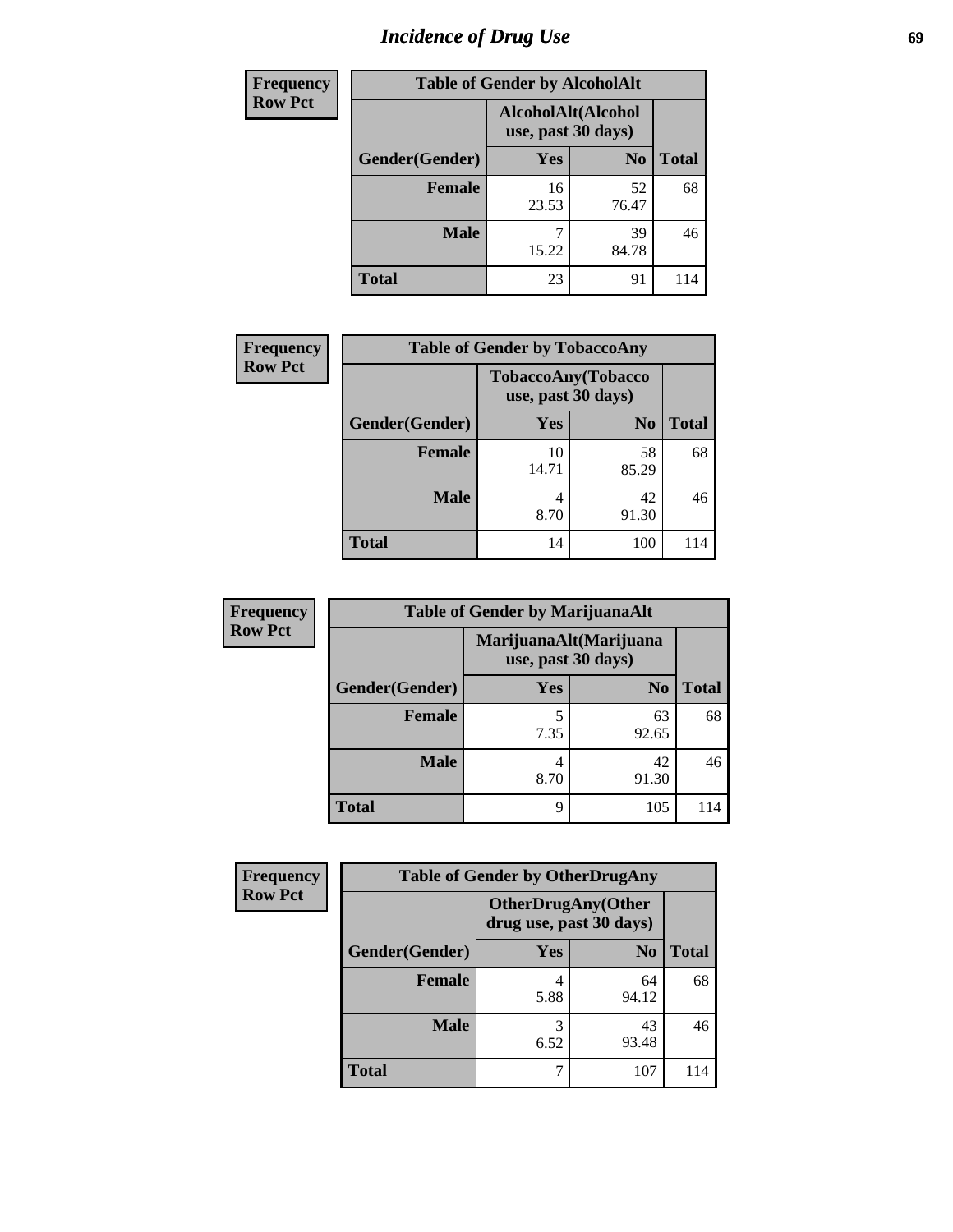### *Average Age at Onset of Use* 70 *Results for "Average Age at Onset of Use" questions exclude students who said they did not use that substance*

#### **Gender=Female**

| <b>Variable</b>                 | Label                                                              | <b>Mean</b> |
|---------------------------------|--------------------------------------------------------------------|-------------|
| Alcoholinit2                    | I started using alcohol when I was                                 | 12.81       |
| Cigarettesinit2                 | I started smoking tobacco when I was                               | 13.36       |
| Smokelessinit2                  | I started chewing tobacco when I was                               | 8.00        |
| Marijuanainit2                  | I started using marijuana when I was                               | 14.08       |
| Cocaineinit2                    | I started using cocaine when I was                                 | 15.00       |
| Inhalantsinit2                  | I started using inhalants when I was                               | 11.50       |
| Steroidsinit2                   | I started using steroids when I was                                | 8.00        |
| Ecstasyinit2                    | I started using ecstasy when I was                                 | 15.00       |
| Methinit2                       | I started using methamphetamines when I was                        | 15.00       |
| Hallucinogensinit2              | I started using hallucinogens when I was                           | 15.00       |
| Prescription in it <sub>2</sub> | I started using prescription drugs not prescribed to me when I was | 12.50       |

#### **Gender=Male**

| <b>Variable</b>    | Label                                                              | <b>Mean</b> |
|--------------------|--------------------------------------------------------------------|-------------|
| Alcoholinit2       | I started using alcohol when I was                                 | 13.64       |
| Cigarettesinit2    | I started smoking tobacco when I was                               | 12.67       |
| Smokelessinit2     | I started chewing tobacco when I was                               | 13.67       |
| Marijuanainit2     | I started using marijuana when I was                               | 12.00       |
| Cocaineinit2       | I started using cocaine when I was                                 | 15.00       |
| Inhalantsinit2     | I started using inhalants when I was                               | 10.00       |
| Steroidsinit2      | I started using steroids when I was                                |             |
| Ecstasyinit2       | I started using ecstasy when I was                                 | 15.00       |
| Methinit2          | I started using methamphetamines when I was                        |             |
| Hallucinogensinit2 | I started using hallucinogens when I was                           | 15.00       |
| Prescriptioninit2  | I started using prescription drugs not prescribed to me when I was | 11.33       |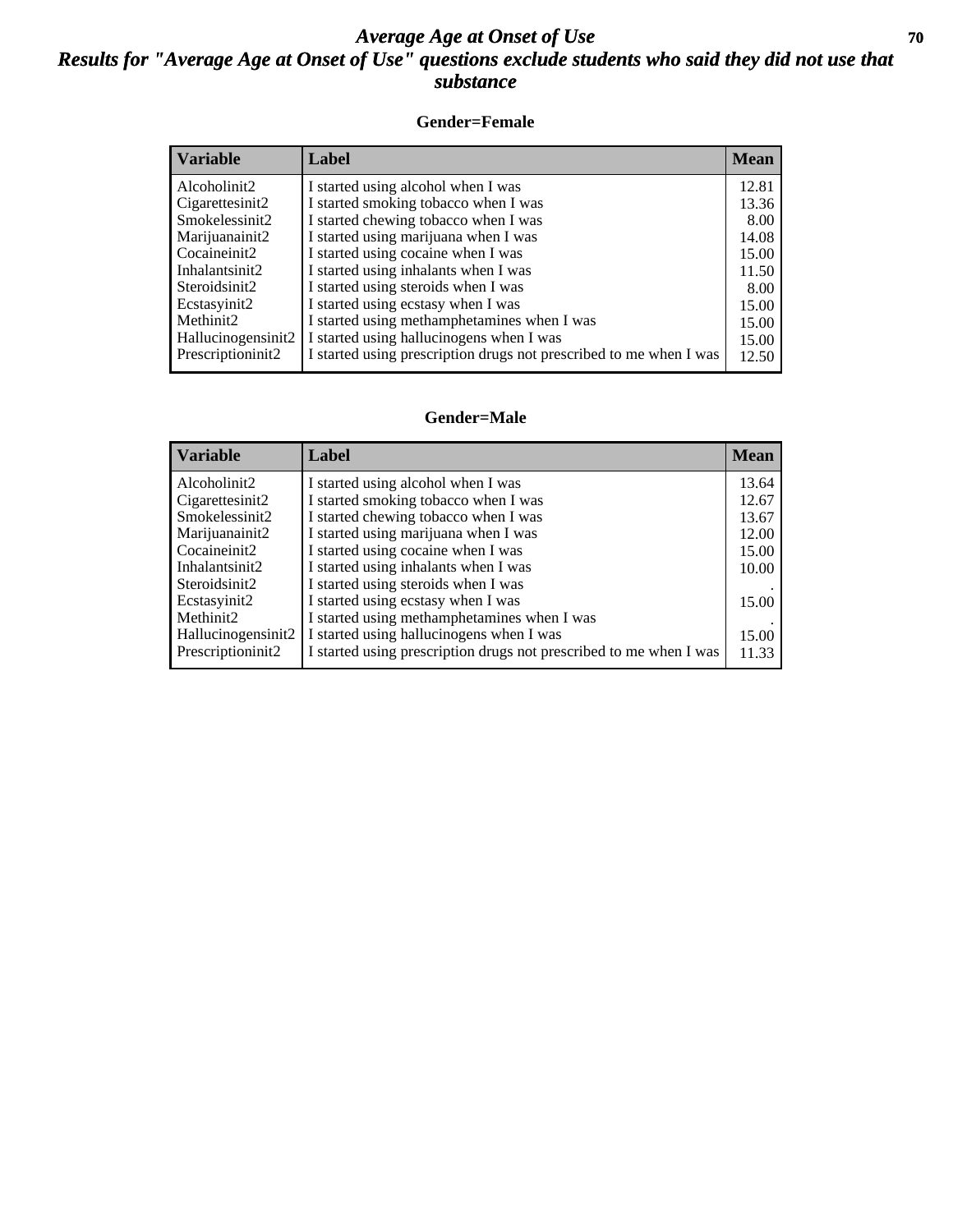# *I Think These Drugs are Harmful* **71**

| <b>Frequency</b> | <b>Table of Gender by Alcoholharmdich</b> |                                                   |                |              |
|------------------|-------------------------------------------|---------------------------------------------------|----------------|--------------|
| <b>Row Pct</b>   |                                           | Alcoholharmdich(I<br>think alcohol is<br>harmful) |                |              |
|                  | Gender(Gender)                            | Yes                                               | N <sub>0</sub> | <b>Total</b> |
|                  | <b>Female</b>                             | 55<br>80.88                                       | 13<br>19.12    | 68           |
|                  | <b>Male</b>                               | 40<br>86.96                                       | 6<br>13.04     | 46           |
|                  | <b>Total</b>                              | 95                                                | 19             | 114          |

| Frequency      | <b>Table of Gender by Tobaccoharmdich</b> |                                                   |                |              |
|----------------|-------------------------------------------|---------------------------------------------------|----------------|--------------|
| <b>Row Pct</b> |                                           | Tobaccoharmdich(I<br>think tobacco is<br>harmful) |                |              |
|                | Gender(Gender)                            | <b>Yes</b>                                        | N <sub>0</sub> | <b>Total</b> |
|                | <b>Female</b>                             | 63<br>92.65                                       | 5<br>7.35      | 68           |
|                | <b>Male</b>                               | 44<br>95.65                                       | 2<br>4.35      | 46           |
|                | <b>Total</b>                              | 107                                               |                | 114          |

| Frequency      | <b>Table of Gender by Marijuanaharmdich</b> |                                                       |                |              |  |
|----------------|---------------------------------------------|-------------------------------------------------------|----------------|--------------|--|
| <b>Row Pct</b> |                                             | Marijuanaharmdich(I<br>think marijuana is<br>harmful) |                |              |  |
|                | Gender(Gender)                              | <b>Yes</b>                                            | N <sub>0</sub> | <b>Total</b> |  |
|                | <b>Female</b>                               | 56<br>82.35                                           | 12<br>17.65    | 68           |  |
|                | <b>Male</b>                                 | 33<br>71.74                                           | 13<br>28.26    | 46           |  |
|                | <b>Total</b>                                | 89                                                    | 25             | 114          |  |

| <b>Frequency</b> | <b>Table of Gender by Otherdrugharmdich</b> |                                   |                        |              |
|------------------|---------------------------------------------|-----------------------------------|------------------------|--------------|
| <b>Row Pct</b>   |                                             | think other drugs are<br>harmful) | Otherdrugharmdich(I    |              |
|                  | Gender(Gender)                              | <b>Yes</b>                        | N <sub>0</sub>         | <b>Total</b> |
|                  | <b>Female</b>                               | 63<br>92.65                       | 5<br>7.35              | 68           |
|                  | <b>Male</b>                                 | 44<br>95.65                       | $\overline{c}$<br>4.35 | 46           |
|                  | <b>Total</b>                                | 107                               | 7                      | 114          |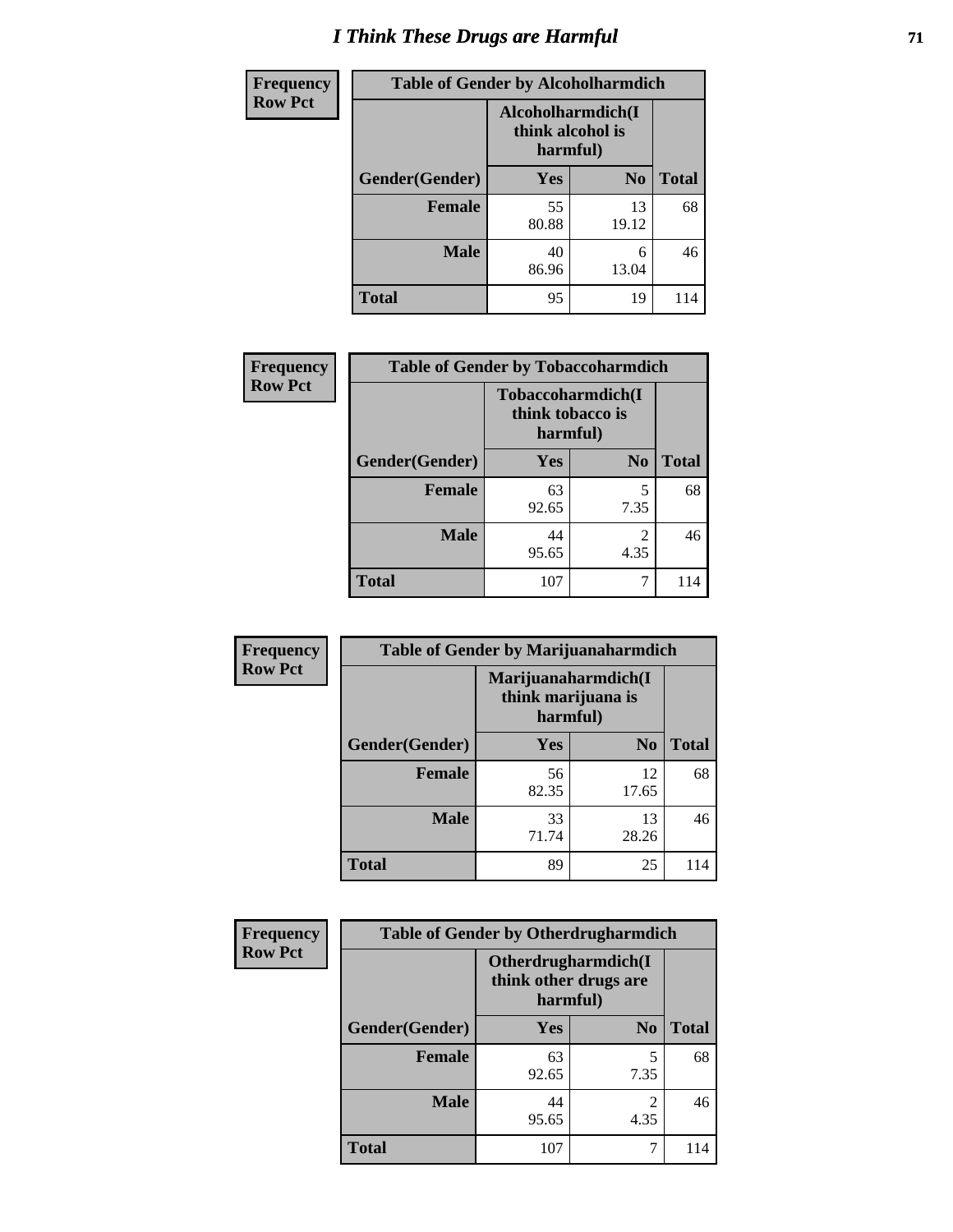| <b>Frequency</b> | <b>Table of Gender by Alcohollocation1</b> |                                                               |             |              |
|------------------|--------------------------------------------|---------------------------------------------------------------|-------------|--------------|
| <b>Row Pct</b>   |                                            | <b>Alcohollocation1(Places</b><br><b>Friends Use Alcohol)</b> |             |              |
|                  | Gender(Gender)                             |                                                               | Do Not Use  | <b>Total</b> |
|                  | <b>Female</b>                              | 44<br>64.71                                                   | 24<br>35.29 | 68           |
|                  | <b>Male</b>                                | 27<br>58.70                                                   | 19<br>41.30 | 46           |
|                  | <b>Total</b>                               |                                                               | 43          | 114          |

| <b>Frequency</b> | <b>Table of Gender by Alcohollocation2</b> |                                                               |             |              |
|------------------|--------------------------------------------|---------------------------------------------------------------|-------------|--------------|
| <b>Row Pct</b>   |                                            | <b>Alcohollocation2(Places</b><br><b>Friends Use Alcohol)</b> |             |              |
|                  | Gender(Gender)                             |                                                               | Home        | <b>Total</b> |
|                  | <b>Female</b>                              | 41<br>60.29                                                   | 27<br>39.71 | 68           |
|                  | <b>Male</b>                                | 27<br>58.70                                                   | 19<br>41.30 | 46           |
|                  | <b>Total</b>                               | 68                                                            | 46          |              |

| Frequency      | <b>Table of Gender by Alcohollocation3</b> |                             |                                |              |
|----------------|--------------------------------------------|-----------------------------|--------------------------------|--------------|
| <b>Row Pct</b> |                                            | <b>Friends Use Alcohol)</b> | <b>Alcohollocation3(Places</b> |              |
|                | Gender(Gender)                             |                             | <b>School</b>                  | <b>Total</b> |
|                | <b>Female</b>                              | 58<br>85.29                 | 10<br>14.71                    | 68           |
|                | <b>Male</b>                                | 40<br>86.96                 | 6<br>13.04                     | 46           |
|                | <b>Total</b>                               | 98                          | 16                             | 114          |

| <b>Frequency</b> | <b>Table of Gender by Alcohollocation4</b> |             |                                                               |              |
|------------------|--------------------------------------------|-------------|---------------------------------------------------------------|--------------|
| <b>Row Pct</b>   |                                            |             | <b>Alcohollocation4(Places</b><br><b>Friends Use Alcohol)</b> |              |
|                  | Gender(Gender)                             |             | Car                                                           | <b>Total</b> |
|                  | <b>Female</b>                              | 58<br>85.29 | 10<br>14.71                                                   | 68           |
|                  | <b>Male</b>                                | 40<br>86.96 | 6<br>13.04                                                    | 46           |
|                  | <b>Total</b>                               | 98          | 16                                                            | 114          |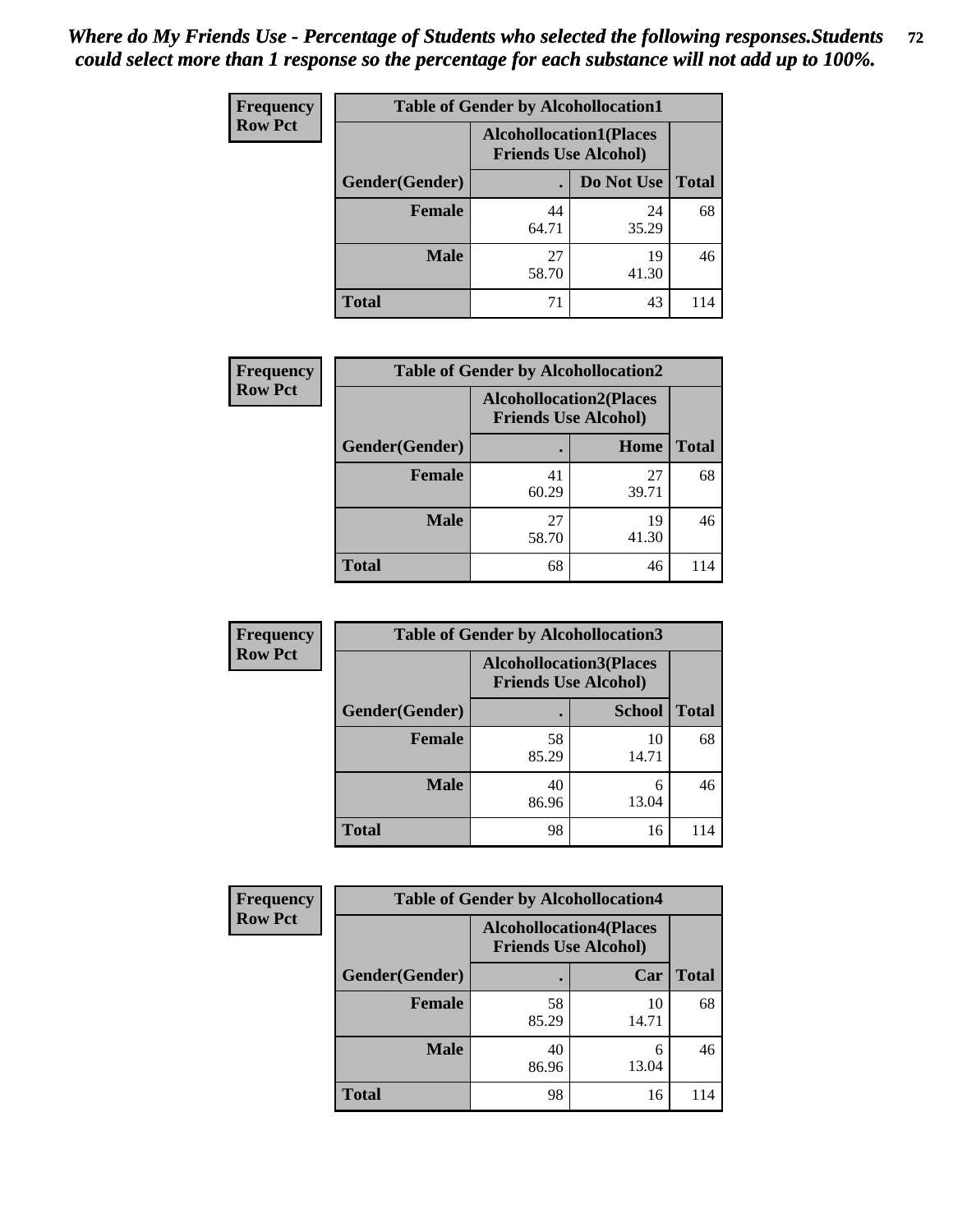| <b>Frequency</b> |                | <b>Table of Gender by Alcohollocation5</b>                     |                          |              |
|------------------|----------------|----------------------------------------------------------------|--------------------------|--------------|
| <b>Row Pct</b>   |                | <b>Alcohollocation5</b> (Places<br><b>Friends Use Alcohol)</b> |                          |              |
|                  | Gender(Gender) | $\bullet$                                                      | <b>Friend's</b><br>House | <b>Total</b> |
|                  | <b>Female</b>  | 31<br>45.59                                                    | 37<br>54.41              | 68           |
|                  | <b>Male</b>    | 25<br>54.35                                                    | 21<br>45.65              | 46           |
|                  | <b>Total</b>   | 56                                                             | 58                       | 114          |

| Frequency      | <b>Table of Gender by Alcohollocation6</b> |                                                               |              |              |  |
|----------------|--------------------------------------------|---------------------------------------------------------------|--------------|--------------|--|
| <b>Row Pct</b> |                                            | <b>Alcohollocation6(Places</b><br><b>Friends Use Alcohol)</b> |              |              |  |
|                | Gender(Gender)                             |                                                               | <b>Other</b> | <b>Total</b> |  |
|                | <b>Female</b>                              | 52<br>76.47                                                   | 16<br>23.53  | 68           |  |
|                | <b>Male</b>                                | 31<br>67.39                                                   | 15<br>32.61  | 46           |  |
|                | <b>Total</b>                               | 83                                                            | 31           | 114          |  |

| Frequency      | <b>Table of Gender by Tobaccolocation1</b>                    |             |             |              |  |
|----------------|---------------------------------------------------------------|-------------|-------------|--------------|--|
| <b>Row Pct</b> | <b>Tobaccolocation1(Places</b><br><b>Friends Use Tobacco)</b> |             |             |              |  |
|                | Gender(Gender)                                                |             | Do Not Use  | <b>Total</b> |  |
|                | Female                                                        | 29<br>42.65 | 39<br>57.35 | 68           |  |
|                | <b>Male</b>                                                   | 22<br>47.83 | 24<br>52.17 | 46           |  |
|                | <b>Total</b>                                                  | 51          | 63          | 114          |  |

| <b>Frequency</b> | <b>Table of Gender by Tobaccolocation2</b> |                             |                                |              |
|------------------|--------------------------------------------|-----------------------------|--------------------------------|--------------|
| <b>Row Pct</b>   |                                            | <b>Friends Use Tobacco)</b> | <b>Tobaccolocation2(Places</b> |              |
|                  | Gender(Gender)                             |                             | Home                           | <b>Total</b> |
|                  | Female                                     | 46<br>67.65                 | 22<br>32.35                    | 68           |
|                  | <b>Male</b>                                | 34<br>73.91                 | 12<br>26.09                    | 46           |
|                  | <b>Total</b>                               | 80                          | 34                             | 114          |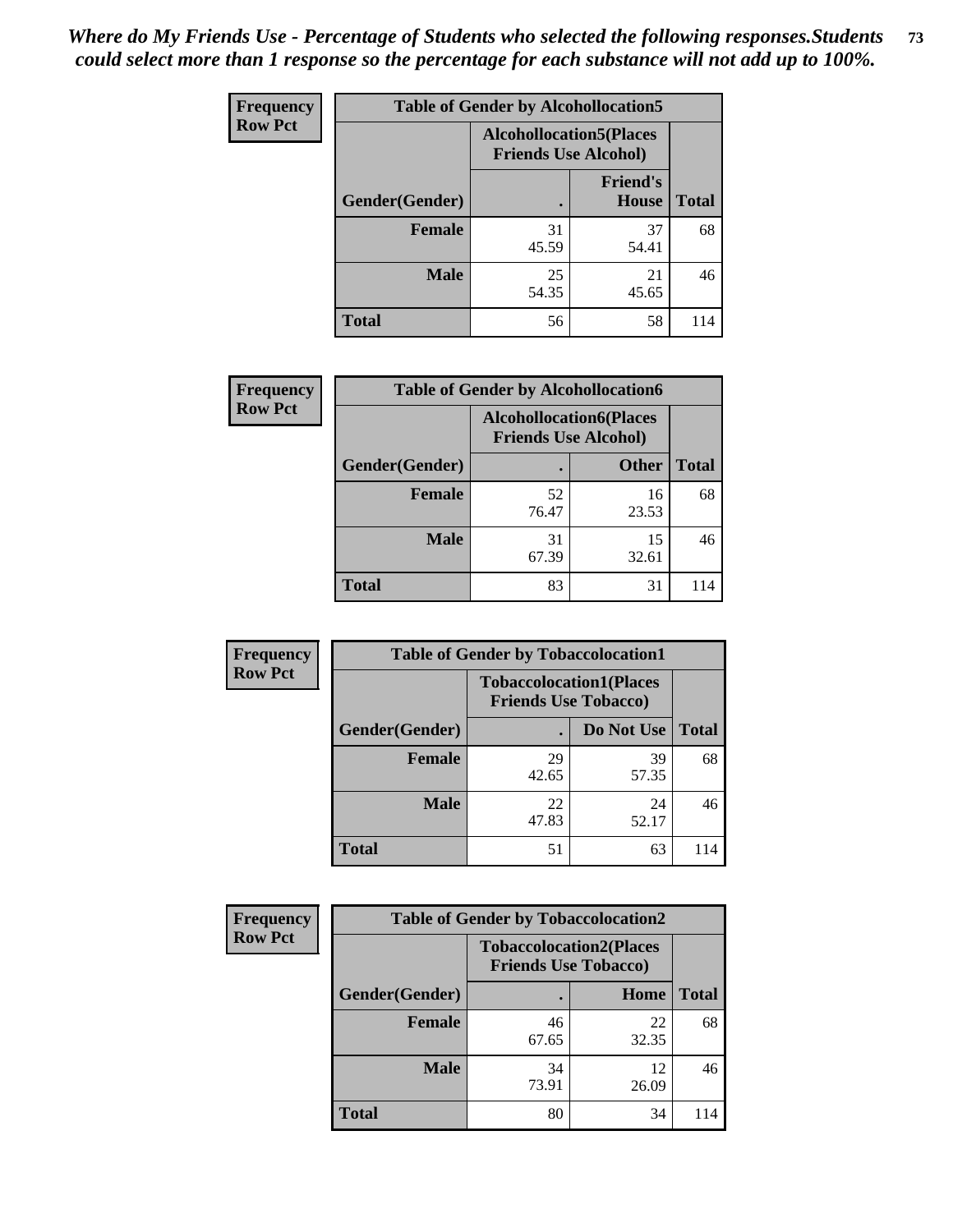| <b>Frequency</b> | <b>Table of Gender by Tobaccolocation3</b> |             |                                                               |              |
|------------------|--------------------------------------------|-------------|---------------------------------------------------------------|--------------|
| <b>Row Pct</b>   |                                            |             | <b>Tobaccolocation3(Places</b><br><b>Friends Use Tobacco)</b> |              |
|                  | Gender(Gender)                             |             | <b>School</b>                                                 | <b>Total</b> |
|                  | <b>Female</b>                              | 55<br>80.88 | 13<br>19.12                                                   | 68           |
|                  | <b>Male</b>                                | 33<br>71.74 | 13<br>28.26                                                   | 46           |
|                  | <b>Total</b>                               | 88          | 26                                                            | 114          |

| <b>Frequency</b> | <b>Table of Gender by Tobaccolocation4</b> |                                                               |             |              |
|------------------|--------------------------------------------|---------------------------------------------------------------|-------------|--------------|
| <b>Row Pct</b>   |                                            | <b>Tobaccolocation4(Places</b><br><b>Friends Use Tobacco)</b> |             |              |
|                  | Gender(Gender)                             |                                                               | Car         | <b>Total</b> |
|                  | Female                                     | 53<br>77.94                                                   | 15<br>22.06 | 68           |
|                  | <b>Male</b>                                | 38<br>82.61                                                   | 17.39       | 46           |
|                  | <b>Total</b>                               | 91                                                            | 23          | 114          |

| <b>Frequency</b> | <b>Table of Gender by Tobaccolocation5</b>                    |             |                          |              |
|------------------|---------------------------------------------------------------|-------------|--------------------------|--------------|
| <b>Row Pct</b>   | <b>Tobaccolocation5(Places</b><br><b>Friends Use Tobacco)</b> |             |                          |              |
|                  | Gender(Gender)                                                |             | <b>Friend's</b><br>House | <b>Total</b> |
|                  | <b>Female</b>                                                 | 46<br>67.65 | 22<br>32.35              | 68           |
|                  | <b>Male</b>                                                   | 33<br>71.74 | 13<br>28.26              | 46           |
|                  | <b>Total</b>                                                  | 79          | 35                       | 114          |

| <b>Frequency</b> | <b>Table of Gender by Tobaccolocation6</b> |                             |                                |              |
|------------------|--------------------------------------------|-----------------------------|--------------------------------|--------------|
| <b>Row Pct</b>   |                                            | <b>Friends Use Tobacco)</b> | <b>Tobaccolocation6(Places</b> |              |
|                  | Gender(Gender)                             |                             | <b>Other</b>                   | <b>Total</b> |
|                  | Female                                     | 55<br>80.88                 | 13<br>19.12                    | 68           |
|                  | <b>Male</b>                                | 34<br>73.91                 | 12<br>26.09                    | 46           |
|                  | <b>Total</b>                               | 89                          | 25                             | 114          |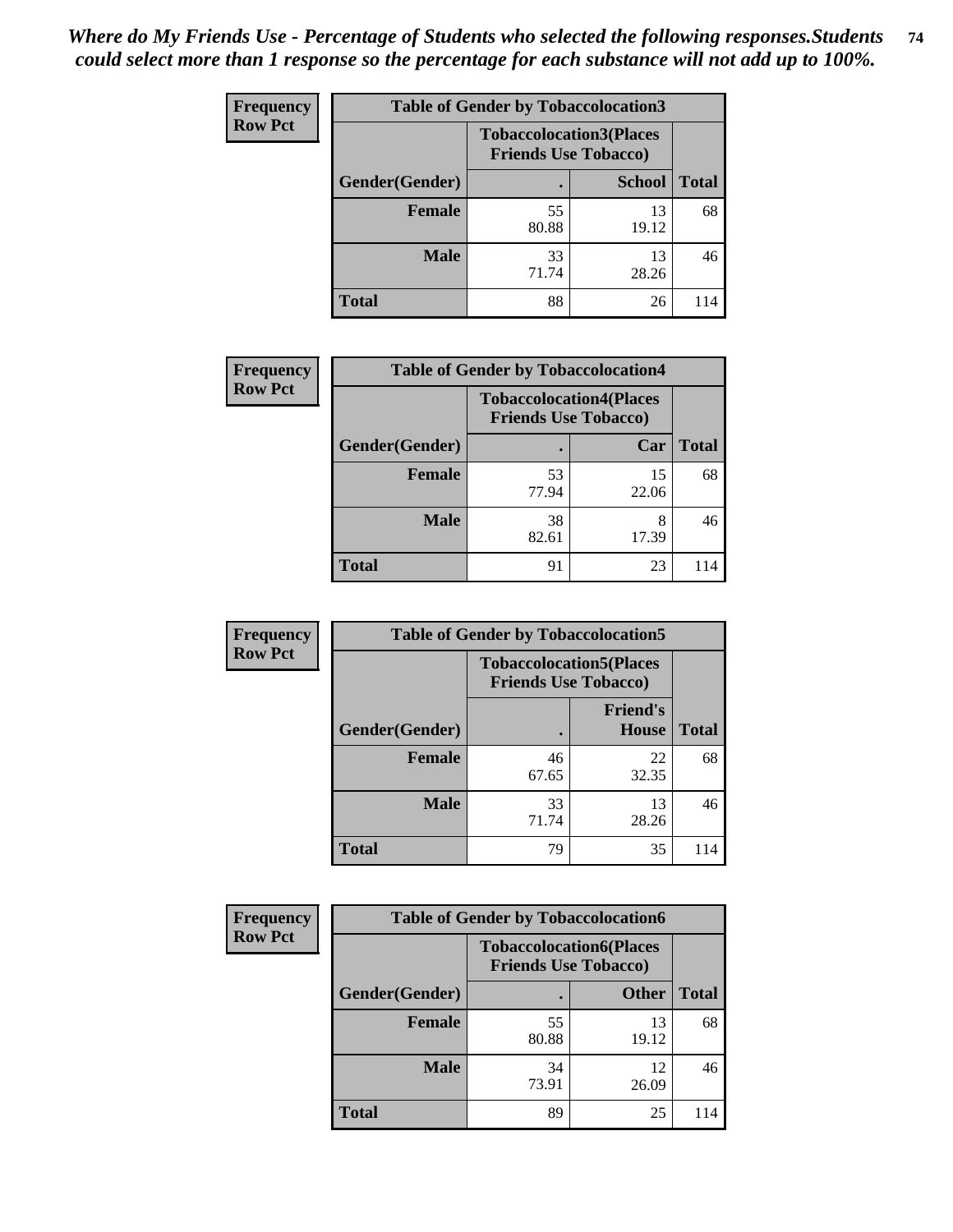| <b>Frequency</b> | <b>Table of Gender by Marijuanalocation1</b> |                                                                    |             |              |  |
|------------------|----------------------------------------------|--------------------------------------------------------------------|-------------|--------------|--|
| <b>Row Pct</b>   |                                              | <b>Marijuanalocation1(Places</b><br><b>Friends Use Marijuana</b> ) |             |              |  |
|                  | Gender(Gender)                               |                                                                    | Do Not Use  | <b>Total</b> |  |
|                  | <b>Female</b>                                | 34<br>50.00                                                        | 34<br>50.00 | 68           |  |
|                  | <b>Male</b>                                  | 27<br>58.70                                                        | 19<br>41.30 | 46           |  |
|                  | Total                                        | 61                                                                 | 53          |              |  |

| <b>Frequency</b> | <b>Table of Gender by Marijuanalocation2</b> |                                                                    |             |              |  |
|------------------|----------------------------------------------|--------------------------------------------------------------------|-------------|--------------|--|
| <b>Row Pct</b>   |                                              | <b>Marijuanalocation2(Places</b><br><b>Friends Use Marijuana</b> ) |             |              |  |
|                  | Gender(Gender)                               |                                                                    | Home        | <b>Total</b> |  |
|                  | <b>Female</b>                                | 43<br>63.24                                                        | 25<br>36.76 | 68           |  |
|                  | Male                                         | 29<br>63.04                                                        | 36.96       | 46           |  |
|                  | <b>Total</b>                                 | 72                                                                 | 42          | 114          |  |

| Frequency      | <b>Table of Gender by Marijuanalocation3</b> |             |                                                                    |              |
|----------------|----------------------------------------------|-------------|--------------------------------------------------------------------|--------------|
| <b>Row Pct</b> |                                              |             | <b>Marijuanalocation3(Places</b><br><b>Friends Use Marijuana</b> ) |              |
|                | Gender(Gender)                               |             | <b>School</b>                                                      | <b>Total</b> |
|                | Female                                       | 55<br>80.88 | 13<br>19.12                                                        | 68           |
|                | <b>Male</b>                                  | 34<br>73.91 | 12<br>26.09                                                        | 46           |
|                | <b>Total</b>                                 | 89          | 25                                                                 | 114          |

| <b>Frequency</b> | <b>Table of Gender by Marijuanalocation4</b> |                                |                                  |              |  |
|------------------|----------------------------------------------|--------------------------------|----------------------------------|--------------|--|
| <b>Row Pct</b>   |                                              | <b>Friends Use Marijuana</b> ) | <b>Marijuanalocation4(Places</b> |              |  |
|                  | Gender(Gender)                               |                                | Car                              | <b>Total</b> |  |
|                  | <b>Female</b>                                | 53<br>77.94                    | 15<br>22.06                      | 68           |  |
|                  | <b>Male</b>                                  | 41<br>89.13                    | 10.87                            | 46           |  |
|                  | <b>Total</b>                                 | 94                             | 20                               | 114          |  |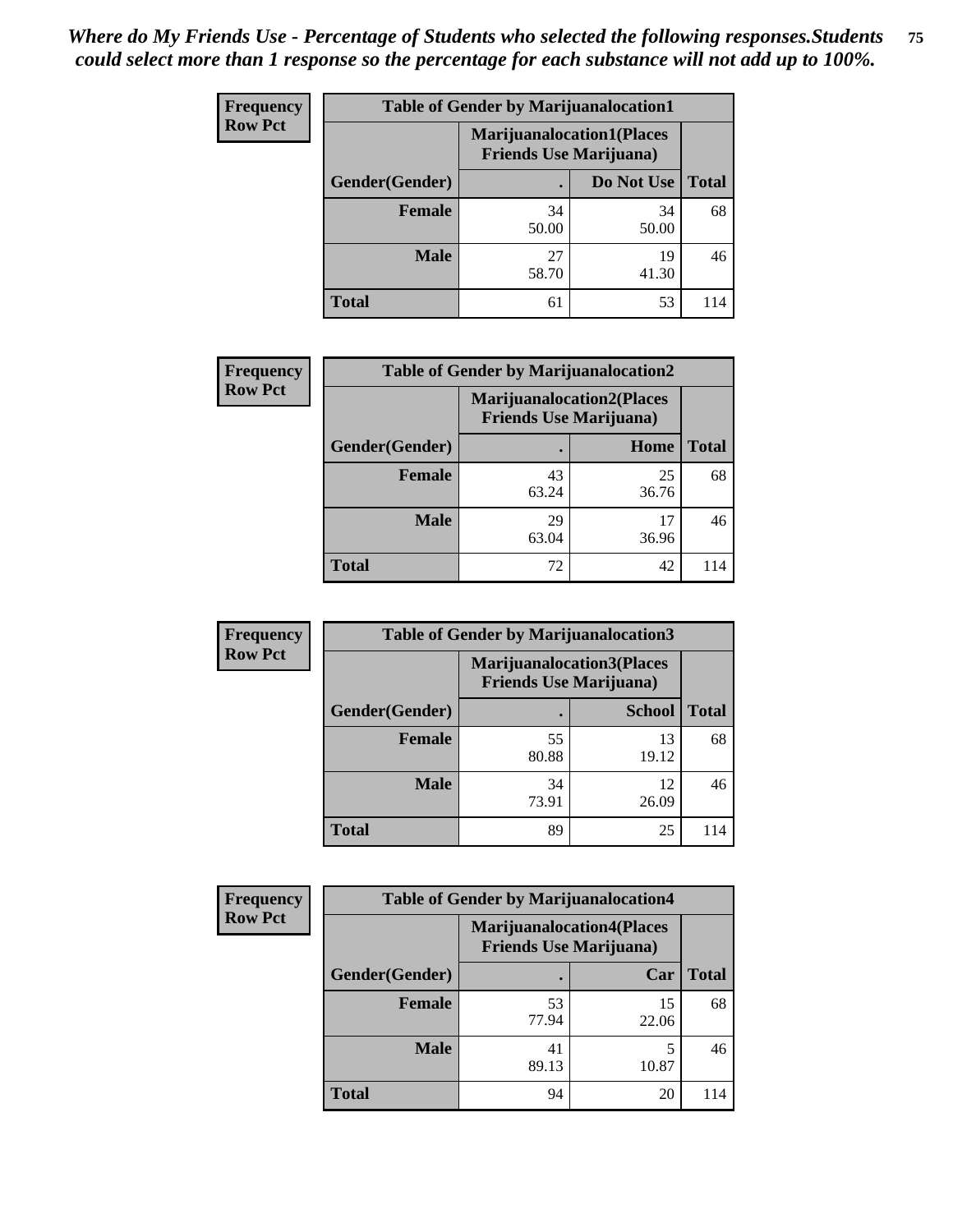| Frequency      | <b>Table of Gender by Marijuanalocation5</b> |                                                                     |                          |              |
|----------------|----------------------------------------------|---------------------------------------------------------------------|--------------------------|--------------|
| <b>Row Pct</b> |                                              | <b>Marijuanalocation5</b> (Places<br><b>Friends Use Marijuana</b> ) |                          |              |
|                | Gender(Gender)                               |                                                                     | <b>Friend's</b><br>House | <b>Total</b> |
|                | <b>Female</b>                                | 37<br>54.41                                                         | 31<br>45.59              | 68           |
|                | <b>Male</b>                                  | 26<br>56.52                                                         | 20<br>43.48              | 46           |
|                | <b>Total</b>                                 | 63                                                                  | 51                       | 114          |

| <b>Frequency</b> | <b>Table of Gender by Marijuanalocation6</b> |                                |                                  |              |  |
|------------------|----------------------------------------------|--------------------------------|----------------------------------|--------------|--|
| <b>Row Pct</b>   |                                              | <b>Friends Use Marijuana</b> ) | <b>Marijuanalocation6(Places</b> |              |  |
|                  | <b>Gender</b> (Gender)                       |                                | <b>Other</b>                     | <b>Total</b> |  |
|                  | <b>Female</b>                                | 52<br>76.47                    | 16<br>23.53                      | 68           |  |
|                  | <b>Male</b>                                  | 33<br>71.74                    | 13<br>28.26                      | 46           |  |
|                  | <b>Total</b>                                 | 85                             | 29                               |              |  |

| <b>Frequency</b> | <b>Table of Gender by Otherdruglocation1</b> |                                                                                |             |              |
|------------------|----------------------------------------------|--------------------------------------------------------------------------------|-------------|--------------|
| <b>Row Pct</b>   |                                              | <b>Otherdruglocation1(Places</b><br><b>Friends Use Other Illegal</b><br>Drugs) |             |              |
|                  | Gender(Gender)                               |                                                                                | Do Not Use  | <b>Total</b> |
|                  | Female                                       | 26<br>38.24                                                                    | 42<br>61.76 | 68           |
|                  | <b>Male</b>                                  | 15<br>32.61                                                                    | 31<br>67.39 | 46           |
|                  | <b>Total</b>                                 | 41                                                                             | 73          | 114          |

| Frequency      | <b>Table of Gender by Otherdruglocation2</b> |                                                                                |             |              |
|----------------|----------------------------------------------|--------------------------------------------------------------------------------|-------------|--------------|
| <b>Row Pct</b> |                                              | <b>Otherdruglocation2(Places</b><br><b>Friends Use Other Illegal</b><br>Drugs) |             |              |
|                | Gender(Gender)                               |                                                                                | Home        | <b>Total</b> |
|                | <b>Female</b>                                | 49<br>72.06                                                                    | 19<br>27.94 | 68           |
|                | <b>Male</b>                                  | 38<br>82.61                                                                    | 8<br>17.39  | 46           |
|                | <b>Total</b>                                 | 87                                                                             | 27          | 114          |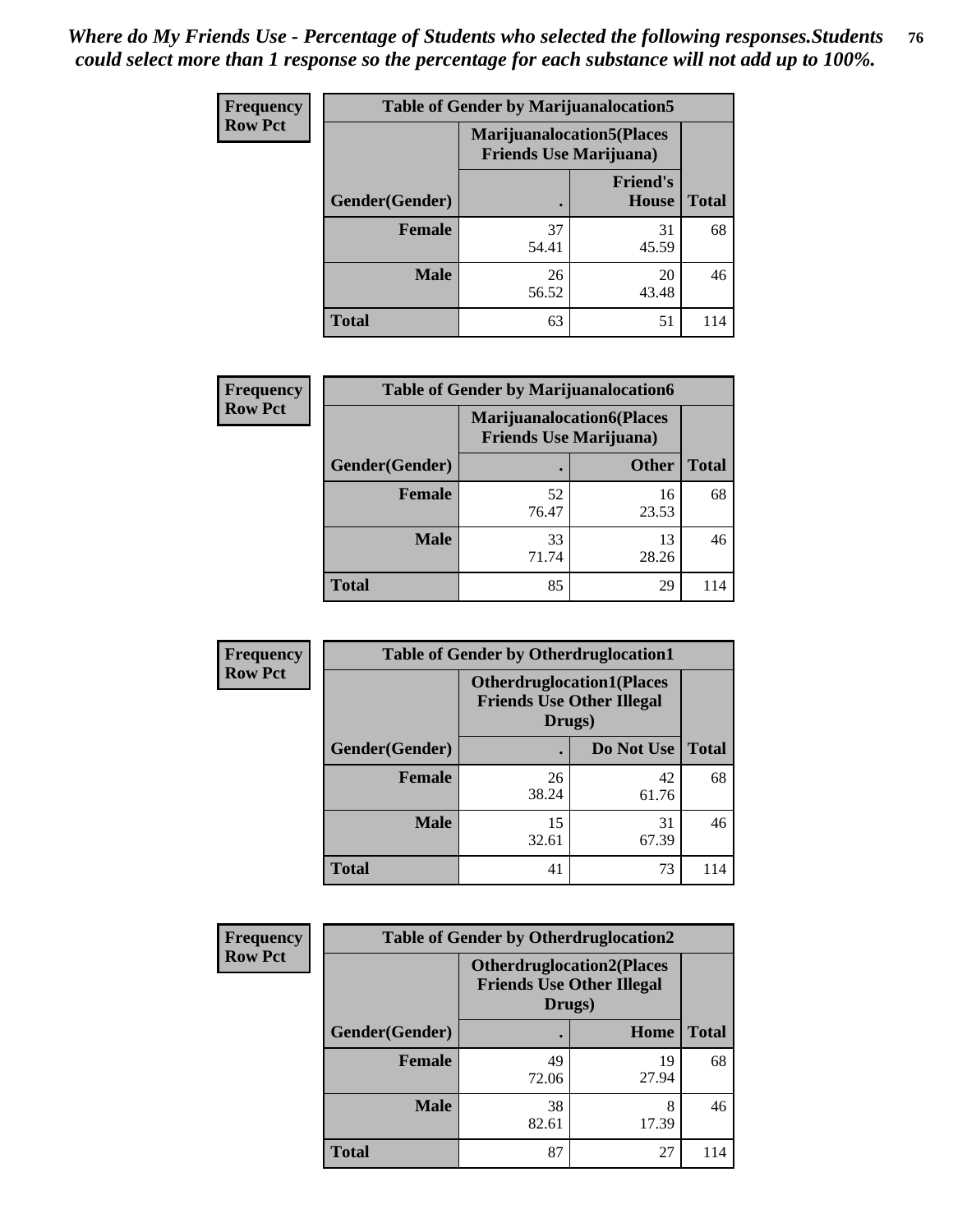| Frequency      | <b>Table of Gender by Otherdruglocation3</b> |                                                                                |               |              |
|----------------|----------------------------------------------|--------------------------------------------------------------------------------|---------------|--------------|
| <b>Row Pct</b> |                                              | <b>Otherdruglocation3(Places</b><br><b>Friends Use Other Illegal</b><br>Drugs) |               |              |
|                | Gender(Gender)                               |                                                                                | <b>School</b> | <b>Total</b> |
|                | <b>Female</b>                                | 56<br>82.35                                                                    | 12<br>17.65   | 68           |
|                | <b>Male</b>                                  | 40<br>86.96                                                                    | 6<br>13.04    | 46           |
|                | <b>Total</b>                                 | 96                                                                             | 18            | 114          |

| Frequency      | <b>Table of Gender by Otherdruglocation4</b> |                                                                                |             |              |
|----------------|----------------------------------------------|--------------------------------------------------------------------------------|-------------|--------------|
| <b>Row Pct</b> |                                              | <b>Otherdruglocation4(Places</b><br><b>Friends Use Other Illegal</b><br>Drugs) |             |              |
|                | Gender(Gender)                               |                                                                                | Car         | <b>Total</b> |
|                | <b>Female</b>                                | 53<br>77.94                                                                    | 15<br>22.06 | 68           |
|                | <b>Male</b>                                  | 40<br>86.96                                                                    | 6<br>13.04  | 46           |
|                | <b>Total</b>                                 | 93                                                                             | 21          | 114          |

| Frequency      | <b>Table of Gender by Otherdruglocation5</b> |                                                                                |                                 |              |
|----------------|----------------------------------------------|--------------------------------------------------------------------------------|---------------------------------|--------------|
| <b>Row Pct</b> |                                              | <b>Otherdruglocation5(Places</b><br><b>Friends Use Other Illegal</b><br>Drugs) |                                 |              |
|                | Gender(Gender)                               |                                                                                | <b>Friend's</b><br><b>House</b> | <b>Total</b> |
|                | <b>Female</b>                                | 44<br>64.71                                                                    | 24<br>35.29                     | 68           |
|                | <b>Male</b>                                  | 34<br>73.91                                                                    | 12<br>26.09                     | 46           |
|                | <b>Total</b>                                 | 78                                                                             | 36                              | 114          |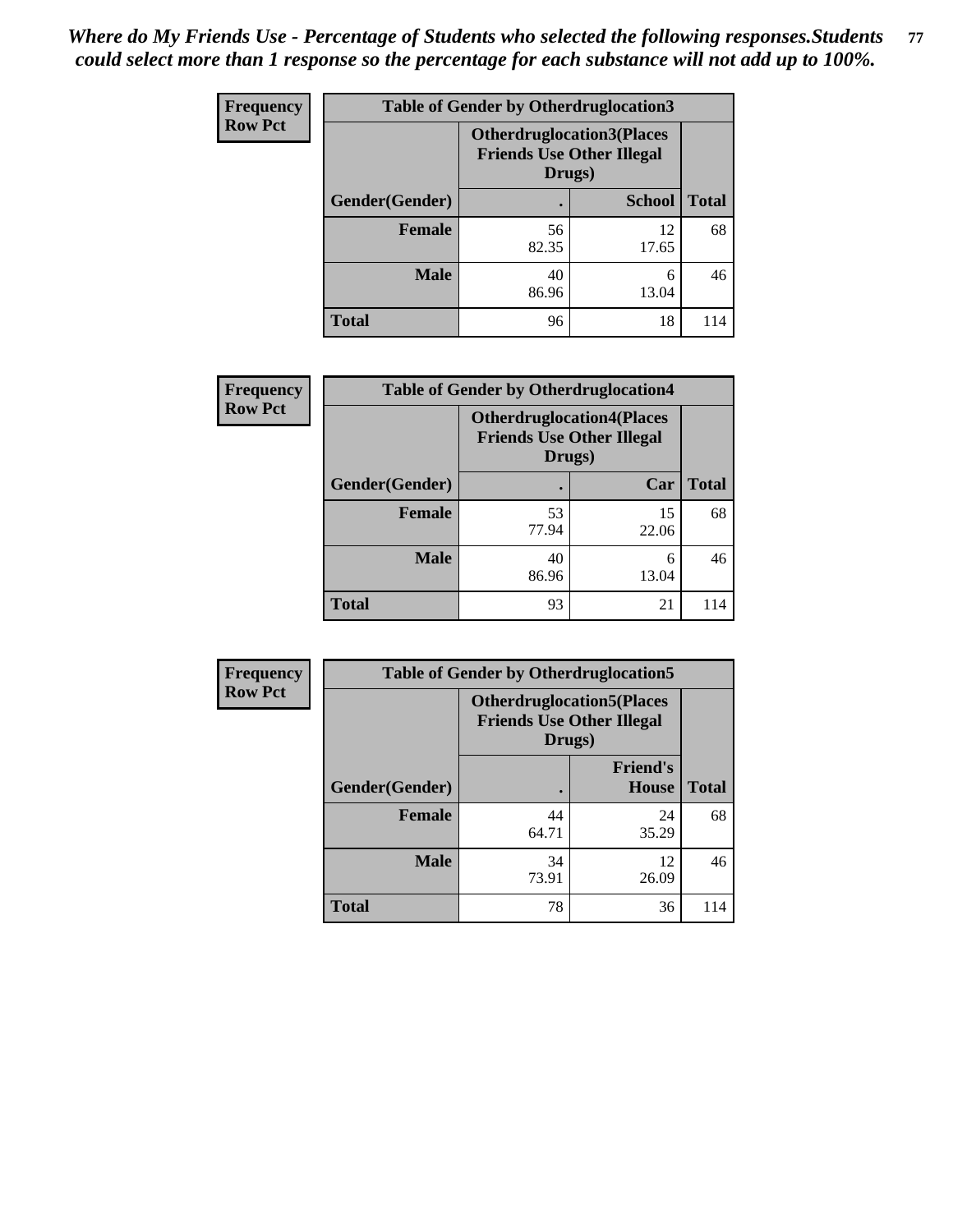| <b>Frequency</b> | <b>Table of Gender by Otherdruglocation6</b> |                                                                                |              |              |
|------------------|----------------------------------------------|--------------------------------------------------------------------------------|--------------|--------------|
| <b>Row Pct</b>   |                                              | <b>Otherdruglocation6(Places</b><br><b>Friends Use Other Illegal</b><br>Drugs) |              |              |
|                  | Gender(Gender)                               |                                                                                | <b>Other</b> | <b>Total</b> |
|                  | Female                                       | 53<br>77.94                                                                    | 15<br>22.06  | 68           |
|                  | <b>Male</b>                                  | 37<br>80.43                                                                    | q<br>19.57   | 46           |
|                  | <b>Total</b>                                 | 90                                                                             | 24           | 114          |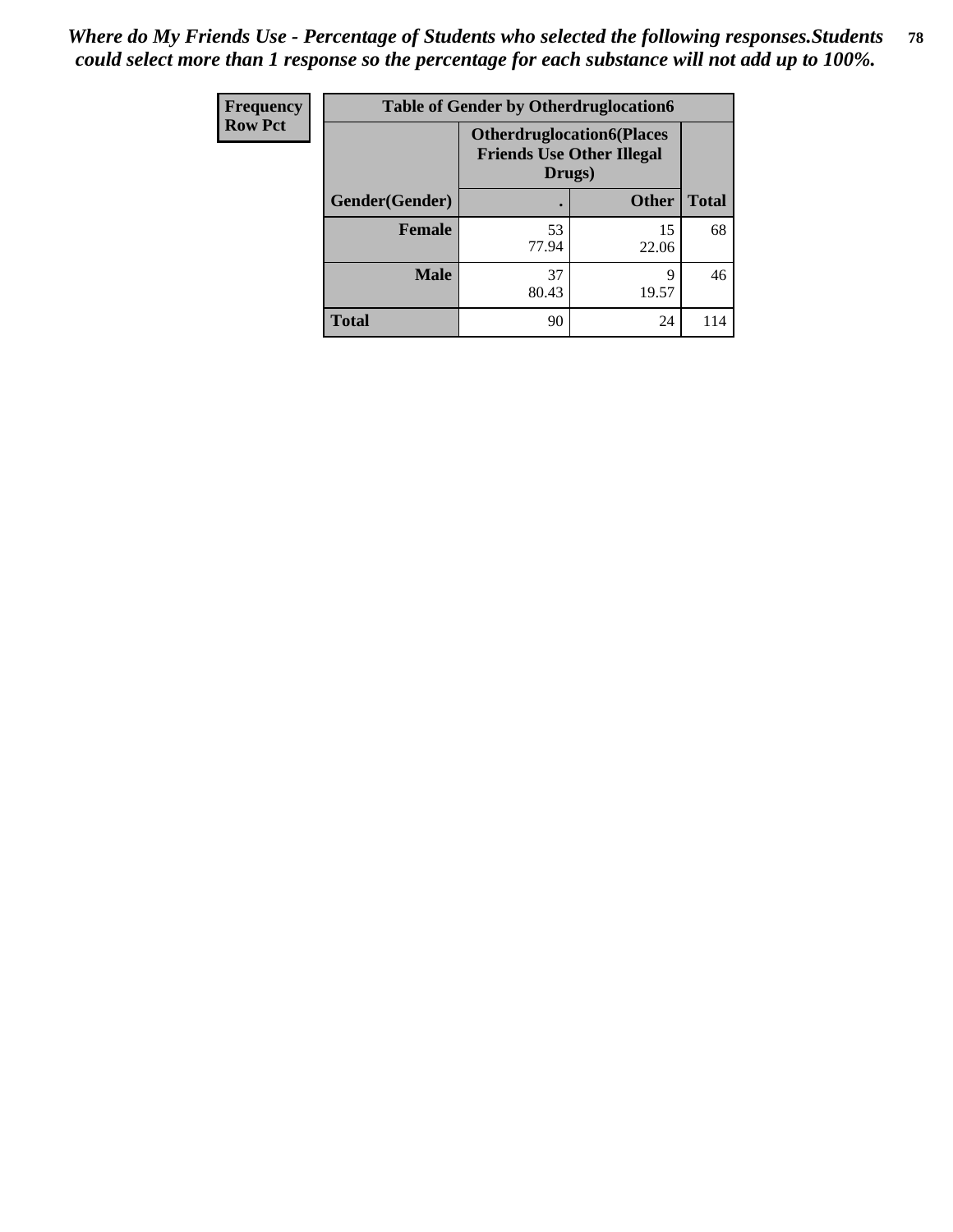| Frequency      | <b>Table of Gender by Alcoholtime1</b> |                                                          |                      |              |
|----------------|----------------------------------------|----------------------------------------------------------|----------------------|--------------|
| <b>Row Pct</b> |                                        | <b>Alcoholtime1(Times</b><br><b>Friends Use Alcohol)</b> |                      |              |
|                | Gender(Gender)                         |                                                          | Do Not<br><b>Use</b> | <b>Total</b> |
|                | <b>Female</b>                          | 45<br>66.18                                              | 23<br>33.82          | 68           |
|                | <b>Male</b>                            | 26<br>56.52                                              | 20<br>43.48          | 46           |
|                | <b>Total</b>                           | 71                                                       | 43                   | 114          |

| Frequency      | <b>Table of Gender by Alcoholtime2</b> |                                                          |                            |              |
|----------------|----------------------------------------|----------------------------------------------------------|----------------------------|--------------|
| <b>Row Pct</b> |                                        | <b>Alcoholtime2(Times</b><br><b>Friends Use Alcohol)</b> |                            |              |
|                | Gender(Gender)                         |                                                          | <b>On Way</b><br>to School | <b>Total</b> |
|                | <b>Female</b>                          | 62<br>91.18                                              | 6<br>8.82                  | 68           |
|                | <b>Male</b>                            | 43<br>93.48                                              | 3<br>6.52                  | 46           |
|                | <b>Total</b>                           | 105                                                      | 9                          | 114          |

| <b>Frequency</b> | <b>Table of Gender by Alcoholtime3</b> |                                                          |                                |              |
|------------------|----------------------------------------|----------------------------------------------------------|--------------------------------|--------------|
| <b>Row Pct</b>   |                                        | <b>Alcoholtime3(Times</b><br><b>Friends Use Alcohol)</b> |                                |              |
|                  | Gender(Gender)                         |                                                          | <b>During</b><br><b>School</b> | <b>Total</b> |
|                  | Female                                 | 64<br>94.12                                              | 4<br>5.88                      | 68           |
|                  | <b>Male</b>                            | 40<br>86.96                                              | 6<br>13.04                     | 46           |
|                  | <b>Total</b>                           | 104                                                      | 10                             | 114          |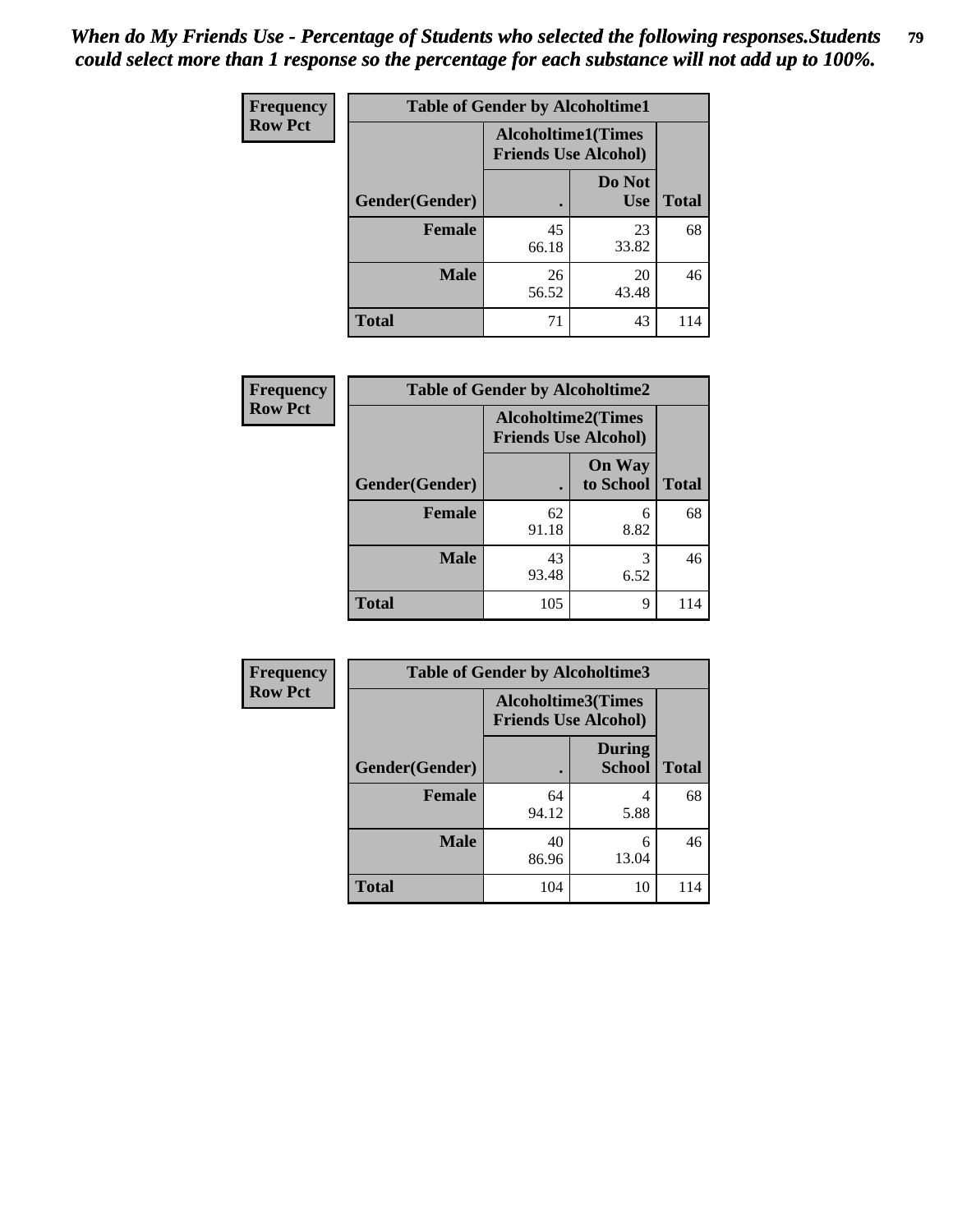*When do My Friends Use - Percentage of Students who selected the following responses.Students could select more than 1 response so the percentage for each substance will not add up to 100%.* **80**

| <b>Frequency</b> | <b>Table of Gender by Alcoholtime4</b> |                                                          |                               |              |
|------------------|----------------------------------------|----------------------------------------------------------|-------------------------------|--------------|
| <b>Row Pct</b>   |                                        | <b>Alcoholtime4(Times</b><br><b>Friends Use Alcohol)</b> |                               |              |
|                  |                                        |                                                          | <b>On Way</b><br>Home<br>From |              |
|                  | Gender(Gender)                         |                                                          | <b>School</b>                 | <b>Total</b> |
|                  | <b>Female</b>                          | 61<br>89.71                                              | 7<br>10.29                    | 68           |
|                  | <b>Male</b>                            | 43<br>93.48                                              | 3<br>6.52                     | 46           |
|                  | <b>Total</b>                           | 104                                                      | 10                            | 114          |

| <b>Frequency</b> | <b>Table of Gender by Alcoholtime5</b> |                                                          |                   |              |  |
|------------------|----------------------------------------|----------------------------------------------------------|-------------------|--------------|--|
| <b>Row Pct</b>   |                                        | <b>Alcoholtime5(Times</b><br><b>Friends Use Alcohol)</b> |                   |              |  |
|                  | Gender(Gender)                         | $\bullet$                                                | <b>Weeknights</b> | <b>Total</b> |  |
|                  | <b>Female</b>                          | 45<br>66.18                                              | 23<br>33.82       | 68           |  |
|                  | <b>Male</b>                            | 32<br>69.57                                              | 14<br>30.43       | 46           |  |
|                  | <b>Total</b>                           | 77                                                       | 37                | 114          |  |

| <b>Frequency</b> | <b>Table of Gender by Alcoholtime6</b> |             |                                                          |              |
|------------------|----------------------------------------|-------------|----------------------------------------------------------|--------------|
| <b>Row Pct</b>   |                                        |             | <b>Alcoholtime6(Times</b><br><b>Friends Use Alcohol)</b> |              |
|                  | Gender(Gender)                         |             | Weekends                                                 | <b>Total</b> |
|                  | Female                                 | 26<br>38.24 | 42<br>61.76                                              | 68           |
|                  | <b>Male</b>                            | 18<br>39.13 | 28<br>60.87                                              | 46           |
|                  | <b>Total</b>                           | 44          | 70                                                       | 114          |

| Frequency      | <b>Table of Gender by Tobaccotime1</b> |                                                          |                      |              |
|----------------|----------------------------------------|----------------------------------------------------------|----------------------|--------------|
| <b>Row Pct</b> |                                        | <b>Tobaccotime1(Times</b><br><b>Friends Use Tobacco)</b> |                      |              |
|                | Gender(Gender)                         |                                                          | Do Not<br><b>Use</b> | <b>Total</b> |
|                | <b>Female</b>                          | 30<br>44.12                                              | 38<br>55.88          | 68           |
|                | <b>Male</b>                            | 19<br>41.30                                              | 27<br>58.70          | 46           |
|                | <b>Total</b>                           | 49                                                       | 65                   | 114          |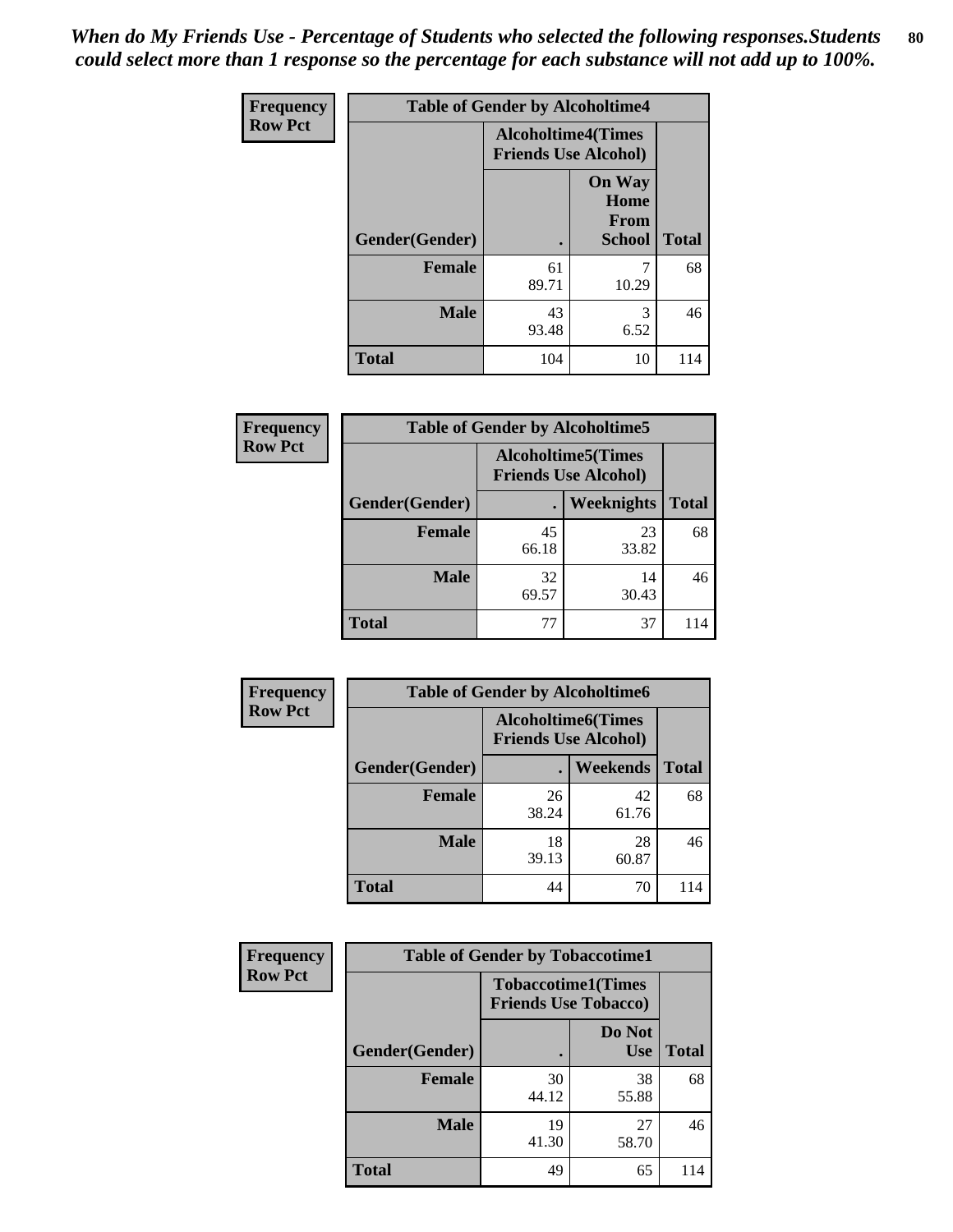| <b>Frequency</b> | <b>Table of Gender by Tobaccotime2</b> |                                                          |                            |              |
|------------------|----------------------------------------|----------------------------------------------------------|----------------------------|--------------|
| <b>Row Pct</b>   |                                        | <b>Tobaccotime2(Times</b><br><b>Friends Use Tobacco)</b> |                            |              |
|                  | Gender(Gender)                         |                                                          | <b>On Way</b><br>to School | <b>Total</b> |
|                  | <b>Female</b>                          | 56<br>82.35                                              | 12<br>17.65                | 68           |
|                  | <b>Male</b>                            | 36<br>78.26                                              | 10<br>21.74                | 46           |
|                  | <b>Total</b>                           | 92                                                       | 22                         | 114          |

| <b>Frequency</b> | <b>Table of Gender by Tobaccotime3</b> |                                                          |                                |              |
|------------------|----------------------------------------|----------------------------------------------------------|--------------------------------|--------------|
| <b>Row Pct</b>   |                                        | <b>Tobaccotime3(Times</b><br><b>Friends Use Tobacco)</b> |                                |              |
|                  | Gender(Gender)                         |                                                          | <b>During</b><br><b>School</b> | <b>Total</b> |
|                  | <b>Female</b>                          | 60<br>88.24                                              | 8<br>11.76                     | 68           |
|                  | <b>Male</b>                            | 34<br>73.91                                              | 12<br>26.09                    | 46           |
|                  | <b>Total</b>                           | 94                                                       | 20                             | 114          |

| Frequency      | <b>Table of Gender by Tobaccotime4</b> |                                                          |                                                       |              |
|----------------|----------------------------------------|----------------------------------------------------------|-------------------------------------------------------|--------------|
| <b>Row Pct</b> |                                        | <b>Tobaccotime4(Times</b><br><b>Friends Use Tobacco)</b> |                                                       |              |
|                | Gender(Gender)                         |                                                          | <b>On Way</b><br>Home<br><b>From</b><br><b>School</b> | <b>Total</b> |
|                | <b>Female</b>                          | 61<br>89.71                                              | 10.29                                                 | 68           |
|                | <b>Male</b>                            | 43<br>93.48                                              | 3<br>6.52                                             | 46           |
|                | <b>Total</b>                           | 104                                                      | 10                                                    | 114          |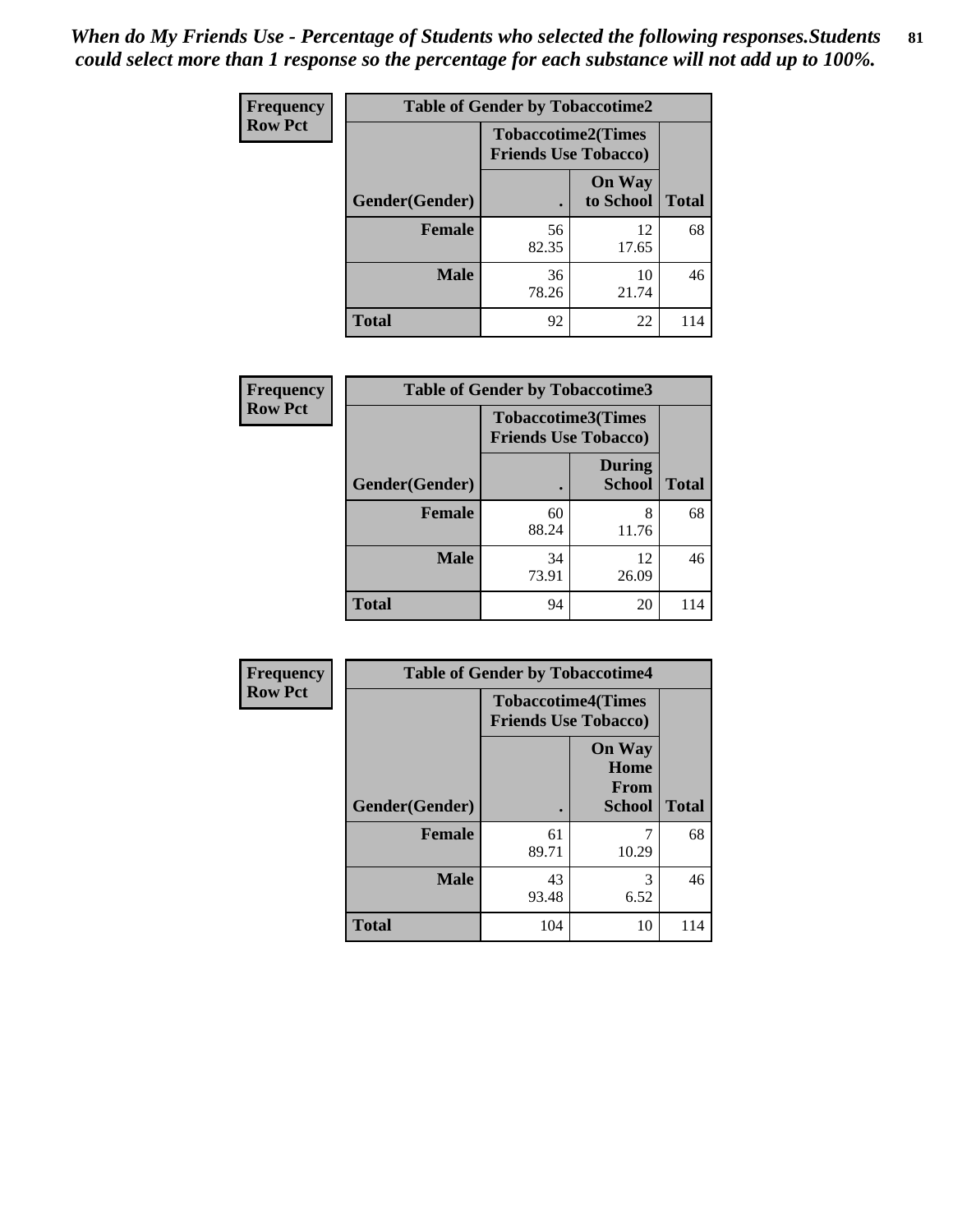| <b>Frequency</b> | <b>Table of Gender by Tobaccotime5</b> |                                                           |             |              |  |
|------------------|----------------------------------------|-----------------------------------------------------------|-------------|--------------|--|
| <b>Row Pct</b>   |                                        | <b>Tobaccotime5</b> (Times<br><b>Friends Use Tobacco)</b> |             |              |  |
|                  | <b>Gender</b> (Gender)                 |                                                           | Weeknights  | <b>Total</b> |  |
|                  | <b>Female</b>                          | 48<br>70.59                                               | 20<br>29.41 | 68           |  |
|                  | <b>Male</b>                            | 32<br>69.57                                               | 14<br>30.43 | 46           |  |
|                  | Total                                  | 80                                                        | 34          | 114          |  |

| <b>Frequency</b> |                | <b>Table of Gender by Tobaccotime6</b>                   |                 |              |
|------------------|----------------|----------------------------------------------------------|-----------------|--------------|
| <b>Row Pct</b>   |                | <b>Tobaccotime6(Times</b><br><b>Friends Use Tobacco)</b> |                 |              |
|                  | Gender(Gender) |                                                          | <b>Weekends</b> | <b>Total</b> |
|                  | Female         | 40<br>58.82                                              | 28<br>41.18     | 68           |
|                  | <b>Male</b>    | 27<br>58.70                                              | 19<br>41.30     | 46           |
|                  | <b>Total</b>   | 67                                                       | 47              |              |

| <b>Frequency</b> | <b>Table of Gender by Marijuanatime1</b> |                                |                             |              |
|------------------|------------------------------------------|--------------------------------|-----------------------------|--------------|
| <b>Row Pct</b>   |                                          | <b>Friends Use Marijuana</b> ) | <b>Marijuanatime1(Times</b> |              |
|                  | Gender(Gender)                           |                                | Do Not Use                  | <b>Total</b> |
|                  | <b>Female</b>                            | 34<br>50.00                    | 34<br>50.00                 | 68           |
|                  | <b>Male</b>                              | 22<br>47.83                    | 24<br>52.17                 | 46           |
|                  | <b>Total</b>                             | 56                             | 58                          | 114          |

| <b>Frequency</b> | <b>Table of Gender by Marijuanatime2</b> |                                                        |                            |              |
|------------------|------------------------------------------|--------------------------------------------------------|----------------------------|--------------|
| <b>Row Pct</b>   |                                          | Marijuanatime2(Times<br><b>Friends Use Marijuana</b> ) |                            |              |
|                  | Gender(Gender)                           |                                                        | On Way to<br><b>School</b> | <b>Total</b> |
|                  | <b>Female</b>                            | 58<br>85.29                                            | 10<br>14.71                | 68           |
|                  | <b>Male</b>                              | 35<br>76.09                                            | 11<br>23.91                | 46           |
|                  | <b>Total</b>                             | 93                                                     | 21                         | 114          |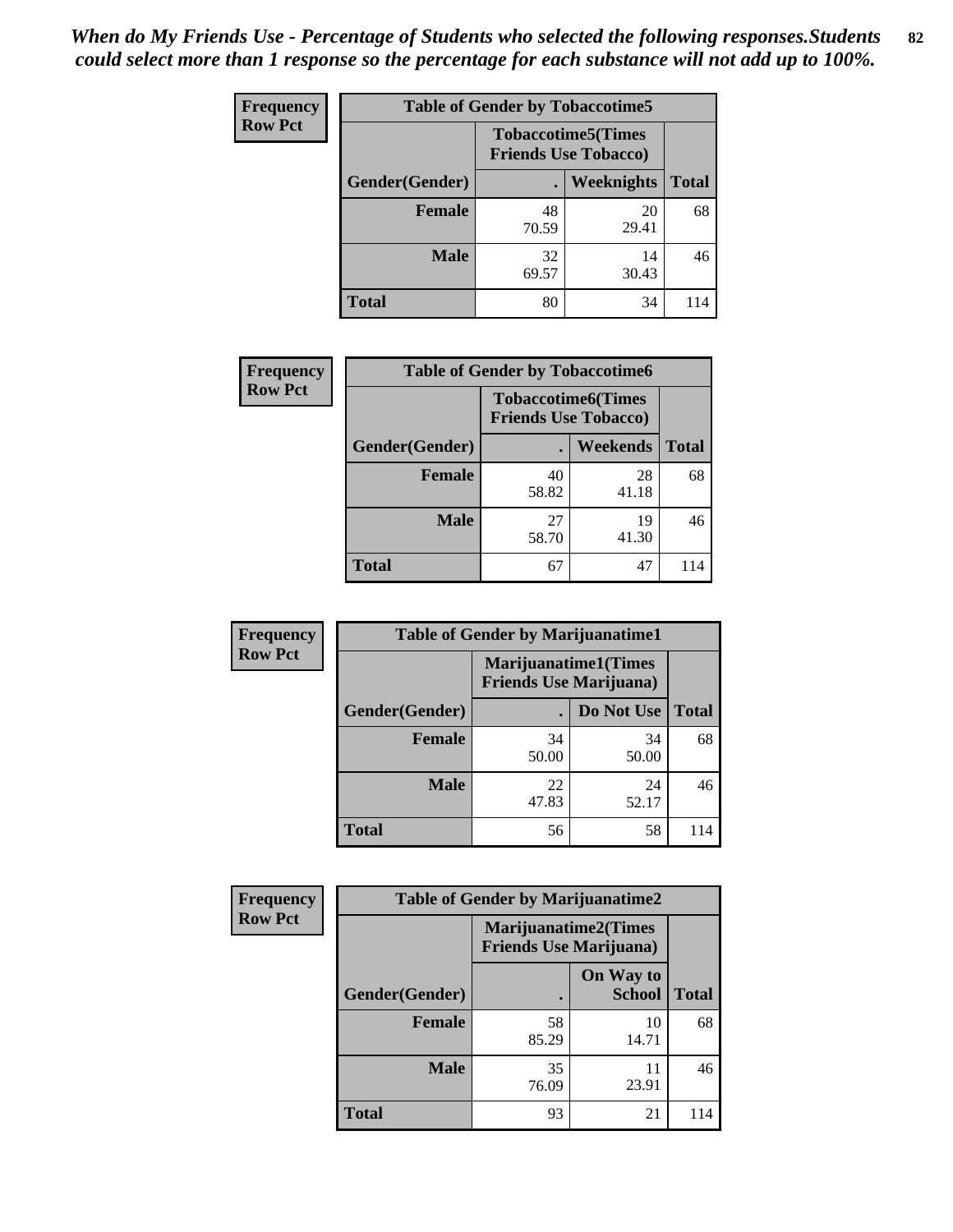| Frequency      | Table of Gender by Marijuanatime3 |                                                        |                                |              |
|----------------|-----------------------------------|--------------------------------------------------------|--------------------------------|--------------|
| <b>Row Pct</b> |                                   | Marijuanatime3(Times<br><b>Friends Use Marijuana</b> ) |                                |              |
|                | Gender(Gender)                    |                                                        | <b>During</b><br><b>School</b> | <b>Total</b> |
|                | <b>Female</b>                     | 61<br>89.71                                            | 10.29                          | 68           |
|                | <b>Male</b>                       | 35<br>76.09                                            | 11<br>23.91                    | 46           |
|                | <b>Total</b>                      | 96                                                     | 18                             | 114          |

| Frequency      | <b>Table of Gender by Marijuanatime4</b> |                             |                                                |              |
|----------------|------------------------------------------|-----------------------------|------------------------------------------------|--------------|
| <b>Row Pct</b> |                                          | <b>Marijuanatime4(Times</b> | <b>Friends Use Marijuana</b> )                 |              |
|                | Gender(Gender)                           |                             | <b>On Way</b><br>Home<br>From<br><b>School</b> | <b>Total</b> |
|                | <b>Female</b>                            | 56<br>82.35                 | 12<br>17.65                                    | 68           |
|                | <b>Male</b>                              | 36<br>78.26                 | 10<br>21.74                                    | 46           |
|                | <b>Total</b>                             | 92                          | 22                                             | 114          |

| Frequency      | <b>Table of Gender by Marijuanatime5</b> |                                                                |             |              |  |
|----------------|------------------------------------------|----------------------------------------------------------------|-------------|--------------|--|
| <b>Row Pct</b> |                                          | <b>Marijuanatime5</b> (Times<br><b>Friends Use Marijuana</b> ) |             |              |  |
|                | Gender(Gender)                           |                                                                | Weeknights  | <b>Total</b> |  |
|                | <b>Female</b>                            | 44<br>64.71                                                    | 24<br>35.29 | 68           |  |
|                | <b>Male</b>                              | 33<br>71.74                                                    | 13<br>28.26 | 46           |  |
|                | <b>Total</b>                             | 77                                                             | 37          | 114          |  |

| <b>Frequency</b> | <b>Table of Gender by Marijuanatime6</b> |                                                               |             |              |  |
|------------------|------------------------------------------|---------------------------------------------------------------|-------------|--------------|--|
| <b>Row Pct</b>   |                                          | <b>Marijuanatime6(Times</b><br><b>Friends Use Marijuana</b> ) |             |              |  |
|                  | Gender(Gender)                           |                                                               | Weekends    | <b>Total</b> |  |
|                  | <b>Female</b>                            | 38<br>55.88                                                   | 30<br>44.12 | 68           |  |
|                  | <b>Male</b>                              | 22<br>47.83                                                   | 24<br>52.17 | 46           |  |
|                  | <b>Total</b>                             | 60                                                            | 54          | 114          |  |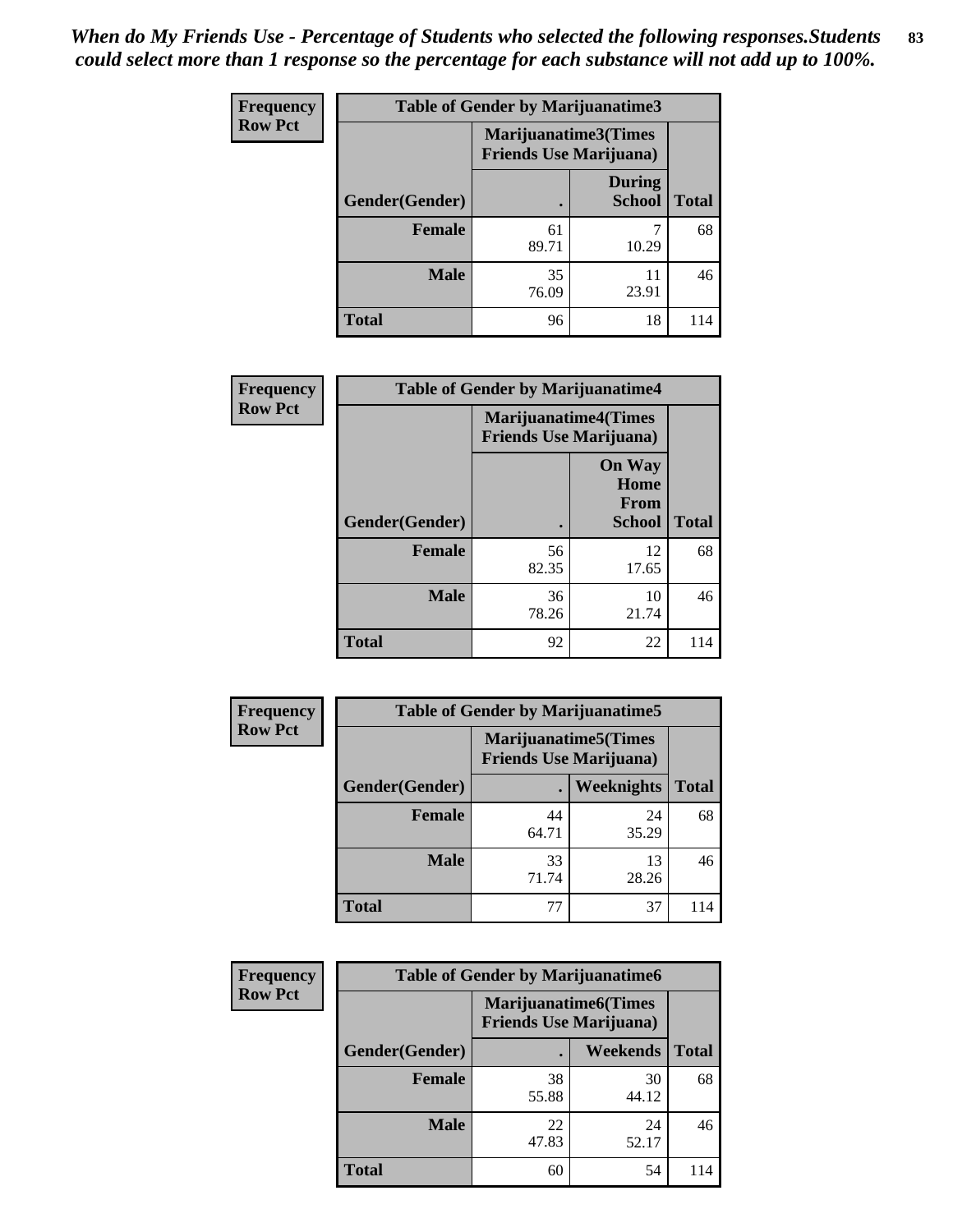*When do My Friends Use - Percentage of Students who selected the following responses.Students could select more than 1 response so the percentage for each substance will not add up to 100%.* **84**

| <b>Frequency</b> | <b>Table of Gender by Otherdrugtime1</b> |                                                                                   |             |              |  |  |
|------------------|------------------------------------------|-----------------------------------------------------------------------------------|-------------|--------------|--|--|
| <b>Row Pct</b>   |                                          | <b>Otherdrugtime1(Times</b><br><b>Friends Use Other</b><br><b>Illegal Drugs</b> ) |             |              |  |  |
|                  | Gender(Gender)                           |                                                                                   | Do Not Use  | <b>Total</b> |  |  |
|                  | <b>Female</b>                            | 25<br>36.76                                                                       | 43<br>63.24 | 68           |  |  |
|                  | <b>Male</b>                              | 8<br>17.39                                                                        | 38<br>82.61 | 46           |  |  |
|                  | <b>Total</b>                             | 33                                                                                | 81          | 114          |  |  |

| Frequency      | <b>Table of Gender by Otherdrugtime2</b> |                                                                                   |                            |              |  |
|----------------|------------------------------------------|-----------------------------------------------------------------------------------|----------------------------|--------------|--|
| <b>Row Pct</b> |                                          | <b>Otherdrugtime2(Times</b><br><b>Friends Use Other</b><br><b>Illegal Drugs</b> ) |                            |              |  |
|                | Gender(Gender)                           |                                                                                   | On Way to<br><b>School</b> | <b>Total</b> |  |
|                | <b>Female</b>                            | 64<br>94.12                                                                       | 4<br>5.88                  | 68           |  |
|                | <b>Male</b>                              | 42<br>91.30                                                                       | 4<br>8.70                  | 46           |  |
|                | <b>Total</b>                             | 106                                                                               | 8                          | 114          |  |

| <b>Frequency</b> |                | <b>Table of Gender by Otherdrugtime3</b>                                   |                                |              |  |
|------------------|----------------|----------------------------------------------------------------------------|--------------------------------|--------------|--|
| <b>Row Pct</b>   |                | Otherdrugtime3(Times<br><b>Friends Use Other</b><br><b>Illegal Drugs</b> ) |                                |              |  |
|                  | Gender(Gender) |                                                                            | <b>During</b><br><b>School</b> | <b>Total</b> |  |
|                  | <b>Female</b>  | 61<br>89.71                                                                | 10.29                          | 68           |  |
|                  | <b>Male</b>    | 42<br>91.30                                                                | 4<br>8.70                      | 46           |  |
|                  | <b>Total</b>   | 103                                                                        | 11                             | 114          |  |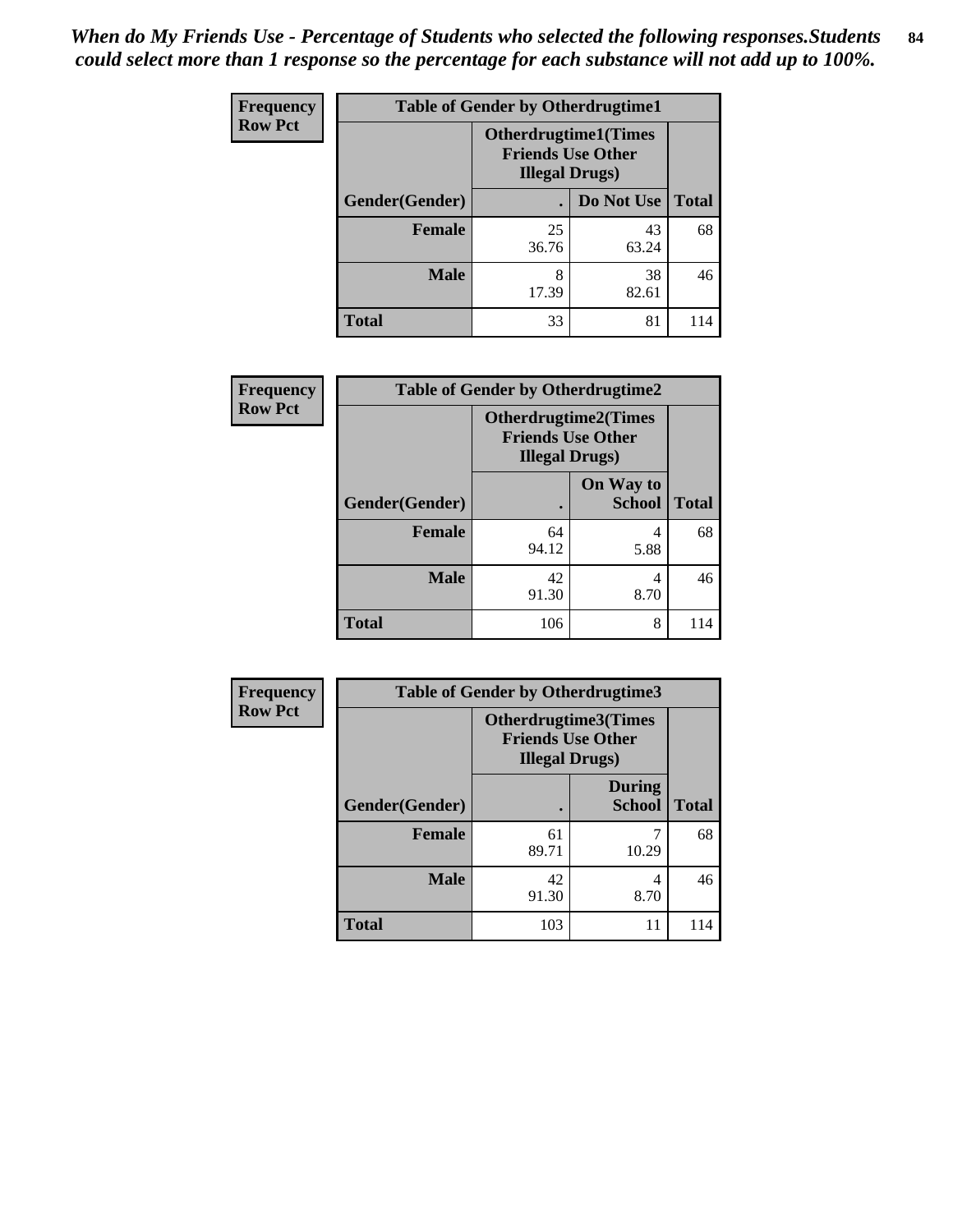*When do My Friends Use - Percentage of Students who selected the following responses.Students could select more than 1 response so the percentage for each substance will not add up to 100%.* **85**

| Frequency      | <b>Table of Gender by Otherdrugtime4</b> |                                                                                   |                                                |              |
|----------------|------------------------------------------|-----------------------------------------------------------------------------------|------------------------------------------------|--------------|
| <b>Row Pct</b> |                                          | <b>Otherdrugtime4(Times</b><br><b>Friends Use Other</b><br><b>Illegal Drugs</b> ) |                                                |              |
|                | <b>Gender</b> (Gender)                   |                                                                                   | <b>On Way</b><br>Home<br>From<br><b>School</b> | <b>Total</b> |
|                | <b>Female</b>                            | 64<br>94.12                                                                       | 4<br>5.88                                      | 68           |
|                | <b>Male</b>                              | 42<br>91.30                                                                       | 4<br>8.70                                      | 46           |
|                | <b>Total</b>                             | 106                                                                               | 8                                              | 114          |

| <b>Frequency</b> |                | <b>Table of Gender by Otherdrugtime5</b>                                           |             |              |  |  |
|------------------|----------------|------------------------------------------------------------------------------------|-------------|--------------|--|--|
| <b>Row Pct</b>   |                | <b>Otherdrugtime5</b> (Times<br><b>Friends Use Other</b><br><b>Illegal Drugs</b> ) |             |              |  |  |
|                  | Gender(Gender) | $\blacksquare$                                                                     | Weeknights  | <b>Total</b> |  |  |
|                  | Female         | 53<br>77.94                                                                        | 15<br>22.06 | 68           |  |  |
|                  | <b>Male</b>    | 39<br>84.78                                                                        | 15.22       | 46           |  |  |
|                  | <b>Total</b>   | 92                                                                                 | 22          | 114          |  |  |

| <b>Frequency</b> | <b>Table of Gender by Otherdrugtime6</b> |                                                                                   |             |              |  |
|------------------|------------------------------------------|-----------------------------------------------------------------------------------|-------------|--------------|--|
| <b>Row Pct</b>   |                                          | <b>Otherdrugtime6(Times</b><br><b>Friends Use Other</b><br><b>Illegal Drugs</b> ) |             |              |  |
|                  | Gender(Gender)                           |                                                                                   | Weekends    | <b>Total</b> |  |
|                  | <b>Female</b>                            | 46<br>67.65                                                                       | 22<br>32.35 | 68           |  |
|                  | <b>Male</b>                              | 37<br>80.43                                                                       | 9<br>19.57  | 46           |  |
|                  | <b>Total</b>                             | 83                                                                                | 31          | 114          |  |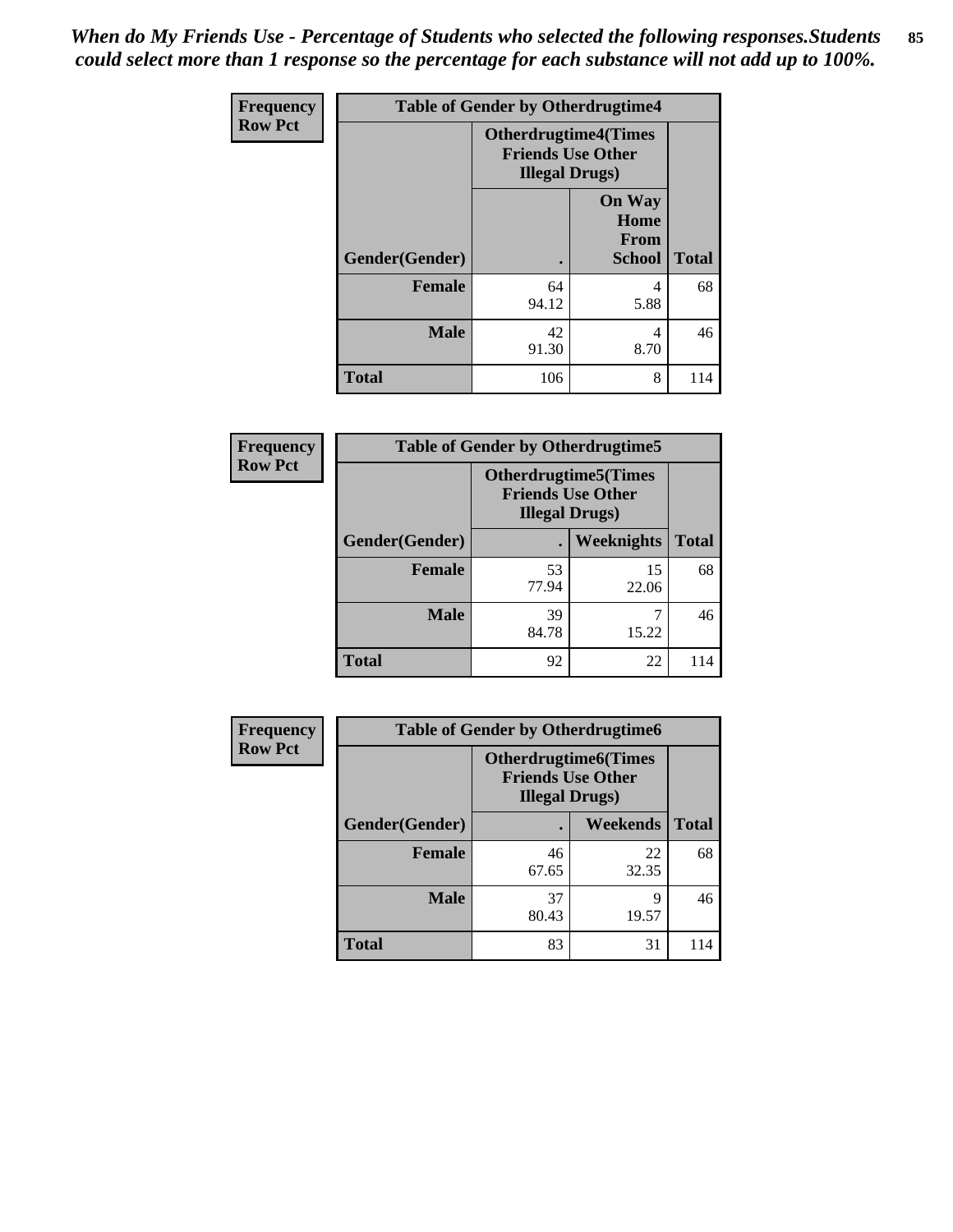# *Other Questions* **86**

| <b>Frequency</b> | <b>Table of Gender by Educationalcohol</b> |                                                                                                                                       |                |              |  |
|------------------|--------------------------------------------|---------------------------------------------------------------------------------------------------------------------------------------|----------------|--------------|--|
| <b>Row Pct</b>   |                                            | <b>Educationalcohol</b> (I<br>have been taught<br>about alcohol,<br>tobacco,<br>and other drugs<br>within the last year<br>at school) |                |              |  |
|                  | Gender(Gender)                             | <b>Yes</b>                                                                                                                            | N <sub>0</sub> | <b>Total</b> |  |
|                  | <b>Female</b>                              | 58<br>85.29                                                                                                                           | 10<br>14.71    | 68           |  |
|                  | <b>Male</b>                                | 37<br>80.43                                                                                                                           | 9<br>19.57     | 46           |  |
|                  | <b>Total</b>                               | 95                                                                                                                                    | 19             | 114          |  |

| Frequency      | <b>Table of Gender by Rodedrinking</b> |                                                                                                                     |             |              |  |  |
|----------------|----------------------------------------|---------------------------------------------------------------------------------------------------------------------|-------------|--------------|--|--|
| <b>Row Pct</b> |                                        | Rodedrinking(In<br>the past 30 days I<br>have ridden in a<br>car with a driver<br>who had been<br>drinking alcohol) |             |              |  |  |
|                | Gender(Gender)                         | Yes                                                                                                                 | $\bf N_0$   | <b>Total</b> |  |  |
|                | <b>Female</b>                          | 8<br>11.76                                                                                                          | 60<br>88.24 | 68           |  |  |
|                | <b>Male</b>                            | 4<br>8.70                                                                                                           | 42<br>91.30 | 46           |  |  |
|                | <b>Total</b>                           | 12                                                                                                                  | 102         | 114          |  |  |

| Frequency      |                | <b>Table of Gender by Drugsschool</b>                                                                                               |                |              |  |  |
|----------------|----------------|-------------------------------------------------------------------------------------------------------------------------------------|----------------|--------------|--|--|
| <b>Row Pct</b> |                | <b>Drugsschool</b> (During<br>the past 12 months,<br>I have been offered,<br>sold,<br>or given illegal drugs<br>on school property) |                |              |  |  |
|                | Gender(Gender) | Yes                                                                                                                                 | N <sub>0</sub> | <b>Total</b> |  |  |
|                | <b>Female</b>  | 19<br>27.94                                                                                                                         | 49<br>72.06    | 68           |  |  |
|                | <b>Male</b>    | 10<br>21.74                                                                                                                         | 36<br>78.26    | 46           |  |  |
|                | <b>Total</b>   | 29                                                                                                                                  | 85             | 114          |  |  |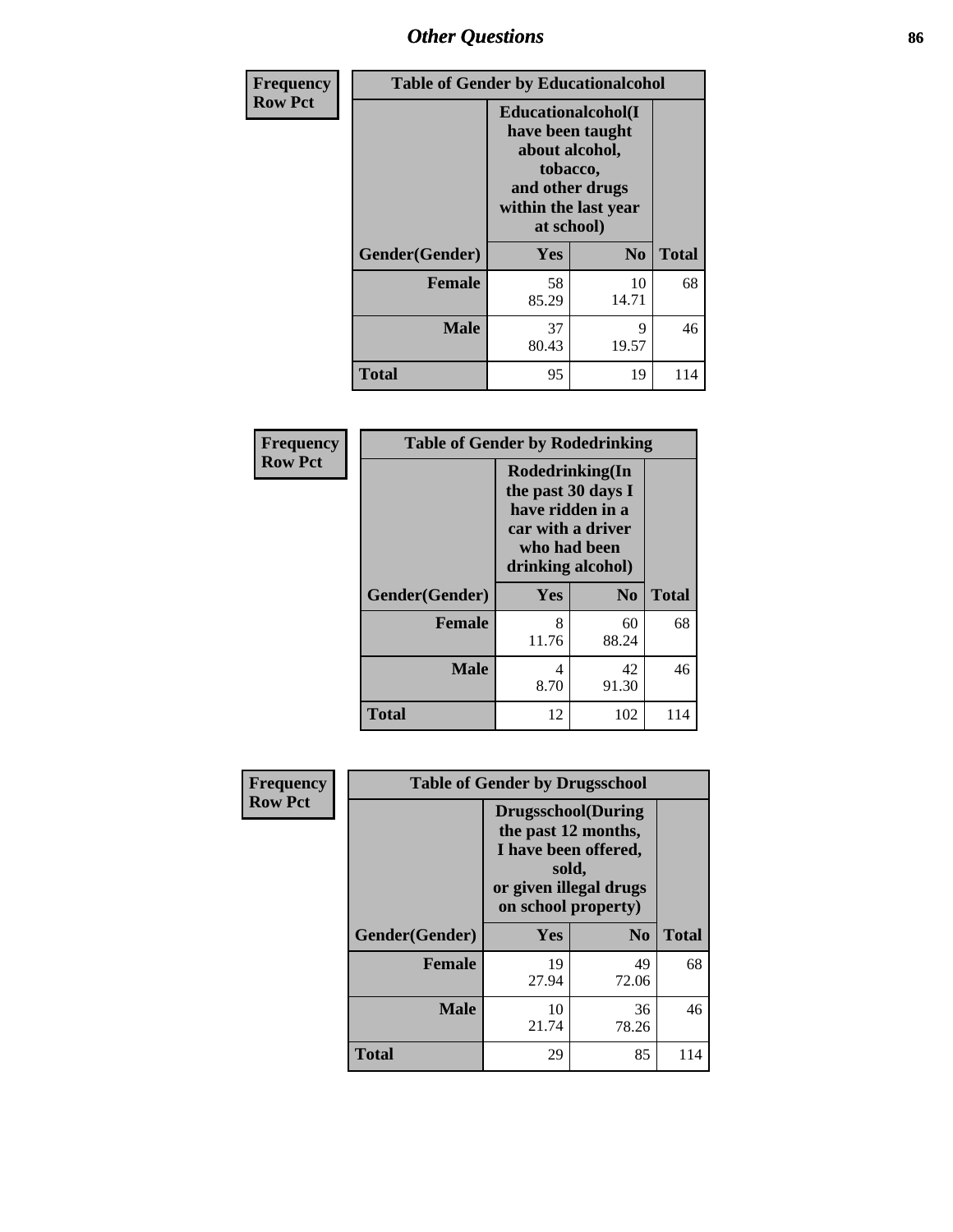*Other Questions* **87**

| <b>Frequency</b> | <b>Table of Gender by Bingedrinking</b> |                                                                                                                             |              |                   |                        |                   |              |
|------------------|-----------------------------------------|-----------------------------------------------------------------------------------------------------------------------------|--------------|-------------------|------------------------|-------------------|--------------|
| <b>Row Pct</b>   |                                         | <b>Bingedrinking</b> (I have drunk<br>five or more drinks of alcohol<br>at one sitting during the last<br>$30 \text{ days}$ |              |                   |                        |                   |              |
|                  | Gender(Gender)                          | $\mathbf{0}$<br><b>Days</b>                                                                                                 | 1 or<br>days | 3 to<br>5<br>days | 20<br>to<br>29<br>days | All<br>30<br>days | <b>Total</b> |
|                  | Female                                  | 57<br>83.82                                                                                                                 | 5<br>7.35    | 4<br>5.88         | 1.47                   | 1.47              | 68           |
|                  | <b>Male</b>                             | 42<br>91.30                                                                                                                 | 3<br>6.52    | 0<br>0.00         | 2.17                   | ∩<br>0.00         | 46           |
|                  | <b>Total</b>                            | 99                                                                                                                          | 8            | $\overline{4}$    | $\overline{2}$         |                   | 114          |

| Frequency      | <b>Table of Gender by Educationaids</b> |                                                                                                 |                |              |
|----------------|-----------------------------------------|-------------------------------------------------------------------------------------------------|----------------|--------------|
| <b>Row Pct</b> |                                         | <b>Educationaids</b> (I<br>have been taught<br>about HIV/AIDS<br>at school in the<br>past year) |                |              |
|                | Gender(Gender)                          | Yes                                                                                             | N <sub>o</sub> | <b>Total</b> |
|                | <b>Female</b>                           | 61<br>89.71                                                                                     | 10.29          | 68           |
|                | <b>Male</b>                             | 38<br>82.61                                                                                     | 8<br>17.39     | 46           |
|                | <b>Total</b>                            | 99                                                                                              | 15             | 114          |

| Frequency      | <b>Table of Gender by Suicideconsider</b> |                 |                |              |
|----------------|-------------------------------------------|-----------------|----------------|--------------|
| <b>Row Pct</b> |                                           | Suicideconsider |                |              |
|                | Gender(Gender)                            | Yes             | N <sub>0</sub> | <b>Total</b> |
|                | <b>Female</b>                             | 7.35            | 63<br>92.65    | 68           |
|                | <b>Male</b>                               | 6.52            | 43<br>93.48    | 46           |
|                | <b>Total</b>                              | 8               | 106            | 114          |